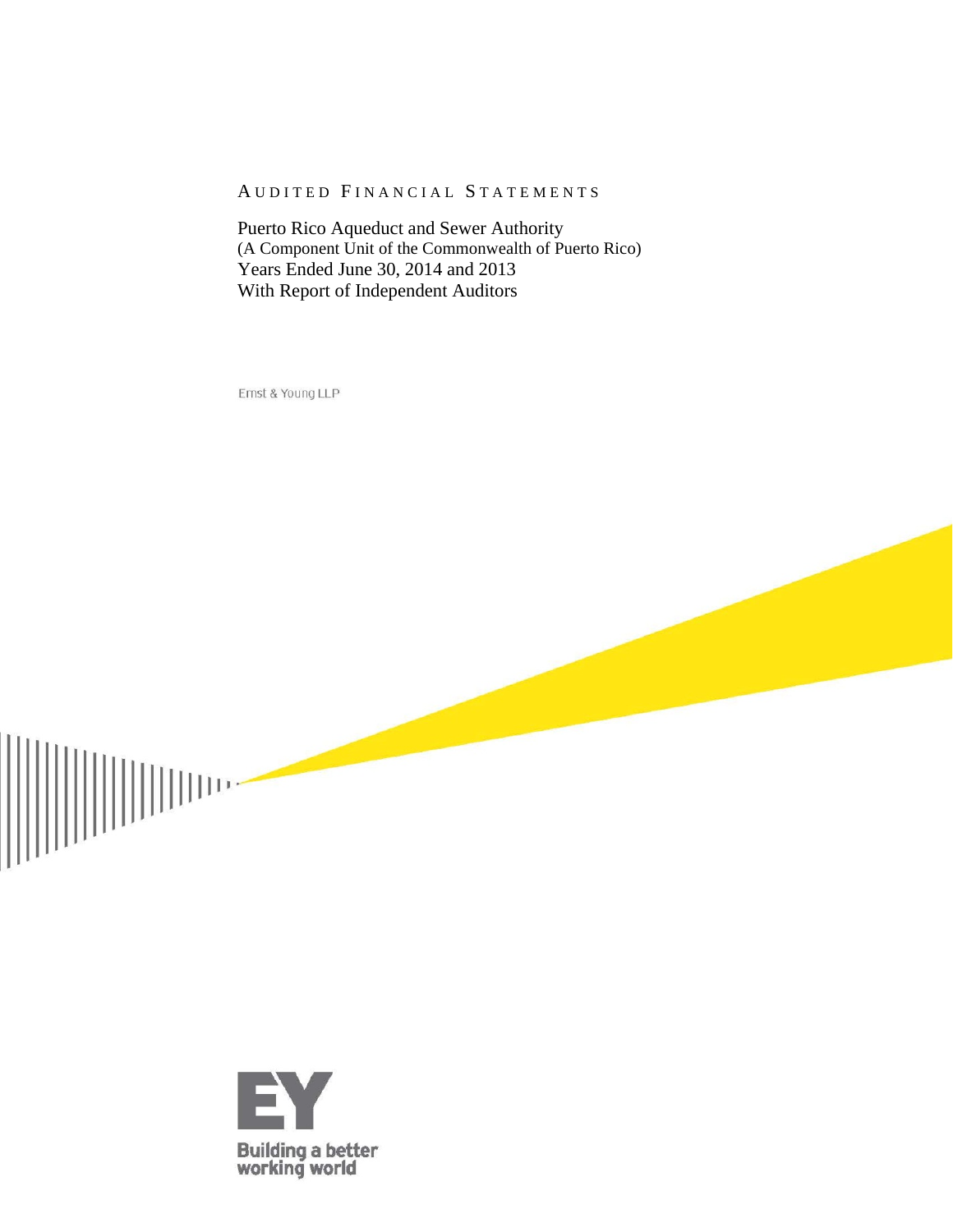## Audited Financial Statements

Years Ended June 30, 2014 and 2013

# **Table of Contents**

| <b>Audited Financial Statements</b>                                           |
|-------------------------------------------------------------------------------|
|                                                                               |
|                                                                               |
|                                                                               |
|                                                                               |
|                                                                               |
| Required Supplementary Information:                                           |
|                                                                               |
|                                                                               |
| Supplemental Schedule:                                                        |
| Financial Results and Debt Coverage Calculation per 2012 Amended              |
|                                                                               |
|                                                                               |
| Other Report:                                                                 |
| Report of Independent Auditors on Internal Control Over Financial Reporting   |
| and on Compliance and Other Matters Based on an Audit of Financial Statements |
|                                                                               |
|                                                                               |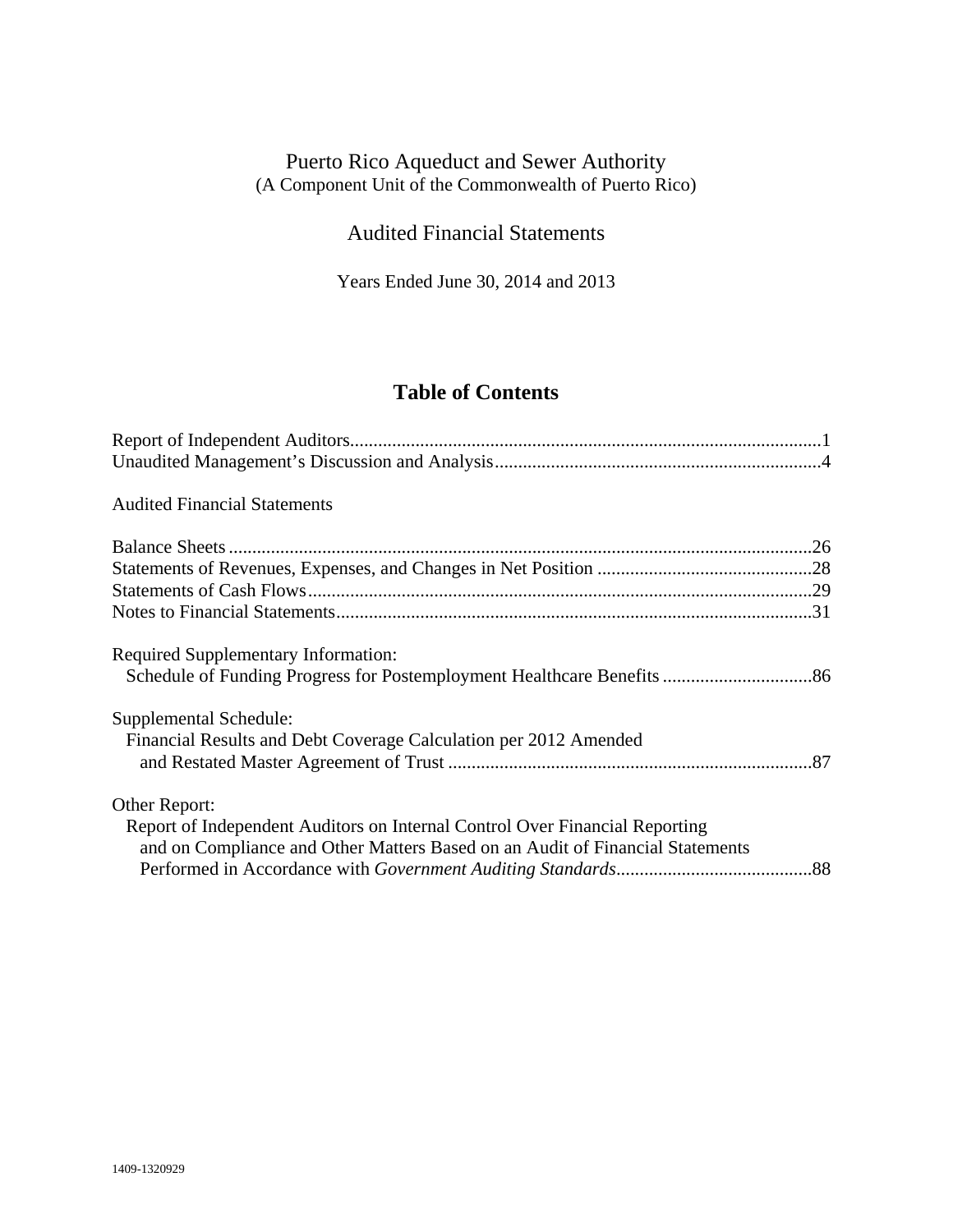

Ernst & Young LLP Plaza 273, Suite 1000 273 Ponce de León Avenue San Juan, PR 00917-1951

 Tel: +1 787 759 8212 Fax: +1 787 753 0808 ey.com

# Report of Independent Auditors

The Board of Directors Puerto Rico Aqueduct and Sewer Authority

#### **Report on the Financial Statements**

We have audited the accompanying financial statements of Puerto Rico Aqueduct and Sewer Authority (a component unit of the Commonwealth of Puerto Rico) (the Authority), which comprise the balance sheets as of June 30, 2014 and 2013, and the related statements of revenues, expenses and changes in net position, and cash flows for the years then ended, and the related notes to the financial statements.

#### *Management's Responsibility for the Financial Statements*

Management is responsible for the preparation and fair presentation of these financial statements in conformity with U.S. generally accepted accounting principles, this includes the design, implementation, and maintenance of internal control relevant to the preparation and fair presentation of financial statements that are free of material misstatement, whether due to fraud or error.

#### *Auditor's Responsibility*

Our responsibility is to express an opinion on these financial statements based on our audits. We conducted our audits in accordance with auditing standards generally accepted in the United States, and the standards applicable to financial audits contained in *Government Auditing Standards*, issued by the Comptroller General of the United States. Those standards require that we plan and perform the audit to obtain reasonable assurance about whether the financial statements are free of material misstatement.

An audit involves performing procedures to obtain audit evidence about the amounts and disclosures in the financial statements. The procedures selected depend on the auditor's judgment, including the assessment of the risks of material misstatement of the financial statements, whether due to fraud or error. In making those risk assessments, the auditor considers internal control relevant to the entity's preparation and fair presentation of the financial statements in order to design audit procedures that are appropriate in the circumstances, but not for the purpose of expressing an opinion on the effectiveness of the entity's internal control. Accordingly, we express no such opinion. An audit also includes evaluating the appropriateness of accounting policies used and the reasonableness of significant accounting estimates made by management, as well as evaluating the overall presentation of the financial statements.

We believe that the audit evidence we have obtained is sufficient and appropriate to provide a basis for our audit opinion.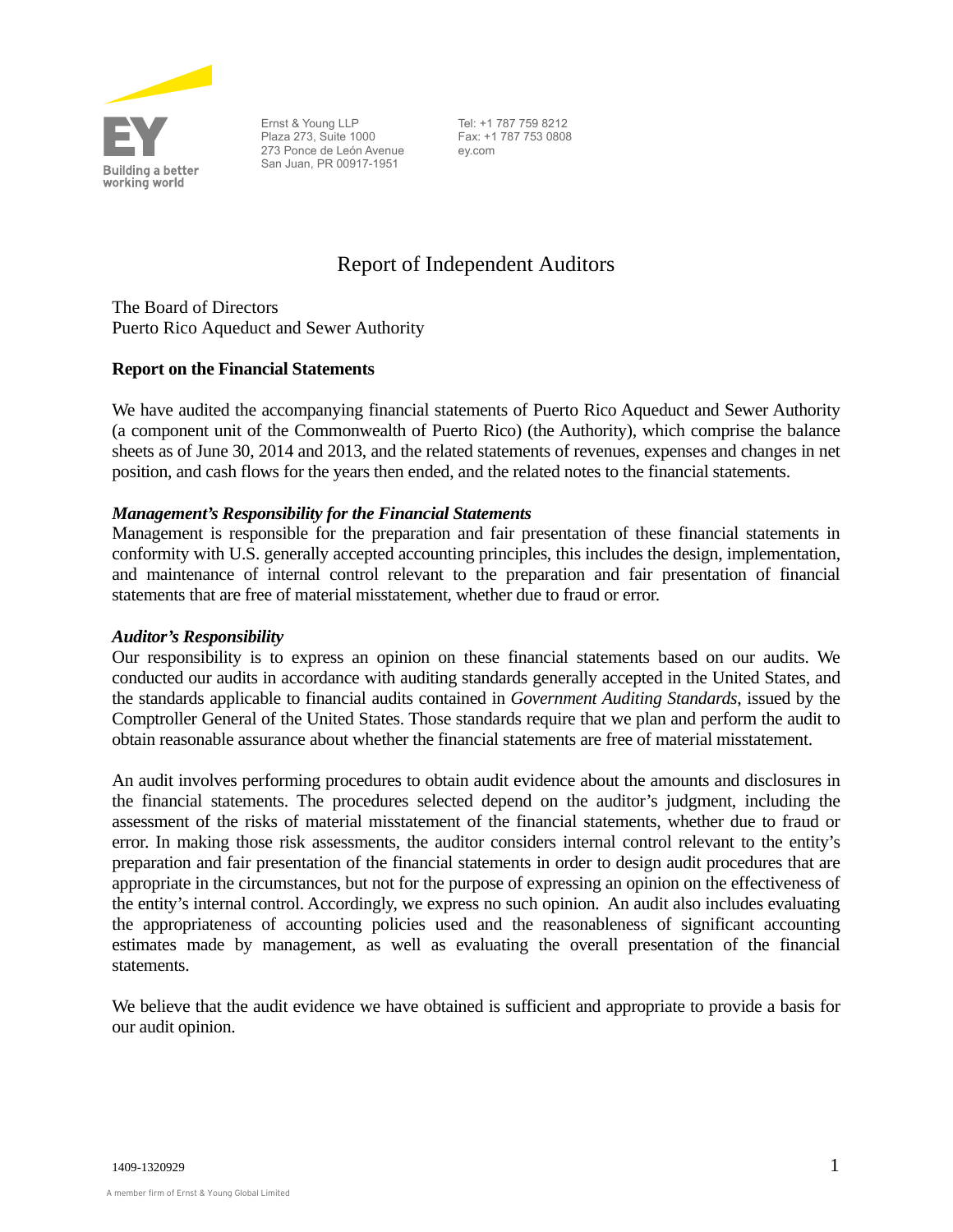

#### *Opinion*

In our opinion, the financial statements referred to above present fairly, in all material respects, the financial position of Puerto Rico Aqueduct and Sewer Authority at June 30, 2014 and 2013, and the changes in its financial position and its cash flows for the years then ended in conformity with U.S. generally accepted accounting principles.

#### **Restatement of Prior Period Financial Statements**

As more fully discussed in Note 21 to the financial statements, as of July 1, 2012, the net position for the Authority was restated to correct prior period misstatements related to the presentation of the capital assets and depreciation expense. Our opinion is not modified with respect to this matter.

#### **Emphasis of a Matter**

As more fully discussed in Note 11, the Authority's \$200 million notes payable with private financial institutions mature on May 29, 2015. The note discusses the Authority's current plans to address its liquidity situation, management's plan to collect funds, as well as consequences to the Authority if such plans are unable to be executed. There are no assurances that management's plans will be sufficient to avoid defaulting on its debts. Our opinion is not modified with respect to this matter.

#### **Adoption of GASB Statement No. 65, Items Previously Reported as Assets and Liabilities**

As discussed in Note 1 and Note 21 to the financial statements, the Authority changed its method for accounting for bond issue costs and deferred losses related to bond refundings as a result of the adoption of GASB Statement No. 65, Items Previously Reported as Assets and Liabilities, effective October 1, 2012. Our opinion is not modified with respect to this matter.

#### **Required Supplementary Information**

U.S. generally accepted accounting principles require that the management's discussion and analysis on pages 4 through 25 and the schedule of funding progress on page 86 be presented to supplement the basic financial statements. Such information, although not a part of the basic financial statements, is required by the Governmental Accounting Standards Board which considers it to be an essential part of financial reporting for placing the basic financial statements in an appropriate operational, economic or historical context. We have applied certain limited procedures to the required supplementary information in accordance with auditing standards generally accepted in the United States, which consisted of inquiries of management about the methods of preparing the information and comparing the information for consistency with management's responses to our inquiries, the basic financial statements, and other knowledge we obtained during our audit of the financial statements. We do not express an opinion or provide any assurance on the information because the limited procedures do not provide us with sufficient evidence to express an opinion or provide any assurance.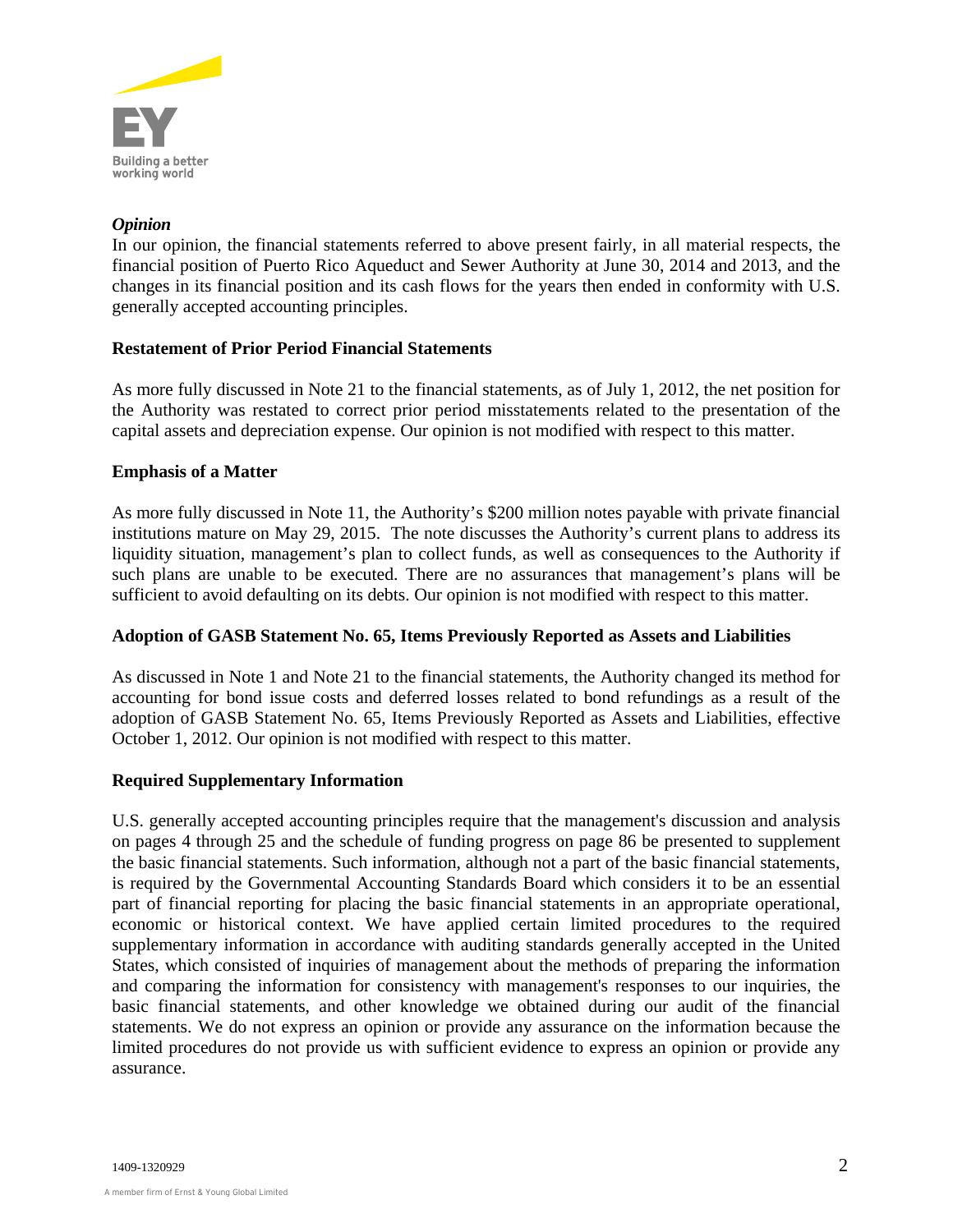

#### **Supplementary Information**

Our audit was conducted for the purpose of forming an opinion on the financial statements that comprise the Authority's basic financial statements. The supplemental schedule of financial results and debt coverage calculation per the 2012 amended and restated master agreement of trust (schedule) on page 87 is presented as additional information and is not a required part of the basic financial statements. The schedule is the responsibility of management and was derived from and relates directly to the underlying accounting and other records used to prepare the basic financial statements. Such information has been subjected to the auditing procedures applied in the audit of the basic financial statements and certain additional procedures, including comparing and reconciling such information directly to the underlying accounting and other records used to prepare the basic financial statements or to the basic financial statements themselves, and other additional procedures in accordance with auditing standards generally accepted in the United States. In our opinion, the schedule is fairly stated, in all material respects, in relation to the basic financial statements as a whole.

#### **Other Reporting Required by Government Auditing Standards**

In accordance with *Government Auditing Standards*, we have also issued our report dated March 31, 2015, on our consideration of the Puerto Rico Aqueduct and Sewer Authority's internal control over financial reporting and on our tests of its compliance with certain provisions of laws, regulations, contracts, and grant agreements and other matters. The purpose of that report is to describe the scope of our testing of internal control over financial reporting and compliance and the results of that testing, and not to provide an opinion on the internal control over financial reporting or on compliance. That report is an integral part of an audit performed in accordance with *Government Auditing Standards* in considering the Authority's internal control over financial reporting and compliance.

Ernet + Young LLP

March 31, 2015

Stamp No. E158135 affixed to original of this report.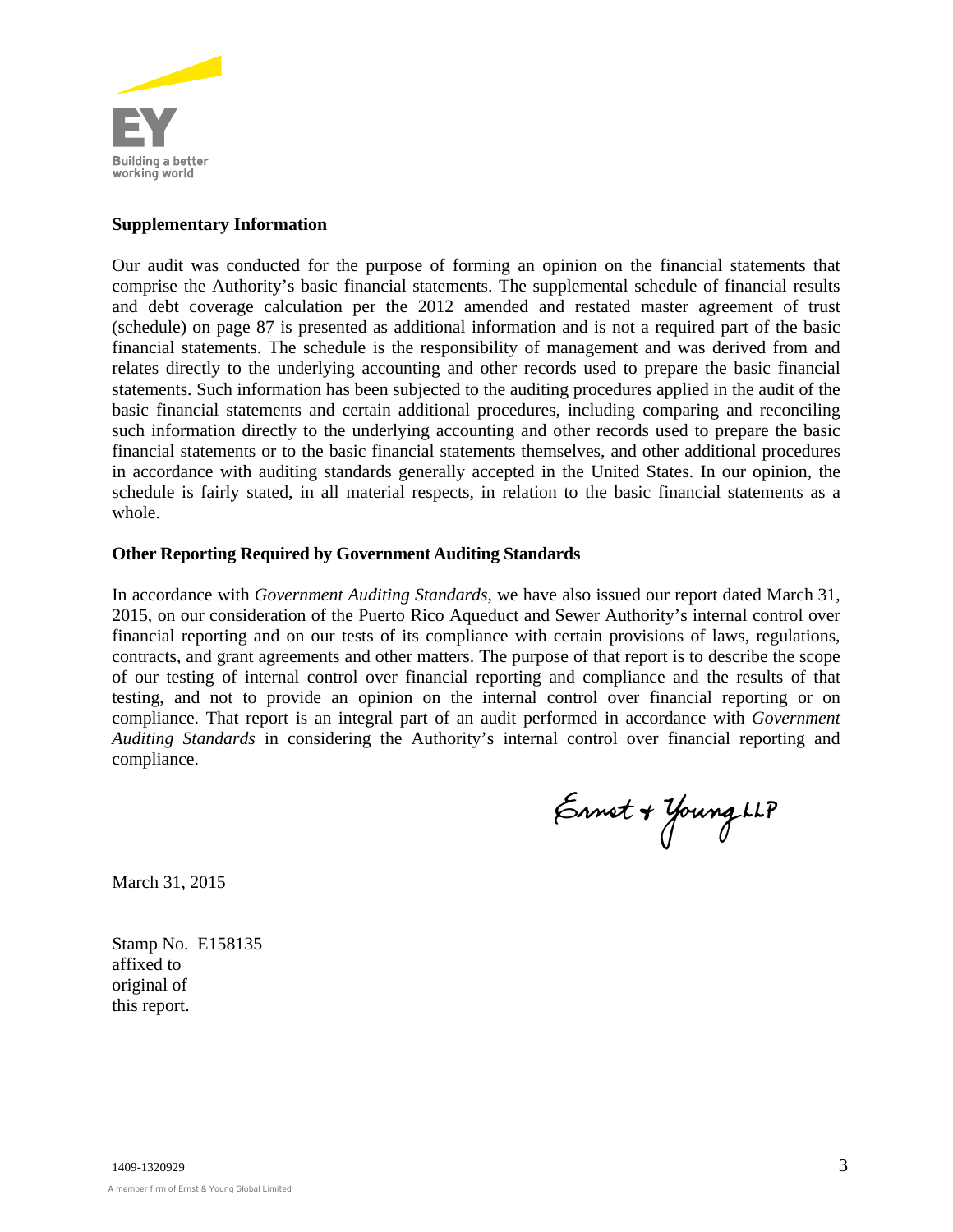Unaudited Management's Discussion and Analysis

Year Ended June 30, 2014

As management of Puerto Rico Aqueduct and Sewer Authority (the Authority), we offer readers of the Authority's annual financial report our discussion and analysis of the Authority's financial performance during the fiscal years ended on June 30, 2014, 2013 and 2012. Please read it in conjunction with the Authority's financial statements, which follow this section. Numbers included are not rounded to facilitate the readers' analysis.

### **June 30, 2014 and 2013 Financial Highlights**

- The Authority's net position decreased by \$41.0 million to \$2,378.9 million, or 1.7%, which represents an increase of \$430.1 million when compared to the 2013 decrease in net position on of \$471.1 million as restated. The increase was primarily as the net result of an increase in operating revenues of \$391.7 million, a decrease of total operating expenses, including depreciation and amortization of \$55.4 million, an increase in net nonoperating expenses of \$22.8 million, and an increase in capital contributions of \$5.7 million.
- Operating revenues increased by \$391.7 million to \$1,127.4 million, or 53.2%, mainly due to the impact of the implementation of a new rate structure in July 15, 2013.
- Operating expenses, including depreciation and amortization, decreased by \$55.4 million to \$984.6 million, or 5.3%, primarily as a result of a decrease in the cost of assets disposition of \$85.3 million, a decrease in electricity expenses of \$42.4 million, a decrease in Superaqueduct service contract expense of \$1.7 million and netted by an increase other operating expense of \$34.5 million, an increase in payroll and related expenses of \$19.5 million, an increase in depreciation and amortization expense of \$14.1 million, and an increase in material and replacements expense of \$5.3 million.
- Non operating expenses increased by \$22.8 million to a net expense of \$209.7 million, primarily as a result of an increase of \$18.7 million in interest expense, net of amortization of bond premium and discount, and deferred refunding losses, a decrease of \$3.0 million in interest income, and a decrease of \$1.1 million in other income.
- Capital contributions increased by \$5.7 million to \$25.9 million, primarily as a result of an increase of \$1.8 million for both, the Rural Development contributions and grants received from the Water Pollution Control Revolving Fund and the Puerto Rico Safe Drinking Water Treatment Revolving Fund, and an increase in other contributions of \$2.4 million.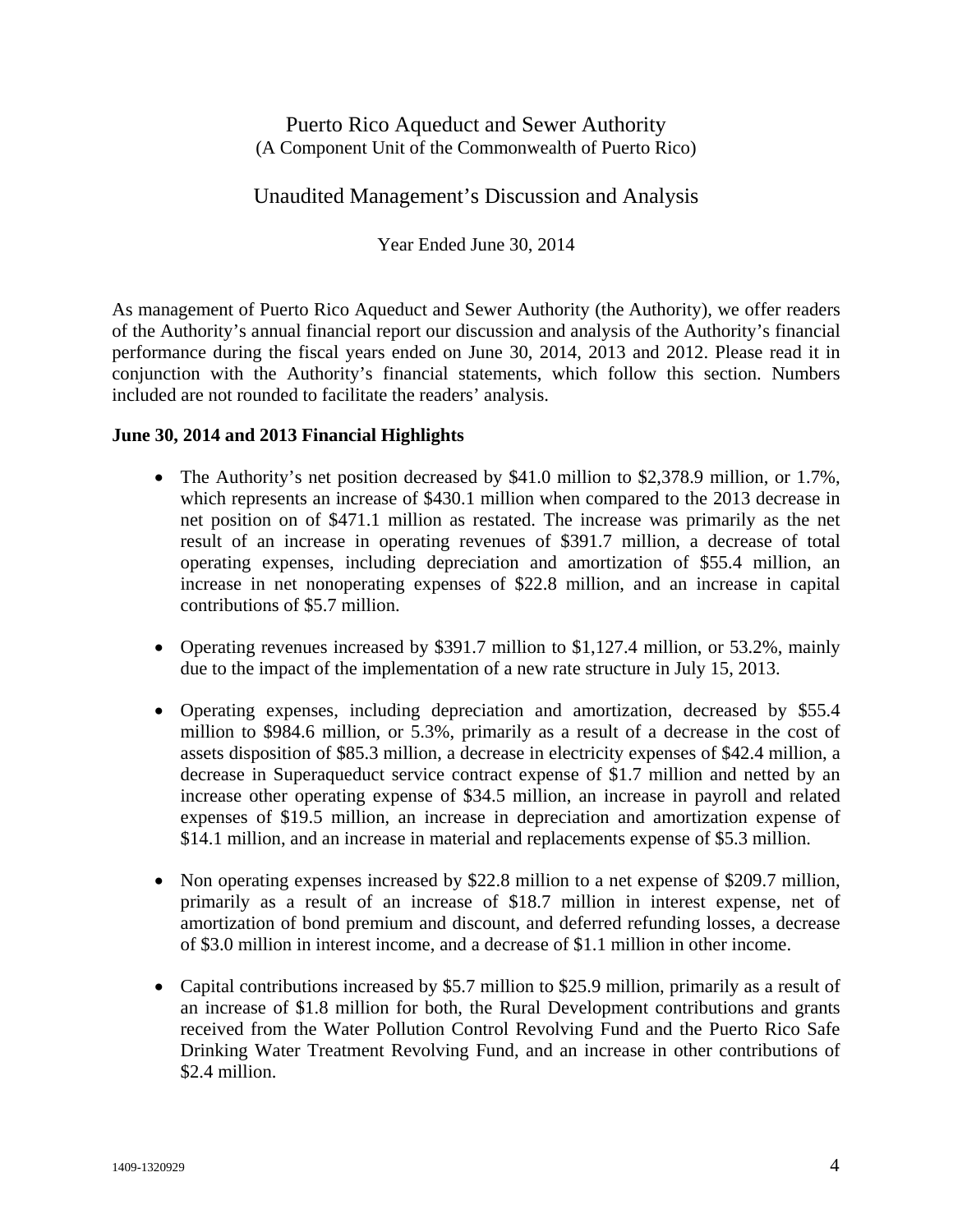## Unaudited Management's Discussion and Analysis (continued)

Year Ended June 30, 2014

#### **June 30, 2014 and 2013 Financial Highlights (continued)**

 Total assets increased by \$118.7 million to \$8,268.3 million or 1.4%, primarily due to an increase in current assets of \$39.8 million, a decrease in restricted assets of \$22.8 million, an increase in Authority's capital assets net of depreciation and amortization of \$105.4 million and a decrease of \$3.7 million in deferred outflow of resources on debt refunding loss as result of the adoption of the GASB 65. Total liabilities increased by \$159.7 million to \$5,889.3 million or 2.7%, primarily as a result of an increase of \$190.6 million in long term debt, an increase of \$35.7 million in accrued liabilities, an increase of \$3.0 million in accrued interest, and a decrease in lines of credit of \$81.5 million.

#### **June 30, 2013 and 2012 Financial Highlights**

- The Net position at the beginning of the fiscal year 2013 was restated from \$2,998.9 million to \$2,891.2 million as a result of the implementation of GASB Statement No.65 "Items Previously Reported as Asset and Liabilities" (GASB 65), which requires recording the deferred debt issuance costs previously presented as Other Assets, as operating expenses. Starting on fiscal year 2014 all non-insurance related debt issuance costs will be presented as expense during the year they are incurred. In addition, capital assets being depreciated were understated by \$274.1 million related to construction projects completed in prior years that were not being depreciated. For additional detail information, refer to note 21.
- The Authority's net position as restated decreased by \$471.2 million to \$2,420.0 million, or 16.2%, which represents a decrease of \$530.4 million when compared to the 2012 increase in net position on of \$59.1 million. The decrease was primarily the net effect of the implementation of the GASB 65 of \$63.3 million, a decrease in operating revenues of \$77.4 million, an increase of total operating expenses, including depreciation and amortization of \$84.9 million, an increase in nonoperating expenses of \$336.0 million and a decrease in capital contributions of \$31.9 million.
- Operating revenues decreased by \$77.4 million to \$735.6 million, or 9.5%, mainly due to a decrease of \$70.2 million from appropriations from the Central Government and an increase in the provision for bad debts of \$8.0 million.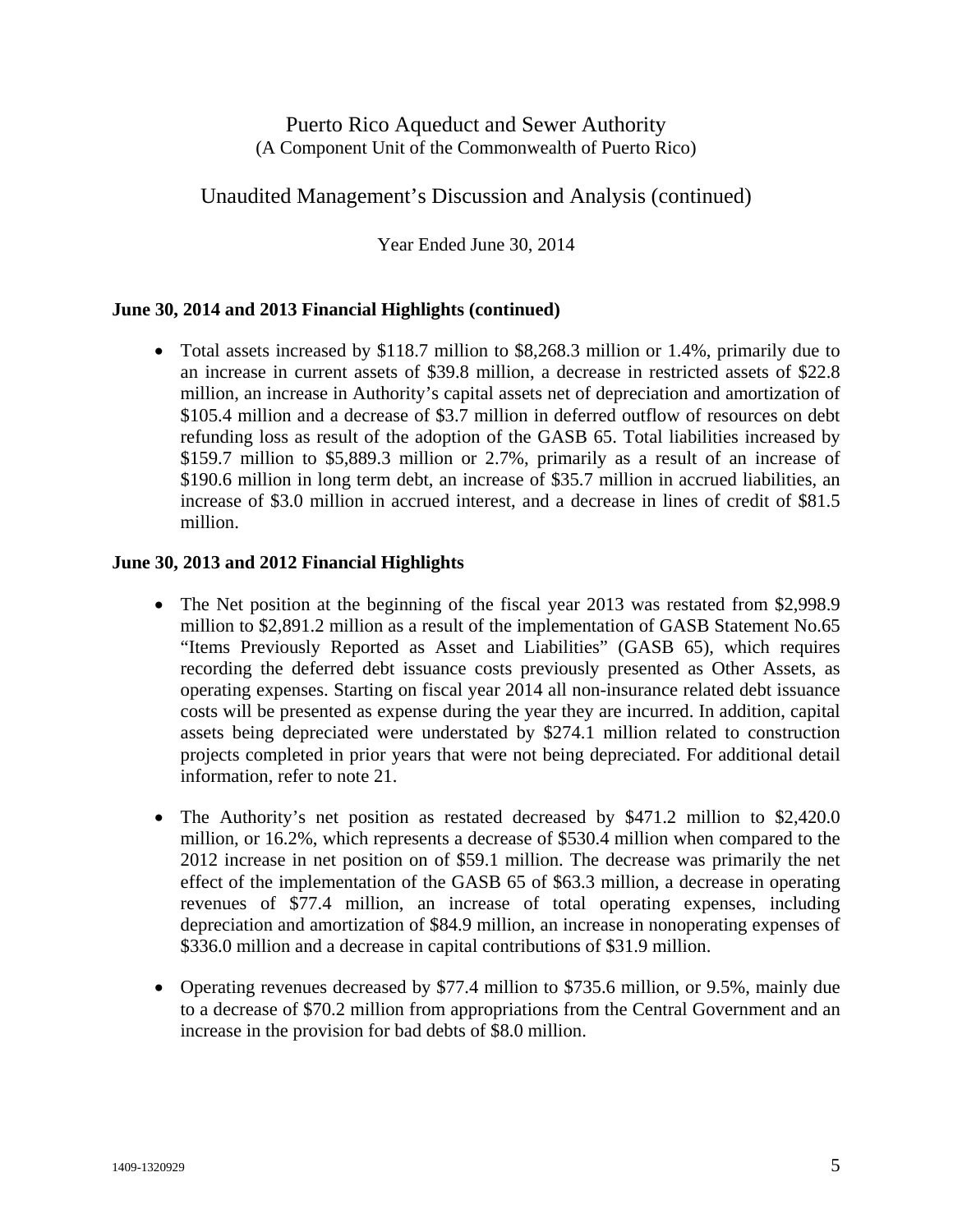## Unaudited Management's Discussion and Analysis (continued)

Year Ended June 30, 2014

#### **June 30, 2013 and 2012 Financial Highlights (continued)**

- Operating expenses, including depreciation and amortization, increased by \$84.9 million to \$1,040.1 million, or 8.8%, primarily as a result of an decrease in chemical expenses of \$6.7 million, a decrease in payroll and related expenses of \$3.5 million, a decrease of other operating expense of \$2.4 million, a decrease in repairs and maintenance expense of \$3.4 million and the net effect of an increase in electricity expense of \$8.9 million, an increase in depreciation and amortization expense of \$28.3 million, and an increase of cost of asset disposition of \$63.8 million.
- Nonoperating revenues and (expenses) decreased by \$336.0 million to a net expense of \$186.9 million, primarily as a result of a reduction of \$304 million in Commonwealth contributions of debt refunding on PFC bonds occurred during fiscal year ended June 30, 2012, an increase of \$39.3 million in interest expense, net of amortization of debt issuance cost, bond premium and discount, and deferred refunding losses, an increase of \$5.9 million of Commonwealth contributions for payment of interest on PFC bonds, and an increase of \$2.8 million in interest income.
- Capital contributions decreased by \$31.9 million to \$20.1 million, primarily as a result of a decrease of \$12.7 million in federal grants received from Rural Development, a decrease of \$13.6 million of American Recovery and Reinvestment Act funds and a decrease of \$5.7 million from Federal Emergency Management Agency.
- Total asset as restated decreased by \$383.2 million to \$8,149.6 million or 4.4%, primarily due to an increase in current assets of \$9.1 million, a decrease in restricted assets of \$437.9 million, an increase in Authority's capital assets net of depreciation and amortization of \$49.1 million, and the reduction of \$39.3 million in deferred outflows of resources (from debt refunding loss), which were previously recorded as other assets and reducing by \$63.3 million the deferred issuance cost, which were expensed as a result of the implementation of GASB 65. Total liabilities, restated, increased by \$87.9 million to \$5,729.5 million or 1.5%, primarily as a result of a net increase of \$47.8 million in accounts payable and accrued liabilities, an increase in long term debt of \$23.7 million, including the impact of GASB 65 in the net position and an increase in other liabilities of \$16.4 million.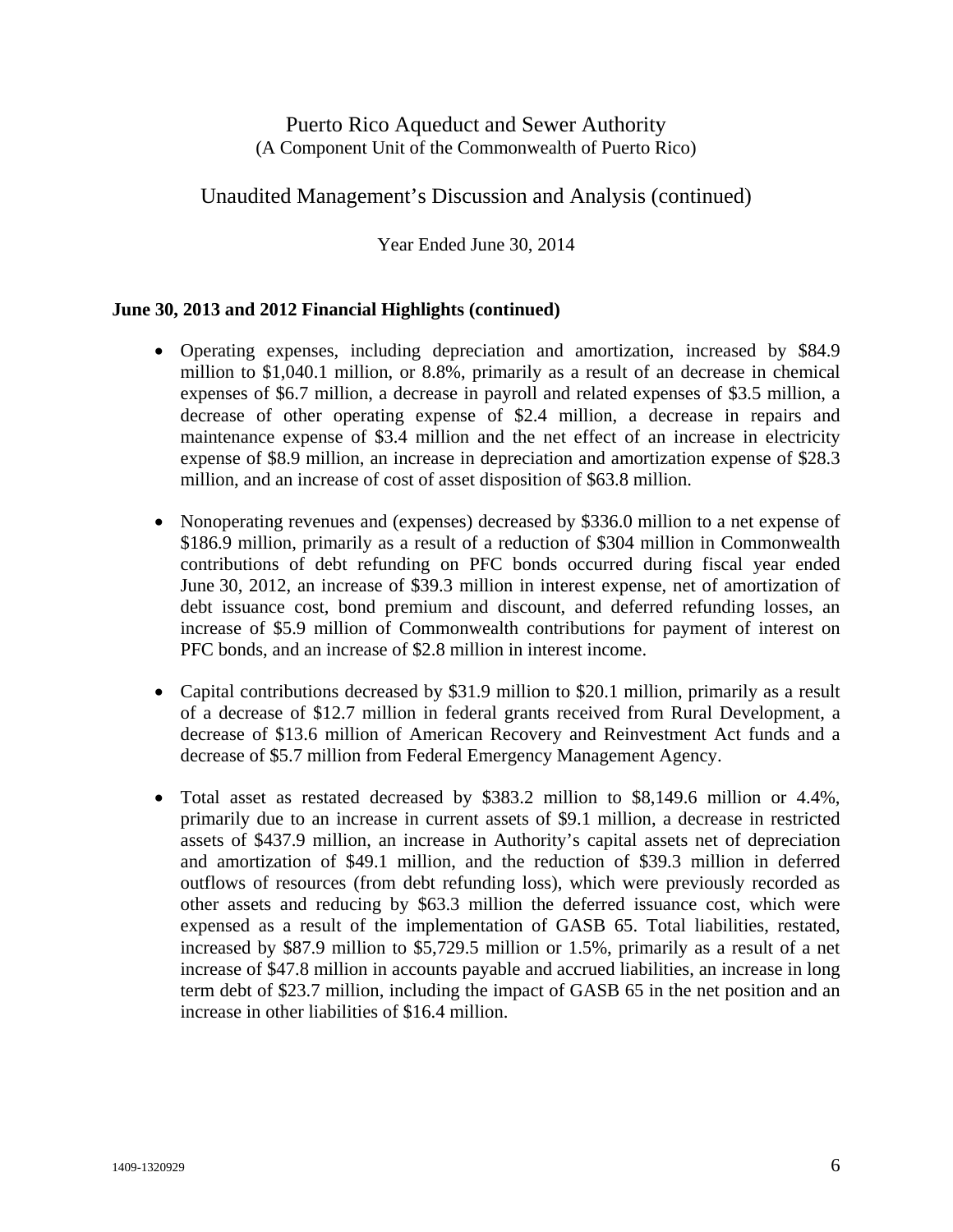### Unaudited Management's Discussion and Analysis (continued)

Year Ended June 30, 2014

#### **Overview of the Financial Statements**

This annual report includes the unaudited management's discussion and analysis report, the independent auditors' report, the basic financial statements and the required supplementary information of the Authority. The basic financial statements include notes that explain in more detail the information contained in the basic financial statements.

#### **Financial Analysis of the Authority**

The balance sheets and the statement of revenues, expenses, and changes in net position, reports the net position of the Authority and the changes therein. The Authority's net position – the difference between assets and liabilities – can be used to measure its financial health or financial position. Increases or decreases in the Authority's net position are one indicator of whether its financial health is improving or deteriorating. However, other nonfinancial factors need to be considered such as changes in economic conditions and new or changed government regulations.

As discussed in detail in Note 21 – "Adoption of GASB No. 65 and Prior Period Restatement", during fiscal year ended June 30, 2014, GASB No.65, Items Previously Reported as Asset and Liabilities, became effective, which requires recording the non-insurance portion of deferred debt issuance costs previously presented as Other Assets in the Authority's balance sheets, as operating expenses, and proper classification of certain items previously reported as assets or liabilities as deferred outflows of resources and deferred inflows of resources. As a result of the implementation of GASB 65, starting with the 2014 fiscal year, all debt issuance costs will be presented as expense during the year they are incurred. Also, during the course of preparing the 2014 financial statements, the Authority noted an understatement on capital assets being depreciated and overstatement on prior year net position due to unclosed construction in progress. As consequence, \$274.1 million in a correcting entry was made in the 2013 prior period financial statements to transfer capital assets from construction in progress to capital assets being depreciated. As part of the prior year adjustment, a \$56.1 million restatement was recorded related to depreciation expense.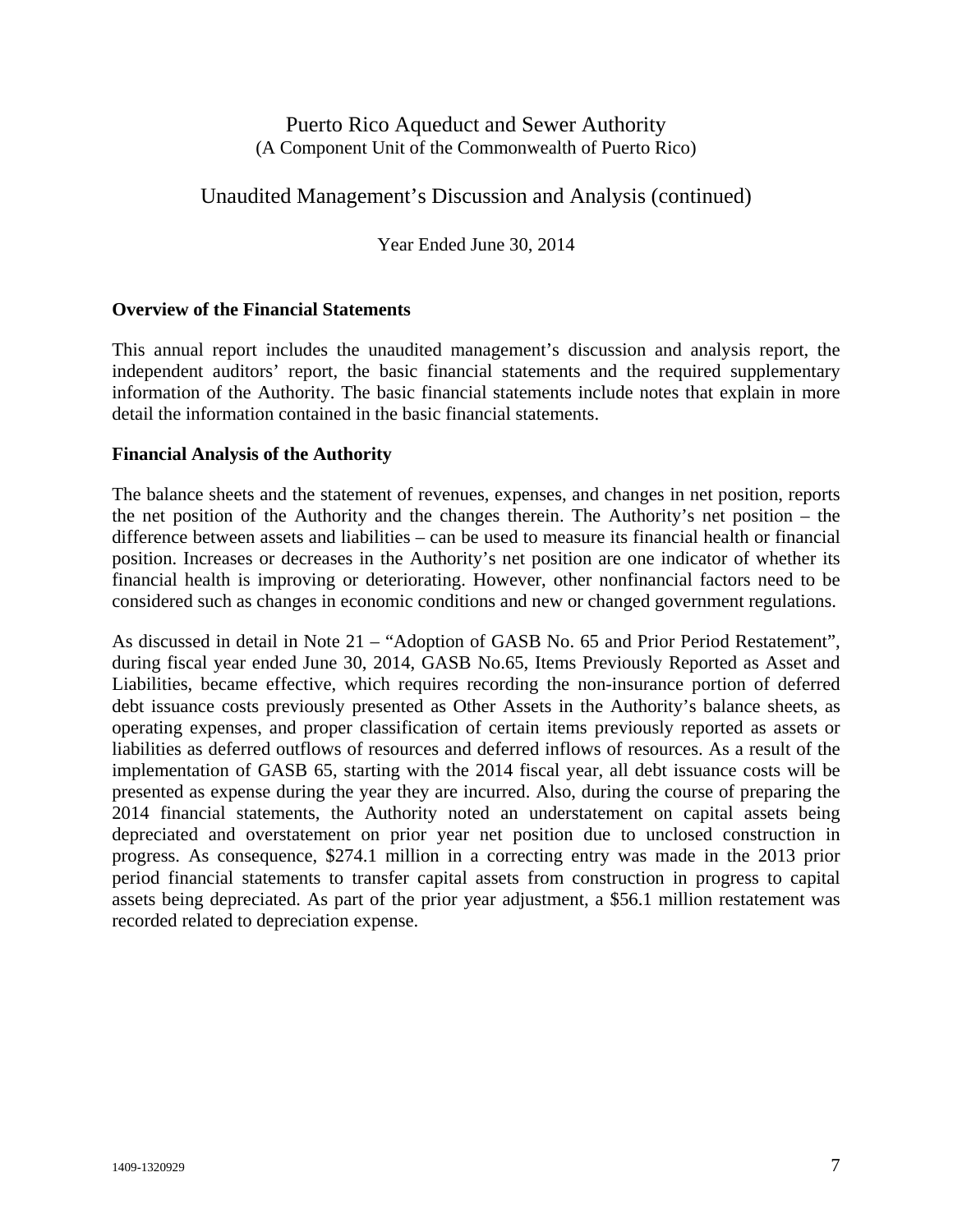## Unaudited Management's Discussion and Analysis (continued)

Year Ended June 30, 2014

## **Analysis of Financial Results**

The following table provides a summary of the Authority's net position as of June 30 of the years indicated (in thousands):

|                                  | June 30         |                 |                |
|----------------------------------|-----------------|-----------------|----------------|
|                                  | 2014            | 2013            | <b>Change</b>  |
|                                  |                 | (As restated)   |                |
| Current and other assets         | \$<br>798,555   | \$<br>785,255   | \$<br>13,300   |
| Capital assets, net              | 7,469,758       | 7,364,353       | 105,405        |
| Total assets                     | 8,268,313       | 8,149,608       | 118,705        |
| Long-term debt outstanding       | 5,312,311       | 5,121,646       | 190,665        |
| Other liabilities                | 577,023         | 607,937         | (30, 914)      |
| Total liabilities                | 5,889,334       | 5,729,583       | 159,751        |
| Net position:                    |                 |                 |                |
| Net investment in capital assets | 2,525,360       | 2,689,467       | (164, 107)     |
| Restricted                       | 27,050          | 82,760          | (55,710)       |
| Unrestricted deficit             | (173, 431)      | (352, 202)      | 178,771        |
| Total net position               | 2,378,979<br>\$ | \$<br>2,420,025 | \$<br>(41,046) |

|                                  | June 30       |                 |                  |
|----------------------------------|---------------|-----------------|------------------|
|                                  | (As restated) |                 |                  |
|                                  | 2013          | 2012            | <b>Change</b>    |
| Current and other assets         | \$<br>785,255 | \$<br>1,217,598 | \$<br>(432, 343) |
| Capital assets, net              | 7,364,353     | 7,315,230       | 49,123           |
| Total assets                     | 8,149,608     | 8,532,828       | (383, 220)       |
| Long-term debt outstanding       | 5,121,646     | 5,097,937       | 23,709           |
| Other liabilities                | 607,937       | 543,675         | 64,262           |
| <b>Total liabilities</b>         | 5,729,583     | 5,641,612       | 87,971           |
| Net position:                    |               |                 |                  |
| Net investment in capital assets | 2,689,467     | 3,119,172       | (429, 705)       |
| Restricted                       | 82,760        | 26,186          | 56,574           |
| Unrestricted deficit             | (352, 202)    | (254, 142)      | (98,060)         |
| Total net position               | 2,420,025     | 2,891,216       | (471, 191)       |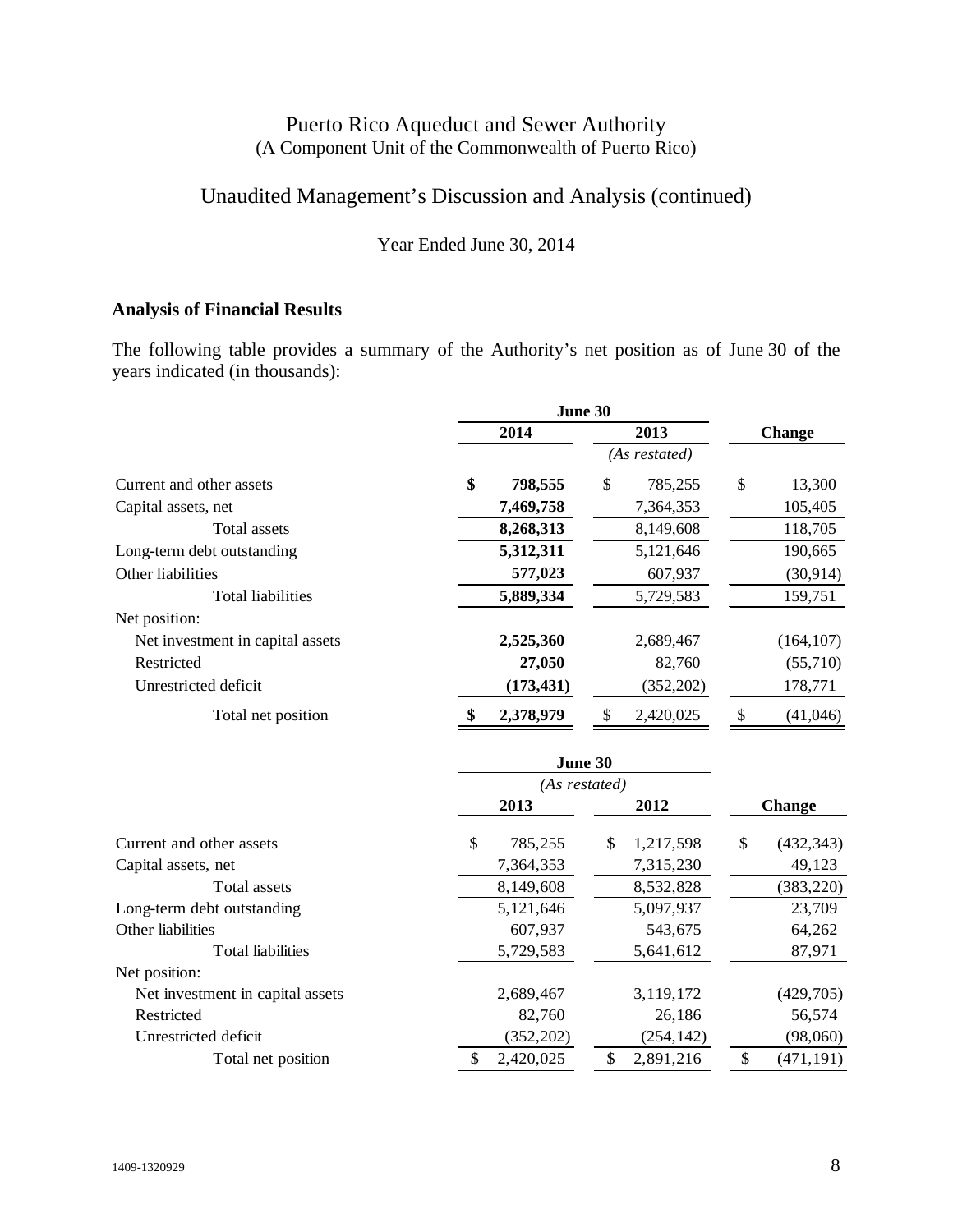## Unaudited Management's Discussion and Analysis (continued)

Year Ended June 30, 2014

#### **Net Position**

#### *June 30, 2014 and 2013*

The Authority's net position as of June 30, 2014 was approximately \$2,378.9 million. This is an increase of \$41.0 million from the restated net position as of June 30, 2013 of \$2,420 million.

Total assets increased by \$118.7 million during the fiscal year ended June 30, 2014.

Capital assets increased by \$105.4 million due to net current year additions of \$375.0 million offset by current year depreciation and amortization including retirements of \$269.9 million.

Current and other assets increased by \$13.3 million, primarily a net effect of an increase in accounts receivable of \$85.9 million, an increase of \$4.9 million in material and supplies inventory, a decrease of \$56.5 million in cash and cash equivalents, a decrease in accounts receivables from Commonwealth of \$17.0 million and a \$3.7 million decrease in deferred outflows of resources.

Restricted cash and unrestricted cash and cash equivalents as of June 30, 2014, decreased by \$56.5 million when compared with June 30, 2013. The decrease is primarily due to usage of 2013 surplus funds for debt service payments.

Total liabilities increased by \$159.7 million to \$5,889.3 million, or 2.7%. Total current liabilities increased by \$129.1 million mainly as a result of the net effect of an increase in the current portion of long term debt of \$163.6 million as a result of the issuance of \$200 million note payable with commercial banks, an increase in accrued liabilities of \$35.7 million, an increase in accrued interest of \$3 million and a decrease of \$73.6 million in account payable.

Total non-current liabilities increased by \$30.7 million, primarily as a result of the net effect of an increase of \$77.6 million of the noncurrent portion in notes payables which includes the outstanding balance of \$72.3 million of the \$150 million line of credit with GDB that was refinanced into an interim loan note payable agreement, the balance outstanding of \$8.2 million in the \$70 million lines of credit with the GDB and the proceeds and payments of the Puerto Rico Water Pollution Control Revolving Fund and the Puerto Rico Safe Drinking Water Treatment Revolving Loan Fund, an increase in compensated absence and postemployment benefits of \$3.3 million, the decrease of \$53.1 million on bonds payable as results of the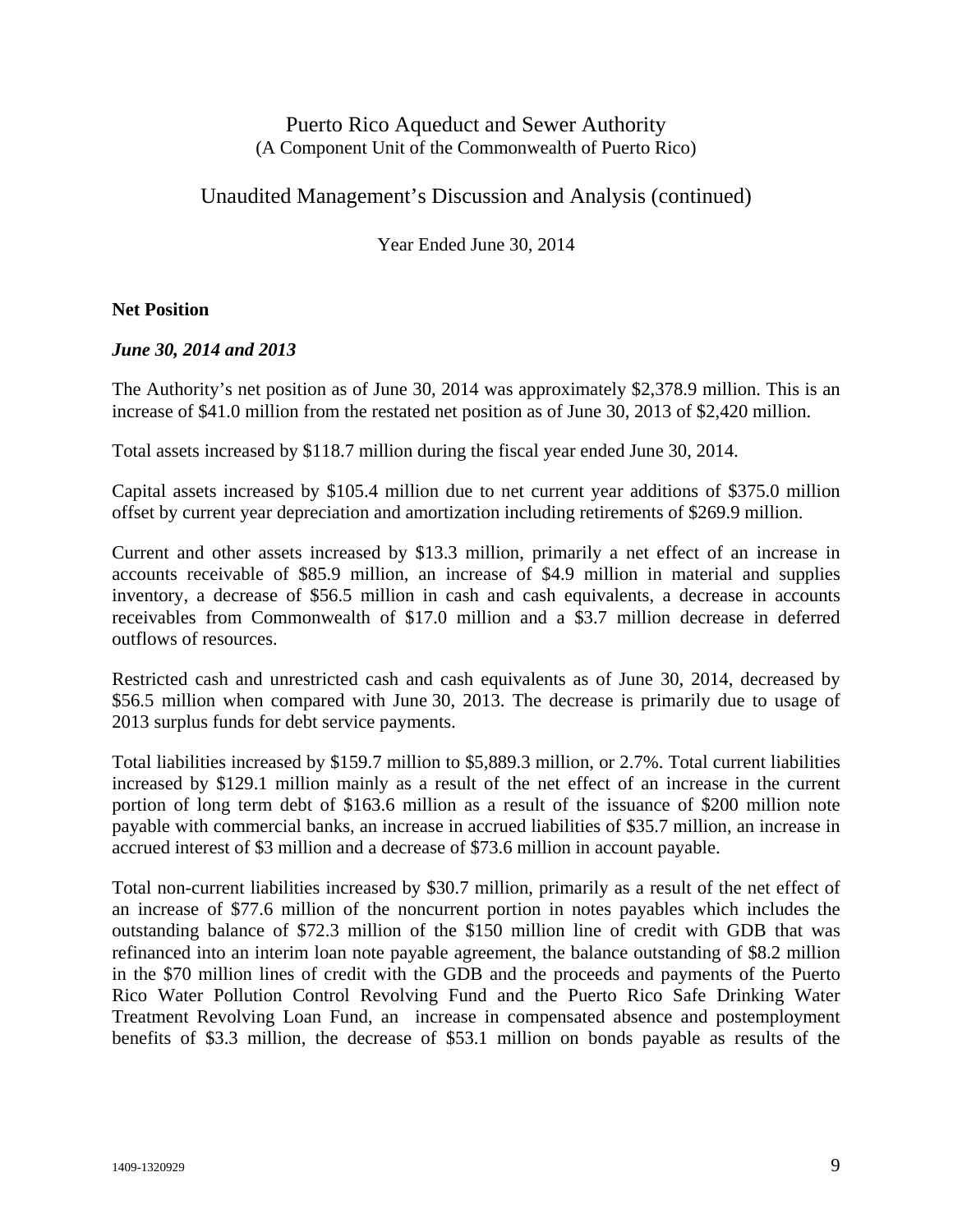## Unaudited Management's Discussion and Analysis (continued)

Year Ended June 30, 2014

#### **Net Position (continued)**

#### *June 30, 2014 and 2013 (continued)*

payments of principal on outstanding bonds, the payment of \$31 million on 2012 Series B bonds reclassified to current portion, and the implementation of the GASB 65 for the earliest comparative period presented, which requires, the deferred losses from refunding debt to be presented as a deferred outflow of resources instead of a reduction of the outstanding principal balance of long-term debt.

#### *June 30, 2013 and 2012*

The net position at the beginning of the fiscal year 2013 was restated from \$2,998.9 million to \$2,891.2 million as a result of a restatement. For additional details, refer to note 21.

The Authority's net position as of June 30, 2013 was approximately \$2,420.0 million. This is a decrease of \$477.1 million from the net position as of June 30, 2012 of \$2,891.2 million.

Total assets decreased by \$383.2 million during the fiscal year ended June 30, 2013.

Restricted cash and unrestricted cash and cash equivalents as of June 30, 2013, decreased by \$437.9 million when compared with June 30, 2012. The decrease is primarily due to uses of 2012A Bonds proceeds for financing capital improvement projects of \$200 million, the request of the Budgetary Reserve funds balance of \$145 million, and the use of capitalized interest fund for 2008 Series A and B Revenue Bonds of \$78 million.

Current assets increased by \$9.1 million, primarily a net effect of an increase in cash and cash equivalents of \$39.6 million, an increase in material and supply inventory of \$3.9 million, and a decrease in accounts receivables of \$33.5 million.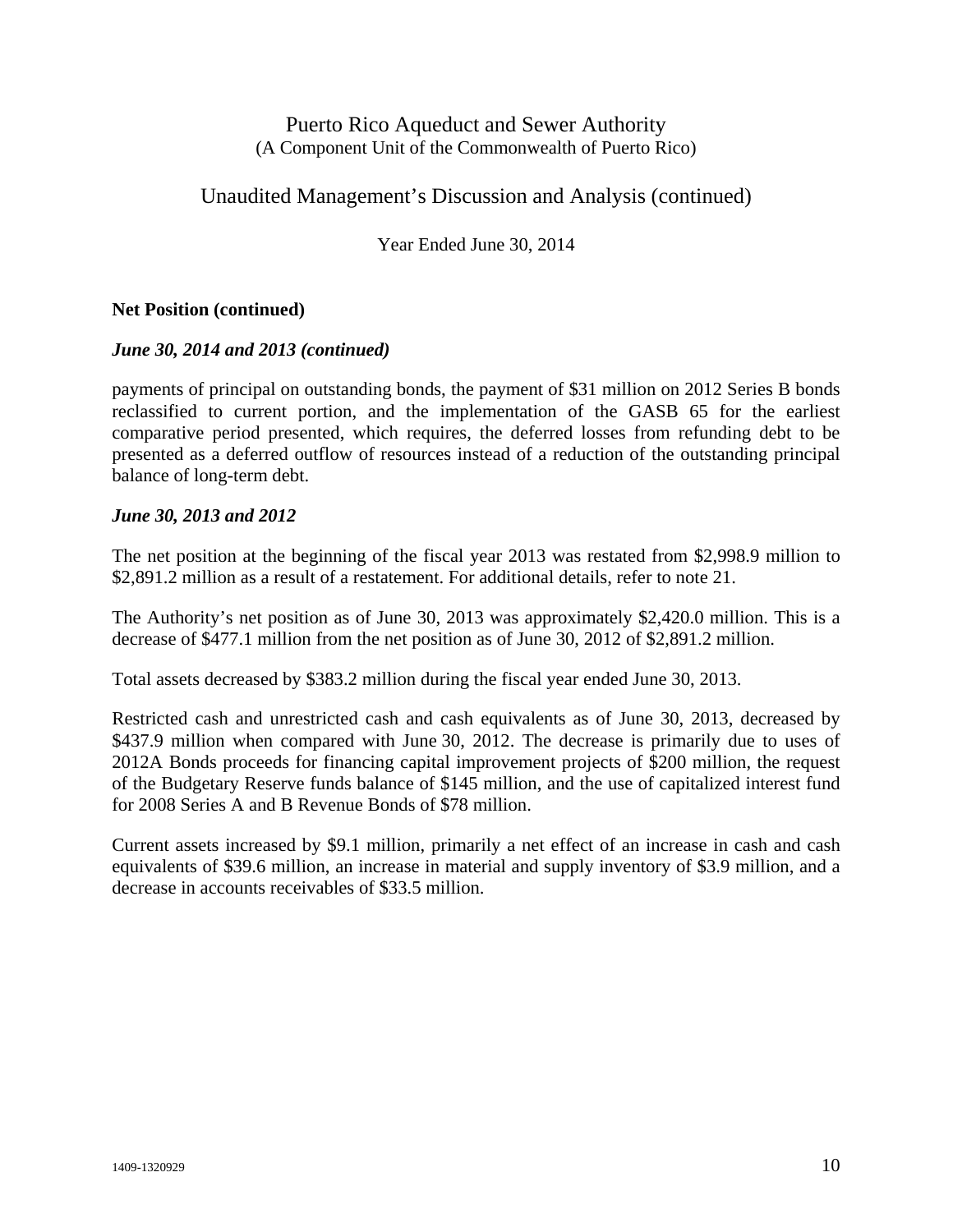## Unaudited Management's Discussion and Analysis (continued)

Year Ended June 30, 2014

#### **Net Position (continued)**

#### *June 30, 2013 and 2012 (continued)*

Capital assets increased by \$49.1 million due to net current year additions of \$372.6 million offset by current year depreciation and amortization including retirements of \$341.2 million.

Total liabilities increased by \$87.9 million to \$5,729.5 million, or 1.5%. Total current liabilities increased by \$154.3 million mainly as a result of an increase \$47.8 million in accounts payable and accrued liabilities, an increase in the current portion of long term debt of \$94.3 million, and an increase of \$14.3 million in accrued interest.

Total non-current liabilities, as restated, decreased by \$66.3 million, primarily as a result of the effect of the reclassification of the deferred debt refunding losses to deferred outflows of resources as result of the implementation of GASB Statement No.65, the net effect of the reclassification of the lines of credit from noncurrent liabilities to current liabilities of \$89.8 million, an increase in bonds payable of \$19.4 million as a net result of the issuance of the Series II Rural Development Bonds of \$45.5 million, the payment of principal on 2008 Series A and B Revenue Bonds of \$13.0 million the payment of principal on Rural Development Bonds of \$9.0 million, an amortization of bonds premiums, discounts, and an increase in notes payable of \$19.7 million due to the net effect of borrowings and payments of the Puerto Rico Water Pollution Control Revolving Fund and the Puerto Rico Safe Drinking Water Treatment Revolving Loan Fund.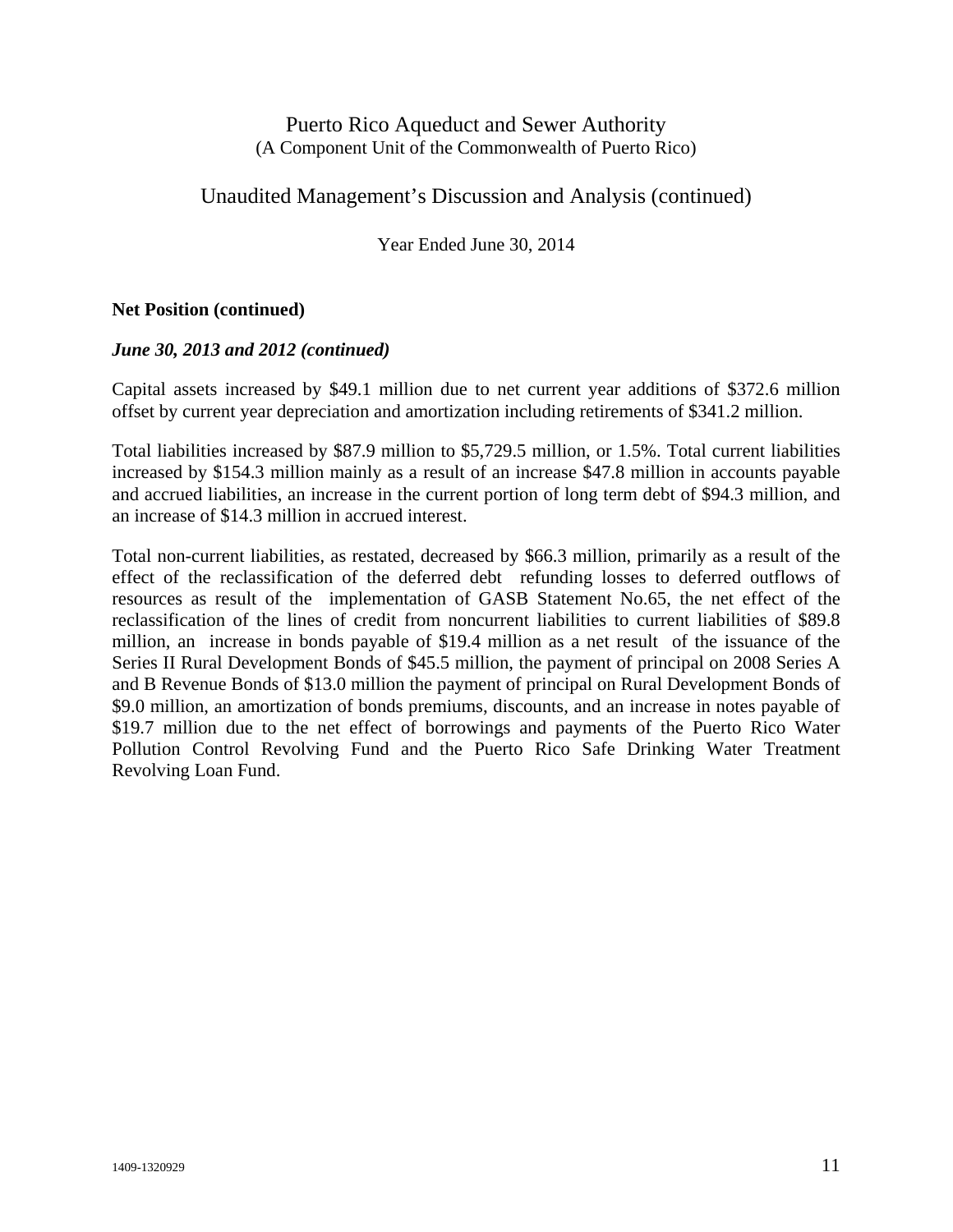# Unaudited Management's Discussion and Analysis (continued)

Year Ended June 30, 2014

## **Capital Assets**

Capital assets as of June 30, 2014 and 2013 were as follows (in thousands):

|                                           | June 30          |                 |               |
|-------------------------------------------|------------------|-----------------|---------------|
|                                           | 2014             | 2013            | <b>Change</b> |
|                                           |                  | (As restated)   |               |
| Capital assets being depreciated          | 10,302,793<br>\$ | 9,773,405<br>\$ | \$<br>529,388 |
| Accumulated depreciation and amortization | (3,555,042)      | (3,302,411)     | (252, 631)    |
|                                           | 6,747,751        | 6,470,994       | 276,757       |
| Land and other nondepreciable assets      | 72,996           | 71,188          | 1,808         |
| Construction in progress                  | 649,011          | 822,171         | (173, 160)    |
| Capital assets, net                       | 7,469,758        | 7,364,353       | 105,405       |

|                                           | June 30         |                |               |
|-------------------------------------------|-----------------|----------------|---------------|
|                                           | (As restated)   |                |               |
|                                           | 2013            | 2012           | <b>Change</b> |
| Capital assets being depreciated          | 9,773,405<br>\$ | 8,843,253<br>S | 930,152<br>\$ |
| Accumulated depreciation and amortization | (3,302,411)     | (3,080,223)    | (222, 188)    |
|                                           | 6,470,994       | 5,763,030      | 707,964       |
| Land and other nondepreciable assets      | 71,188          | 69,931         | 1,257         |
| Construction in progress                  | 822,171         | 1,482,269      | (660,098)     |
| Capital assets, net                       | 7,364,353       | 7,315,230      | 49,123<br>S   |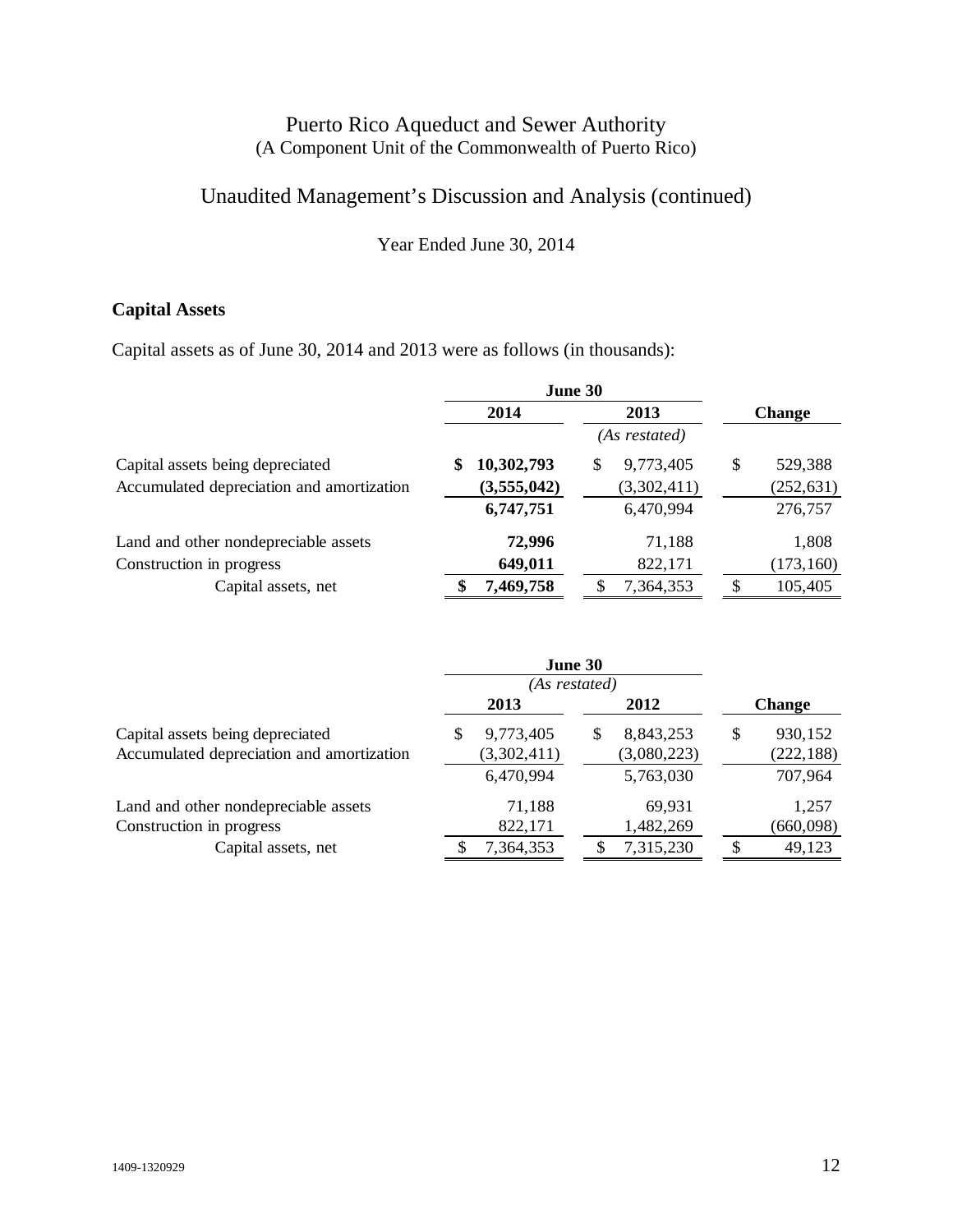## Unaudited Management's Discussion and Analysis (continued)

Year Ended June 30, 2014

#### **Capital Assets (continued)**

#### *June 30, 2014 and 2013*

The net increase of \$105.4 million in capital assets, as restated, includes additions of \$375.8 million, reduced by \$258.8 million in depreciation and amortization and \$11.1 million in net retirements. The \$375.1 million in capital investment is broken down as follows:

- \$326.6 million in the Authority's capital improvement program;
- \$48.4 million in renewal and replacement projects;

The Authority has approximately \$649.0 million in construction in progress as of June 30, 2014, and has construction commitments of approximately \$124.2 million.

#### *June 30, 2013 and 2012*

The net increase of \$49.1 million in capital assets, as restated, includes additions of \$372.6 million, reduced by \$244.7 million in depreciation and amortization and \$96.5 million in net retirements. The \$372.6 million in capital investment is broken down as follows:

- \$322.0 million in the Authority's capital improvement program;
- \$50.6 million in renewal and replacement projects;

The Authority has approximately \$822.1 million in construction in progress as of June 30, 2013, and has construction commitments of approximately \$88.3 million.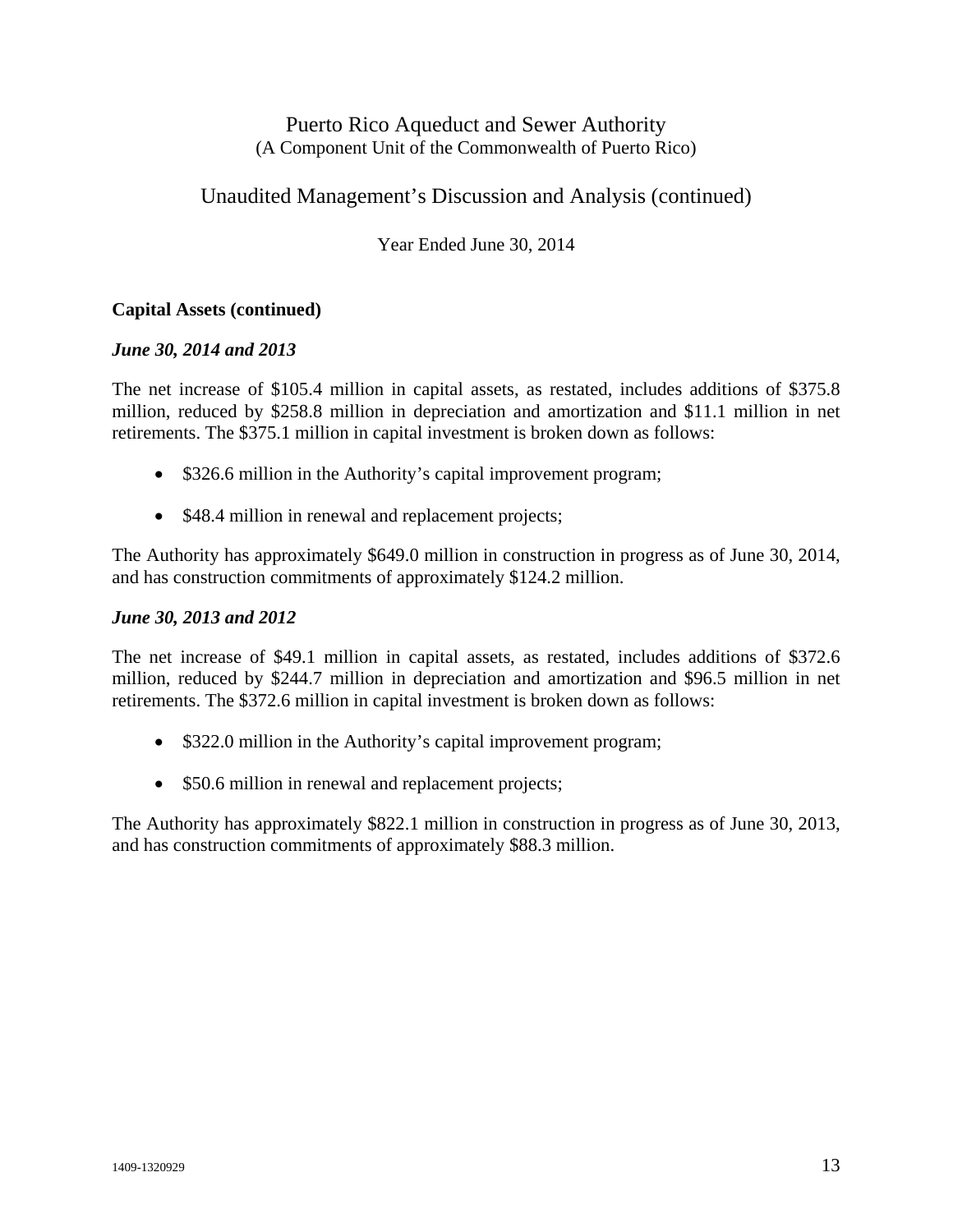## Unaudited Management's Discussion and Analysis (continued)

Year Ended June 30, 2014

### **Debt Administration**

Long-term debt for the years ended June 30, 2014 and 2013 (as restated) was as follows (in thousands):

|                                       | June 30      |           |    |               |                 |  |               |
|---------------------------------------|--------------|-----------|----|---------------|-----------------|--|---------------|
|                                       | 2014<br>2013 |           |    |               |                 |  | <b>Change</b> |
|                                       |              |           |    | (As restated) |                 |  |               |
| Bonds payable:                        |              |           |    |               |                 |  |               |
| 2011 Series A PFC Commonwealth        |              |           |    |               |                 |  |               |
| <b>Appropriation Bonds</b>            | \$           | 90,099    | \$ | 90,099        | \$              |  |               |
| 2011 Series B PFC Commonwealth        |              |           |    |               |                 |  |               |
| <b>Appropriation Bonds</b>            |              | 102,183   |    | 102,183       |                 |  |               |
| 2011 Series B PFC Commonwealth        |              |           |    |               |                 |  |               |
| Appropriation Bonds (SA)              |              | 162,700   |    | 162,700       |                 |  |               |
| 2012 Series A PFC Commonwealth        |              |           |    |               |                 |  |               |
| <b>Appropriation Bonds</b>            |              | 56,247    |    | 56,247        |                 |  |               |
| Revenue Bonds:                        |              |           |    |               |                 |  |               |
| 2008 Series A Serial Bonds            |              | 67,960    |    | 80,865        | (12,905)        |  |               |
| 2008 Series A Convertible Capital     |              |           |    |               |                 |  |               |
| <b>Appreciation Bonds</b>             |              | 155,975   |    | 155,975       |                 |  |               |
| 2008 Series A Term Bonds              |              | 1,095,125 |    | 1,095,125     |                 |  |               |
| 2008 Series B Serial Bonds            |              | 22,445    |    | 22,445        |                 |  |               |
| 2008 Series A and B Revenue           |              |           |    |               |                 |  |               |
| <b>Refunding Term Bonds</b>           |              | 284,755   |    | 284,755       |                 |  |               |
| 2012 Series A Serial Bonds            |              | 418,455   |    | 418,455       |                 |  |               |
| 2012 Series A Term Bonds              |              | 1,381,995 |    | 1,381,995     |                 |  |               |
| 2012 Series B Serial Bonds            |              | 188,130   |    | 188,130       |                 |  |               |
| 2012 Series B Term Bonds              |              | 107,115   |    | 107,115       |                 |  |               |
| <b>Rural Development Serial Bonds</b> |              | 397,000   |    | 405,064       | (8,064)         |  |               |
| Add premium on bonds refunding        |              | 26,817    |    | 27,302        | (485)           |  |               |
| Less:                                 |              |           |    |               |                 |  |               |
| Bond discount                         |              | (16,217)  |    | (16, 386)     | 169             |  |               |
| Total bonds                           | \$           | 4,540,784 | \$ | 4,562,069     | \$<br>(21, 285) |  |               |

*(Continued)*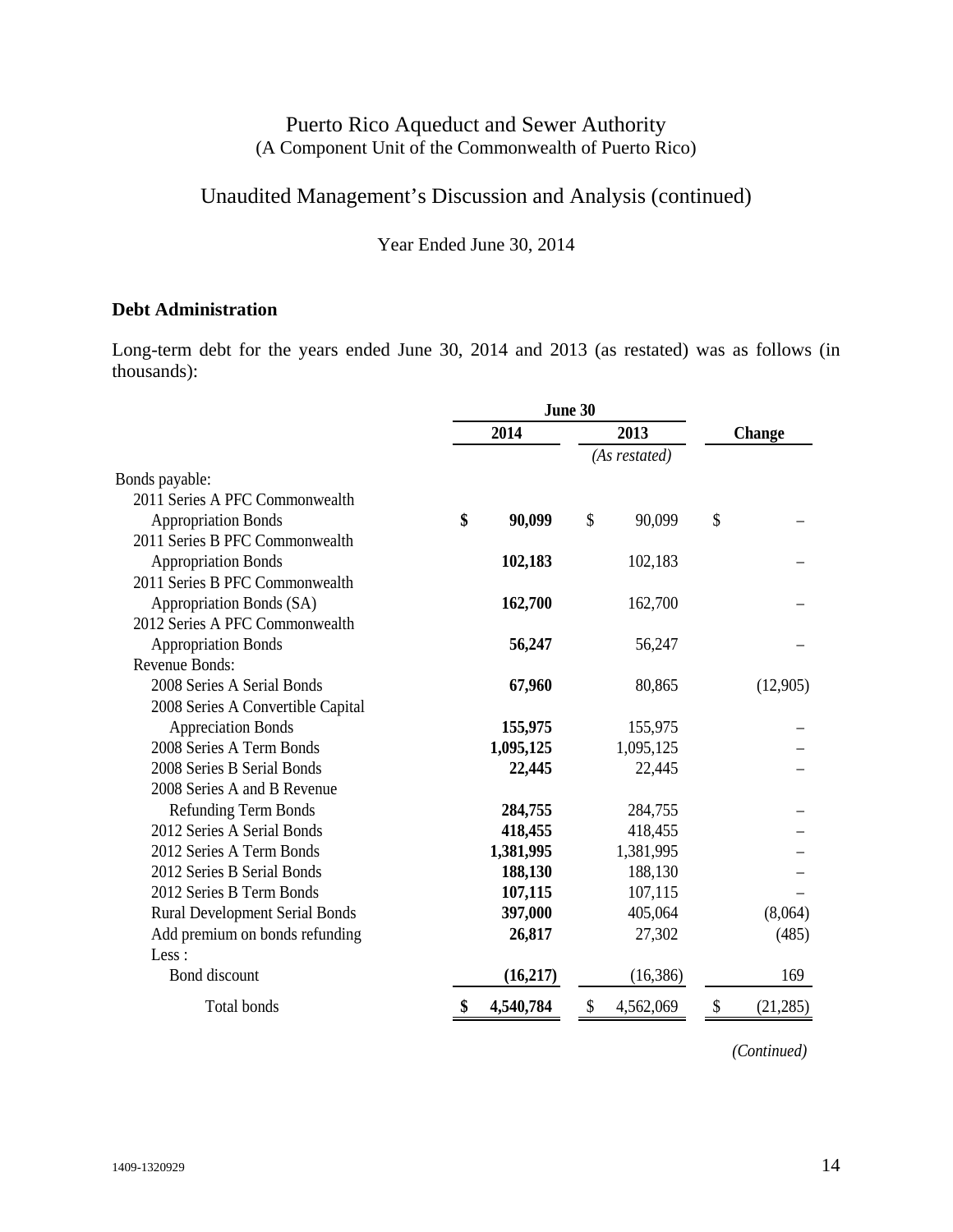## Unaudited Management's Discussion and Analysis (continued)

Year Ended June 30, 2014

#### **Debt Administration (continued)**

|                                            | June 30 |              |    |               |    |               |
|--------------------------------------------|---------|--------------|----|---------------|----|---------------|
|                                            |         | 2014<br>2013 |    |               |    | <b>Change</b> |
|                                            |         |              |    | (As restated) |    |               |
| Bonds payable                              | \$      | 4,540,784    | \$ | 4,562,069     | \$ | (21, 285)     |
| Notes payable:                             |         |              |    |               |    |               |
| Water Pollution Control and Drinking Water |         |              |    |               |    |               |
| <b>Treatment Revolving Funds Loans</b>     |         | 490,915      |    | 469,743       |    | 21,172        |
| Notes with GDB                             |         | 72,363       |    |               |    | 72,363        |
| Notes with commercial banks                |         | 200,000      |    |               |    | 200,000       |
| Total notes                                |         | 763,278      |    | 469,743       |    | 293,535       |
| Lines of credit                            |         | 8,249        |    | 89,835        |    | (81, 586)     |
| Long-term debt outstanding                 |         | 5,312,311    |    | 5,121,647     |    | 190,664       |
| Other long term liabilities:               |         |              |    |               |    |               |
| Accrued compensated absences               |         | 41,707       |    | 43,136        |    | (1,429)       |
| Net OPEB obligation                        |         | 32,312       |    | 28,141        |    | 4,171         |
| Early retirement obligation                |         |              |    | 93            |    | (93)          |
| Customer deposits                          |         | 83,154       |    | 82,247        |    | 907           |
| Total other liabilities                    |         | 157,173      |    | 153,617       |    | 3,556         |
| Total – long-term obligations              |         | 5,469,484    |    | 5,275,264     |    | 194,220       |
| Current portion                            |         | 317,503      |    | 153,939       |    | 163,564       |
| Long-term obligations, less                |         |              |    |               |    |               |
| current portion                            |         | 5,151,981    |    | 5,121,325     | \$ | 30,656        |

The Authority's long-term debt increased by \$190.6 million from \$5,121.6 million as of June 30, 2013 (as restated), to \$5,312.3 million as of June 30, 2014.

#### Bonds Payable

Bonds outstanding as of June 30, 2014 decreased by \$21.2 million, mainly from the payment of principal on 2008 Series A and B Revenue Bonds of \$12.9 million, and the payment of \$8.0 million in principal on Rural Development Bonds. During fiscal year 2014, the Authority did not issued additional bond debt.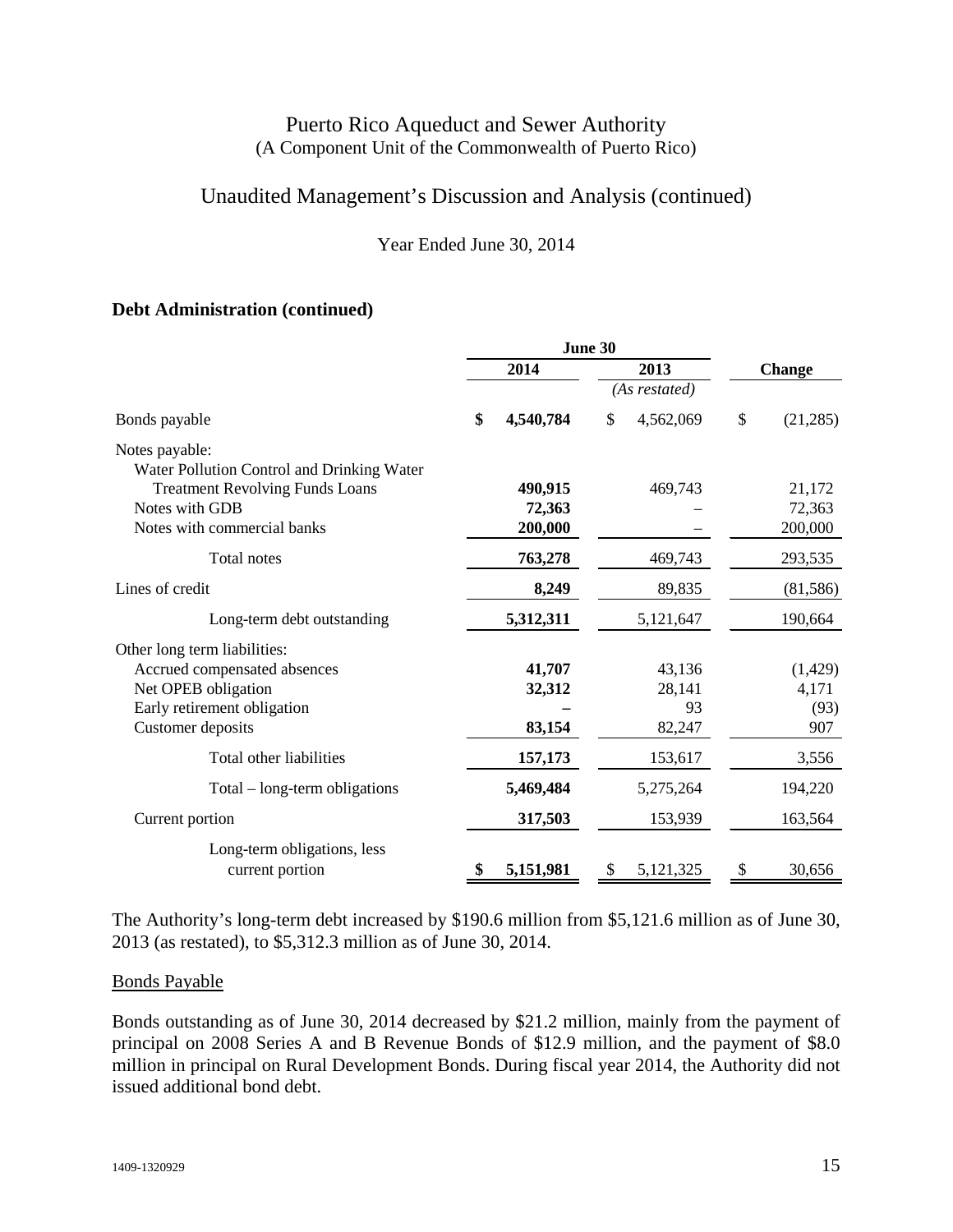#### Unaudited Management's Discussion and Analysis (continued)

Year Ended June 30, 2014

#### **Debt Administration (continued)**

#### *June 30, 2014*

#### Notes Payable

As authorized by the Authority's Governing Board's Resolution No. 2796 adopted on July 3, 2013, on October 24, 2013, the Authority entered into a credit agreement (the Credit Agreement), as amended on February 26, 2014, with the Lenders party thereto and Oriental Bank, a financial institution organized under the laws of the Commonwealth as Administrative Agent for the Lenders, pursuant to the terms of which the Lenders agreed to make certain advances to the Authority in the aggregate principal amount of up to \$350 million to be repaid on the earliest to occur of (a) March 31, 2015 or (b) three (3) days after the issuance by the Authority of its revenue bonds under the Master Agreement of Trust. This note had an outstanding balance of \$200 million as of June 30, 2014 and was designated by the Authority as Senior Indebtedness pursuant to the terms of the Master Agreement of Trust. On March 4, 2015, the Authority executed an amendment to the Credit Agreement originally executed on October 24, 2013, by and among PRASA, Oriental Bank as Administrative Agent and Banco Popular de Puerto Rico (BPPR) as a Lender. With the execution of this amendment, the local commercial bank syndicate agreed to extend the maturity date on the credit facility granted under the Credit Agreement through May 29, 2015. As a condition to such extension, PRASA agreed to make a principal payment in an aggregate amount of \$50 million. Concurrently with the execution of the amendment, the Authority paid the Lenders \$40 million, reducing the outstanding principal amount of the indebtedness to \$160 million, and agreed to make two additional \$5 million principal payments on April 1, 2015 and May 1, 2015. The Authority does not currently have sufficient funds available to fully repay on May 29, 2015, the amount that will be outstanding on that date of \$150 million and is working on a bond issuance scheduled, to be closed prior to the note payable extended due date, to provide funds to cancel the outstanding balance at the date of the transaction, and to finance capital improvement projects. Management has alternative plans to repay the outstanding note payable balance by its due date if the bond issuance is not closed. However, there can be no assurance the projected bond issuance will be closed by the planned date and/or amount, or that management's alternative ways to repay the note or extend its due date will be achieved, such that a default on the note or other obligations that have cross default provisions will be avoided.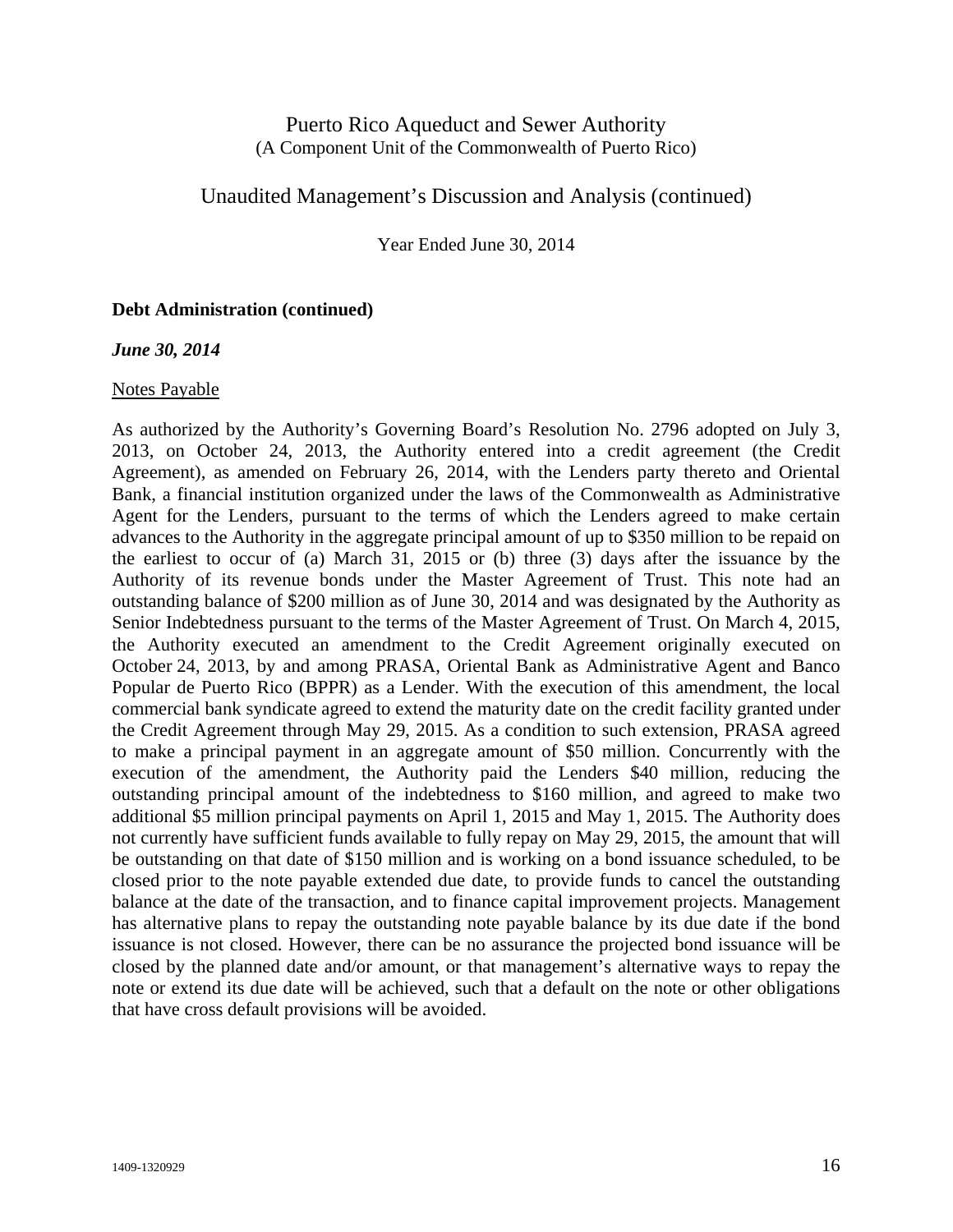## Unaudited Management's Discussion and Analysis (continued)

Year Ended June 30, 2014

#### **Debt Administration (continued)**

#### *June 30, 2014 (continued)*

#### Notes Payable (continued)

The Authority finances the cost of design and construction of certain capital improvements projects with notes from the Puerto Rico Water Pollution Control Revolving Fund and the Puerto Rico Safe Drinking Water Treatment Revolving Loan Fund programs that bear interest at 2%. As of June 30, 2014, the Authority's loans outstanding under these programs amounted to approximately \$490.9 million. These loans increased by \$21.1 million due to the net effect of drawings of \$41.5 million for payment of capital improvements projects and payments of principal outstanding of \$20.4 million.

On February 29, 2012, the Authority entered into a line of credit agreement with GDB. This agreement provides an available maximum amount of \$150 million for the purpose of assisting with the Authority's cash flows needs during the transition period after amending and restating the Master Agreement of Trust as a result of the issuance of 2012 Revenue Bonds Series A and B. On June 27, 2014, the Authority and GDB executed an Amended and Restated Loan Agreement reducing the line of credit to the outstanding balance as of that date of \$72.3 million and converting the interim loan to a term loan due and payable on March 31, 2019. The term loan has an amortization period of fifteen (15) years, which shall be payable in nineteen (19) quarterly payments, commencing in June 30, 2014, plus a final balloon payment (of such amount as may be the balance then outstanding) on the maturity date.

#### Lines of Credit

The existing \$70.0 million line of credit with GDB used to provide funding for the capital improvement program of the Authority had an outstanding balance as of June 30, 2014 of approximately \$8.2 million.

The \$180.0 million revolving line of credit with GDB for the purpose of financing the operating reserve, required by the Master Agreement of Trust securing its revenue bonds, had no outstanding balance as of June 30, 2014.

Detailed information regarding long-term debt activity is included in Notes 9 through 13 to the financial statements.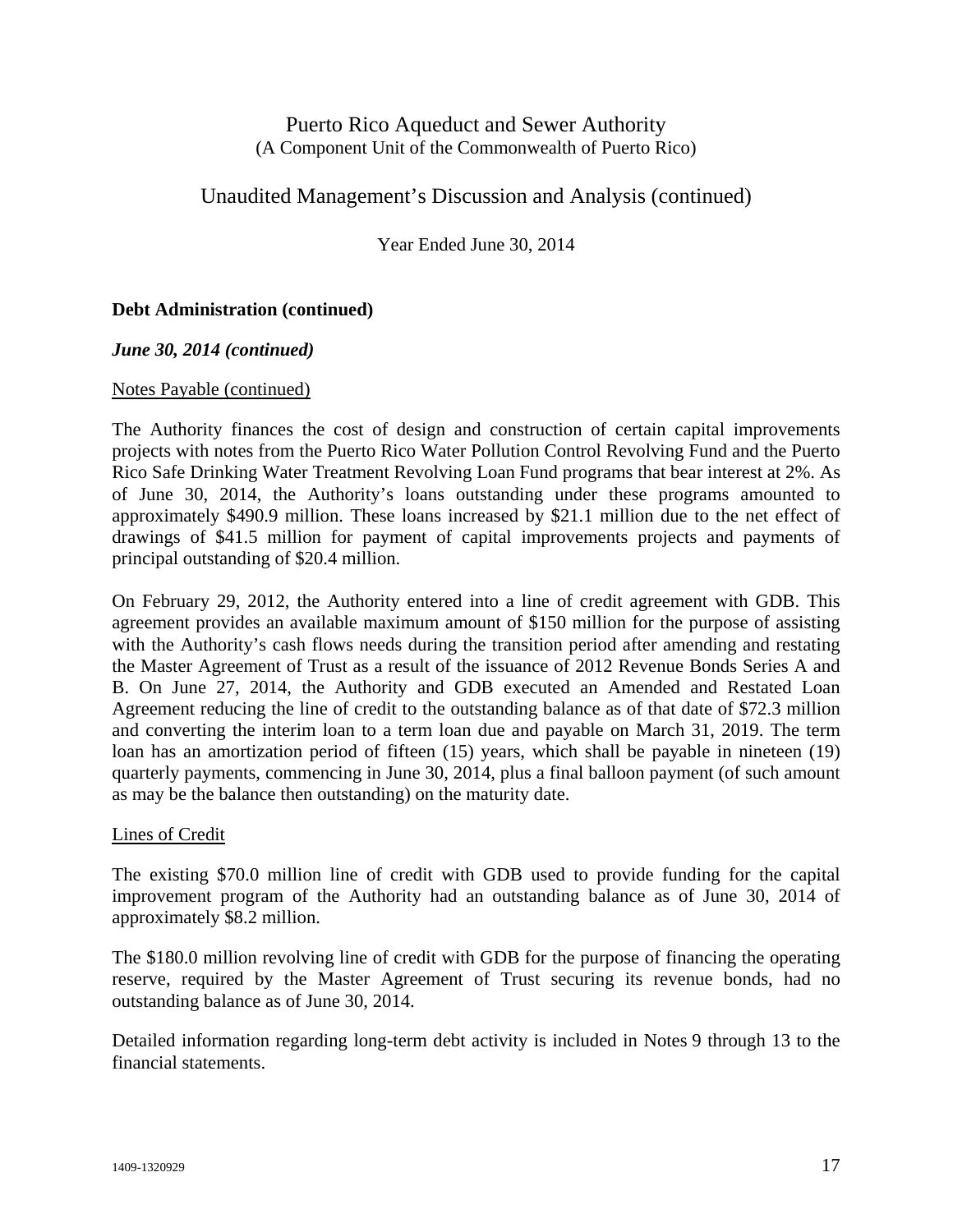## Unaudited Management's Discussion and Analysis (continued)

Year Ended June 30, 2014

#### **Debt Administration (continued)**

#### *June 30, 2013*

#### Bonds Payable

Bonds outstanding as of June 30, 2013 as restated after the adoption of the GASB 65, which requires to present the deferred losses from refunding debt by \$39.3 million as deferred outflows of resources. Bonds payable increased by \$66.1 million from the net effect of issuance of \$45.6 principal amounts of new bonds, the payment of principal on outstanding bonds of approximately \$21.3 million, the effect of the restatement of \$39.3 million from GASB Statement No.65, the series II bonds issued during fiscal year 2013 include \$45.6 million of Rural Development Serial Bonds for the purpose of paying interim lines of credit with GDB and establish a construction fund to complete ongoing capital projects.

#### Notes Payable

The Authority finances the cost of design and construction of certain capital improvements projects with notes from the Puerto Rico Water Pollution Control Revolving Fund and the Puerto Rico Safe Drinking Water Treatment Revolving Loan Fund programs that bear interest at 2%. As of June 30, 2013, the Authority's loans outstanding under these programs amounted to approximately \$470.0 million. These loans increased by \$19.7 million due to the net effect of drawings of \$39.3 million for payment of capital improvements projects and payment of principal outstanding of \$19.7 million.

#### Lines of Credit

The existing \$70.0 million line of credit with GDB used to provide funding for the capital improvement program of the Authority had an outstanding balance as of June 30, 2013 of approximately \$17.5 million.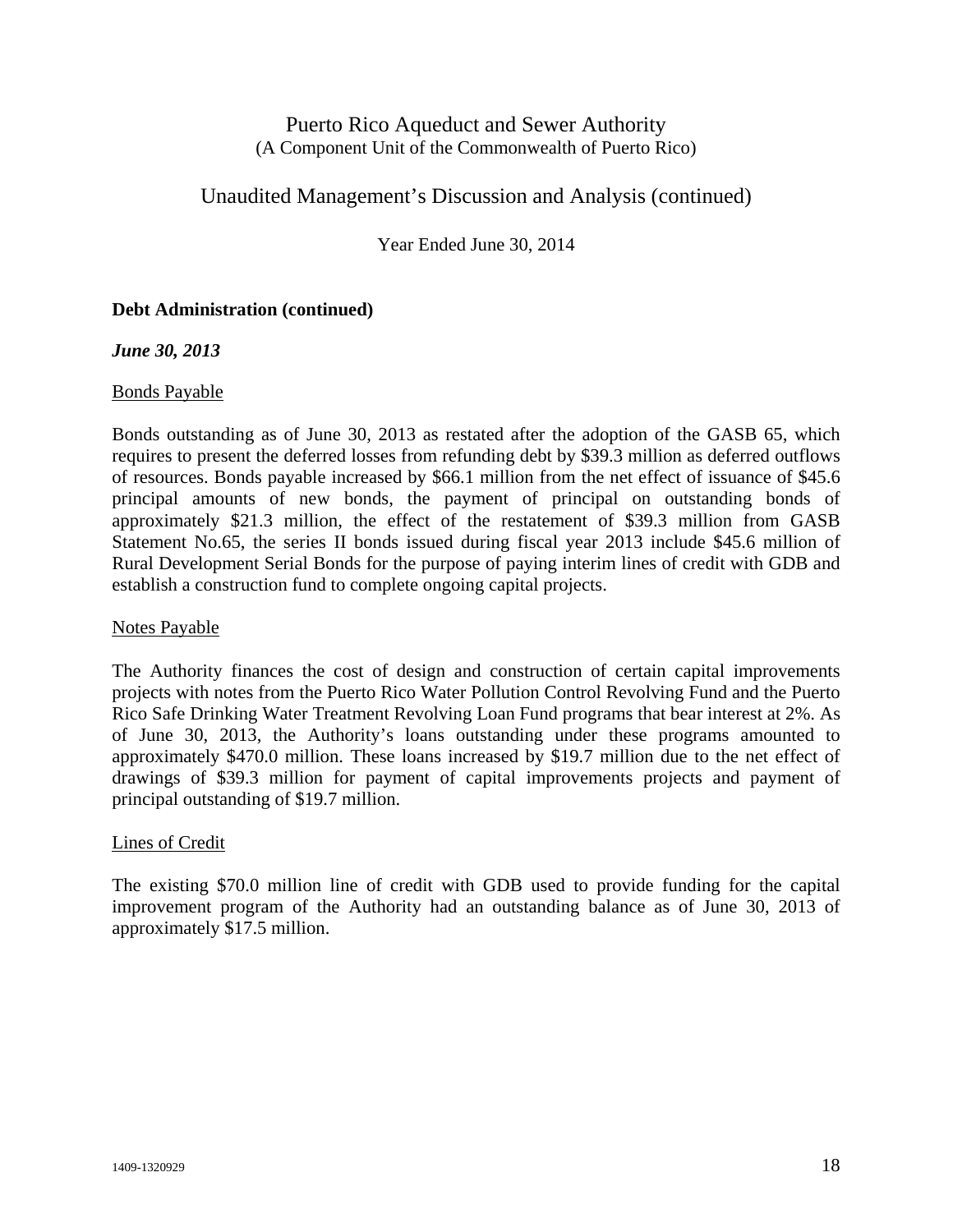## Unaudited Management's Discussion and Analysis (continued)

Year Ended June 30, 2014

#### **Debt Administration (continued)**

*June 30, 2013 (continued)* 

#### Lines of Credit (continued)

The existing \$150.0 million line of credit with GDB used to cover the cash flow needs during the transition period after amending and restating the Master Agreement of Trust on February 29 2012, had an outstanding balance as of June 30, 2013 of approximately \$72.3 million.

The \$180.0 million revolving line of credit with GDB for the purpose of financing the operating reserve, required by the Master Agreement of Trust securing its revenue bonds, had no outstanding balance as of June 30, 2013.

Detailed information regarding long-term debt activity is included in notes 9 through 13 to the financial statements.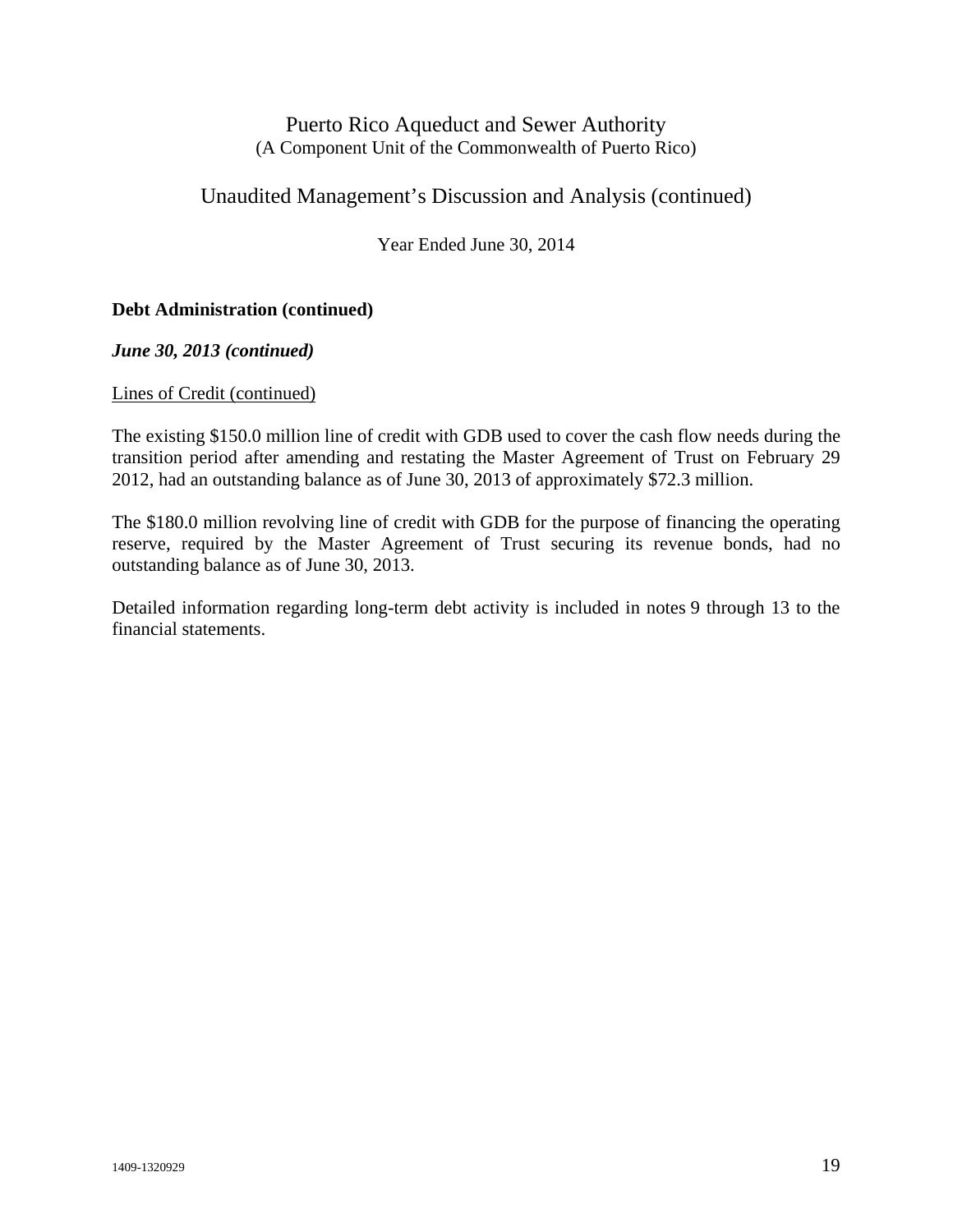## Unaudited Management's Discussion and Analysis (continued)

Year Ended June 30, 2014

## **Summary of Revenues, Expenses, and Changes in Net Position**

The following table provides a summary of the Authority's changes in net position for the years ended June 30, 2014 and June 30, 2013, as restated (in thousands):

|                                                | <b>Years Ended June 30</b> |                 |                |  |
|------------------------------------------------|----------------------------|-----------------|----------------|--|
|                                                | 2014                       | 2013            | <b>Change</b>  |  |
|                                                |                            | (As restated)   |                |  |
| Operating revenue:                             |                            |                 |                |  |
| Revenues from water and sewer services, net    | 1,127,422<br>\$            | \$<br>735,693   | \$<br>391,729  |  |
| Total operating revenues                       | 1,127,422                  | 735,693         | 391,729        |  |
| Operating expenses:                            |                            |                 |                |  |
| Payroll and payroll related expenses           | 291,639                    | 272,092         | 19,547         |  |
| Service contract - Superaqueduct               | 3,908                      | 5,679           | (1,771)        |  |
| Professional and consulting services           | 32,371                     | 31,575          | 796            |  |
| Chemicals                                      | 28,659                     | 28,872          | (213)          |  |
| Materials and replacements                     | 18,085                     | 12,731          | 5,354          |  |
| Repairs and maintenance of capital assets      | 45,134                     | 45,214          | (80)           |  |
| Electricity                                    | 166,720                    | 209,168         | (42, 448)      |  |
| Insurance                                      | 9,492                      | 9,493           | (1)            |  |
| Other operating expenses                       | 118,614                    | 84,046          | 34,568         |  |
| Operating expenses (excluding                  |                            |                 |                |  |
| depreciation and amortization)                 | 714,622                    | 698,870         | 15,752         |  |
| Depreciation and amortization                  | 258,850                    | 244,734         | 14,116         |  |
| Cost of assets disposed of                     | 11,143                     | 96,508          | (85, 365)      |  |
| Total operating expenses                       | 984,615                    | 1,040,112       | (55, 497)      |  |
| Operating income (loss)                        | 142,807                    | (304, 419)      | 447,226        |  |
| Nonoperating expenses, net                     | (209, 759)                 | (186,907)       | (22, 852)      |  |
| Loss before capital contributions              | (66, 952)                  | (491, 326)      | 424,374        |  |
| Capital contributions                          | 25,906                     | 20,135          | 5,771          |  |
| Change in net position                         | (41, 046)                  | (471, 191)      | 430,145        |  |
| Net position at beginning of year, as restated | 2,420,025                  | 2,891,216       | (471, 191)     |  |
| Net position at end of year                    | \$<br>2,378,979            | \$<br>2,420,025 | \$<br>(41,046) |  |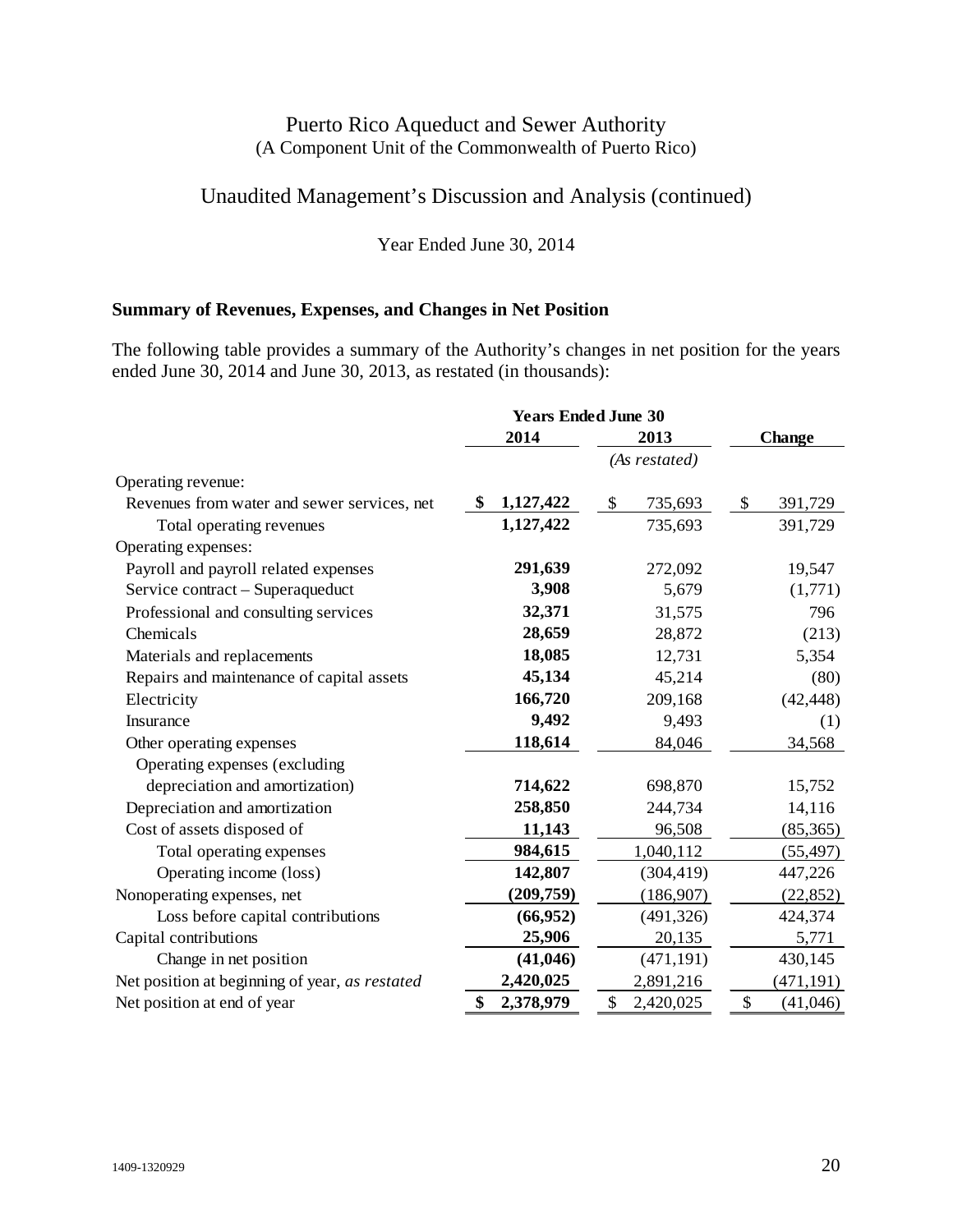## Unaudited Management's Discussion and Analysis (continued)

Year Ended June 30, 2014

## **Summary of Revenues, Expenses, and Changes in Net Position (continued)**

The following table provides a summary of the Authority's changes in net position for the years ended June 30, 2013, as restated and 2012 (in thousands):

|                                                | <b>Years Ended June 30</b><br>2013 | 2012 |            | Change |            |
|------------------------------------------------|------------------------------------|------|------------|--------|------------|
|                                                | (As restated)                      |      |            |        |            |
| Operating revenue:                             |                                    |      |            |        |            |
| Revenues from water and sewer services, net    | \$<br>735,693                      | \$   | 742,891    | \$     | (7, 198)   |
| Central Government appropiations               |                                    |      | 70,264     |        | (70, 264)  |
| Total operating revenues                       | 735,693                            |      | 813,155    |        | (77, 462)  |
| Operating expenses:                            |                                    |      |            |        |            |
| Payroll and payroll related expenses           | 272,092                            |      | 275,613    |        | (3,521)    |
| Service contract - Superaqueduct               | 5,679                              |      | 5,813      |        | (134)      |
| Professional and consulting services           | 31,575                             |      | 31,707     |        | (132)      |
| Chemicals                                      | 28,872                             |      | 35,577     |        | (6,705)    |
| Materials and replacements                     | 12,731                             |      | 12,387     |        | 344        |
| Repairs and maintenance of capital assets      | 45,214                             |      | 48,668     |        | (3, 454)   |
| Electricity                                    | 209,168                            |      | 200,195    |        | 8,973      |
| Insurance                                      | 9,493                              |      | 9,687      |        | (194)      |
| Other operating expenses                       | 84,046                             |      | 86,516     |        | (2,470)    |
| Operating expenses (excluding                  |                                    |      |            |        |            |
| depreciation and amortization)                 | 698,870                            |      | 706,163    |        | (7,293)    |
| Depreciation and amortization                  | 244,734                            |      | 216,383    |        | 28,351     |
| Cost of assets disposed of                     | 96,508                             |      | 32,631     |        | 63,877     |
| Total operating expenses                       | 1,040,112                          |      | 955,177    |        | 84,935     |
| Operating loss                                 | (304, 419)                         |      | (142, 022) |        | (162, 397) |
| Nonoperating (expenses) revenues, net          | (186,907)                          |      | 149,173    |        | (336,080)  |
| (Loss) Income before capital contributions     | (491, 326)                         |      | 7,151      |        | (498, 477) |
| Capital contributions                          | 20,135                             |      | 52,096     |        | (31,961)   |
| Change in net position                         | (471, 191)                         |      | 59,247     |        | (530, 438) |
| Net position at beginning of year, as restated | 2,891,216                          |      | 2,831,969  |        | 59,247     |
| Net position at end of year, as restated       | \$<br>2,420,025                    | \$   | 2,891,216  | \$     | (471, 191) |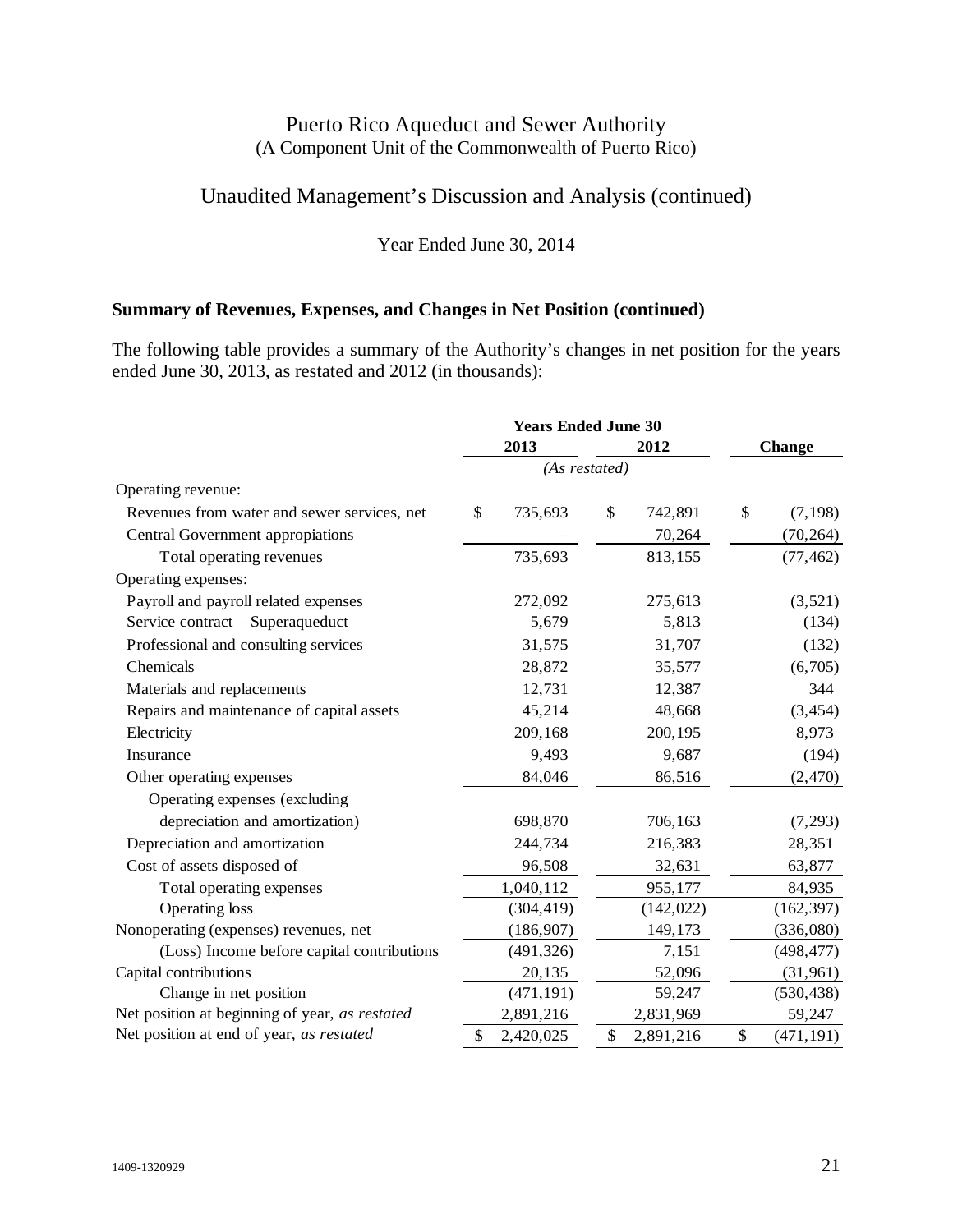## Unaudited Management's Discussion and Analysis (continued)

Year Ended June 30, 2014

### **Summary of Revenues, Expenses, and Changes in Net Position (continued)**

#### *June 30, 2014 and 2013*

Net position decreased by \$41.0 million, from \$2,420 million in 2013, as restated, to \$2,378.9 million in 2014, due to the results of current year operations.

Major fluctuations that resulted in a decrease in net position of \$41.0 million when compared to 2013 operational results, as restated, are broken down as follows (in thousands):

| Increase in operating revenues                    | \$. | 391,729    |
|---------------------------------------------------|-----|------------|
| Decrease in operating expenses                    |     | 55,497     |
| Increase in nonoperating revenues (expenses), net |     | (22, 852)  |
| Increase in capital contributions                 |     | 5,771      |
| Other changes                                     |     | (471, 191) |
| Net change                                        |     | (41,046)   |

Operating revenues increased by \$391.7 million for fiscal year ended June 30, 2014 when compared to fiscal year ended June 30, 2013. The increase is mainly due to the impact of the implementation of a new rate structure in July 15, 2013.

Operating expenses decreased by \$61.0 million primarily due to the net effect of the following:

- A decrease of \$85.3 million in cost of assets disposition.
- A decrease of \$42.4 million in electricity expenses.
- A decrease of \$1.7 million in service contract Superaqueduct.
- An increase of \$34.5 million in other operating expenses.
- An increase of \$19.5 million in payroll and payroll related expenses.
- An increase of \$14.1 million in depreciation and amortization expense.
- An increase of \$5.3 million in materials and replacements expenses.

Nonoperating expenses increased by \$22.8 million when compared with previous fiscal year. This is mainly due to the increased of the debt interest payments and the amortization of bond premium and discount, and deferred refunding losses by \$17.9 million. Interest income decrease by \$3.0 million, and other income decreased by \$1.1 million.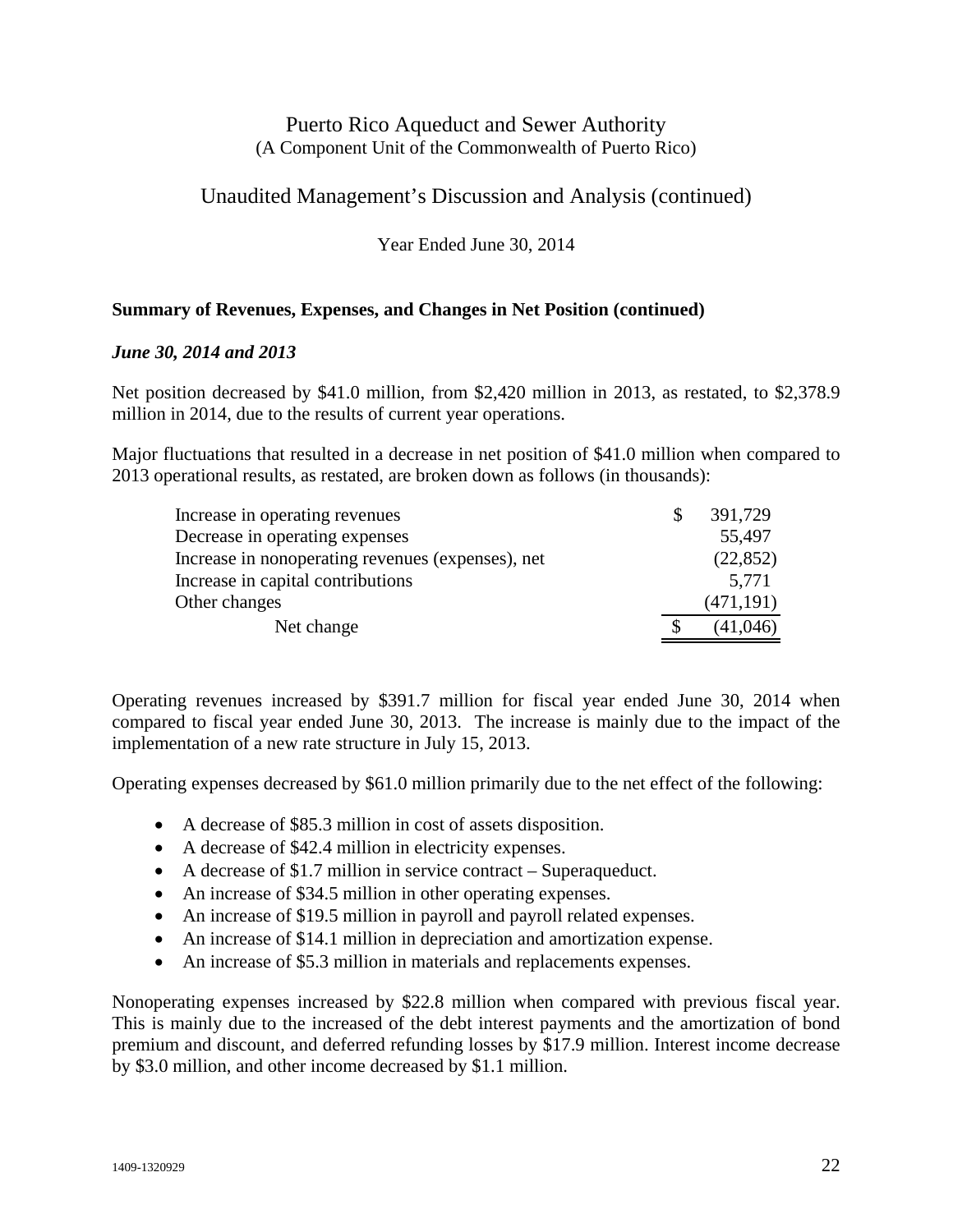## Unaudited Management's Discussion and Analysis (continued)

Year Ended June 30, 2014

#### **Summary of Revenues, Expenses, and Changes in Net Position (continued)**

#### *June 30, 2014 and 2013 (continued)*

Capital contributions increased by \$5.7 million, primarily due to an increase of \$1.8 from both the Rural Development contributions and grants received from The Water Pollution Control Revolving Fund and Puerto Rico Safe Drinking Water Treatment Revolving Fund and, an increase in other contributions of \$2.4 million.

#### *June 30, 2013 and 2012*

The net position at the beginning of the fiscal year 2013 was restated from \$2,998.9 million to \$2,891.2 million. For additional details about the restatement, refer to note 21.

Net position decreased by \$471.1 million, from \$2,891.2 million in 2012, as restated, to \$2,420.0 million in 2013, due to operating results, as restated.

Major fluctuations that resulted in a decrease in net position of \$471.1 million when compared to 2012 operational results are broken down as follows (in thousands):

| Decrease in operating revenues                    | (77, 462)  |
|---------------------------------------------------|------------|
| Increase in operating expenses                    | (84,935)   |
| Increase in nonoperating revenues (expenses), net | (336,080)  |
| Decrease in capital contributions                 | (31,961)   |
| Other changes                                     | 59,247     |
| Net change                                        | (471, 191) |

Operating revenues decreased by \$77.4 million for fiscal year ended June 30, 2013 when compared to fiscal year ended June 30, 2012. The decrease is mainly due to a decrease of \$70.2 million from appropriations received from the Commonwealth, and an increase in the provision for bad debt of \$8.0 million.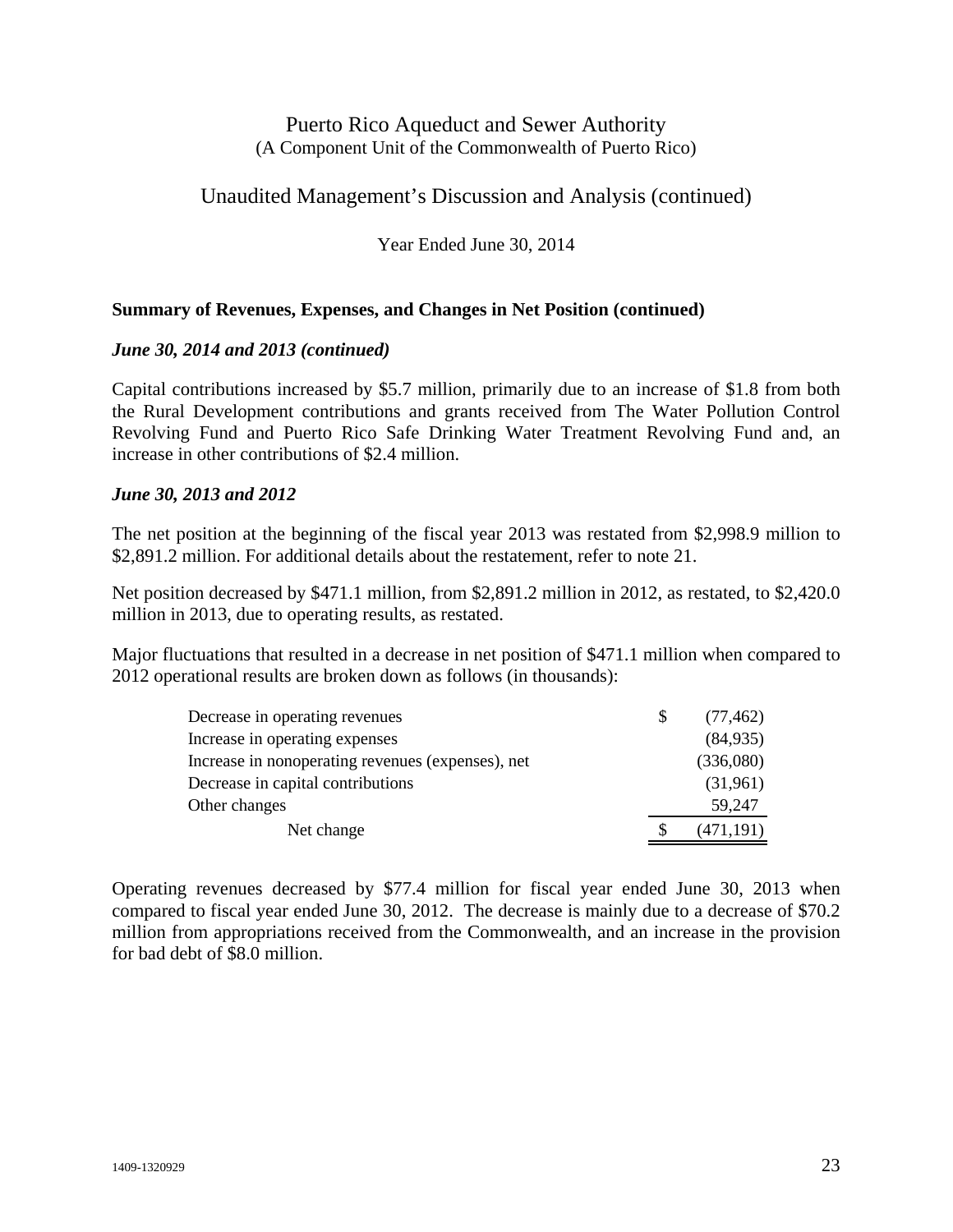## Unaudited Management's Discussion and Analysis (continued)

Year Ended June 30, 2014

### **Summary of Revenues, Expenses, and Changes in Net Position (continued)**

#### *June 30, 2013 and 2012 (continued)*

Operating expenses increased by \$84.9 million primarily due to the net effect of the following:

- An increase of \$63.8 million in cost of assets disposition.
- An increase of \$30.3 million in depreciation and amortization expense.
- An increase of \$8.9 million in electricity expenses.
- A decrease of \$6.7 million in chemical expenses.
- A decrease of \$3.4 million in payroll and payroll related expenses.
- A decrease of \$3.4 million in repairs and maintenance of capital assets expense.
- A decrease of \$2.4 million in other operating expenses.

Nonoperating revenues (expenses) decreased by \$336.0 million when compared with previous fiscal year. This is primarily the net effect of a reduction of \$304.0 million in Commonwealth contributions as a result of debt refunding on PFC bonds during fiscal year ended June 30, 2012. Interest expense, bond premium and discount, and deferred refunding losses increased by \$39.3 million. Commonwealth contributions for payments of interest on PFC Bonds increased by \$5.9 million and, interest income increased by \$2.8 million.

Capital contributions decreased by \$31.9 million, primarily due to a decrease in Rural Development contributions of \$12.7 million, a decrease of \$13.6 of American Recovery & Reinvestment Act and, a decrease in other contributions of \$5.7 million.

#### **Economic Factors, Ratings and Next Year's Budgets**

The Puerto Rico Planning Board's reports on the performance of the Puerto Rico economy for fiscal year 2013 indicate that real gross domestic product increased by 0.3% over fiscal year 2012. The gross national product was \$70.7 billion in fiscal year 2013, an increase of 3.0% over fiscal year 2012. The projections for Puerto Rico's real gross national product are estimated at \$6.5 billion for fiscal year 2014, this represent a decrease of 0.2% over fiscal year 2013. At current prices, the gross national product is projected at \$72.3 billion and \$73.5 billion for fiscal years 2014 and 2015, respectively. This represent a growth of 2.3% for fiscal year 2014 and 1.6% in 2015. Real personal income in fiscal year 2013 increased by 1.4% over fiscal year 2012, for a total of \$10.16, the projections for fiscal year 2014 estimate at \$10.15 billion and in fiscal year 2015 at \$10.13, a decline of 0.1% and 0.2%, respectively; and personal income per capita increased from \$16,956 in fiscal year 2012 to \$17,413 in fiscal year 2013.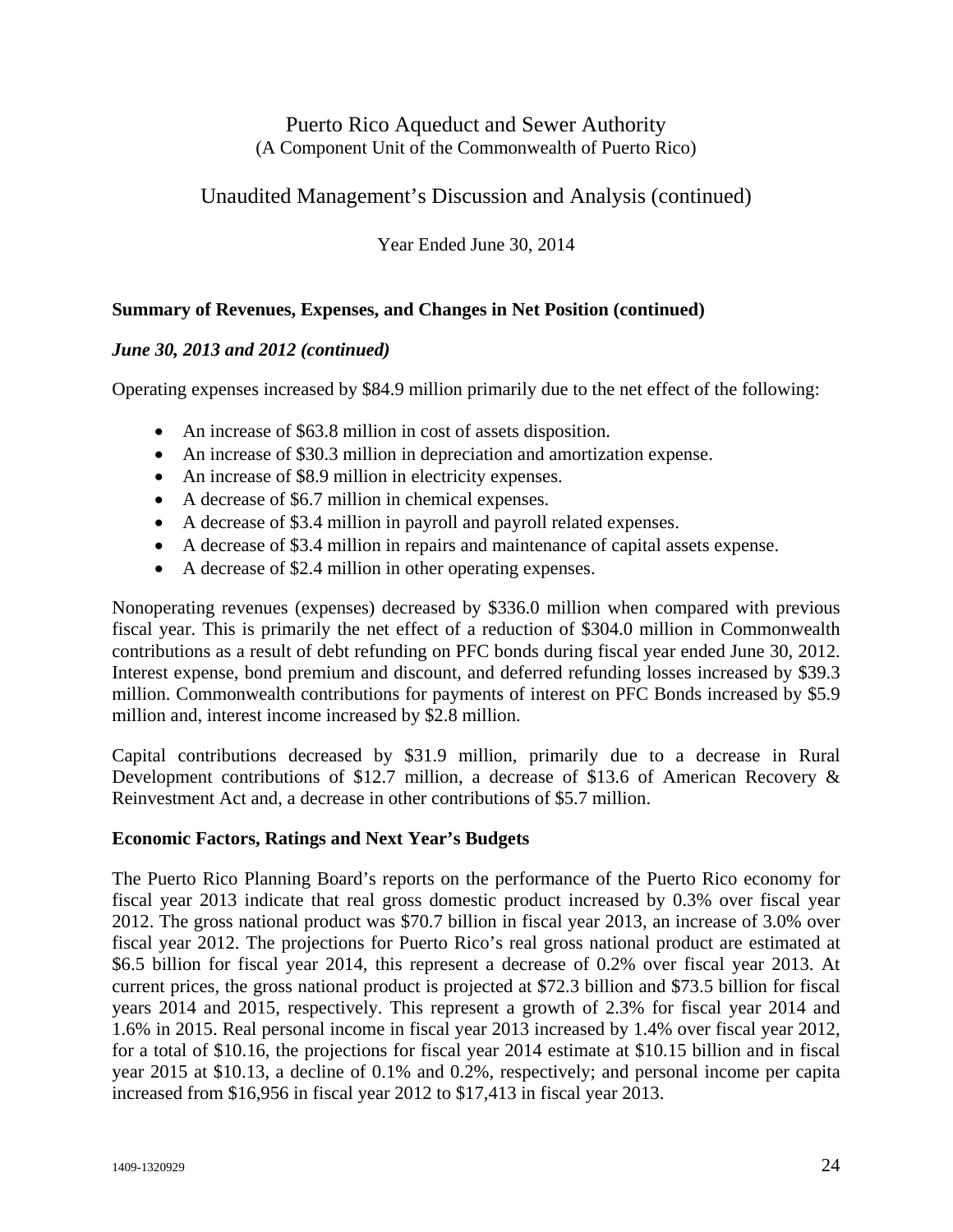## Unaudited Management's Discussion and Analysis (continued)

Year Ended June 30, 2014

#### **Economic Factors, Ratings and Next Year's Budgets (continued)**

According to the Household Survey, the number of persons employed in Puerto Rico during fiscal year 2014 averaged 1,006,646, decrease of 2.2%, compared to the previous fiscal year; and the unemployment rate averaged 14.3%.

On July 3, 2013, the Authority's Board of Directors approved a rate increase to be effective on July 15, 2013. Subsequently, on December 18, 2013, the Board amended the rates for nonresidential customers. The approved rate structure includes increases of the base and volume charges and incorporates a new monthly charge for environmental compliance and regulatory costs, this varies by customer class, consumption or meter size. Also, there is an additional \$2 monthly charge for special projects, such as the protection and remediation of watersheds and improvements to systems not connected to the Authority. The rate increase was designed to generate enough revenues to cover the Authority's expenses and debt service until fiscal year 2017. Detailed information on the new rate structure is available at the Authority's webpage www.acueductospr.com.

On June 18 2014, the Authority adopted a balanced operational budget for fiscal year 2015, which included additional revenues from the rate increase. In addition, the Authority's Capital Improvement Program for the fiscal year 2015 is estimated in approximately \$430.0 million.

The credit rating of the Commonwealth and most of its public entities (including the Authority) were recently downgraded. The Authority's credit ratings are "Caa1" by Moody's Investor Services, "B" by Standard and Poor's Ratings Services and "B" by Fitch Ratings.

#### **Contacting the Authority's Financial Management**

This financial report is designed to provide the Authority's customers and creditors and other interested persons with a general overview of its finances and to demonstrate the Authority's accountability for the funds it receives. If you have questions about this report, or need additional financial information, contact the Director of Finance at 604 Barbosa Avenue, Suite 406, San Juan, Puerto Rico 00917-4310 or (787) 620-3791.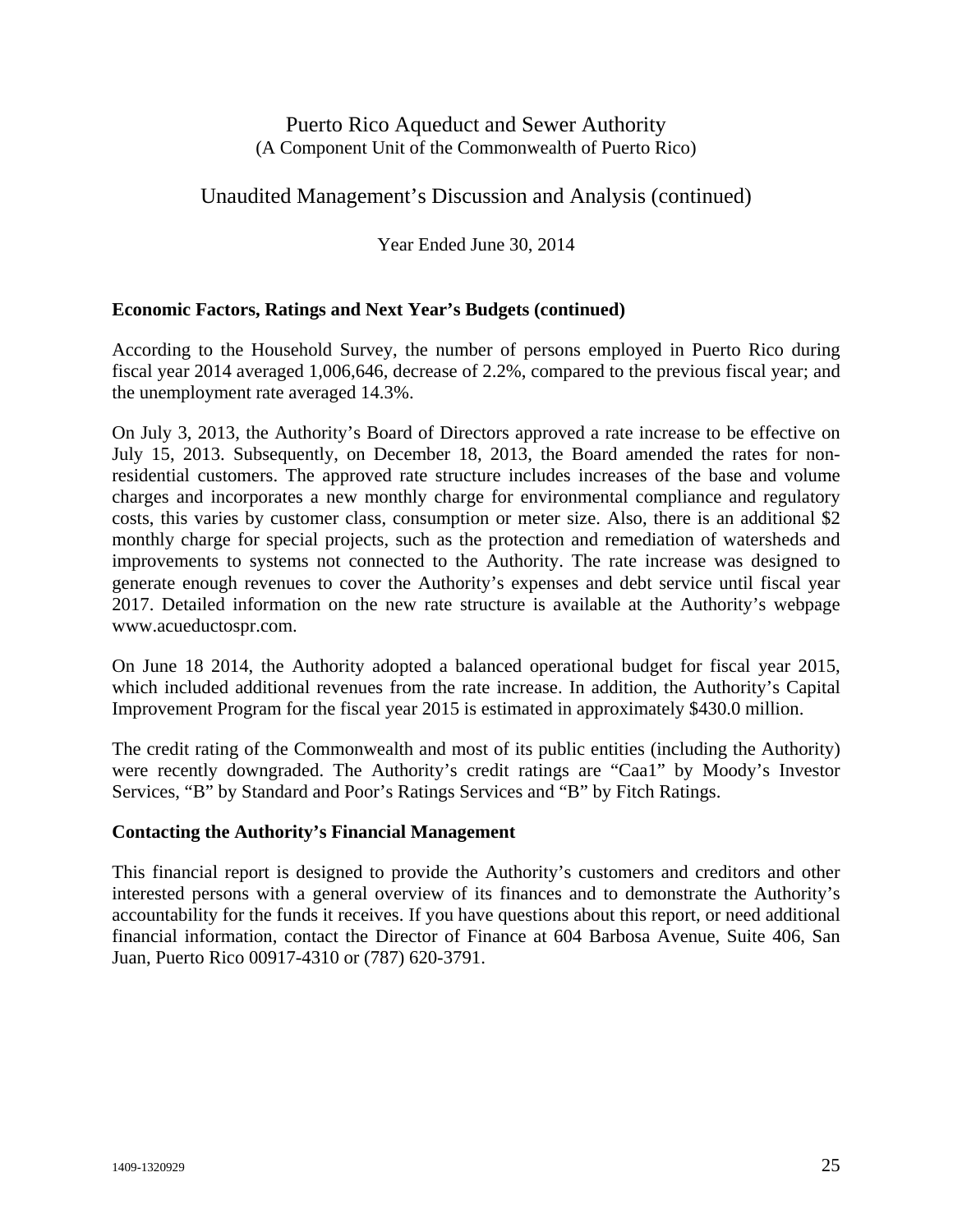### Balance Sheets

*(In thousands)*

|                                                 | June 30 |             |    |               |
|-------------------------------------------------|---------|-------------|----|---------------|
|                                                 |         | 2014        |    | 2013          |
|                                                 |         |             |    | (as restated) |
| <b>Assets</b>                                   |         |             |    |               |
| Current assets:                                 |         |             |    |               |
| Cash and cash equivalents                       | \$      | 67,982      | \$ | 101,680       |
| Accounts receivable, net                        |         | 244,182     |    | 158,218       |
| Receivables from federal agencies               |         | 3,326       |    | 2,702         |
| Receivables from Commonwealth                   |         | 16,806      |    | 33,837        |
| Materials and supplies inventory, net           |         | 30,215      |    | 25,284        |
| Prepayments and other current assets            |         | 5,483       |    | 6,377         |
| Total current assets                            |         | 367,994     |    | 328,098       |
| Restricted assets:                              |         |             |    |               |
| Restricted cash and cash equivalents            |         | 394,963     |    | 417,814       |
| Capital assets:                                 |         |             |    |               |
| Capital assets being depreciated                |         | 10,302,793  |    | 9,773,405     |
| Accumulated depreciation and amortization       |         | (3,555,042) |    | (3,302,411)   |
|                                                 |         | 6,747,751   |    | 6,470,994     |
| Land and other nondepreciable assets            |         | 72,996      |    | 71,188        |
| Construction in progress                        |         | 649,011     |    | 822,171       |
| Total capital assets, net                       |         | 7,469,758   |    | 7,364,353     |
| Deferred outflows of resources:                 |         |             |    |               |
| Deferred loss resulting from debt refunding     |         | 35,598      |    | 39,343        |
| Total assets and deferred outflows of resources |         | 8,268,313   | \$ | 8,149,608     |
|                                                 |         |             |    | (Continued)   |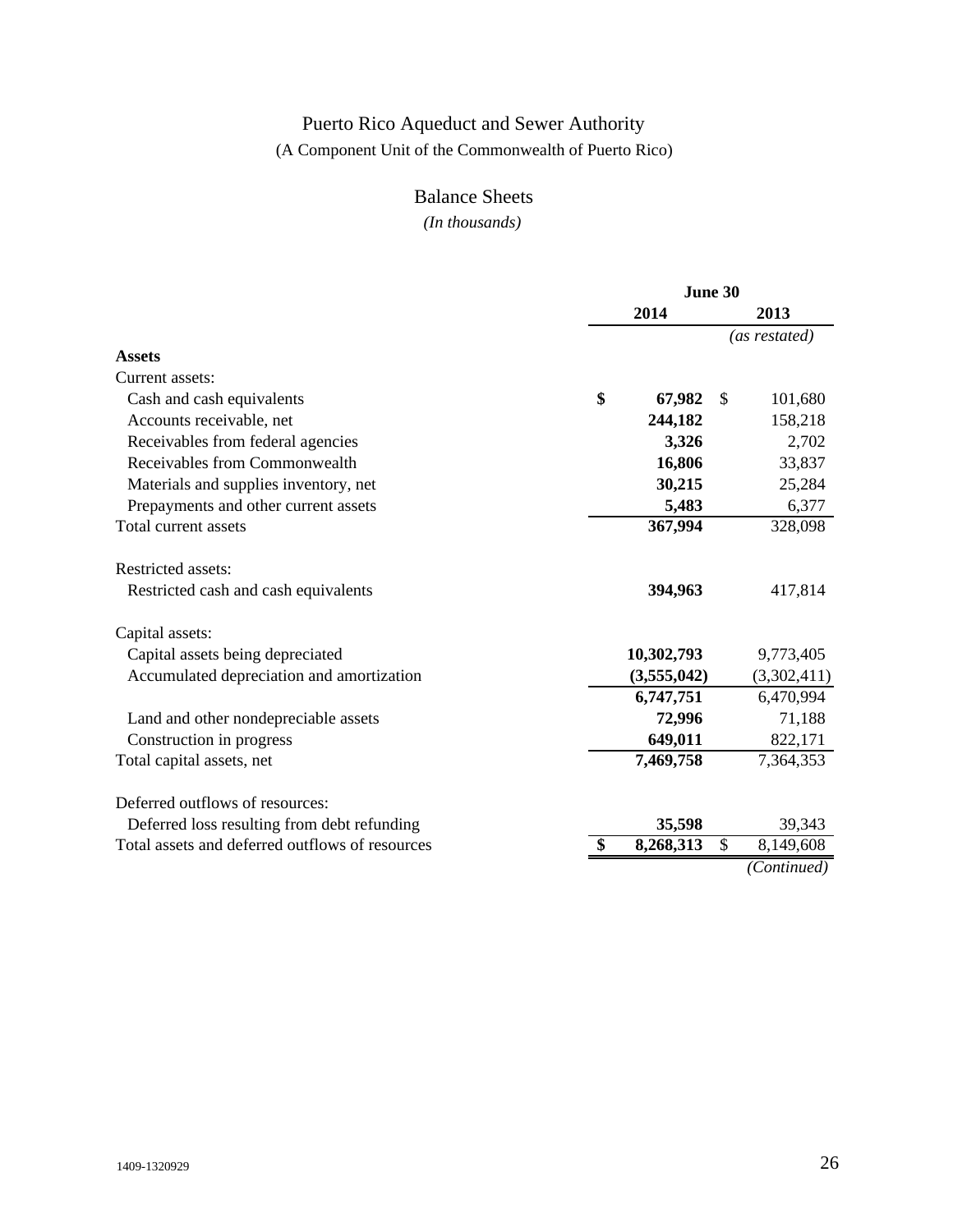# Balance Sheets (continued)

*(In thousands)*

|                                                           | June 30         |            |                          |               |
|-----------------------------------------------------------|-----------------|------------|--------------------------|---------------|
|                                                           |                 | 2014       |                          | 2013          |
|                                                           |                 |            |                          | (as restated) |
| Liabilities and net position                              |                 |            |                          |               |
| Liabilities:                                              |                 |            |                          |               |
| Current liabilities:                                      |                 |            |                          |               |
| Bonds payable                                             | \$              | 49,077     | \$                       | 17,216        |
| Notes payable                                             |                 | 241,570    |                          | 19,605        |
| Lines of credit                                           |                 |            |                          | 89,835        |
| Accounts payable                                          |                 | 142,845    |                          | 216,517       |
| <b>Accrued liabilities</b>                                |                 | 152,475    |                          | 116,702       |
| Accrued interest                                          |                 | 105,947    |                          | 102,922       |
| Unearned revenue                                          |                 | 18,583     |                          | 18,178        |
| Customers' deposits                                       |                 | 6,846      |                          | 6,584         |
| Compensated absences and postemployment benefits          |                 | 20,010     |                          | 20,699        |
| Total current liabilities                                 |                 | 737,353    |                          | 608,258       |
| Noncurrent liabilities:                                   |                 |            |                          |               |
| Bonds payable                                             |                 | 4,491,707  |                          | 4,544,853     |
| Notes payable                                             |                 | 521,708    |                          | 450,138       |
| Lines of credit                                           |                 | 8,249      |                          |               |
| Customers' deposits                                       |                 | 76,308     |                          | 75,663        |
| Compensated absences and postemployment benefits          |                 | 54,009     |                          | 50,671        |
| Total noncurrent liabilities                              |                 | 5,151,981  |                          | 5,121,325     |
| <b>Total liabilities</b>                                  |                 | 5,889,334  |                          | 5,729,583     |
| Net position:                                             |                 |            |                          |               |
| Net investment in capital assets                          |                 | 2,525,360  |                          | 2,689,467     |
| Restricted for environmental compliance, capital activity |                 |            |                          |               |
| and other                                                 |                 | 27,050     |                          | 82,760        |
| Unrestricted (deficit)                                    |                 | (173, 431) |                          | (352,202)     |
| Total net position                                        |                 | 2,378,979  |                          | 2,420,025     |
| Total liabilities and net position                        | $\overline{\$}$ | 8,268,313  | $\overline{\mathcal{S}}$ | 8,149,608     |

*See accompanying notes.*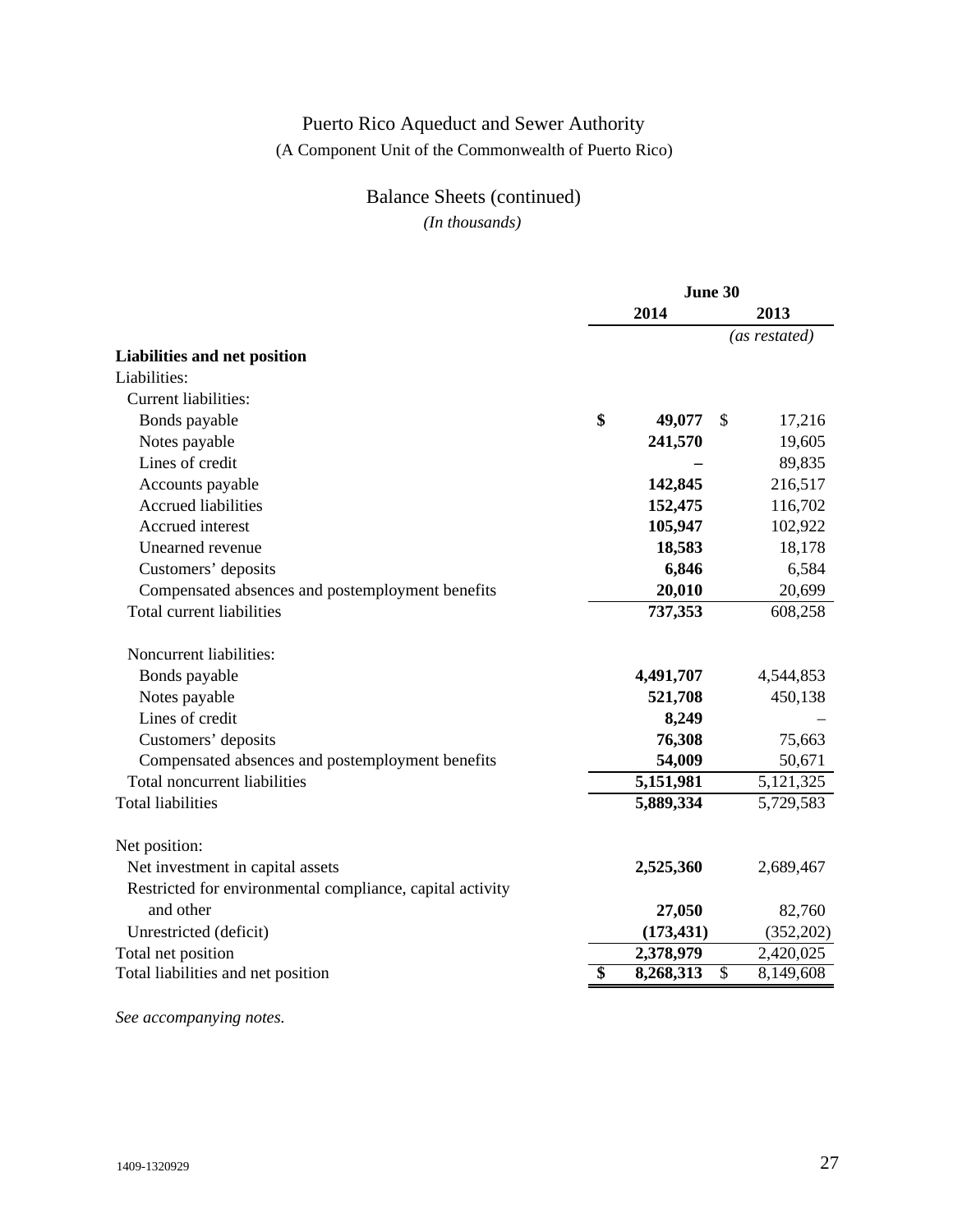# Puerto Rico Aqueduct and Sewer Authority

### (A Component Unit of the Commonwealth of Puerto Rico)

### Statements of Revenues, Expenses and Changes in Net Position *(In thousands)*

|                                                                     |              | <b>Year Ended June 30</b> |    |               |
|---------------------------------------------------------------------|--------------|---------------------------|----|---------------|
|                                                                     | 2014<br>2013 |                           |    |               |
|                                                                     |              |                           |    | (as restated) |
| Operating revenues:                                                 |              |                           |    |               |
| Water                                                               | \$           | 755,937                   | S  | 504,676       |
| Sewer                                                               |              | 406,135                   |    | 266,422       |
| Bad debt expense                                                    |              | (34, 650)                 |    | (35, 405)     |
| Total net operating revenues                                        |              | 1,127,422                 |    | 735,693       |
| Operating expenses:                                                 |              |                           |    |               |
| Payroll and payroll related                                         |              | 291,639                   |    | 272,092       |
| Service contract - Superaqueduct                                    |              | 3,908                     |    | 5,679         |
| Professional and consulting services                                |              | 32,371                    |    | 31,575        |
| Chemicals                                                           |              | 28,659                    |    | 28,872        |
| Materials and replacements                                          |              | 18,085                    |    | 12,731        |
| Repairs and maintenance of capital assets                           |              | 45,134                    |    | 45,214        |
| Electricity                                                         |              | 166,720                   |    | 209,168       |
| Insurance                                                           |              | 9,492                     |    | 9,493         |
| Other operating expenses                                            |              | 118,614                   |    | 84,046        |
| Operating expenses (excluding depreciation and amortization         |              |                           |    |               |
| and cost of assets disposed of)                                     |              | 714,622                   |    | 698,870       |
| Depreciation and amortization                                       |              | 258,850                   |    | 244,734       |
| Cost of assets disposed of                                          |              | 11,143                    |    | 96,508        |
| Total operating expenses                                            |              | 984,615                   |    | 1,040,112     |
| Operating income (loss)                                             |              | 142,807                   |    | (304, 419)    |
| Nonoperating revenues (expenses):                                   |              |                           |    |               |
| Interest expense, net of amortization of bond premium and discount, |              |                           |    |               |
| and deferred refunding loss                                         |              | (224, 162)                |    | (205, 443)    |
| Commonwealth contributions for interest payments on bonds and notes |              | 5,856                     |    | 5,856         |
| Interest income                                                     |              | 4,467                     |    | 7,478         |
| Other income                                                        |              | 4,080                     |    | 5,202         |
| Total nonoperating revenues (expenses), net                         |              | (209,759)                 |    | (186,907)     |
| Loss before capital contributions                                   |              | (66, 952)                 |    | (491, 326)    |
| Capital contributions:                                              |              |                           |    |               |
| Federal grants and other contributions                              |              | 25,906                    |    | 19,859        |
| Other Commonwealth contributions                                    |              |                           |    | 276           |
| Total capital contributions                                         |              | 25,906                    |    | 20,135        |
| Change in net position                                              |              | (41, 046)                 |    | (471, 191)    |
| Net position at beginning of year, as restated                      |              | 2,420,025                 |    | 2,891,216     |
| Net position at end of year                                         | \$           | 2,378,979                 | \$ | 2,420,025     |
|                                                                     |              |                           |    |               |

*See accompanying notes.*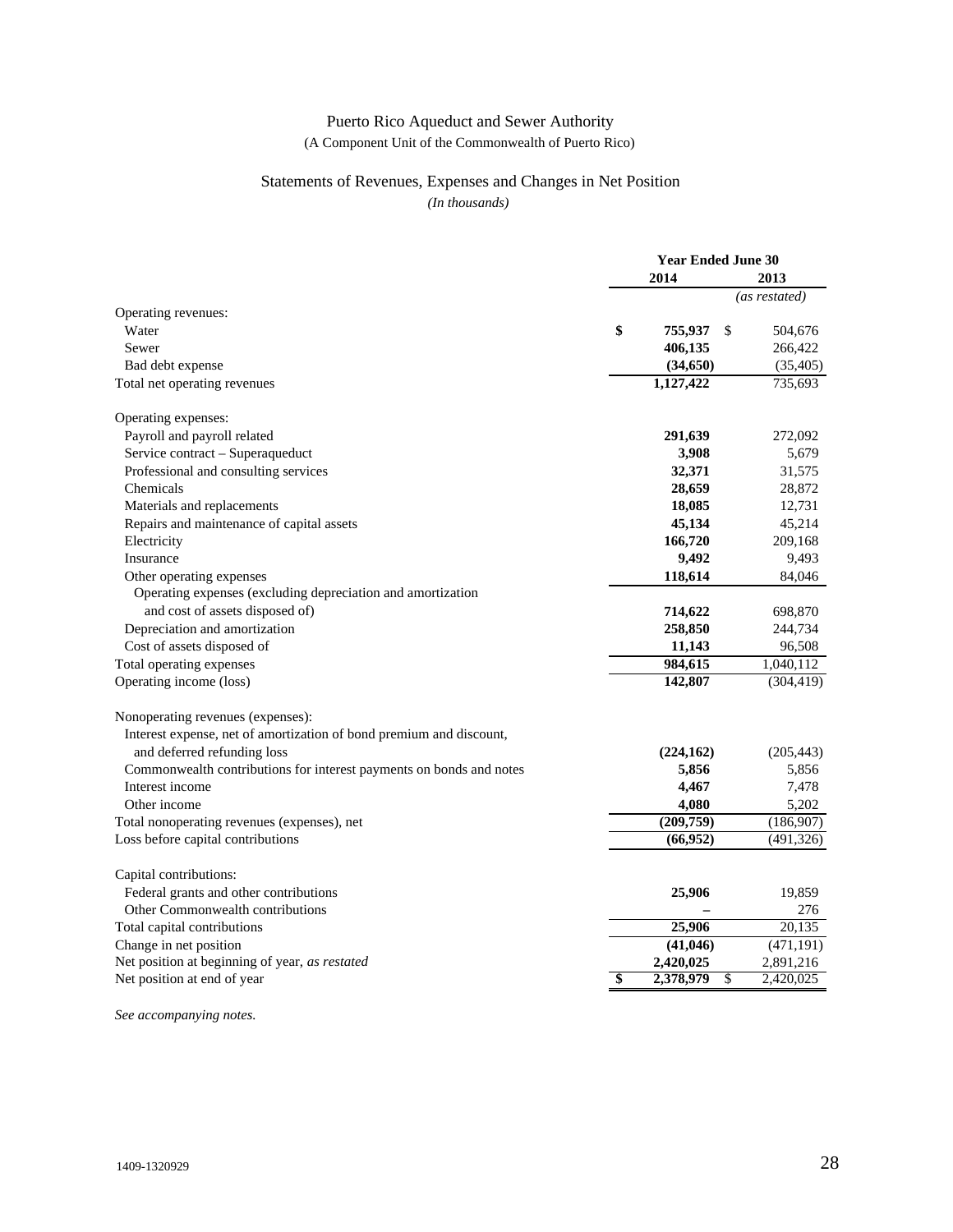# Puerto Rico Aqueduct and Sewer Authority

(A Component Unit of the Commonwealth of Puerto Rico)

#### Statements of Cash Flows

*(In thousands)*

|                                                                | <b>Year Ended June 30</b> |            |               |  |
|----------------------------------------------------------------|---------------------------|------------|---------------|--|
|                                                                | 2014<br>2013              |            |               |  |
|                                                                |                           |            | (as restated) |  |
| <b>Cash flows from operating activities</b>                    |                           |            |               |  |
| Cash received from customers                                   | \$                        | 1,042,411  | \$<br>750,007 |  |
| Cash paid to suppliers                                         |                           | (443, 552) | (392, 936)    |  |
| Cash paid to employees                                         |                           | (291,791)  | (284, 289)    |  |
| Net cash provided by operating activities                      |                           | 307,068    | 72,782        |  |
| Cash flows from noncapital financing activities                |                           |            |               |  |
| Net cash from other income                                     |                           | 4,080      | 5,202         |  |
| Interest paid on notes and lines of credit                     |                           | (4, 342)   | (4, 342)      |  |
| Net cash (used in) provided by noncapital financing activities |                           | (262)      | 860           |  |
| Cash flows from capital and related financing activities       |                           |            |               |  |
| Additions to utility plant and other capital assets            |                           | (394, 587) | (364, 417)    |  |
| Proceeds from capital contributions                            |                           | 26,265     | 20,705        |  |
| Proceeds from issuance of bonds                                |                           |            | 45,562        |  |
| Proceeds from issuance of notes payable                        |                           | 241,530    | 39,357        |  |
| Proceeds from borrowings from lines of credit                  |                           | 56,601     | 35,367        |  |
| Payments of bonds and notes                                    |                           | (41,329)   | (40, 957)     |  |
| Payment of lines of credit                                     |                           | (65, 824)  | (55, 320)     |  |
| Interest paid on bonds, notes and lines of credit              |                           | (190, 478) | (159, 685)    |  |
| Net cash used in capital and related financing activities      |                           | (367, 822) | (479, 388)    |  |
| <b>Cash flows from investing activities</b>                    |                           |            |               |  |
| Interest received on investments                               |                           | 4,467      | 7,478         |  |
| Net cash provided by investing activities                      |                           | 4,467      | 7,478         |  |
| Net change in cash and cash equivalents                        |                           | (56, 549)  | (398, 268)    |  |
| Cash and cash equivalents at beginning of year                 |                           | 519,494    | 917,762       |  |
| Cash and cash equivalents at end of year                       | \$                        | 462,945    | 519,494<br>\$ |  |
| For purposes of the statement of cash flows, cash and          |                           |            |               |  |
| cash equivalents include:                                      |                           |            |               |  |
| Unrestricted                                                   | \$                        | 67,982     | \$<br>101,680 |  |
| Restricted                                                     |                           | 394,963    | 417,814       |  |
|                                                                | \$                        | 462,945    | \$<br>519,494 |  |
|                                                                |                           |            |               |  |

*(Continued)*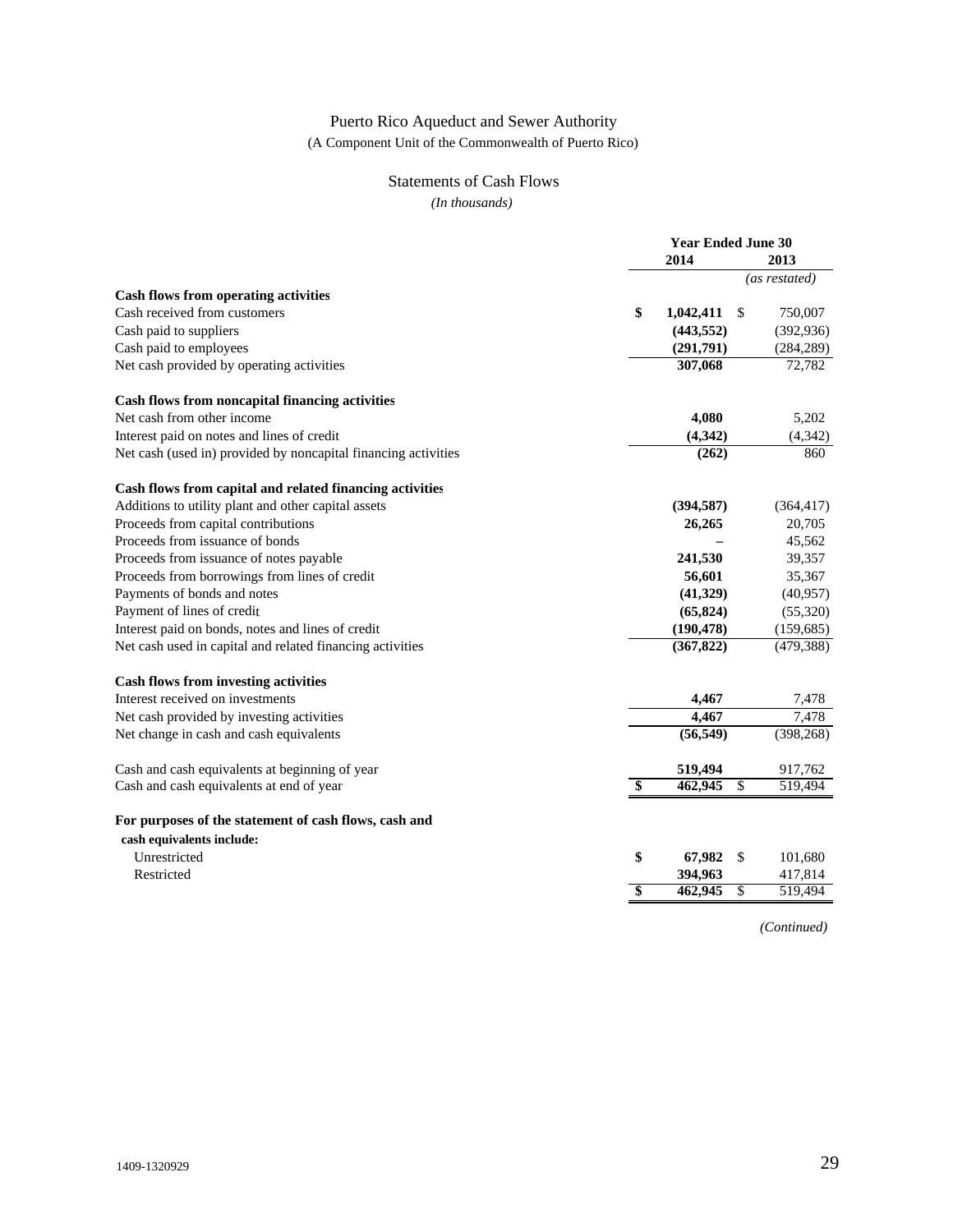# Statements of Cash Flows (continued)

*(In thousands)*

|                                                                   | <b>Year Ended June 30</b> |            |               |               |
|-------------------------------------------------------------------|---------------------------|------------|---------------|---------------|
|                                                                   |                           | 2014       |               | 2013          |
|                                                                   |                           |            |               | (as restated) |
| Reconciliation of operating income (loss) to net cash provided by |                           |            |               |               |
| operating activities                                              |                           |            |               |               |
| Operating income (loss)                                           | \$                        | 142,807    | <sup>\$</sup> | (304, 419)    |
| Adjustments to reconcile operating income (loss) to net cash      |                           |            |               |               |
| provided by operating activities:                                 |                           |            |               |               |
| Depreciation and amortization                                     |                           | 258,850    |               | 244,734       |
| Cost of assets disposed of                                        |                           | 11,143     |               | 96,508        |
| Provision for uncollectible accounts                              |                           | 34,650     |               | 35,405        |
| Change in assets and liabilities:                                 |                           |            |               |               |
| Accounts receivable                                               |                           | (120, 973) |               | (20,610)      |
| Accounts receivable from federal agencies                         |                           | (624)      |               | 181           |
| Materials and supplies inventory                                  |                           | (4,931)    |               | (3,927)       |
| Prepayments and other current assets                              |                           | 894        |               | 912           |
| Accounts payable                                                  |                           | (54, 484)  |               | 45,549        |
| Unearned revenue                                                  |                           | 405        |               | (1,752)       |
| Accrued compensated absences and early retirement obligation      |                           | 2,648      |               | 2,562         |
| <b>Accrued liabilities</b>                                        |                           | 35,776     |               | (23, 632)     |
| Customers' deposits                                               |                           | 907        |               | 1,271         |
| Total adjustments                                                 |                           | 164,261    |               | 377,201       |
| Net cash provided by operating activities                         | \$                        | 307,068    | $\mathbb{S}$  | 72,782        |
| Noncash capital and related financing activities                  |                           |            |               |               |
| Net additions to utility plant and other capital assets           | \$                        | 19,188     | \$            | 25,948        |
| Write-off of capital contributions                                |                           | 359        |               | 570           |
| Amortization of:                                                  |                           |            |               |               |
| Bond premiums and discounts                                       |                           | 316        |               | 299           |
| Deferred refunding loss                                           |                           | 3,746      |               | 3,564         |
| Interest paid by the Commonwealth                                 |                           | 22,887     |               | 23,835        |
|                                                                   |                           |            |               |               |

*See accompanying notes.*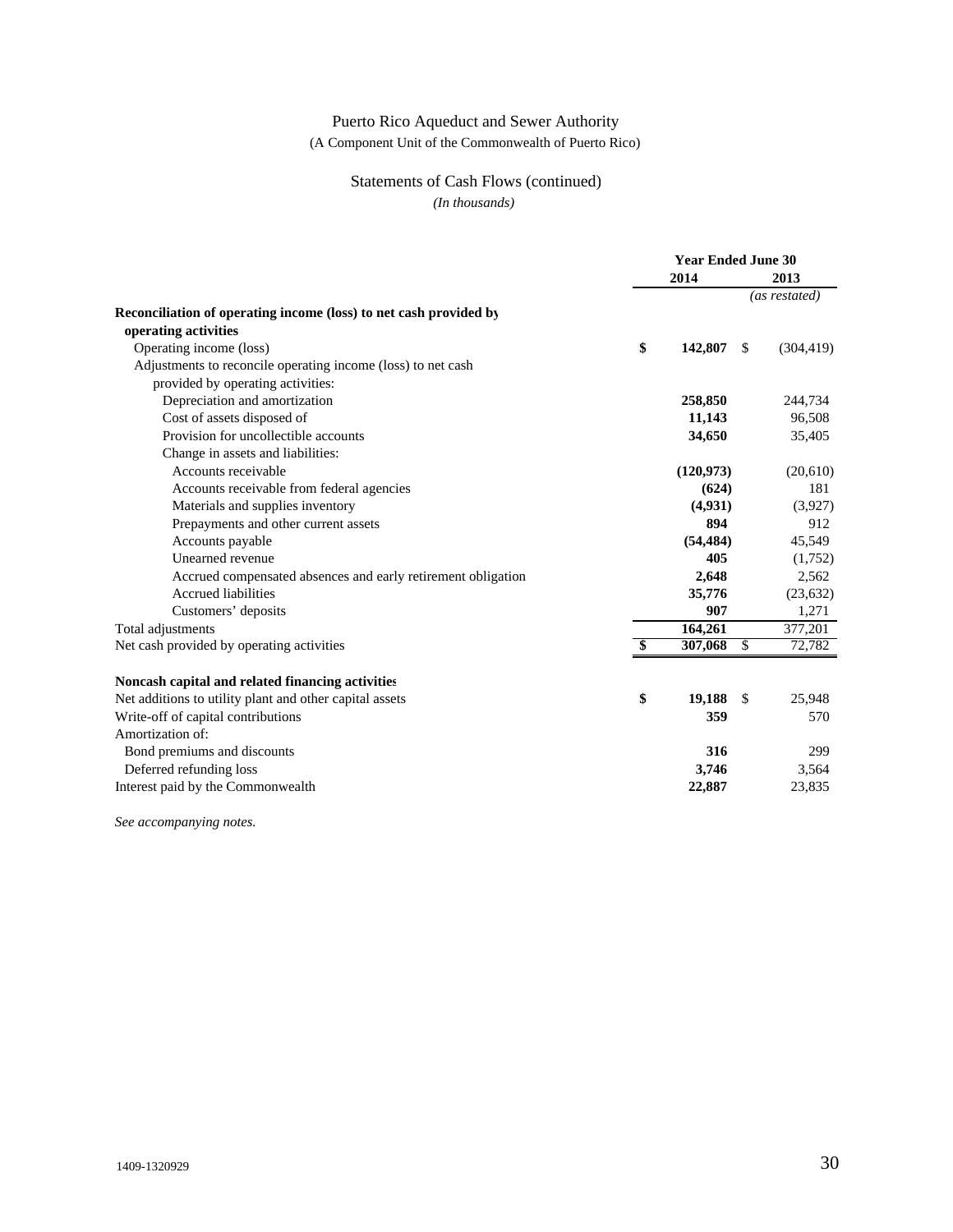Notes to Financial Statements

June 30, 2014

#### **1. Reporting Entity and Summary of Significant Accounting Policies**

The Puerto Rico Aqueduct and Sewer Authority (PRASA or the Authority) is a component unit of the Commonwealth of Puerto Rico (the Commonwealth). The Authority was created in 1945 under Act No. 40 (the Act), as amended, and reenacted, for the purpose of owning, operating, and developing all of the public aqueduct and sewer systems in Puerto Rico. The Authority provides water and wastewater services to the Commonwealth, businesses, and residents of Puerto Rico. As a public corporation and an instrumentality of the Commonwealth, the Authority is exempt from the payment of income, property and municipal taxes. Under the terms of the Act, the Authority has broad powers, including, among others, to borrow money and issue revenue bonds for any of its corporate purposes. The Authority receives, in addition to its funds derived from operating its water and wastewater systems, grants from various agencies of the federal government of the United States of America and donations in kind or in cash from developers and various governmental agencies and instrumentalities of the Commonwealth.

#### **Summary of Significant Accounting Policies**

The accounting and reporting policies of the Authority conform to the accounting rules prescribed by the Governmental Accounting Standards Board (GASB). The Authority follows GASB Statement No. 62, *Codification of Accounting and Financial Reporting Guidance Contained in Pre-November 30, 1989 FASB* and *AICPA Pronouncements* effective July 1, 2012. The Authority functions as an enterprise fund and maintains its accounting records on the accrual basis of accounting in conformity with U.S. generally accepted accounting principles. The following describes the most significant accounting policies followed by the Authority.

#### **Measurement Focus and Basis of Accounting**

The Authority's operations are accounted for on a flow of economic resources measurement focus, using the accrual basis of accounting. Under this method, all assets and liabilities associated with operations are included on the balance sheet, and revenues are recorded when earned and expenses are recorded at the time liabilities are incurred.

Revenues are recorded when utility services are provided to customers. All customers are billed on a monthly basis. Revenues are presented net of estimated allowances for uncollectible accounts. The Authority recognizes revenue on unbilled utility services based on estimated consumption.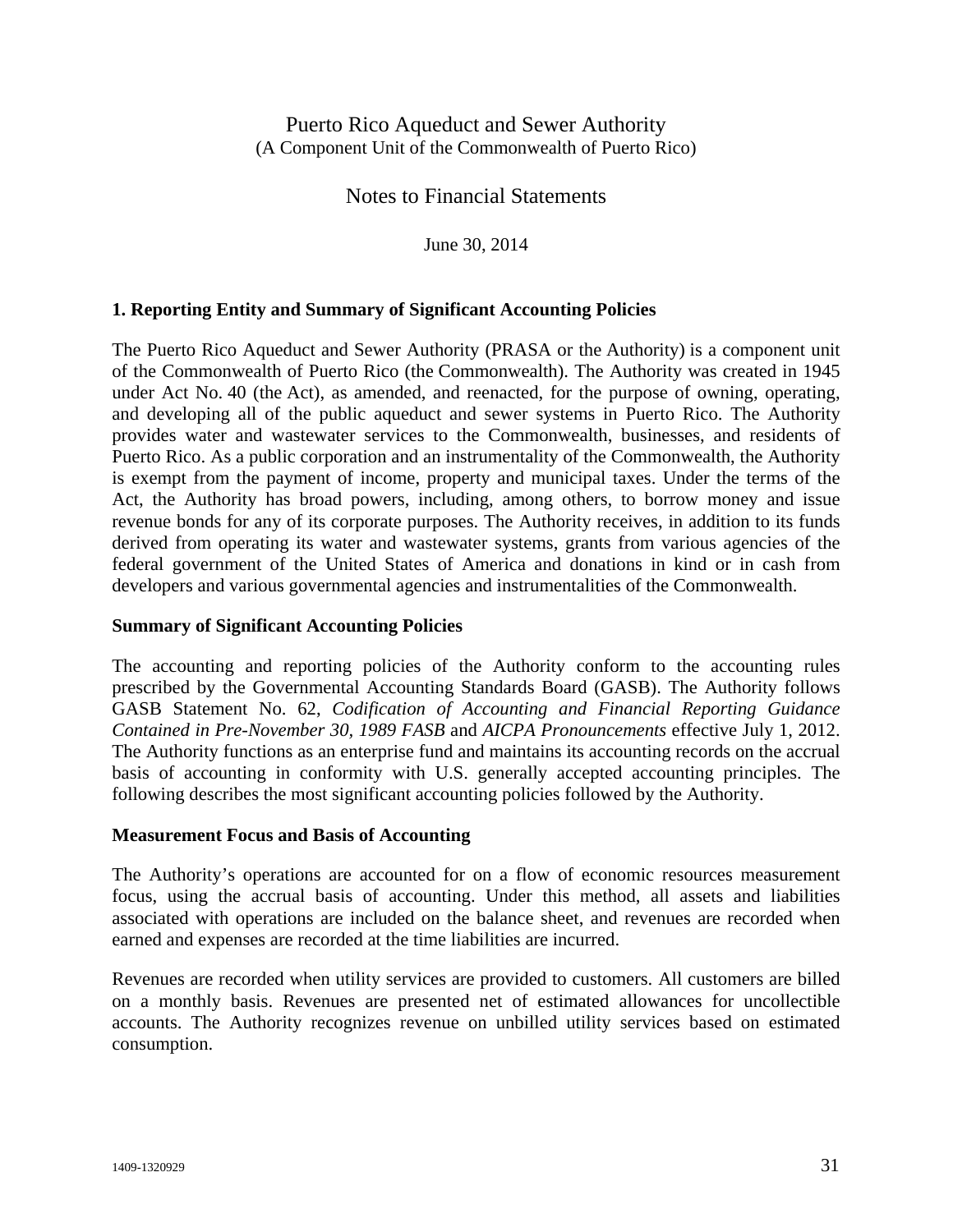Notes to Financial Statements (continued)

June 30, 2014

#### **1. Reporting Entity and Summary of Significant Accounting Policies (continued)**

#### **Measurement Focus and Basis of Accounting (continued)**

The Authority distinguishes operating revenues and expenses from nonoperating items. Operating revenues and expenses generally result from providing services and producing and delivering goods in connection with the Authority's principal ongoing operations. The principal operating revenues of the Authority are charges to customers for water and sewer related sales and services. Operating expenses of the Authority include the cost of sales and services, administrative expenses, and depreciation on capital assets. All revenues and expenses not meeting this definition are reported as nonoperating revenues and expenses.

#### **Cash and Cash Equivalents**

Cash equivalents include all highly liquid instruments with maturities of three months or less at the time of acquisition. If such instruments are included in restricted assets, they are considered cash equivalents for purposes of the statements of cash flows.

The Authority maintains some construction fund accounts related to past bond issuances invested in mutual funds. As of June 30, 2014 and 2013, the account balances amounted to approximately \$7.8 million and \$35 million, respectively. The accounts are held under the Puerto Rico Government Investment Trust Fund (the Trust Fund), a collective investment trust created by the Secretary of the Treasury of Puerto Rico as settler and the Government Development Bank of Puerto Rico as trustee. The Trust Fund seeks to maintain a constant net asset value per unit of \$1 through investment in high-grade short term money market instruments with a dollar-weighted average portfolio maturity of less than 60 days, including, but not limited to, obligations of the U.S. Government, the Puerto Rico Government, their respective agencies and instrumentalities, repurchase agreements with respect to obligations of the U.S. Government, certificates of deposit, time deposits, bank notes and banker's acceptances issued by the U.S. or Puerto Rico regulated banks, commercial paper and corporate obligations. The Authority can invest, reinvest or redeem units acquired at any time without charge or penalty.

The Trust Fund values its investments on the basis of amortized cost. Although the Trust Fund's policies are designed to help maintain a stable net asset value per unit of \$1.0, all money market instruments can change in value when interest rates or issuers' creditworthiness change, or if an issuer or guarantor of a security fails to pay interest or principal when due. As of June 30, 2014 and 2013, the net asset value per unit of the Trust Fund was \$1.0.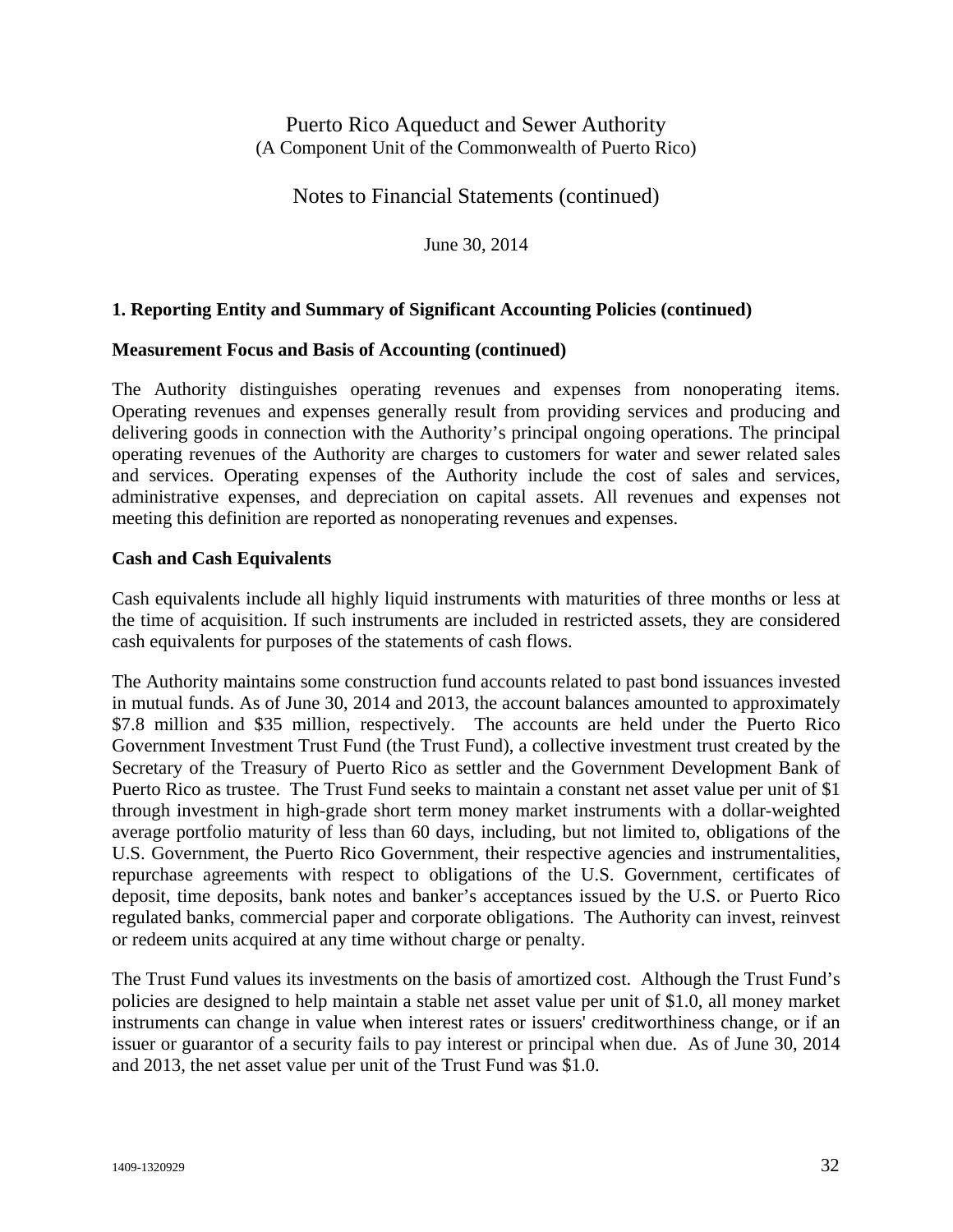Notes to Financial Statements (continued)

June 30, 2014

### **1. Reporting Entity and Summary of Significant Accounting Policies (continued)**

#### **Restricted Assets**

Funds set aside for construction, debt service payments or other specific purposes are classified as restricted assets since their use is limited for these purposes by the applicable agreements.

When both restricted and unrestricted resources are available for a specific use, it is the Authority's policy to use restricted resources first, then unrestricted resources as they are needed.

#### **Receivables**

Receivables are stated net of estimated allowances for uncollectible accounts, which allowances are determined based upon past collection experience and current economic conditions, among other factors.

#### **Materials and Supplies Inventory**

Materials and supplies inventory is stated at average cost, not to exceed market. Inventory is presented net of a reserve for obsolescence totaling approximately \$1.4 million and \$1.0 million as of June 30, 2014 and 2013, respectively.

#### **Unamortized Premiums, Discounts and Deferred Refunding Losses**

Debt premiums and discounts are deferred and amortized to expense over the life of the related debt using the effective interest method.

The excess of reacquisition costs over the carrying value of refunded long-term debt is deferred and amortized to expense using the effective interest method over the remaining term of the original debt, or the term of the new debt, whichever is shorter.

Bonds payable are reported net of applicable bond premium or discount. For fiscal year 2013 and 2014, as a result of the adoption of GASB Statement No.65, the unamortized debt issuance costs are classified as nonoperating expenses and the deferred loss from debt refunding as deferred outflows of resources on the accompanying balance sheets.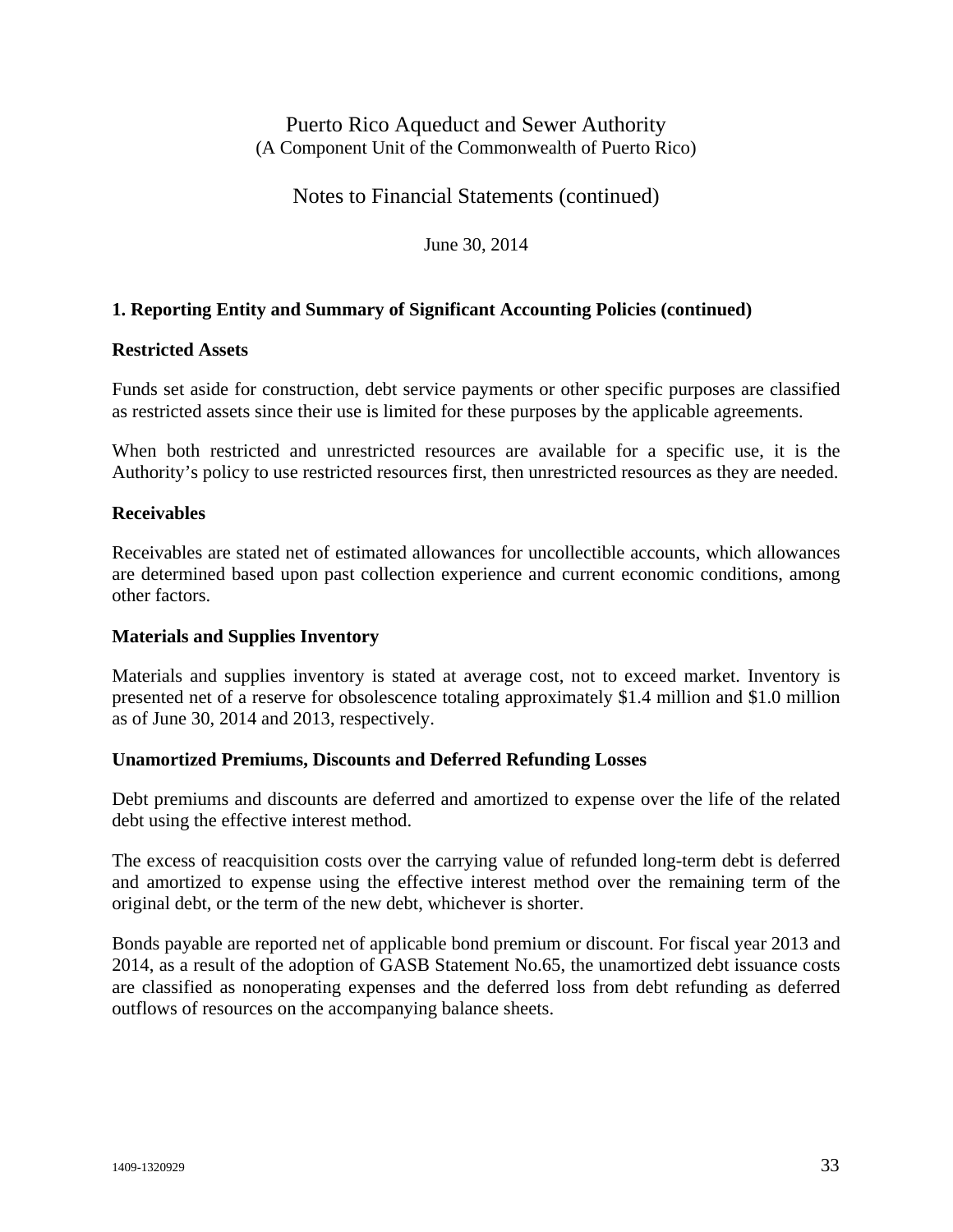Notes to Financial Statements (continued)

June 30, 2014

### **1. Reporting Entity and Summary of Significant Accounting Policies (continued)**

#### **Capital Assets**

The Authority defines capital assets as tangible and intangible assets used in the Authority's operations with a useful life longer than a year, not held for sale and with an individual cost of over \$1,000 for technology hardware and software and over \$2,000 for all other capital assets.

Utility plant and other capital assets are carried at historical cost or estimated historical cost, which includes capitalized labor, materials, administrative costs, and interest on debt financed construction. Interest capitalized by the Authority for the years ended June 30, 2014 and 2013 amounted to approximately \$44.0 million and \$56.9 million, respectively.

Recurring maintenance and repair costs are charged to expense, whereas major repairs, improvements, and replacements are capitalized. When capital assets are disposed of, the cost and applicable accumulated depreciation are removed from the respective accounts, and the resulting gain or loss is recorded as a non-operating expense.

Depreciation and amortization expense is calculated using the straight-line method over the following useful lifes:

| <b>Description</b>                      | <b>Useful life</b>                          |
|-----------------------------------------|---------------------------------------------|
| Wells and tanks                         | Fifty $(50)$ years                          |
| Vehicles, Computers and Software,       | Five $(5)$ years                            |
| Furniture and fixtures, water meters,   | Ten $(10)$ years                            |
| Water and sewer plants and pump Station | Thirty (30) years                           |
| Buried infrastructure                   | Range from fifty (50) to Seventy (70) years |
| Dams                                    | Seventy (70) years                          |
| <b>Buildings</b>                        | Forty (40) years                            |

Construction in progress represents the accumulated costs of various construction projects. If construction plans are abandoned, such costs are expensed.

#### **Unearned Revenue**

Unearned revenue arises from advances received from the Commonwealth and other governmental agencies in accordance with a consumption schedule for water and sewer services. Unearned revenue also arises from water and sewer services paid in advance by residential, commercial or industrial customers over periodic billings that are adjusted.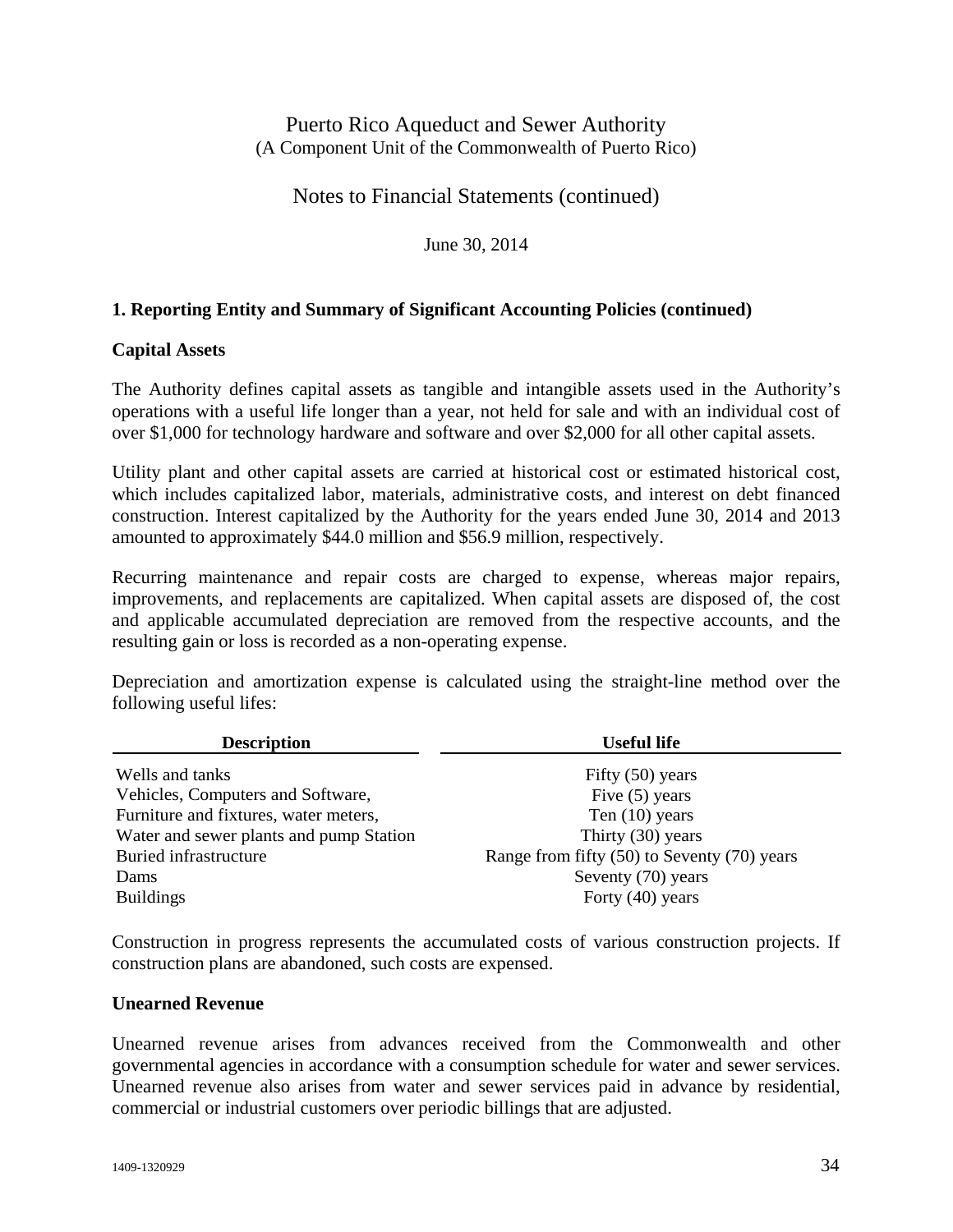Notes to Financial Statements (continued)

June 30, 2014

### **1. Reporting Entity and Summary of Significant Accounting Policies (continued)**

### **Accounting for Compensated Absences**

Employees earn vacation and sick leave based on a prescribed formula. The amount of vacation and sick leave earned and not used by the Authority's employees is accrued as a liability as the benefits are earned by the employees and if the employees' rights to receive compensation are attributable to services already rendered and it is probable that the Authority will compensate the employees for the benefits through paid time off or some other means, such as cash payments at termination or retirement. Accrued compensated absences include payroll related expenses.

The cost of compensated absences expected to be paid in the next twelve months is classified as a current liability while amounts expected to be paid after twelve months are classified as noncurrent liabilities.

### **Postemployment Health Benefits**

The Authority provides certain healthcare benefits for retired employees. Substantially all of the Authority's employees may become eligible for these benefits if they meet the required years of service working for the Authority.

The Authority has the obligation to contribute a maximum of \$125 monthly per retired employee for coverage under the medical plan. The Authority accounts for its postretirement healthcare benefits in accordance with GASB Statement No. 45, *Accounting and Financial Reporting by Employers for Postemployment Benefits Other than Pensions,* as detailed in Note 17.

The Authority maintains an Early Retirement Program established during fiscal year 2002, which provides for a monthly payment to certain retired employees to cover healthcare premiums for a maximum of \$280 per month, up to the age of seventy (70) years or for a maximum of ten (10) years, whichever occurs first. The present value of future healthcare benefit contributions for these early retired employees is accrued and reported as a liability in the accompanying balance sheets. As of June 30, 2013, the accrued liability for early retirement amounted to approximately \$0.1 million and as of June 30, 2014 there was no outstanding balance.

The total cost of healthcare benefits paid to retired employees amounted to approximately \$3 million and \$3.2 million for fiscal years 2014 and 2013, respectively.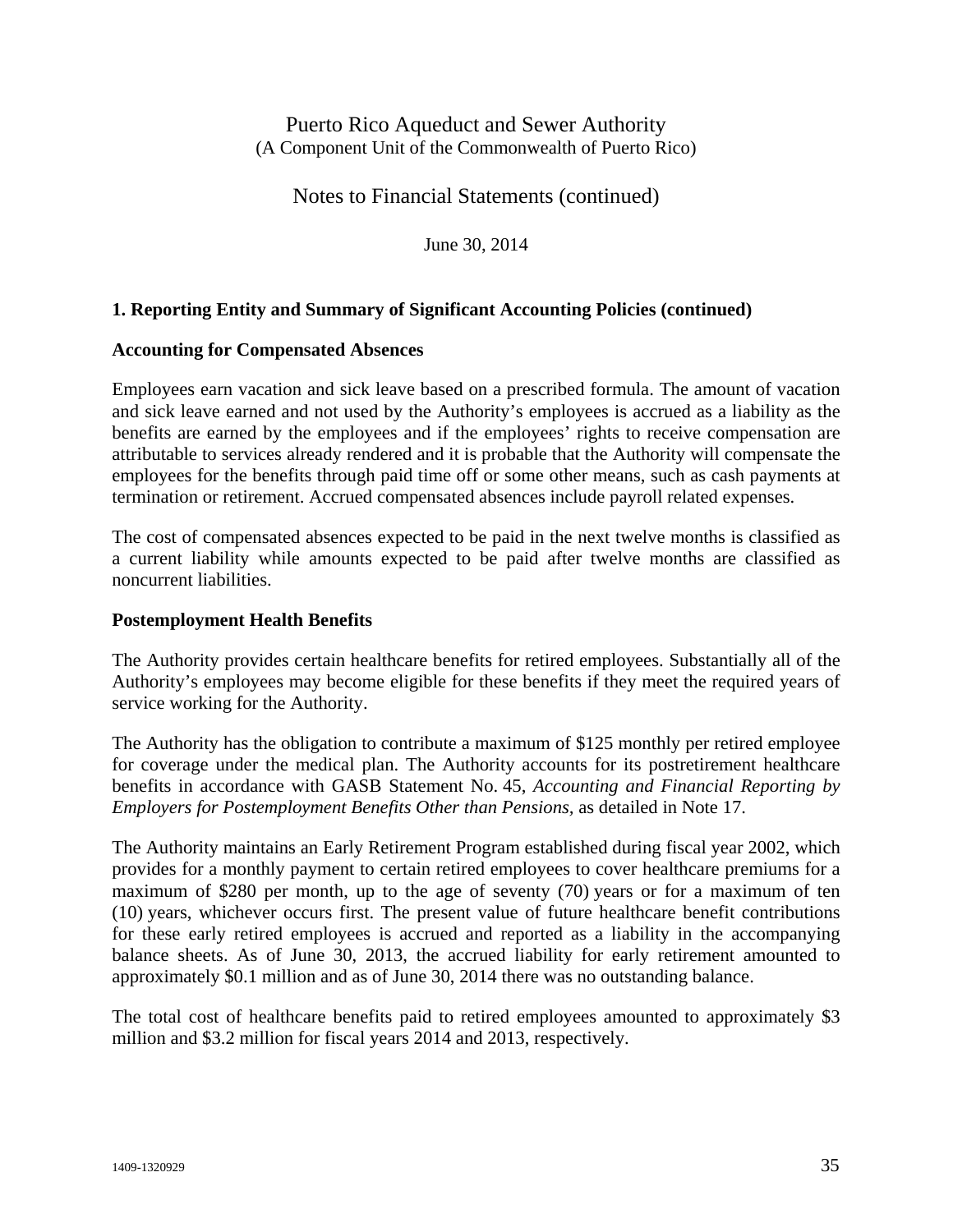Notes to Financial Statements (continued)

June 30, 2014

### **1. Reporting Entity and Summary of Significant Accounting Policies (continued)**

#### **Pension Benefits**

As detailed in note 16, the Authority's employees participate in the Government of Puerto Rico Employees Retirement System (the Plan), a cost-sharings, multiple-employers defined benefit pension plan. The Authority recognizes annual pension expense equal to its required contribution to the Plan. The Commonwealth funds any past or future unfunded liability related to the Authority's employees.

#### **Net Position**

Net position is reported in three categories:

- ► *Net Investment in Capital Assets* These consists of capital assets, net of accumulated depreciation and amortization and reduced by outstanding balances for bonds, notes, and other debt that are attributed to the acquisition, construction, or improvement of those assets. Debt pertaining to significant unspent debt proceeds is not included in the calculation of net investment in capital assets.
- ► *Restricted Net Position* These result when constraints on the use of net assets are either externally imposed by creditors, grantors, contributors, and the like, or imposed by law through constitutional provisions or enabling legislation. At June 30, 2014 and 2013, the Authority had no assets restricted by enabling legislation.
- ► *Unrestricted Net Position* These consist of net assets, which do not meet the definition of the two preceding categories. Unrestricted net position could be designated to indicate that management does not consider certain amounts to be available for general operations. Unrestricted net position often has constraints on resources that are imposed by management that can be removed or modified.

#### **Use of Estimates**

Management of the Authority has made a number of estimates and assumptions relating to the reported amounts of assets and liabilities and disclosure of contingent assets and liabilities at the date of the basic financial statements and the reported amounts of revenue and expenses during the period. Actual results could differ from those estimates.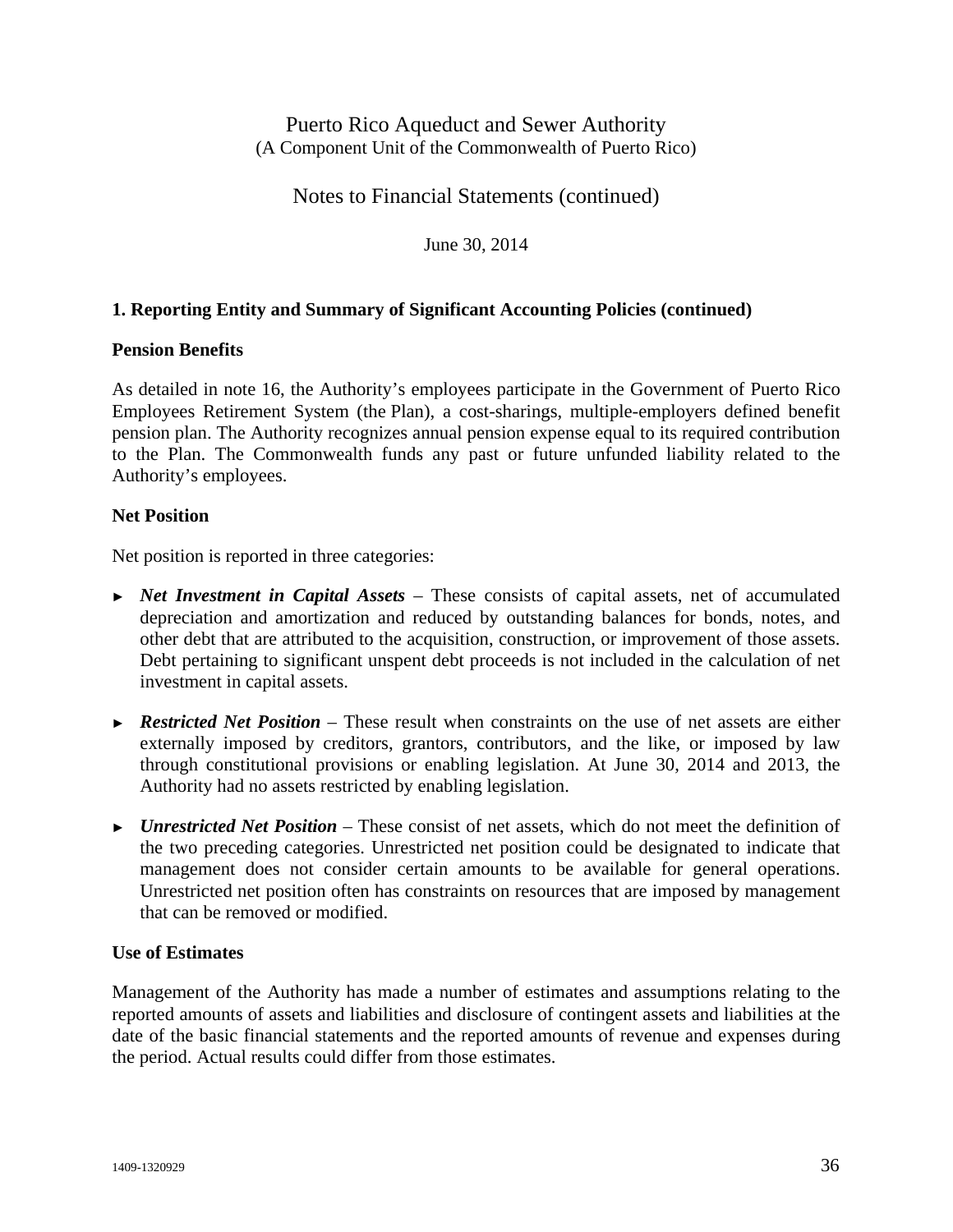Notes to Financial Statements (continued)

June 30, 2014

## **1. Reporting Entity and Summary of Significant Accounting Policies (continued)**

### **Future Adoption of Accounting Standards**

GASB has issued the following accounting standards that the Authority has not yet adopted:

| <b>GASB</b><br><b>Statement No.</b> |                                                             | <b>Adoption required in</b><br>fiscal year |
|-------------------------------------|-------------------------------------------------------------|--------------------------------------------|
| 68                                  | Accounting and Financial Reporting for Pensions—an          |                                            |
|                                     | amendment of GASB Statement No. 27                          | 2015                                       |
| 69                                  | Government Combinations and Disposals of Government         |                                            |
|                                     | Operations                                                  | 2015                                       |
| 71                                  | Pension Transition for Contributions Made Subsequent to the |                                            |
|                                     | Measurement Date, an Amendment of GASB Statement            |                                            |
|                                     | No. 68                                                      | 2015                                       |
|                                     |                                                             |                                            |

#### **Effects of New Pronouncements**

The following GASB statements were effective for fiscal year 2014: Statement No. 66, Technical Corrections – 2012 – an amendment of GASB Statements No. 10 and No. 62; Statement No.67, Financial Reporting for Pension Plans – an amendment of GASB Statement No.25; Statement *No.70 Accounting and Financial Reporting for Nonexchange Financial Guarantees.* These statements had no impact on the Authority.

GASB No. 65, *Items Previously Reported as Assets and Liabilities*, was issued on March 2012. The objective of this statement is to either (a) properly classify certain items previously reported as assets or liabilities as deferred outflows of resources and deferred inflows of resources, (b) recognize certain items that were previously reported as assets and liabilities as outflows of resources (expense) or inflows of resources (revenue). These determinations are based on the definitions of those elements in Concepts Statements No.4 – Elements of Financial Statements. A deferred outflow of resources is a consumption of net assets by government applicable to future periods and deferred inflows of resources is an acquisition of net assets by government applicable to future periods. GASB No. 65 is effective for financial statements periods beginning after December 15, 2012. The Authority has adopted the provisions of the GASB Statement No. 65 for the year ended on June 30, 2014. The adoption of this Statement required a restatement of the beginning net position balance of the earliest comparative period presented of the Authority's financial statements. See Note 21 for further discussion.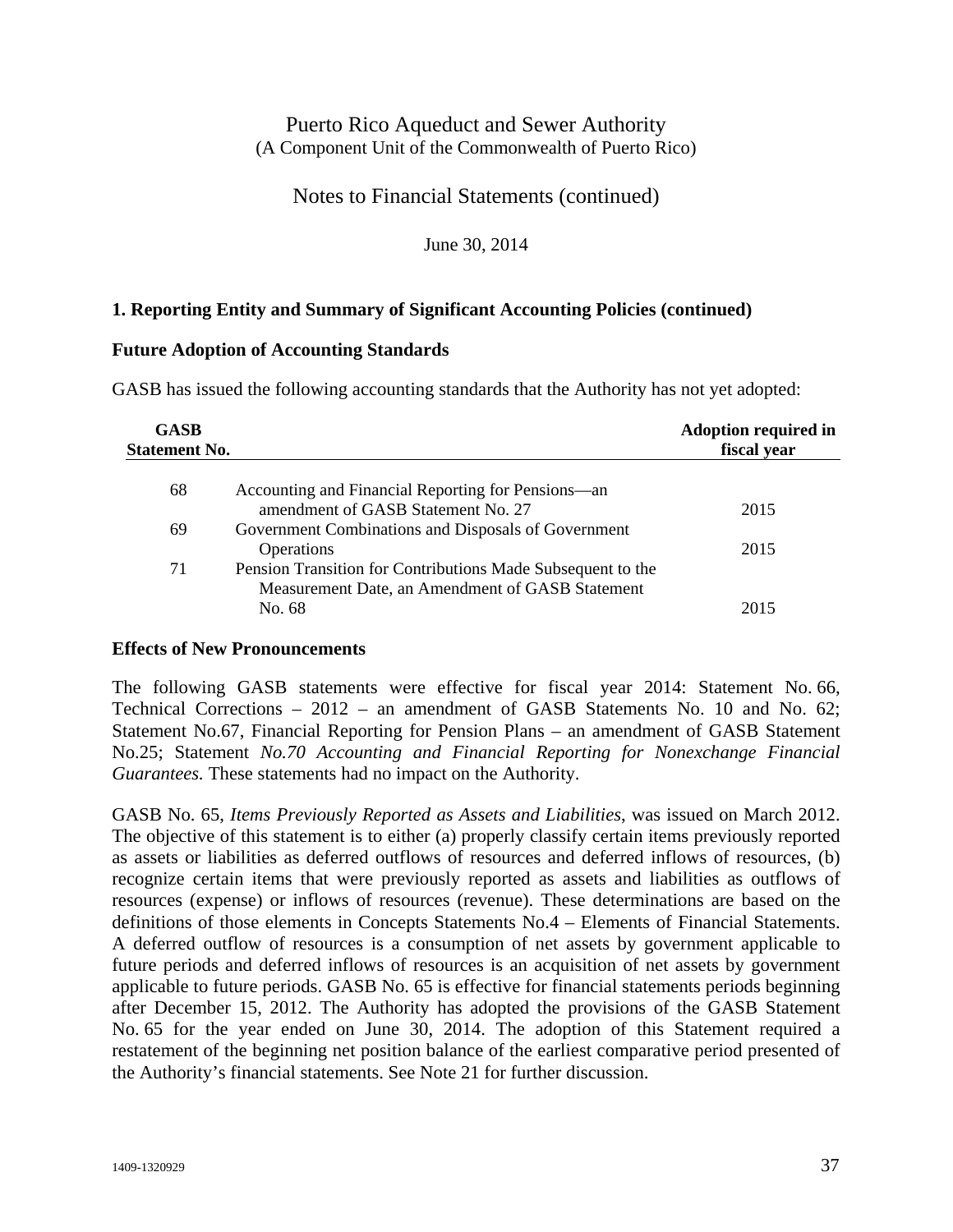Notes to Financial Statements (continued)

June 30, 2014

### **1. Reporting Entity and Summary of Significant Accounting Policies (continued)**

#### **Commonwealth Appropriations**

The Authority receives appropriations from the Commonwealth. Appropriations are classified as operating revenues, non-operating revenues and capital contributions as specified in Joint Resolutions approved by the Puerto Rico Legislature. Appropriations to pay for operating expenses are classified as operating revenues. Appropriations to pay for debt service are classified as non-operating revenues and appropriations for capital projects are classified as capital contributions.

### **2. Deposits**

The carrying amount of deposits with financial institutions of the Authority consisted of the following (in thousands):

|                                                                | June 30            |      |                        |    |                    |                        |         |  |
|----------------------------------------------------------------|--------------------|------|------------------------|----|--------------------|------------------------|---------|--|
|                                                                |                    | 2014 |                        |    |                    | 2013                   |         |  |
|                                                                | Carrying<br>amount |      | <b>Bank</b><br>balance |    | Carrying<br>amount | <b>Bank</b><br>balance |         |  |
| Unrestricted deposits in<br>commercial banks in<br>Puerto Rico | \$<br>67,982       | \$   | 75,872                 | \$ | 101,680            | \$                     | 105,860 |  |
| Restricted deposits in<br>commercial banks in                  |                    |      |                        |    |                    |                        |         |  |
| Puerto Rico                                                    | 359,809            |      | 359,809                |    | 273,358            |                        | 273,358 |  |
| Restricted deposits in<br>governmental banks:                  |                    |      |                        |    |                    |                        |         |  |
| <b>GDB</b>                                                     | 31,524             |      | 31,524                 |    | 116,382            |                        | 116,382 |  |
| <b>EDB</b>                                                     | 3,630              |      | 3,630                  |    | 28,074             |                        | 28,074  |  |
| Total                                                          | 462,945            | \$   | 470,835                | \$ | 519,494            |                        | 523,674 |  |

Cash and cash equivalents consist of demand deposits, interest-bearing accounts, certificates of deposit, and mutual funds, as described in Note 1.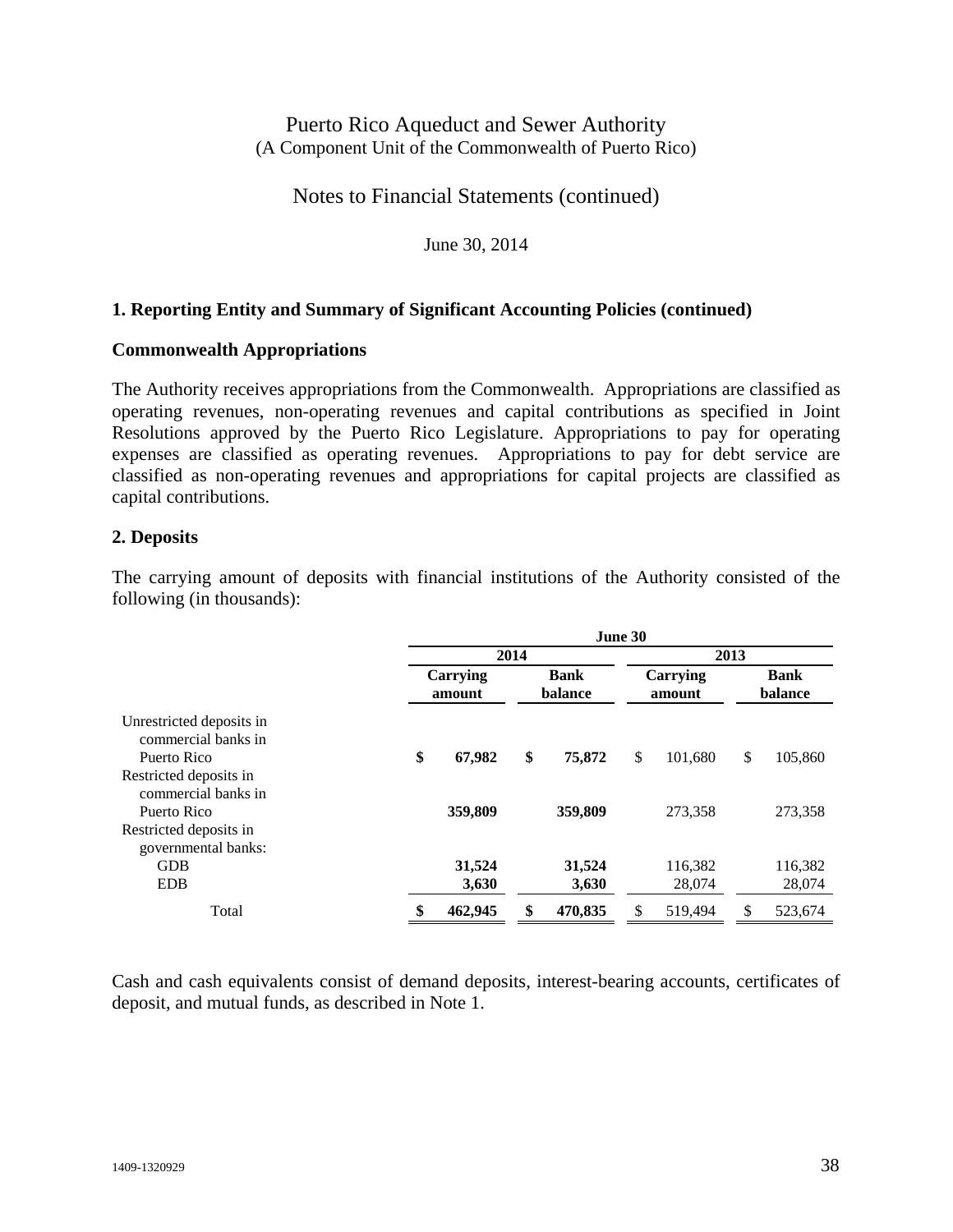Notes to Financial Statements (continued)

June 30, 2014

### **2. Deposits (continued)**

### **Custodial Credit Risks Related to Deposits**

Pursuant to the laws of the Commonwealth, the Authority's cash is required to be held only in banks designated as depository institutions of public funds by the Commonwealth's Secretary of the Treasury. The Commonwealth requires that public funds deposited in commercial banks in Puerto Rico must be fully collateralized for the amount deposited in excess of federal depository insurance. All securities pledged as collateral are held by the Secretary of the Treasury of the Commonwealth.

Custodial credit risk is the risk that, in the event of a bank failure, the Authority's deposits might not be recovered. Deposits maintained at Government Development Bank for Puerto Rico (GDB) and Economic Development Bank for Puerto Rico (EDB) are exempt from the collateral requirements established by the Commonwealth and thus represent a custodial credit risk that in the event of GDBs or EDBs failure, the Authority may not be able to recover these deposits. GDB and EDB are component units of the Commonwealth.

The Authority was exposed to the following custodial credit risk arising from the balance of deposits maintained in governmental banks as follows (in thousands):

|                                 |                   | June 30 |      |         |  |  |
|---------------------------------|-------------------|---------|------|---------|--|--|
|                                 | $20\overline{14}$ |         | 2013 |         |  |  |
| Uninsured and uncollateralized: |                   |         |      |         |  |  |
| <b>GDB</b>                      | \$                | 31,524  | \$   | 116,382 |  |  |
| <b>EDB</b>                      |                   | 3,630   |      | 28,074  |  |  |
|                                 | \$                | 35,154  |      | 144,456 |  |  |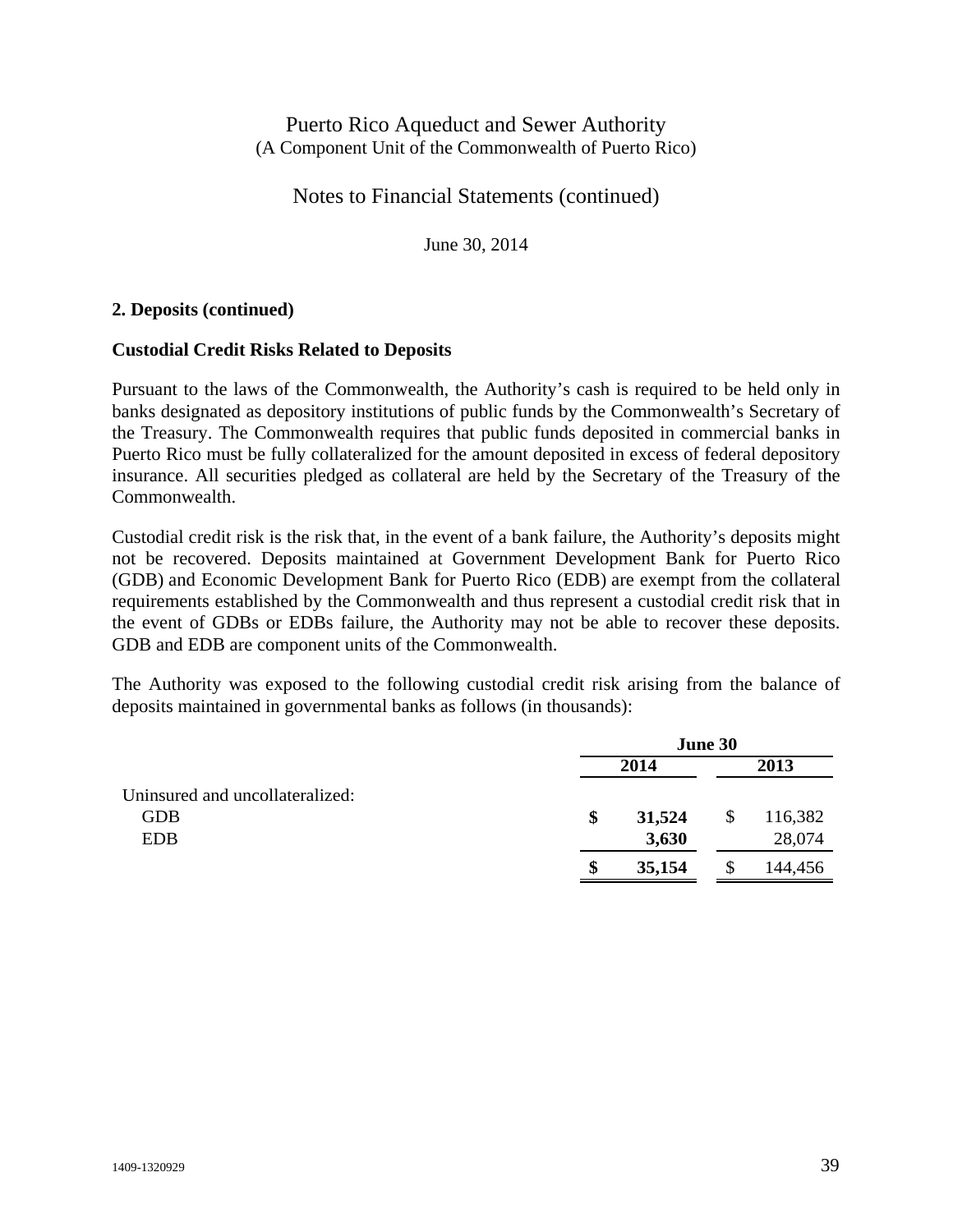Notes to Financial Statements (continued)

June 30, 2014

## **3. Accounts Receivable**

Accounts receivable are primarily for water and sewer services provided to residential, industrial, commercial and government customers, and consisted of the following (in thousands):

|                                           | June 30 |            |    |            |
|-------------------------------------------|---------|------------|----|------------|
|                                           |         | 2013       |    |            |
| Water and sewer services:                 |         |            |    |            |
| Residential, industrial, and commercial   | \$      | 594,327    | \$ | 514,375    |
| Government agencies and municipalities    |         | 124,137    |    | 82,997     |
|                                           |         | 718,464    |    | 597,372    |
| Other receivables:                        |         |            |    |            |
| Government agencies and municipalities    |         | 3,410      |    | 3,374      |
| Private entities                          |         | 29,192     |    | 29,347     |
|                                           |         | 32,602     |    | 32,721     |
|                                           |         | 751,066    |    | 630,093    |
| Less allowance for uncollectible accounts |         | (506, 884) |    | (471, 875) |
| Total                                     |         | 244,182    | \$ | 158,218    |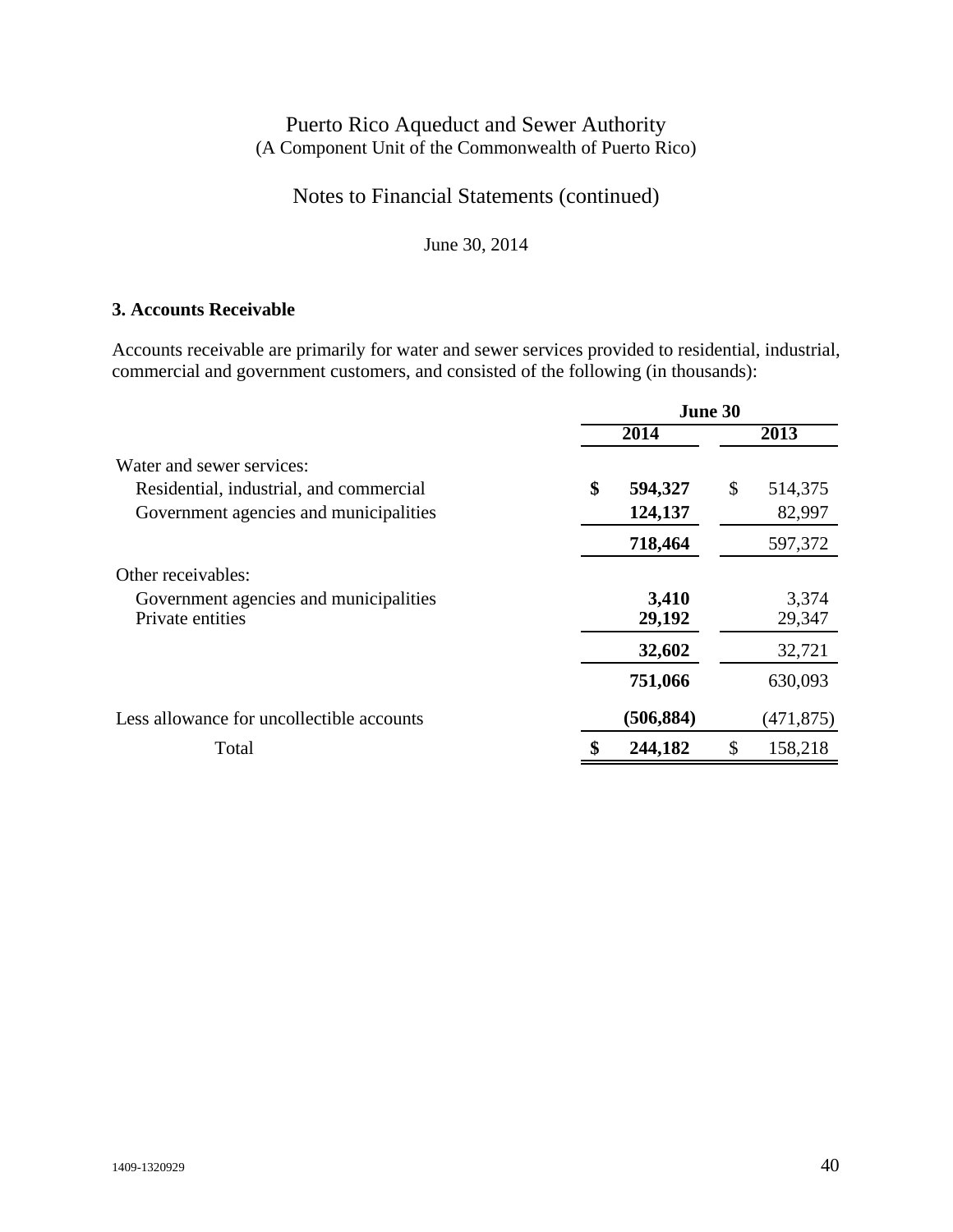Notes to Financial Statements (continued)

June 30, 2014

### **4. Other Receivables**

### **Receivables from Federal Agencies**

Receivables from federal agencies of approximately \$3.3 million and \$2.7 million as of June 30, 2014 and 2013, respectively, consisted primarily of amounts to be received from the U.S. Department of Homeland Security (USDHS) as reimbursement for expenses incurred by the Authority's disaster recovery activities.

#### **Receivables from Commonwealth**

Receivables from Commonwealth of approximately \$16.8 million and \$33.8 million as of June 30, 2014 and 2013, respectively, consisted of proceeds from PFC 2011 Series A and B, and 2012 Series A Refunding Bonds that will be used by the Commonwealth to pay interest on bonds.

### **5. Materials and Supplies Inventory**

As of June 30, 2014 and 2013, material and supplies inventory consisted of the basic materials needed for the operation and maintenance of the water and sewer system and for the replacement of water meters.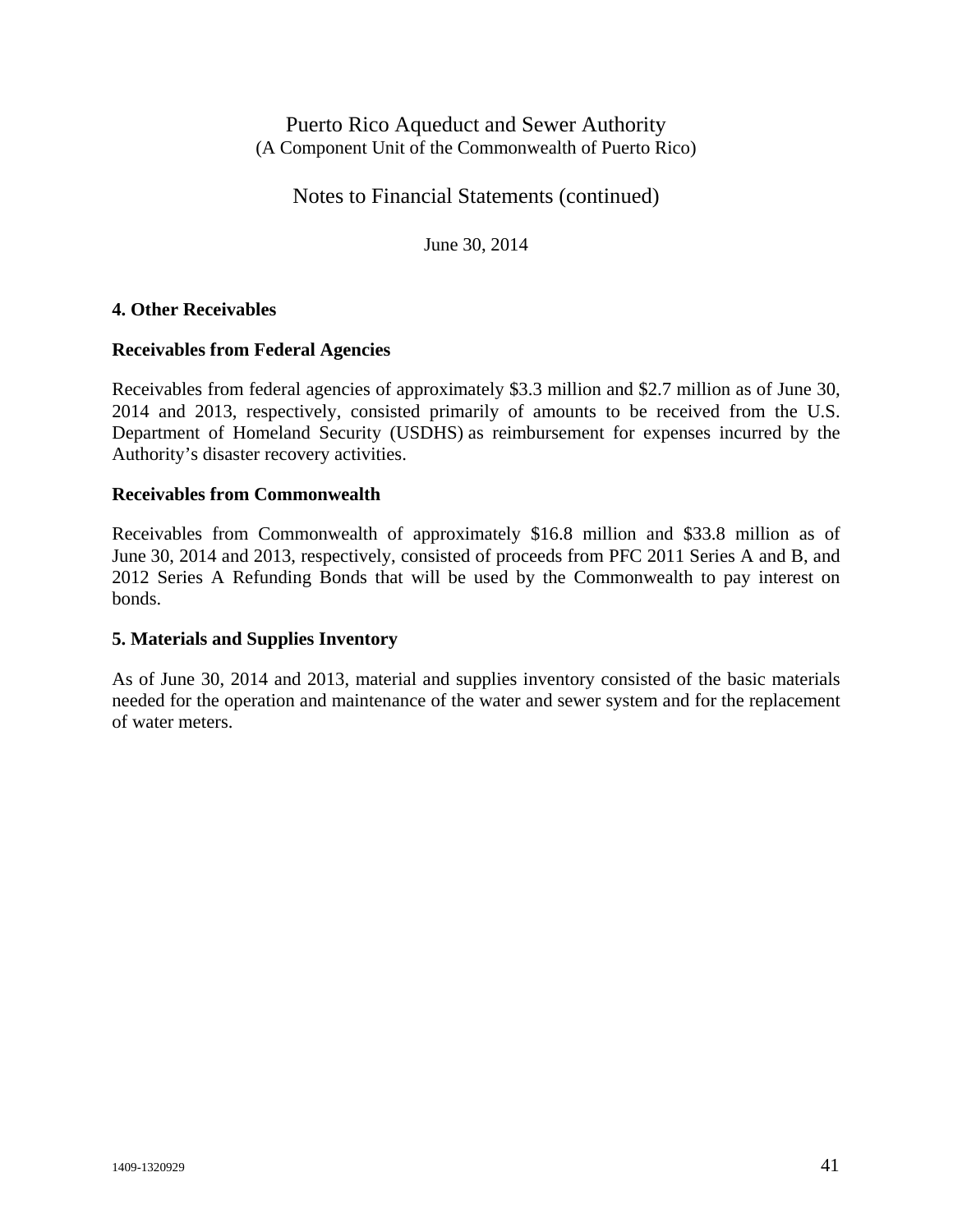# Notes to Financial Statements (continued)

June 30, 2014

#### **6. Capital Assets**

Utility plant and other capital assets as of June 30, 2014 and 2013 and the changes therein for the years then ended are as follows (in thousands):

|                                                                                                                                                                                                                 | June 30, 2014 |                                                     |    |                                                |    |                      |    |                                                      |  |
|-----------------------------------------------------------------------------------------------------------------------------------------------------------------------------------------------------------------|---------------|-----------------------------------------------------|----|------------------------------------------------|----|----------------------|----|------------------------------------------------------|--|
|                                                                                                                                                                                                                 |               | <b>Beginning</b><br><b>Balance</b>                  |    | <b>Increases</b>                               |    | <b>Decreases</b>     |    | <b>Ending</b><br><b>Balance</b>                      |  |
| Capital assets not being depreciated:<br>Land<br>Easement<br>Construction in progress                                                                                                                           | \$            | 61.983<br>9.205<br>822,171                          | \$ | 1.310<br>498<br>373,176                        | \$ | (546, 336)           | \$ | 63,293<br>9.703<br>649,011                           |  |
| Total capital assets<br>not being depreciated                                                                                                                                                                   |               | 893,359                                             |    | 374,984                                        |    | (546, 336)           |    | 722,007                                              |  |
| Capital assets being depreciated:<br>Infrastructure (water and<br>sewer facilities)<br>Wells, tanks and meters<br>Buildings and improvements<br>Equipment, furniture,<br>fixtures and vehicles                  |               | 8,723,157<br>683,598<br>82,989<br>283,661           |    | 502,119<br>34.431<br>14,779<br>59,296          |    | (77, 888)<br>(3,349) |    | 9,147,388<br>714,680<br>97,768<br>342,957            |  |
| Total capital assets being<br>depreciated                                                                                                                                                                       |               | 9,773,405                                           |    | 610,625                                        |    | (81, 237)            |    | 10,302,793                                           |  |
| Less accumulated depreciation<br>and amortization:<br>Infrastructure (water and<br>sewer facilities)<br>Wells, tanks and meters<br>Buildings and improvements<br>Equipment, furniture,<br>fixtures and vehicles |               | (2,866,449)<br>(179, 352)<br>(33,563)<br>(223, 047) |    | (212,759)<br>(26, 650)<br>(2,277)<br>(17, 164) |    | 3,869<br>2,350       |    | (3,075,339)<br>(203, 652)<br>(35, 840)<br>(240, 211) |  |
| Total accumulated depreciation<br>and amortization                                                                                                                                                              |               | (3,302,411)                                         |    | (258, 850)                                     |    | 6,219                |    | (3,555,042)                                          |  |
| Total capital assets being<br>depreciated, net                                                                                                                                                                  |               | 6,470,994                                           |    | 351,775                                        |    | (75, 018)            |    | 6,747,751                                            |  |
| Total capital assets, net                                                                                                                                                                                       | \$            | 7,364,353                                           | \$ | 726,759                                        | \$ | (621, 354)           | \$ | 7,469,758                                            |  |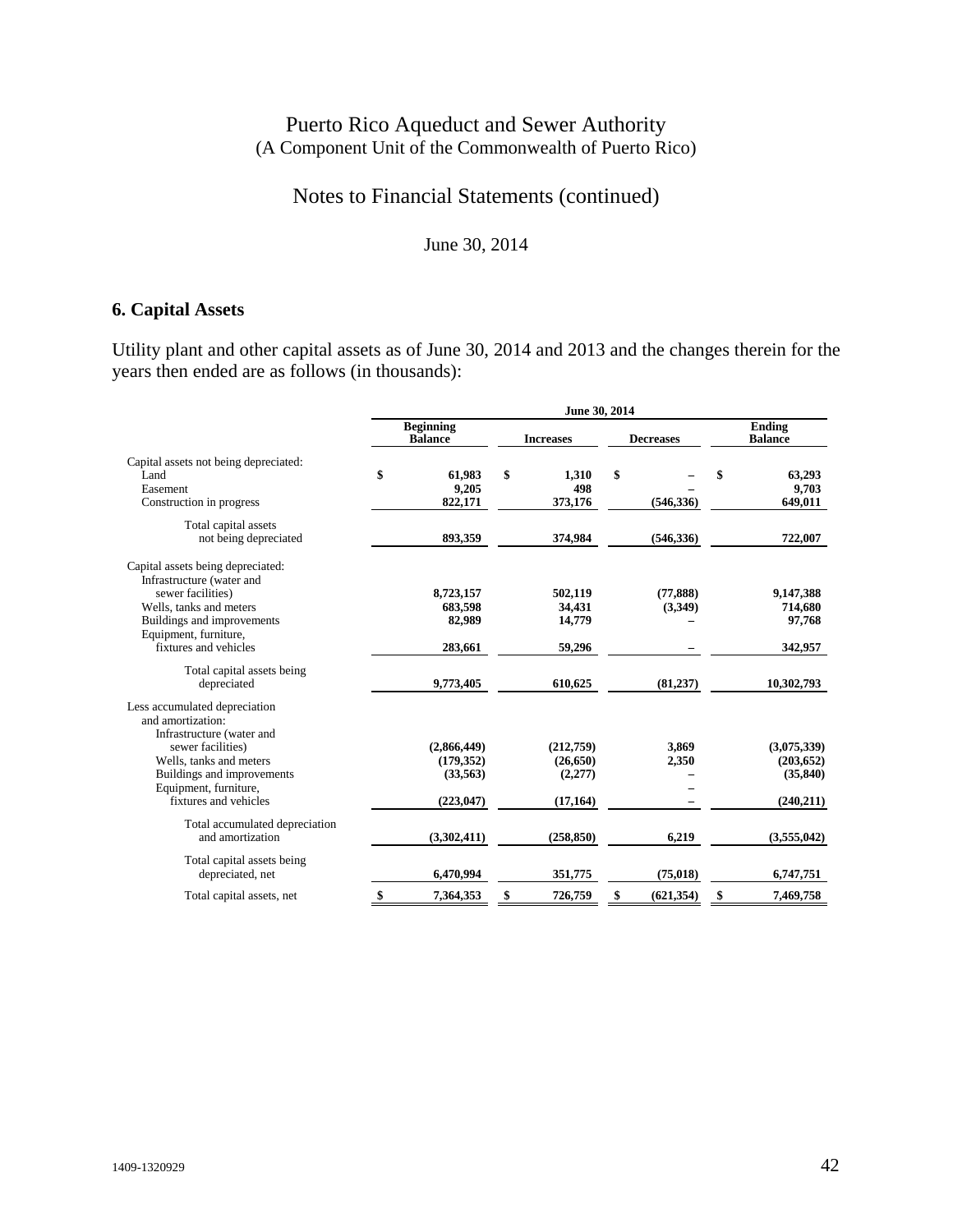# Notes to Financial Statements (continued)

# June 30, 2014

# **6. Capital Assets (continued)**

|                                                     | <b>June 30, 2013</b> (As restated) |                                    |    |                  |    |                  |    |                          |
|-----------------------------------------------------|------------------------------------|------------------------------------|----|------------------|----|------------------|----|--------------------------|
|                                                     |                                    | <b>Beginning</b><br><b>Balance</b> |    | <b>Increases</b> |    | <b>Decreases</b> |    | Ending<br><b>Balance</b> |
| Capital assets not being depreciated:<br>Land       | \$                                 | 61.004                             | \$ | 981              | \$ | (2)              | \$ | 61.983                   |
| Easement                                            |                                    | 8.927                              |    | 285              |    | (7)              |    | 9.205                    |
| Construction in progress                            |                                    | 1,482,269                          |    | 371,323          |    | (1,031,421)      |    | 822,171                  |
| Total capital assets                                |                                    |                                    |    |                  |    |                  |    |                          |
| not being depreciated                               |                                    | 1,552,200                          |    | 372,589          |    | (1,031,430)      |    | 893,359                  |
| Capital assets being depreciated:                   |                                    |                                    |    |                  |    |                  |    |                          |
| Infrastructure (water and                           |                                    |                                    |    |                  |    |                  |    |                          |
| sewer facilities)                                   |                                    | 7,901,488                          |    | 844,517          |    | (22, 848)        |    | 8,723,157                |
| Wells, tanks and meters                             |                                    | 584,463                            |    | 106,053          |    | (6.918)          |    | 683,598                  |
| Buildings and improvements                          |                                    | 78,572                             |    | 4,419            |    | (2)              |    | 82,989                   |
| Equipment, furniture,                               |                                    |                                    |    |                  |    |                  |    |                          |
| fixtures and vehicles                               |                                    | 278,730                            |    | 19,590           |    | (14, 659)        |    | 283,661                  |
| Total capital assets being                          |                                    |                                    |    |                  |    |                  |    |                          |
| depreciated                                         |                                    | 8,843,253                          |    | 974,579          |    | (44, 427)        |    | 9,773,405                |
| Less accumulated depreciation                       |                                    |                                    |    |                  |    |                  |    |                          |
| and amortization:                                   |                                    |                                    |    |                  |    |                  |    |                          |
| Infrastructure (water and                           |                                    |                                    |    |                  |    |                  |    |                          |
| sewer facilities)                                   |                                    | (2,672,007)                        |    | (207,075)        |    | 12,633           |    | (2,866,449)              |
| Wells, tanks and meters                             |                                    | (159, 635)                         |    | (23,550)         |    | 3,833            |    | (179, 352)               |
| Buildings and improvements<br>Equipment, furniture, |                                    | (31,605)                           |    | (1,958)          |    |                  |    | (33, 563)                |
| fixtures and vehicles                               |                                    | (216,976)                          |    | (12, 151)        |    | 6,080            |    | (223, 047)               |
|                                                     |                                    |                                    |    |                  |    |                  |    |                          |
| Total accumulated depreciation                      |                                    |                                    |    |                  |    |                  |    |                          |
| and amortization                                    |                                    | (3,080,223)                        |    | (244, 734)       |    | 22,546           |    | (3,302,411)              |
| Total capital assets being                          |                                    |                                    |    |                  |    |                  |    |                          |
| depreciated, net                                    |                                    | 5,763,030                          |    | 729,845          |    | (21, 881)        |    | 6,470,994                |
| Total capital assets, net                           | \$                                 | 7,315,230                          | S  | 1,102,434        | S  | (1,053,311)      | \$ | 7,364,353                |
|                                                     |                                    |                                    |    |                  |    |                  |    |                          |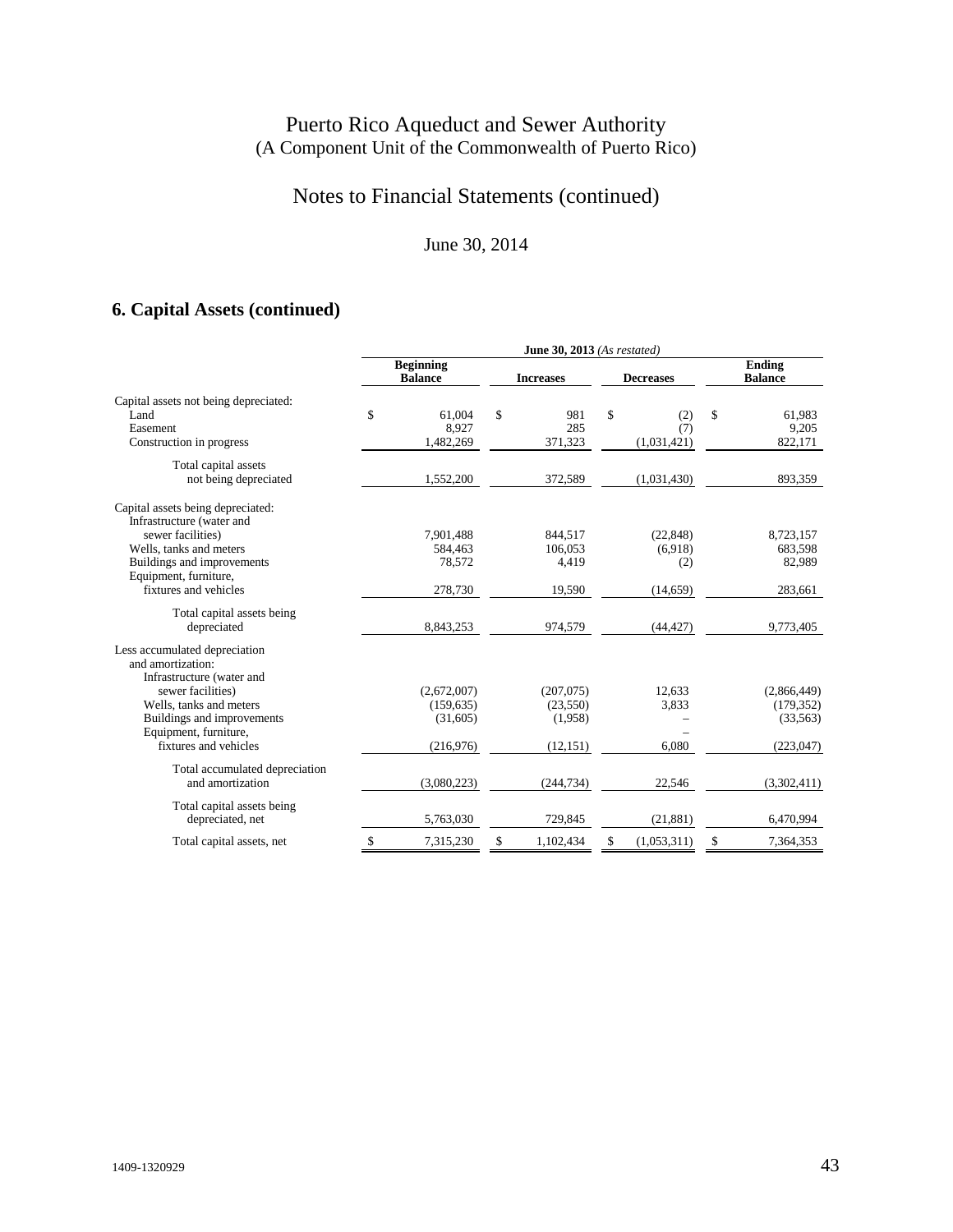Notes to Financial Statements (continued)

June 30, 2014

### **7. Restricted Assets**

Restricted assets at June 30, 2014 and 2013 consisted of the following:

*Construction Funds –* Amounts in construction funds represent unspent bond proceeds, which will be used to pay the cost of construction of infrastructure projects. Construction funds are held by the Authority and deposited in GDB and in Banco Popular de Puerto Rico (Trustee Agent).

*Capital Activity Funds –* Amounts in capital activity funds represent amounts deposited as a result of agreements between commonwealth agencies and municipalities for construction of infrastructure projects, fines and penalties assessed by EPA that will be used for construction of infrastructure projects to provide water services and to comply with environmental regulations.

**Debt Service Funds** – Amounts in debt service funds represent amounts deposited for the payment of principal and interest on bonds and notes. Also includes deposits required by the Master Agreement of Trust.

Restricted assets by category consist of:

|                                                                           | June 30 |                             |    |                              |  |
|---------------------------------------------------------------------------|---------|-----------------------------|----|------------------------------|--|
|                                                                           |         | 2014                        |    | 2013                         |  |
| <b>Construction funds</b><br>Capital activity funds<br>Debt service funds | \$      | 65,776<br>20,991<br>308,196 | \$ | 91,018<br>104,997<br>221,799 |  |
|                                                                           | \$      | 394,963                     |    | 417,814                      |  |

#### **8. Accrued Liabilities**

Accrued liabilities consisted of the following (in thousands):

|                                                                                                             | <b>June 30</b> |                            |      |                            |  |
|-------------------------------------------------------------------------------------------------------------|----------------|----------------------------|------|----------------------------|--|
|                                                                                                             |                | 2014                       | 2013 |                            |  |
| Payroll and related accruals<br>Legal, labor related and environmental contingencies<br>Contract retentions | \$             | 39,382<br>81,158<br>31,935 | \$   | 33,655<br>52,624<br>30,423 |  |
|                                                                                                             |                | 152,475                    |      | 116,702                    |  |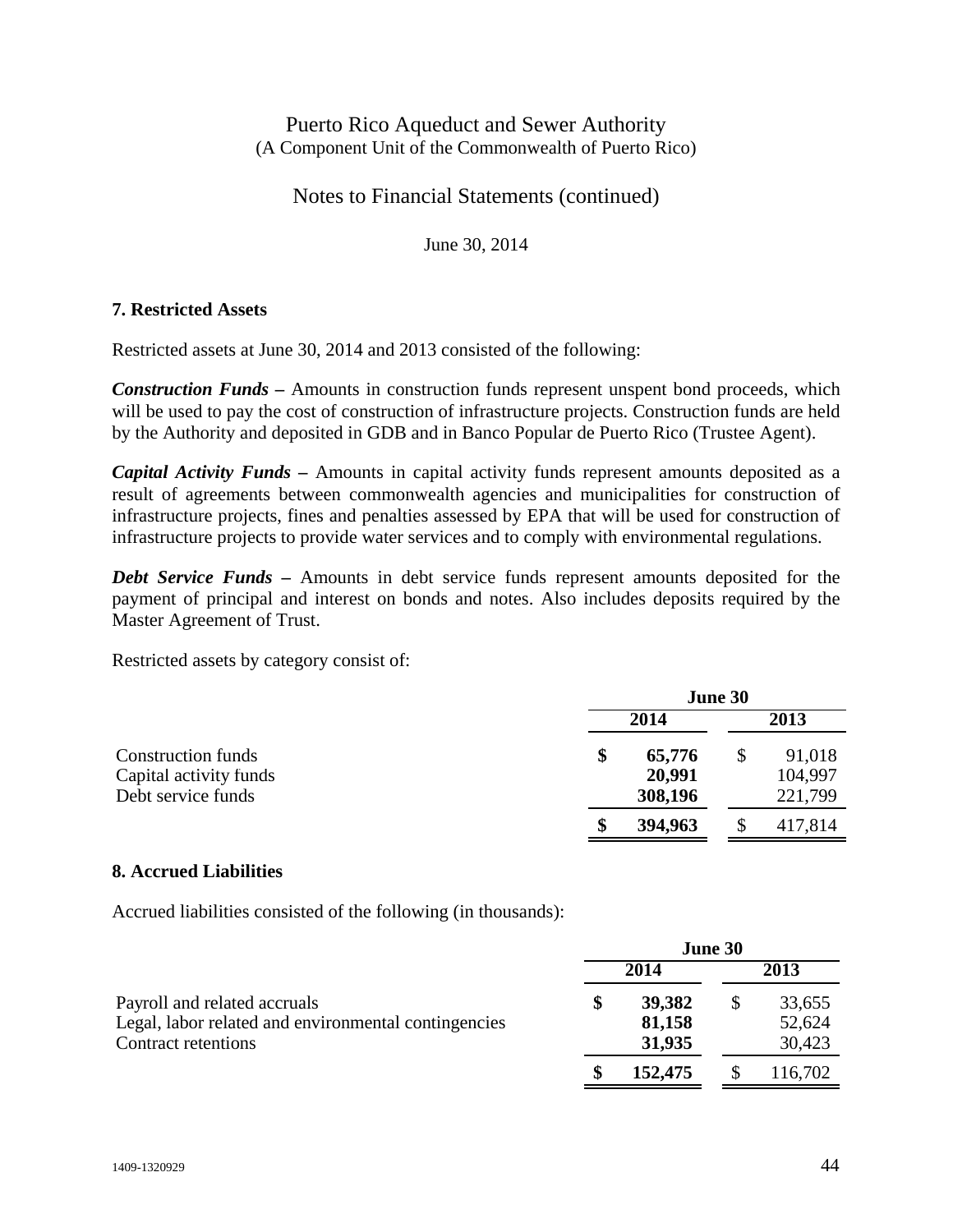Notes to Financial Statements (continued)

June 30, 2014

# **9. Long-Term Liabilities**

Long-term debt activity for the years ended June 30, 2014 and 2013 was as follows (in thousands):

|                                       | June 30, 2014 |                  |                   |                          |                   |                |                 |                   |                          |            |                   |
|---------------------------------------|---------------|------------------|-------------------|--------------------------|-------------------|----------------|-----------------|-------------------|--------------------------|------------|-------------------|
|                                       |               | <b>Beginning</b> | <b>Additions/</b> |                          |                   |                | <b>Ending</b>   | <b>Due Within</b> |                          | <b>Due</b> |                   |
|                                       |               | <b>Balance</b>   | Amortization      |                          | <b>Reductions</b> |                | <b>Balance</b>  | <b>One Year</b>   |                          |            | <b>Thereafter</b> |
|                                       |               |                  |                   |                          |                   |                |                 |                   |                          |            |                   |
| Bonds payable:                        |               |                  |                   |                          |                   |                |                 |                   |                          |            |                   |
| 2011 Series A PFC Commonwealth        |               |                  |                   |                          |                   |                |                 |                   |                          |            |                   |
| Appropriation Bonds                   | \$            | 90,099           | \$                |                          | \$                |                | \$<br>90,099    | \$                |                          | \$         | 90,099            |
| 2011 Series B PFC Commonwealth        |               |                  |                   |                          |                   |                |                 |                   |                          |            |                   |
| Appropriation Bonds                   |               | 102,183          |                   |                          |                   |                | 102,183         |                   |                          |            | 102,183           |
| 2011 Series B PFC Commonwealth        |               |                  |                   |                          |                   |                |                 |                   |                          |            |                   |
| Appropriation Bonds (Superaqueduct)   |               | 162,700          |                   |                          |                   |                | 162,700         |                   |                          |            | 162,700           |
| 2012 Series A PFC Commonwealth        |               |                  |                   |                          |                   |                |                 |                   |                          |            |                   |
| <b>Appropriation Bonds</b>            |               | 56,247           |                   | L.                       |                   |                | 56,247          |                   |                          |            | 56,247            |
| 2008 Series A Revenue Bonds           |               | 1,331,965        |                   |                          | (12,905)          |                | 1,319,060       | 13,550            |                          |            | 1,305,510         |
| 2008 Series B Revenue Bonds           |               | 22,445           |                   | $\overline{\phantom{0}}$ |                   |                | 22,445          |                   |                          |            | 22,445            |
| 2008 Series A Revenue                 |               |                  |                   |                          |                   |                |                 |                   |                          |            |                   |
| <b>Refunding Bonds</b>                |               | 159,055          |                   |                          |                   | ۳              | 159,055         |                   | $\overline{\phantom{0}}$ |            | 159,055           |
| 2008 Series B Revenue                 |               |                  |                   |                          |                   |                |                 |                   |                          |            |                   |
| <b>Refunding Bonds</b>                |               | 125,700          |                   |                          |                   | L.             | 125,700         |                   | ÷                        |            | 125,700           |
| 2012 Series A Revenue Bonds           |               | 1,800,450        |                   |                          |                   | $\overline{a}$ | 1,800,450       |                   | $\overline{a}$           |            | 1,800,450         |
| 2012 Series B Revenue Bonds           |               | 295,245          |                   |                          |                   |                | 295,245         | 31,035            |                          |            | 264,210           |
| <b>Rural Development Serial Bonds</b> |               | 405,064          |                   | -                        | (8,064)           |                | 397,000         | 4,159             |                          |            | 392,841           |
| Sub total bonds                       |               | 4,551,153        |                   | $\overline{\phantom{m}}$ | (20,969)          |                | 4,530,184       | 48,744            |                          |            | 4,481,440         |
| Add bond premium                      |               | 27,302           |                   |                          | (485)             |                | 26,817          |                   | 512                      |            | 26,305            |
| Less bond discount                    |               | (16, 386)        |                   |                          | 169               |                | (16, 217)       |                   | (179)                    |            | (16, 038)         |
| <b>Total bonds</b>                    |               | 4,562,069        |                   | $\overline{\phantom{0}}$ | (21, 285)         |                | 4,540,784       | 49,077            |                          |            | 4,491,707         |
| Notes payable:                        |               |                  |                   |                          |                   |                |                 |                   |                          |            |                   |
| Water Pollution Control and Safe      |               |                  |                   |                          |                   |                |                 |                   |                          |            |                   |
| Drinking Water Treatment              |               |                  |                   |                          |                   |                |                 |                   |                          |            |                   |
| <b>Revolving Funds Loans</b>          |               | 469,743          |                   | 41,530                   | (20, 358)         |                | 490,915         | 35,501            |                          |            | 455,414           |
| Notes with GDB                        |               |                  |                   | 72,363                   |                   |                | 72,363          | 6,069             |                          |            | 66,294            |
| Notes with commercial banks           |               |                  |                   | 200,000                  |                   |                | 200,000         | 200,000           |                          |            |                   |
| <b>Total</b> notes                    |               | 469,743          |                   | 313,893                  | (20, 358)         |                | 763,278         | 241,570           |                          |            | 521,708           |
| Lines of credit                       |               | 89,835           |                   | 56,601                   | (138, 187)        |                | 8,249           |                   |                          |            | 8,249             |
| Other long-term liabilities:          |               |                  |                   |                          |                   |                |                 |                   |                          |            |                   |
| Accrued compensated absences          |               | 43,136           |                   | 15,436                   | (16, 883)         |                | 41,689          | 12,918            |                          |            | 28,771            |
| Net OPEB obligation                   |               | 28,141           |                   | 7,091                    | (2,902)           |                | 32,330          | 7,092             |                          |            | 25,238            |
| Early retirement obligation           |               | 93               |                   |                          |                   | (93)           |                 |                   |                          |            |                   |
| Customers' deposits                   |               | 82,247           |                   | 10,110                   | (9,203)           |                | 83,154          |                   | 6,846                    |            | 76,308            |
| Total other liabilities               |               | 153,617          |                   | 32,637                   | (29, 081)         |                | 157,173         | 26,856            |                          |            | 130,317           |
|                                       |               |                  |                   |                          |                   |                |                 |                   |                          |            |                   |
| Total - long-term                     |               |                  |                   |                          |                   |                |                 |                   |                          |            |                   |
| obligations                           | S             | 5,275,264        | \$                | 403,131                  | (208, 911)<br>\$  |                | 5,469,484<br>\$ | 317,503<br>S      |                          | \$         | 5,151,981         |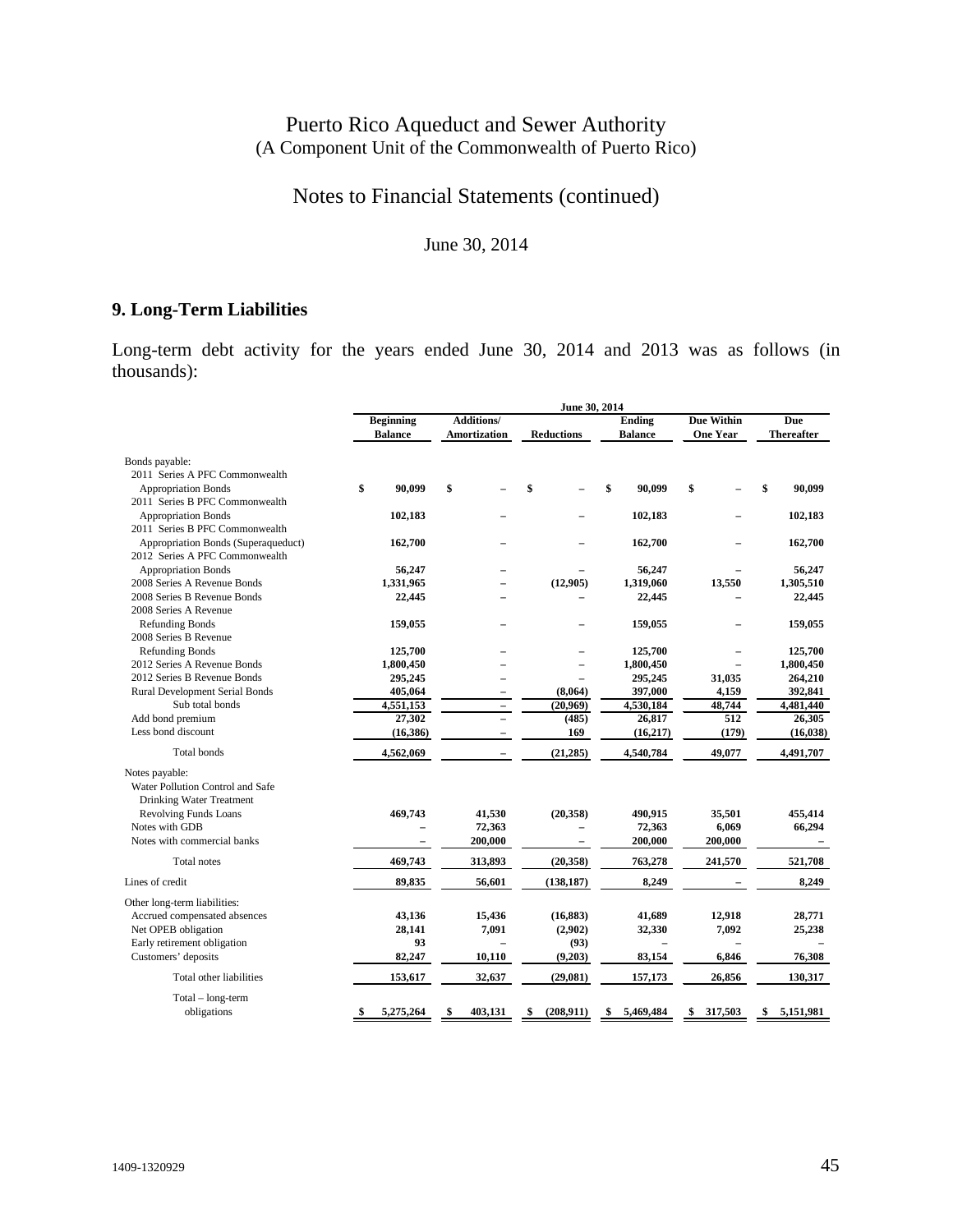# Notes to Financial Statements (continued)

# June 30, 2014

# **9. Long-Term Liabilities (continued)**

| <b>Due Within</b><br><b>Additions/</b><br><b>Beginning</b><br><b>Ending</b><br><b>Due</b><br><b>Balance</b><br><b>Reductions</b><br><b>One Year</b><br><b>Thereafter</b><br>Amortization<br><b>Balance</b><br>(As restated)<br>Bonds payable:<br>2011 Series A PFC Commonwealth<br>$\mathsf{\$}$<br>$\mathbb{S}$<br>\$<br>\$<br>90.099<br>\$<br>90.099<br>S<br>90.099<br>Appropriation Bonds<br>2011 Series B PFC Commonwealth<br><b>Appropriation Bonds</b><br>102,183<br>102,183<br>102,183<br>2011 Series B PFC Commonwealth<br>162,700<br>Appropriation Bonds (Superaqueduct)<br>162,700<br>162,700<br>2012 Series A PFC Commonwealth<br><b>Appropriation Bonds</b><br>56,247<br>56,247<br>56,247<br>(12,290)<br>12,905<br>2008 Series A Revenue Bonds<br>1,344,255<br>1,331,965<br>1,319,060<br>2008 Series B Revenue Bonds<br>22,445<br>22,445<br>22,445<br>2008 Series A Revenue<br><b>Refunding Bonds</b><br>159,055<br>159,055<br>159,055<br>2008 Series B Revenue<br><b>Refunding Bonds</b><br>125,700<br>125,700<br>125,700<br>1,800,450<br>2012 Series A Revenue Bonds<br>1,800,450<br>1,800,450<br>295,245<br>2012 Series B Revenue Bonds<br>295,245<br>295,245<br>Rural Development Serial Bonds<br>368,511<br>(9,008)<br>405,064<br>3,995<br>401,069<br>45,561<br>Sub total bonds<br>4,526,890<br>45,561<br>(21, 298)<br>4,551,153<br>16,900<br>4,534,253<br>27,762<br>27,302<br>486<br>26,816<br>Add bond premium<br>(460)<br>Less bond discount<br>(16, 547)<br>161<br>(16, 386)<br>(170)<br>(16,216)<br>Total bonds<br>4,538,105<br>45,561<br>(21, 597)<br>4,562,069<br>17,216<br>4,544,853<br>Notes payable:<br>Water Pollution Control and Safe<br>Drinking Water Treatment<br>450,044<br>Revolving Funds Loans<br>39,357<br>469,743<br>19,605<br>450,138<br>(19, 658)<br><b>Total notes</b><br>450.044<br>39,357<br>469,743<br>19,605<br>450,138<br>(19, 658)<br>Lines of credit<br>109,788<br>35,367<br>89,835<br>89,835<br>(55,320)<br>Other long-term liabilities:<br>45,271<br>43,136<br>12,725<br>30,411<br>Accrued compensated absences<br>10,753<br>(12, 888)<br>7,881<br>7,881<br>Net OPEB obligation<br>22,652<br>(2, 392)<br>28,141<br>20,260<br>886<br>Early retirement obligation<br>(793)<br>93<br>93<br>$\overline{a}$<br>80,976<br>9,266<br>6,584<br>Customers' deposits<br>(7,995)<br>82,247<br>75,663<br>149,785<br>27,900<br>27,283<br>126,334<br>Total other liabilities<br>(24,068)<br>153,617 |                   | June 30, 2013 (As restated) |  |  |  |  |  |  |  |  |  |  |
|-----------------------------------------------------------------------------------------------------------------------------------------------------------------------------------------------------------------------------------------------------------------------------------------------------------------------------------------------------------------------------------------------------------------------------------------------------------------------------------------------------------------------------------------------------------------------------------------------------------------------------------------------------------------------------------------------------------------------------------------------------------------------------------------------------------------------------------------------------------------------------------------------------------------------------------------------------------------------------------------------------------------------------------------------------------------------------------------------------------------------------------------------------------------------------------------------------------------------------------------------------------------------------------------------------------------------------------------------------------------------------------------------------------------------------------------------------------------------------------------------------------------------------------------------------------------------------------------------------------------------------------------------------------------------------------------------------------------------------------------------------------------------------------------------------------------------------------------------------------------------------------------------------------------------------------------------------------------------------------------------------------------------------------------------------------------------------------------------------------------------------------------------------------------------------------------------------------------------------------------------------------------------------------------------------------------------------------------------------------------------------------------------------------------------------------------|-------------------|-----------------------------|--|--|--|--|--|--|--|--|--|--|
|                                                                                                                                                                                                                                                                                                                                                                                                                                                                                                                                                                                                                                                                                                                                                                                                                                                                                                                                                                                                                                                                                                                                                                                                                                                                                                                                                                                                                                                                                                                                                                                                                                                                                                                                                                                                                                                                                                                                                                                                                                                                                                                                                                                                                                                                                                                                                                                                                                         |                   |                             |  |  |  |  |  |  |  |  |  |  |
|                                                                                                                                                                                                                                                                                                                                                                                                                                                                                                                                                                                                                                                                                                                                                                                                                                                                                                                                                                                                                                                                                                                                                                                                                                                                                                                                                                                                                                                                                                                                                                                                                                                                                                                                                                                                                                                                                                                                                                                                                                                                                                                                                                                                                                                                                                                                                                                                                                         |                   |                             |  |  |  |  |  |  |  |  |  |  |
|                                                                                                                                                                                                                                                                                                                                                                                                                                                                                                                                                                                                                                                                                                                                                                                                                                                                                                                                                                                                                                                                                                                                                                                                                                                                                                                                                                                                                                                                                                                                                                                                                                                                                                                                                                                                                                                                                                                                                                                                                                                                                                                                                                                                                                                                                                                                                                                                                                         |                   |                             |  |  |  |  |  |  |  |  |  |  |
|                                                                                                                                                                                                                                                                                                                                                                                                                                                                                                                                                                                                                                                                                                                                                                                                                                                                                                                                                                                                                                                                                                                                                                                                                                                                                                                                                                                                                                                                                                                                                                                                                                                                                                                                                                                                                                                                                                                                                                                                                                                                                                                                                                                                                                                                                                                                                                                                                                         |                   |                             |  |  |  |  |  |  |  |  |  |  |
|                                                                                                                                                                                                                                                                                                                                                                                                                                                                                                                                                                                                                                                                                                                                                                                                                                                                                                                                                                                                                                                                                                                                                                                                                                                                                                                                                                                                                                                                                                                                                                                                                                                                                                                                                                                                                                                                                                                                                                                                                                                                                                                                                                                                                                                                                                                                                                                                                                         |                   |                             |  |  |  |  |  |  |  |  |  |  |
|                                                                                                                                                                                                                                                                                                                                                                                                                                                                                                                                                                                                                                                                                                                                                                                                                                                                                                                                                                                                                                                                                                                                                                                                                                                                                                                                                                                                                                                                                                                                                                                                                                                                                                                                                                                                                                                                                                                                                                                                                                                                                                                                                                                                                                                                                                                                                                                                                                         |                   |                             |  |  |  |  |  |  |  |  |  |  |
|                                                                                                                                                                                                                                                                                                                                                                                                                                                                                                                                                                                                                                                                                                                                                                                                                                                                                                                                                                                                                                                                                                                                                                                                                                                                                                                                                                                                                                                                                                                                                                                                                                                                                                                                                                                                                                                                                                                                                                                                                                                                                                                                                                                                                                                                                                                                                                                                                                         |                   |                             |  |  |  |  |  |  |  |  |  |  |
|                                                                                                                                                                                                                                                                                                                                                                                                                                                                                                                                                                                                                                                                                                                                                                                                                                                                                                                                                                                                                                                                                                                                                                                                                                                                                                                                                                                                                                                                                                                                                                                                                                                                                                                                                                                                                                                                                                                                                                                                                                                                                                                                                                                                                                                                                                                                                                                                                                         |                   |                             |  |  |  |  |  |  |  |  |  |  |
|                                                                                                                                                                                                                                                                                                                                                                                                                                                                                                                                                                                                                                                                                                                                                                                                                                                                                                                                                                                                                                                                                                                                                                                                                                                                                                                                                                                                                                                                                                                                                                                                                                                                                                                                                                                                                                                                                                                                                                                                                                                                                                                                                                                                                                                                                                                                                                                                                                         |                   |                             |  |  |  |  |  |  |  |  |  |  |
|                                                                                                                                                                                                                                                                                                                                                                                                                                                                                                                                                                                                                                                                                                                                                                                                                                                                                                                                                                                                                                                                                                                                                                                                                                                                                                                                                                                                                                                                                                                                                                                                                                                                                                                                                                                                                                                                                                                                                                                                                                                                                                                                                                                                                                                                                                                                                                                                                                         |                   |                             |  |  |  |  |  |  |  |  |  |  |
|                                                                                                                                                                                                                                                                                                                                                                                                                                                                                                                                                                                                                                                                                                                                                                                                                                                                                                                                                                                                                                                                                                                                                                                                                                                                                                                                                                                                                                                                                                                                                                                                                                                                                                                                                                                                                                                                                                                                                                                                                                                                                                                                                                                                                                                                                                                                                                                                                                         |                   |                             |  |  |  |  |  |  |  |  |  |  |
|                                                                                                                                                                                                                                                                                                                                                                                                                                                                                                                                                                                                                                                                                                                                                                                                                                                                                                                                                                                                                                                                                                                                                                                                                                                                                                                                                                                                                                                                                                                                                                                                                                                                                                                                                                                                                                                                                                                                                                                                                                                                                                                                                                                                                                                                                                                                                                                                                                         |                   |                             |  |  |  |  |  |  |  |  |  |  |
|                                                                                                                                                                                                                                                                                                                                                                                                                                                                                                                                                                                                                                                                                                                                                                                                                                                                                                                                                                                                                                                                                                                                                                                                                                                                                                                                                                                                                                                                                                                                                                                                                                                                                                                                                                                                                                                                                                                                                                                                                                                                                                                                                                                                                                                                                                                                                                                                                                         |                   |                             |  |  |  |  |  |  |  |  |  |  |
|                                                                                                                                                                                                                                                                                                                                                                                                                                                                                                                                                                                                                                                                                                                                                                                                                                                                                                                                                                                                                                                                                                                                                                                                                                                                                                                                                                                                                                                                                                                                                                                                                                                                                                                                                                                                                                                                                                                                                                                                                                                                                                                                                                                                                                                                                                                                                                                                                                         |                   |                             |  |  |  |  |  |  |  |  |  |  |
|                                                                                                                                                                                                                                                                                                                                                                                                                                                                                                                                                                                                                                                                                                                                                                                                                                                                                                                                                                                                                                                                                                                                                                                                                                                                                                                                                                                                                                                                                                                                                                                                                                                                                                                                                                                                                                                                                                                                                                                                                                                                                                                                                                                                                                                                                                                                                                                                                                         |                   |                             |  |  |  |  |  |  |  |  |  |  |
|                                                                                                                                                                                                                                                                                                                                                                                                                                                                                                                                                                                                                                                                                                                                                                                                                                                                                                                                                                                                                                                                                                                                                                                                                                                                                                                                                                                                                                                                                                                                                                                                                                                                                                                                                                                                                                                                                                                                                                                                                                                                                                                                                                                                                                                                                                                                                                                                                                         |                   |                             |  |  |  |  |  |  |  |  |  |  |
|                                                                                                                                                                                                                                                                                                                                                                                                                                                                                                                                                                                                                                                                                                                                                                                                                                                                                                                                                                                                                                                                                                                                                                                                                                                                                                                                                                                                                                                                                                                                                                                                                                                                                                                                                                                                                                                                                                                                                                                                                                                                                                                                                                                                                                                                                                                                                                                                                                         |                   |                             |  |  |  |  |  |  |  |  |  |  |
|                                                                                                                                                                                                                                                                                                                                                                                                                                                                                                                                                                                                                                                                                                                                                                                                                                                                                                                                                                                                                                                                                                                                                                                                                                                                                                                                                                                                                                                                                                                                                                                                                                                                                                                                                                                                                                                                                                                                                                                                                                                                                                                                                                                                                                                                                                                                                                                                                                         |                   |                             |  |  |  |  |  |  |  |  |  |  |
|                                                                                                                                                                                                                                                                                                                                                                                                                                                                                                                                                                                                                                                                                                                                                                                                                                                                                                                                                                                                                                                                                                                                                                                                                                                                                                                                                                                                                                                                                                                                                                                                                                                                                                                                                                                                                                                                                                                                                                                                                                                                                                                                                                                                                                                                                                                                                                                                                                         |                   |                             |  |  |  |  |  |  |  |  |  |  |
|                                                                                                                                                                                                                                                                                                                                                                                                                                                                                                                                                                                                                                                                                                                                                                                                                                                                                                                                                                                                                                                                                                                                                                                                                                                                                                                                                                                                                                                                                                                                                                                                                                                                                                                                                                                                                                                                                                                                                                                                                                                                                                                                                                                                                                                                                                                                                                                                                                         |                   |                             |  |  |  |  |  |  |  |  |  |  |
|                                                                                                                                                                                                                                                                                                                                                                                                                                                                                                                                                                                                                                                                                                                                                                                                                                                                                                                                                                                                                                                                                                                                                                                                                                                                                                                                                                                                                                                                                                                                                                                                                                                                                                                                                                                                                                                                                                                                                                                                                                                                                                                                                                                                                                                                                                                                                                                                                                         |                   |                             |  |  |  |  |  |  |  |  |  |  |
|                                                                                                                                                                                                                                                                                                                                                                                                                                                                                                                                                                                                                                                                                                                                                                                                                                                                                                                                                                                                                                                                                                                                                                                                                                                                                                                                                                                                                                                                                                                                                                                                                                                                                                                                                                                                                                                                                                                                                                                                                                                                                                                                                                                                                                                                                                                                                                                                                                         |                   |                             |  |  |  |  |  |  |  |  |  |  |
|                                                                                                                                                                                                                                                                                                                                                                                                                                                                                                                                                                                                                                                                                                                                                                                                                                                                                                                                                                                                                                                                                                                                                                                                                                                                                                                                                                                                                                                                                                                                                                                                                                                                                                                                                                                                                                                                                                                                                                                                                                                                                                                                                                                                                                                                                                                                                                                                                                         |                   |                             |  |  |  |  |  |  |  |  |  |  |
|                                                                                                                                                                                                                                                                                                                                                                                                                                                                                                                                                                                                                                                                                                                                                                                                                                                                                                                                                                                                                                                                                                                                                                                                                                                                                                                                                                                                                                                                                                                                                                                                                                                                                                                                                                                                                                                                                                                                                                                                                                                                                                                                                                                                                                                                                                                                                                                                                                         |                   |                             |  |  |  |  |  |  |  |  |  |  |
|                                                                                                                                                                                                                                                                                                                                                                                                                                                                                                                                                                                                                                                                                                                                                                                                                                                                                                                                                                                                                                                                                                                                                                                                                                                                                                                                                                                                                                                                                                                                                                                                                                                                                                                                                                                                                                                                                                                                                                                                                                                                                                                                                                                                                                                                                                                                                                                                                                         |                   |                             |  |  |  |  |  |  |  |  |  |  |
|                                                                                                                                                                                                                                                                                                                                                                                                                                                                                                                                                                                                                                                                                                                                                                                                                                                                                                                                                                                                                                                                                                                                                                                                                                                                                                                                                                                                                                                                                                                                                                                                                                                                                                                                                                                                                                                                                                                                                                                                                                                                                                                                                                                                                                                                                                                                                                                                                                         |                   |                             |  |  |  |  |  |  |  |  |  |  |
|                                                                                                                                                                                                                                                                                                                                                                                                                                                                                                                                                                                                                                                                                                                                                                                                                                                                                                                                                                                                                                                                                                                                                                                                                                                                                                                                                                                                                                                                                                                                                                                                                                                                                                                                                                                                                                                                                                                                                                                                                                                                                                                                                                                                                                                                                                                                                                                                                                         |                   |                             |  |  |  |  |  |  |  |  |  |  |
|                                                                                                                                                                                                                                                                                                                                                                                                                                                                                                                                                                                                                                                                                                                                                                                                                                                                                                                                                                                                                                                                                                                                                                                                                                                                                                                                                                                                                                                                                                                                                                                                                                                                                                                                                                                                                                                                                                                                                                                                                                                                                                                                                                                                                                                                                                                                                                                                                                         |                   |                             |  |  |  |  |  |  |  |  |  |  |
|                                                                                                                                                                                                                                                                                                                                                                                                                                                                                                                                                                                                                                                                                                                                                                                                                                                                                                                                                                                                                                                                                                                                                                                                                                                                                                                                                                                                                                                                                                                                                                                                                                                                                                                                                                                                                                                                                                                                                                                                                                                                                                                                                                                                                                                                                                                                                                                                                                         |                   |                             |  |  |  |  |  |  |  |  |  |  |
|                                                                                                                                                                                                                                                                                                                                                                                                                                                                                                                                                                                                                                                                                                                                                                                                                                                                                                                                                                                                                                                                                                                                                                                                                                                                                                                                                                                                                                                                                                                                                                                                                                                                                                                                                                                                                                                                                                                                                                                                                                                                                                                                                                                                                                                                                                                                                                                                                                         |                   |                             |  |  |  |  |  |  |  |  |  |  |
|                                                                                                                                                                                                                                                                                                                                                                                                                                                                                                                                                                                                                                                                                                                                                                                                                                                                                                                                                                                                                                                                                                                                                                                                                                                                                                                                                                                                                                                                                                                                                                                                                                                                                                                                                                                                                                                                                                                                                                                                                                                                                                                                                                                                                                                                                                                                                                                                                                         |                   |                             |  |  |  |  |  |  |  |  |  |  |
|                                                                                                                                                                                                                                                                                                                                                                                                                                                                                                                                                                                                                                                                                                                                                                                                                                                                                                                                                                                                                                                                                                                                                                                                                                                                                                                                                                                                                                                                                                                                                                                                                                                                                                                                                                                                                                                                                                                                                                                                                                                                                                                                                                                                                                                                                                                                                                                                                                         |                   |                             |  |  |  |  |  |  |  |  |  |  |
|                                                                                                                                                                                                                                                                                                                                                                                                                                                                                                                                                                                                                                                                                                                                                                                                                                                                                                                                                                                                                                                                                                                                                                                                                                                                                                                                                                                                                                                                                                                                                                                                                                                                                                                                                                                                                                                                                                                                                                                                                                                                                                                                                                                                                                                                                                                                                                                                                                         |                   |                             |  |  |  |  |  |  |  |  |  |  |
|                                                                                                                                                                                                                                                                                                                                                                                                                                                                                                                                                                                                                                                                                                                                                                                                                                                                                                                                                                                                                                                                                                                                                                                                                                                                                                                                                                                                                                                                                                                                                                                                                                                                                                                                                                                                                                                                                                                                                                                                                                                                                                                                                                                                                                                                                                                                                                                                                                         |                   |                             |  |  |  |  |  |  |  |  |  |  |
|                                                                                                                                                                                                                                                                                                                                                                                                                                                                                                                                                                                                                                                                                                                                                                                                                                                                                                                                                                                                                                                                                                                                                                                                                                                                                                                                                                                                                                                                                                                                                                                                                                                                                                                                                                                                                                                                                                                                                                                                                                                                                                                                                                                                                                                                                                                                                                                                                                         |                   |                             |  |  |  |  |  |  |  |  |  |  |
|                                                                                                                                                                                                                                                                                                                                                                                                                                                                                                                                                                                                                                                                                                                                                                                                                                                                                                                                                                                                                                                                                                                                                                                                                                                                                                                                                                                                                                                                                                                                                                                                                                                                                                                                                                                                                                                                                                                                                                                                                                                                                                                                                                                                                                                                                                                                                                                                                                         |                   |                             |  |  |  |  |  |  |  |  |  |  |
|                                                                                                                                                                                                                                                                                                                                                                                                                                                                                                                                                                                                                                                                                                                                                                                                                                                                                                                                                                                                                                                                                                                                                                                                                                                                                                                                                                                                                                                                                                                                                                                                                                                                                                                                                                                                                                                                                                                                                                                                                                                                                                                                                                                                                                                                                                                                                                                                                                         |                   |                             |  |  |  |  |  |  |  |  |  |  |
|                                                                                                                                                                                                                                                                                                                                                                                                                                                                                                                                                                                                                                                                                                                                                                                                                                                                                                                                                                                                                                                                                                                                                                                                                                                                                                                                                                                                                                                                                                                                                                                                                                                                                                                                                                                                                                                                                                                                                                                                                                                                                                                                                                                                                                                                                                                                                                                                                                         |                   |                             |  |  |  |  |  |  |  |  |  |  |
|                                                                                                                                                                                                                                                                                                                                                                                                                                                                                                                                                                                                                                                                                                                                                                                                                                                                                                                                                                                                                                                                                                                                                                                                                                                                                                                                                                                                                                                                                                                                                                                                                                                                                                                                                                                                                                                                                                                                                                                                                                                                                                                                                                                                                                                                                                                                                                                                                                         | Total - long-term |                             |  |  |  |  |  |  |  |  |  |  |
| obligations<br>148,185<br>5,247,722<br>(120, 643)<br>5,275,264<br>153,939<br>5,121,325<br>\$<br>\$<br>S<br>S                                                                                                                                                                                                                                                                                                                                                                                                                                                                                                                                                                                                                                                                                                                                                                                                                                                                                                                                                                                                                                                                                                                                                                                                                                                                                                                                                                                                                                                                                                                                                                                                                                                                                                                                                                                                                                                                                                                                                                                                                                                                                                                                                                                                                                                                                                                            |                   |                             |  |  |  |  |  |  |  |  |  |  |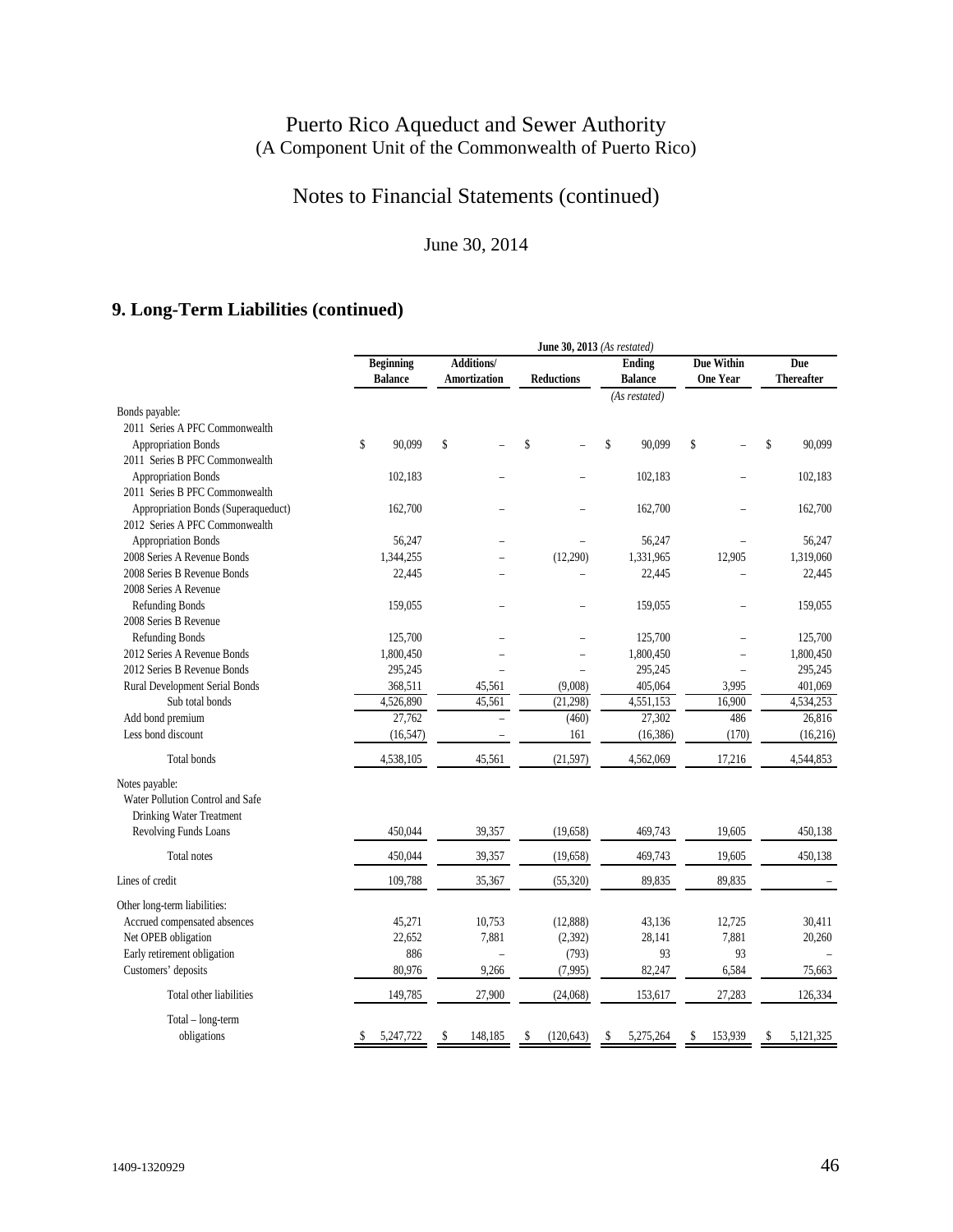# Notes to Financial Statements (continued)

June 30, 2014

# **10. Bonds Payable**

Bonds payable consisted of the following (in thousands):

|                                                           | June 30 |         |    |            |
|-----------------------------------------------------------|---------|---------|----|------------|
|                                                           |         | 2014    |    | 2013       |
|                                                           |         |         |    | (Restated) |
| PFC Commonwealth Appropriation Bonds:                     |         |         |    |            |
| Series 2011:                                              |         |         |    |            |
| Series A, 6.50%, due in semian nual interest              |         |         |    |            |
| payments through August 1, 2028 and annual                |         |         |    |            |
| principal installments from August 1, 2027 to 2028        | \$      | 90,099  | \$ | 90,099     |
| Series B, 5.50% - 6.00% due in semiannual                 |         |         |    |            |
| interest payments through August 1, 2031 and annual       |         |         |    |            |
| principal installments from August 1, 2024 to 2031        |         | 102,183 |    | 102,183    |
| Series B - Superaqueduct, 5.50% - 6.00% due in semiannual |         |         |    |            |
| interest payments through August 1, 2031 and annual       |         |         |    |            |
| principal installments from August 1, 2024 to 2031        |         | 162,700 |    | 162,700    |
| Series 2012:                                              |         |         |    |            |
| Series A, 3.10% - 5.35%, due in monthly                   |         |         |    |            |
| interest payments through August 1, 2031 and annual       |         |         |    |            |
| principal installments from August 1, 2015 to 2031        |         | 56,247  |    | 56,247     |
| Revenue Refunding Bonds:                                  |         |         |    |            |
| Series 2008:                                              |         |         |    |            |
| Series A and B, Term Bonds, $5.80\% - 6.10\%$ , due in    |         |         |    |            |
| montly interest payments through July 1, 2034 and         |         |         |    |            |
| annual principal payments from July 1, 2021 to 2034       |         | 284,755 |    | 284,755    |
| Revenue bonds:                                            |         |         |    |            |
| Series 2008:                                              |         |         |    |            |
| Series A, Serial Bonds, 5.00%, due in semiannual interest |         |         |    |            |
| payments through July 1, 2025 and annual principal        |         |         |    |            |
| payments from July 1, 2012 to July 1, 2025                |         | 67,960  |    | 80,865     |
| Series A, Convertible Capital Appreciation Bonds,         |         |         |    |            |
| 6.125%, due in semiannual interest payments from          |         |         |    |            |
| January 1, 2012 through July 1, 2024 and annual           |         |         |    |            |
| principal payments from July 1, 2017 to 2024              |         | 155,975 |    | 155,975    |

*(Continued)*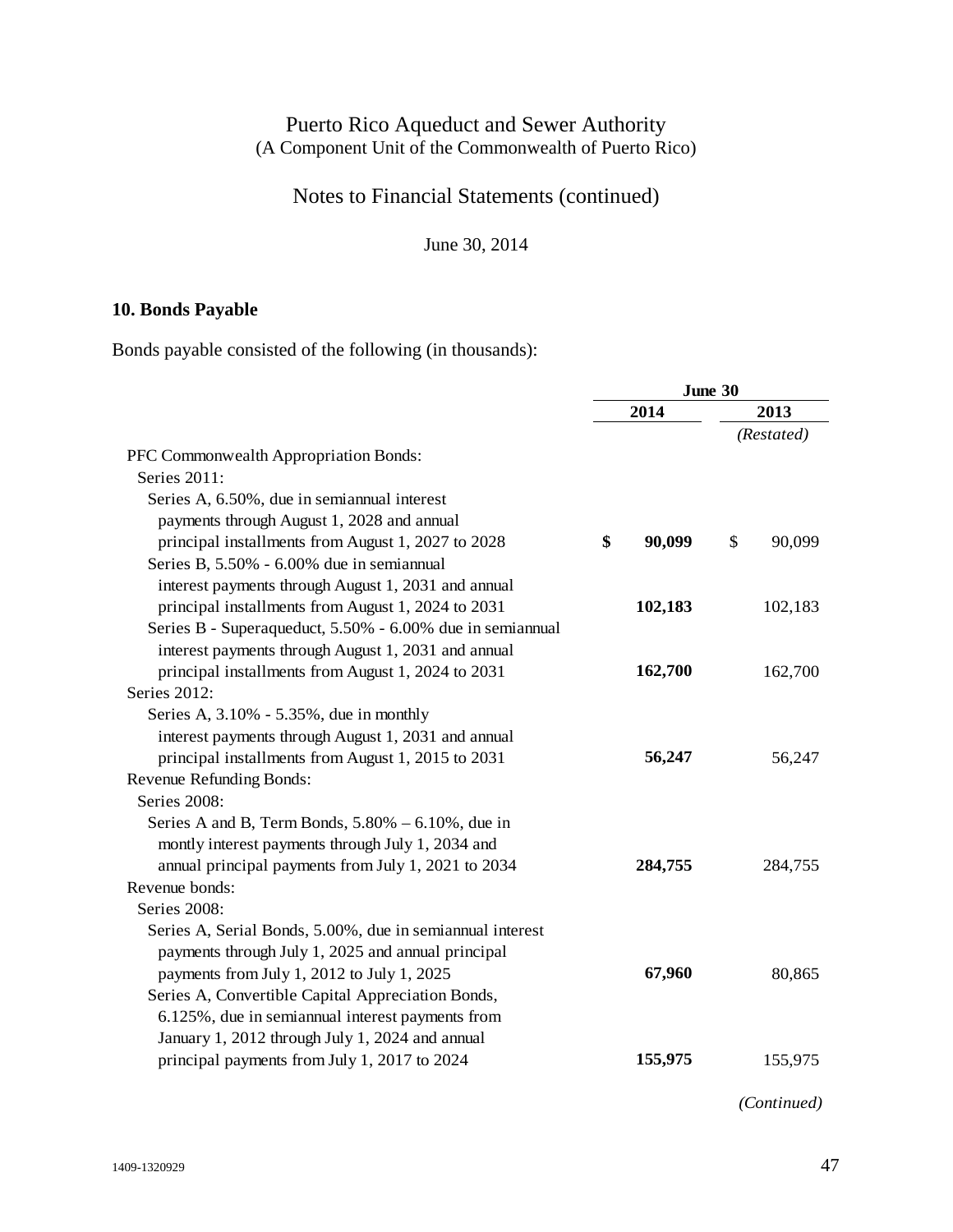# Notes to Financial Statements (continued)

# June 30, 2014

# **10. Bonds Payable (continued)**

|                                                             | June 30     |             |  |  |
|-------------------------------------------------------------|-------------|-------------|--|--|
|                                                             | 2014        | 2013        |  |  |
|                                                             |             | (Restated)  |  |  |
| Series A, Term Bonds, 5.00% - 6.00%, due in semiannual      |             |             |  |  |
| interest payments through July 1, 2027 and annual           |             |             |  |  |
| principal payments from July 1, 2026 to 2047                | 1,095,125   | 1,095,125   |  |  |
| Series B, Serial Bonds, 6.15% due in monthly interest       |             |             |  |  |
| interest payments through July 1, 2038 and one principal    |             |             |  |  |
| payment on July 1, 2038                                     | 22,445      | 22,445      |  |  |
| Series 2012:                                                |             |             |  |  |
| Series A, Serial Bonds, 4.00% - 5.55%, due in semiannual    |             |             |  |  |
| interest payments through July 1, 2030 and annual principal |             |             |  |  |
| payments from July 1, 2015 to July 1, 2030                  | 418,455     | 418,455     |  |  |
| Series A, Term Bonds, 5.00% - 6.00%, due in semiannual      |             |             |  |  |
| interest payments through July 1, 2047 and annual principal |             |             |  |  |
| payments from July 1, 2033 to July 1, 2047                  | 1,381,995   | 1,381,995   |  |  |
| Series B, Serial Bonds, 3.35% - 5.00%, due in semiannual    |             |             |  |  |
| interest payments through July 1, 2023 and annual principal |             |             |  |  |
| payments from July 1, 2014 to July 1, 2023                  | 188,130     | 188,130     |  |  |
| Series B, Term Bonds, 5.35%, due in semiannual interest     |             |             |  |  |
| payments through July 1, 2027 and one principal payment     |             |             |  |  |
| on July 1, 2027                                             | 107,115     | 107,115     |  |  |
| Rural development serial bonds:                             |             |             |  |  |
| Serial Bonds, 2.00% - 5.00%, due semiannually               |             |             |  |  |
| through July 1, 2050                                        | 397,000     | 405,064     |  |  |
| Subtotal                                                    | 4,530,184   | 4,551,153   |  |  |
| Bond premium                                                | 26,816      | 27,302      |  |  |
| Bond discount                                               | (16,216)    | (16, 386)   |  |  |
| Total                                                       | \$4,540,784 | \$4,562,069 |  |  |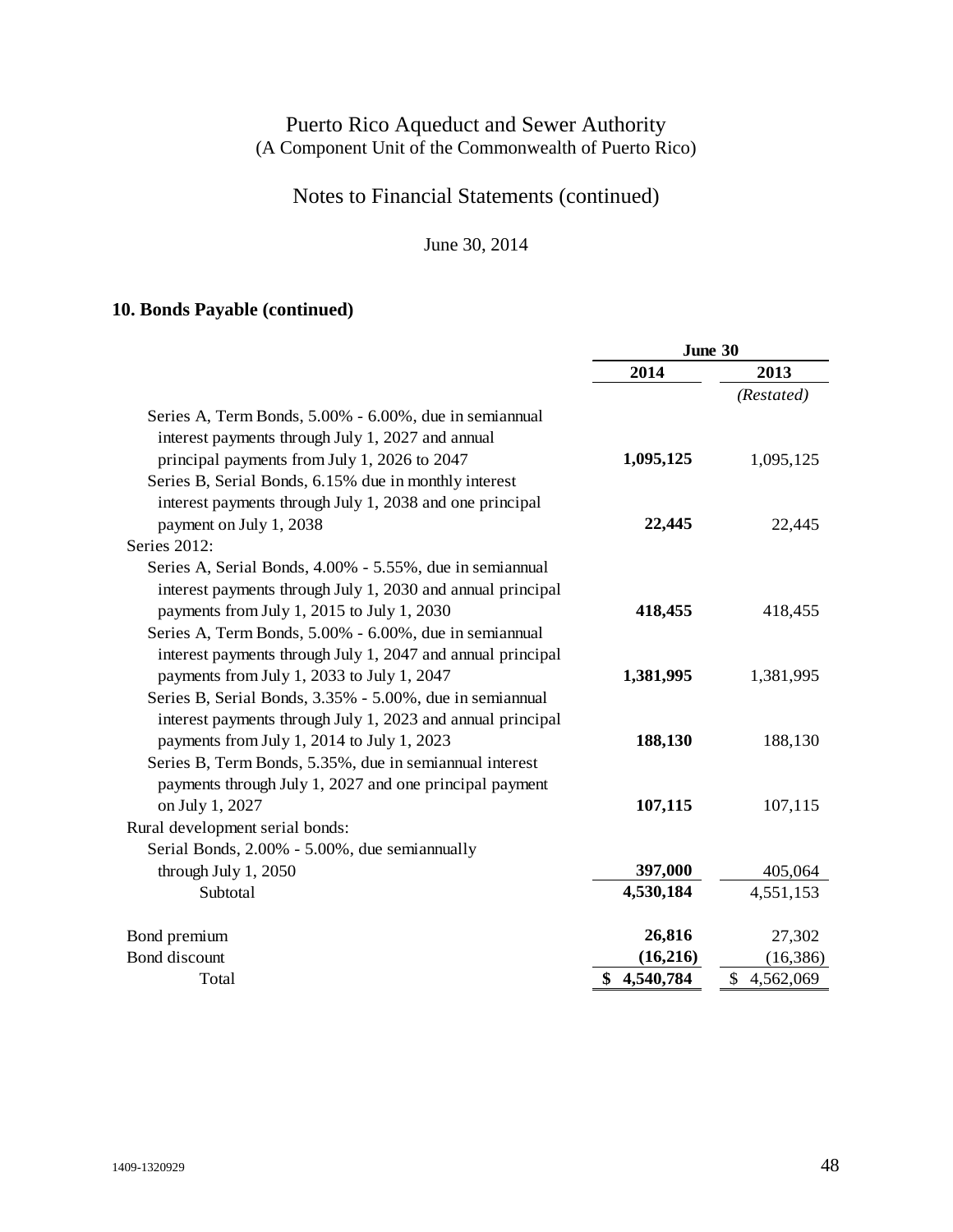Notes to Financial Statements (continued)

June 30, 2014

### **10. Bonds Payable (continued)**

### **Act 164 PFC Bonds**

On December 17, 2001, Act No. 164 (Act 164) of the Commonwealth authorized departments, agencies, instrumentalities, and public corporations of the Commonwealth, including the Authority, to restructure their outstanding obligations with GDB, for which no repayment source existed, over a period not exceeding 30 years.

Pursuant to Act 164, on January 16, 2002, PFC issued approximately \$771.3 million of Series C Bonds, approximately \$40.7 million of Series D Bonds, and \$1,091.0 million of Series E Bonds, for the purpose of funding the purchase by PFC of certain promissory notes held by GDB. The Authority's then outstanding debt with GDB of approximately \$609.2 million was restructured with proceeds of approximately \$712.1 million from these issuances which included capitalized interest and issuance cost and its note evidencing this debt was purchased by PFC from GDB.

The 2001 Series C and E Bonds are secured by promissory note payments made by the Commonwealth to PFC pursuant to a Debt Restructuring and Assignment Agreement dated July 1, 2001, between the debtors, including the Authority, and PFC. In accordance with Act 164, such payments shall be funded by Commonwealth appropriations approved annually up to a maximum of approximately \$225.0 million per fiscal year for a term of 30 years. The Commonwealth is not legally bound to appropriate funds for such promissory notes payments. On June 28, 2004, PFC issued approximately \$1,206.1 million of 2004 Series A Refunding Bonds at a premium of approximately \$89.4 million, and approximately \$146.9 million of 2004 Series B Refunding Bonds, for the purpose of refunding a portion of certain of its outstanding bonds.

The net proceeds from the 2004 Series A and B Refunding Bonds amounting to approximately \$1,395 million, after payment of the cost of issuance and bond premium of approximately \$47.4 million, were used to advance refund a portion of PFC's previously issued bonds in order to obtain lower interest rates. The Authority's allocable share of the total refunded debt was approximately \$734.0 million at the issuance date including the unrefunded original PFC debt and the refunded debt through 2004 Series A and B.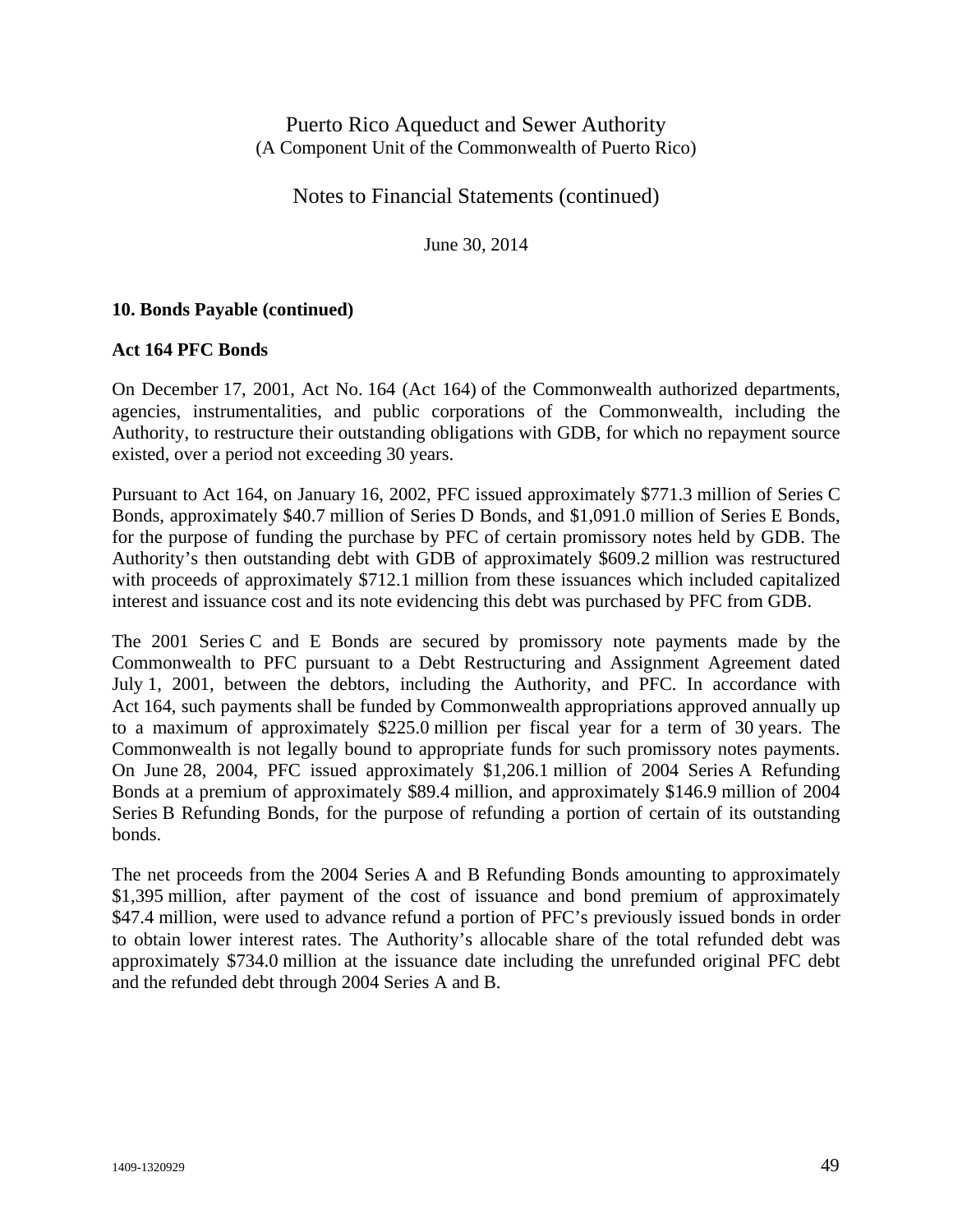# Notes to Financial Statements (continued)

June 30, 2014

### **10. Bonds Payable (continued)**

#### **Act 164 PFC Bonds (continued)**

The 2004 Series A and B Bonds are secured by promissory notes payments made by the Commonwealth to PFC pursuant to Supplemental Debt Restructuring and Assignment Agreements, between the debtors, including the Authority, and PFC. In accordance with various Appropriation Acts, principal and interest payments on such notes shall be funded by Commonwealth appropriations approved annually for the number of fiscal years specified in such Appropriation Acts. The Commonwealth is not legally bound to appropriate funds for such repayments. Until the fiscal year beginning July 1, 2005, the Authority's promissory note payments were made by Commonwealth appropriations authorized by J.R. 523 and Act 164. Payments of principal and interest on bonds are due on or before July 15 of each fiscal year.

On July 31, 2007, December 20, 2007 and June 26, 2008, the Puerto Rico Sales Tax Financing Corporation (known as COFINA), issued its Sales Tax Revenue Bonds Series 2007A and 2007B, Series 2007C and Series 2009A, respectively, to refinance certain of the Act 164 PFC Bonds outstanding and the corresponding notes issued by PFC by certain of the Commonwealth's agencies and component units, (including the Authority). The Series 2009A and B proceeds were deposited in escrow with The Bank of New York/Mellon as master escrow agent. As a result, approximately \$180.2 million of the Authority's share of the Act 164 PFC Bonds were considered legally defeased. The proceeds of the Series 2007C Bonds were used, in part, to purchase and cancel approximately \$61.4 million of the Authority's share of the Act 164 PFC Bonds. The proceeds of the Series 2009A Bonds were used to purchase and cancel approximately \$127.4 million of the Authority's share of the Act 164 PFC Bonds.

As of June 30, 2007, the Authority's share of the Act 164 PFC Bonds was approximately \$721.3 million. After the COFINA debt refunding, the balance was reduced to approximately \$341.6 million.

On August 18, 2011, December 8, 2011 and June 28, 2012, PFC issued 2011Series A, 2011 Series B and 2012 Series A Refunding Bonds for the amount of \$242.4 million, \$437.6 million, and \$410.6 million, respectively for the purpose of refunding its outstanding bonds. The net proceeds from the refunding bonds, after payment of the cost of issuance and bond premium, were used to advance refund of PFC's previously issued bonds in order to obtain lower interest rates.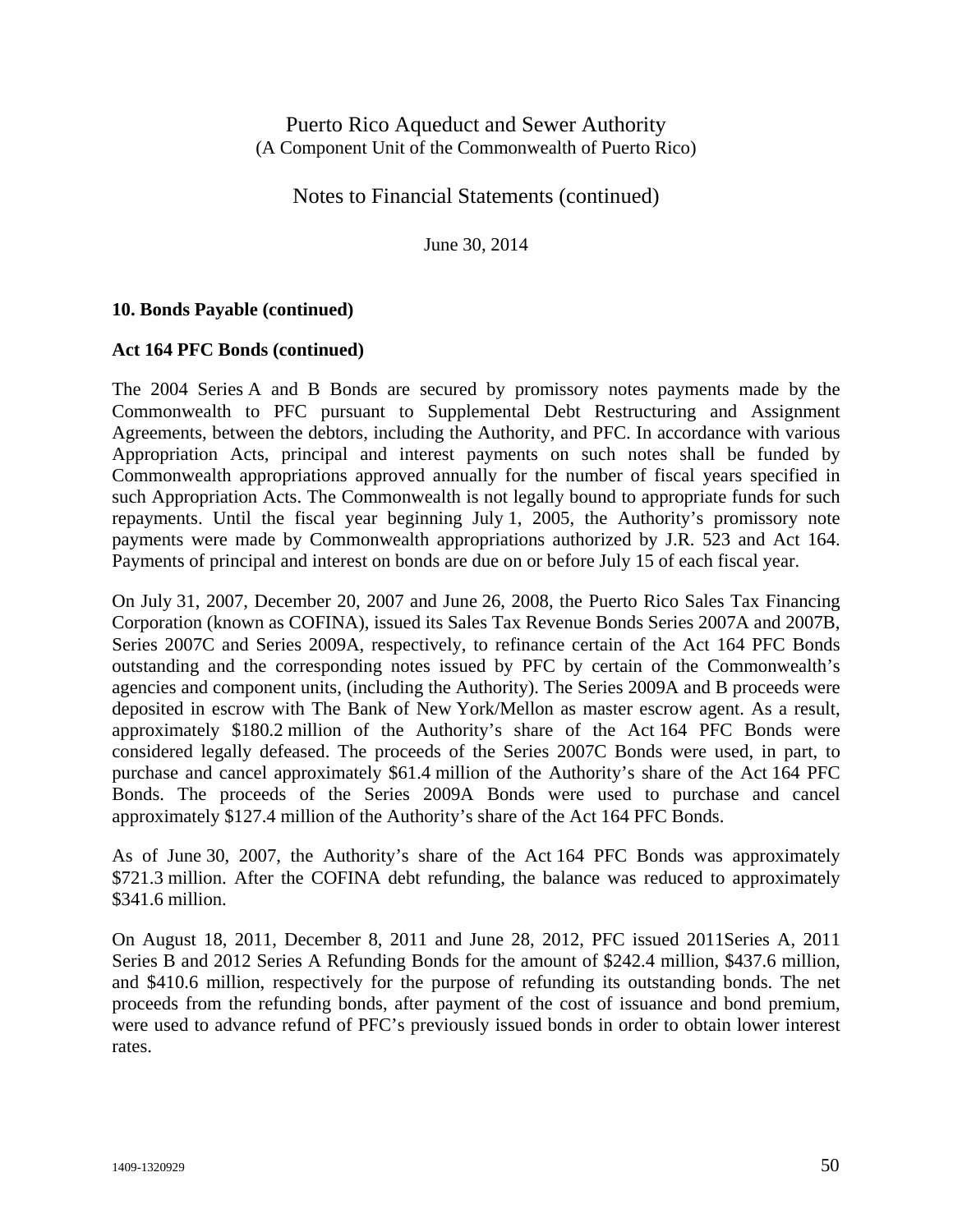Notes to Financial Statements (continued)

June 30, 2014

### **10. Bonds Payable (continued)**

### **Act 164 PFC Bonds (continued)**

The Authority's share of 2011 Series A, 2011 Series B and 2012 Series A PFC Refunding Bonds of approximately \$90.1 million, \$264.9 million and \$56.2 million, respectively was recorded in Authority's balance sheets at June 30, 2014 and 2013.

On December 13, 2011, COFINA, issued its Sales Tax Revenue Bonds Series 2011C, to refinance certain of the Act 164 PFC bonds outstanding and the corresponding notes issued by PFC by certain of the Commonwealth's agencies and component units, (including the Authority). As a result of this issuance, approximately \$121.5 million of the Authority's share of the Act 164 PFC Bonds were considered legally defeased.

As of June 30, 2011, the Authority's share of the Act 164 PFC Bonds was approximately \$341.6 million. As of June 30, 2012, after 2011 Series A and B, 2012 Series A PFC Refunding Bonds and COFINA 2011 Series C Refunding Bonds there was no outstanding balance of Act 164 PFC Bond.

### **2004 Series A PFC Refunding Bonds**

On June 28, 2004, PFC restructured debt related to 2001 Series A and B Bonds. As a result of this refunding process, \$326.8 of 2004 Series A and B Bonds were issued and \$321.4 million from 2001 Series A Bonds were reduced. Additionally, net debt issuance cost of \$1.2 million, net premium of \$23.2 million and deferred refunding losses for \$27.3 million were recorded by the Authority. The issuance cost and the deferred loss are amortized for the term of the debt. Maturity dates ranges from August 1, 2013 to August 1, 2031.

On December 8, 2011, PFC issued 2011 Series B Refunding Bond for the amount of \$437.6 million, for the purpose of refunding a portion of certain of its 2004 Series A outstanding bonds. The net proceeds from the refunding bonds, after payment of the cost of issuance and bond premium, were used to advance refund a portion of PFC's previously issued bonds in order to obtain lower interest rates.

The Authority's share of the 2011 Series B Refunding Bonds is approximately \$162.7 million.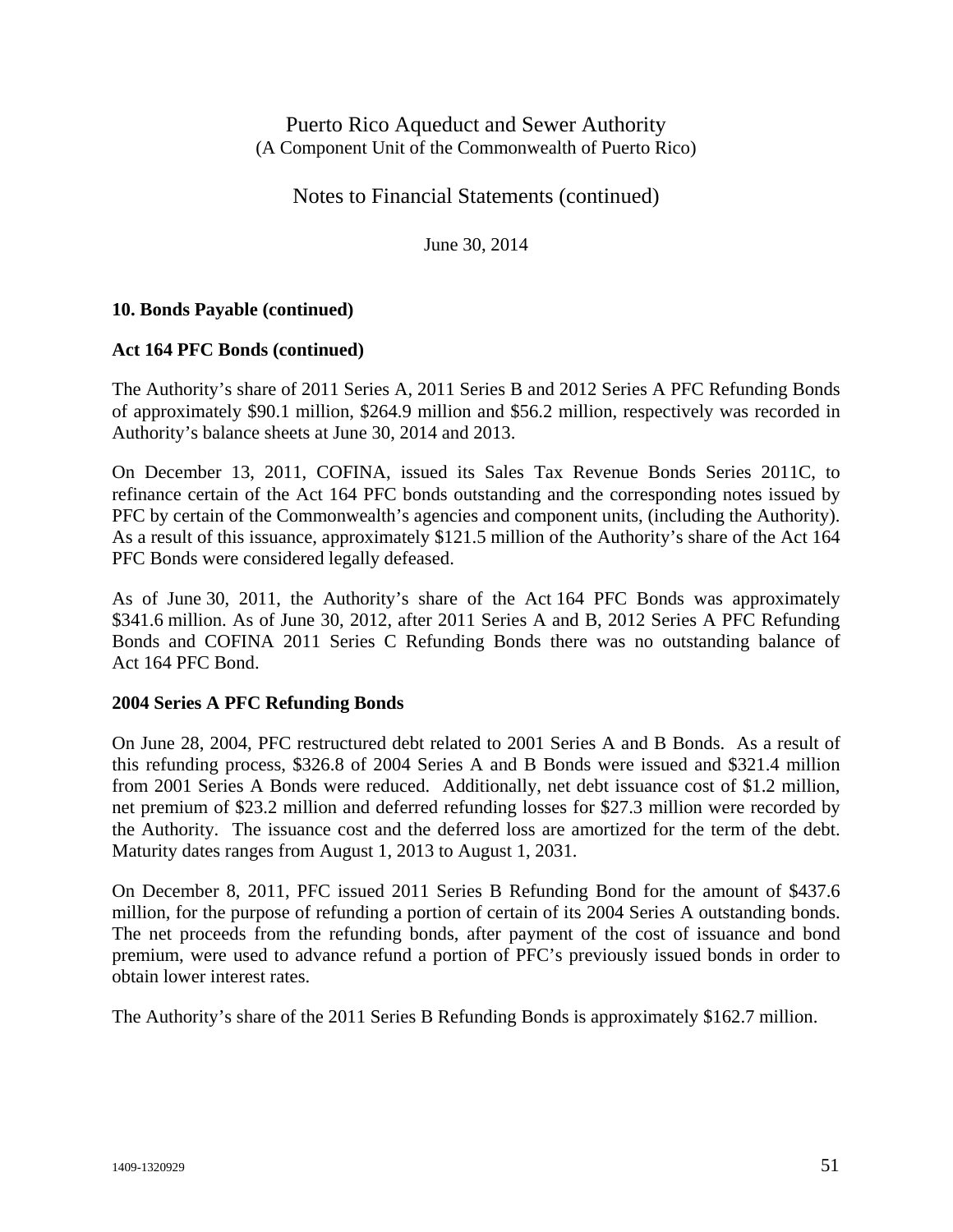Notes to Financial Statements (continued)

June 30, 2014

### **10. Bonds Payable (continued)**

#### **2004 Series A PFC Refunding Bonds (continued)**

On December 13, 2011, COFINA issued its 2011 Series C Sales Tax Revenue Bonds, to refinance certain of the 2004 Series A PFC bonds outstanding. As a result of this issuance, the outstanding balance of approximately \$195.1 million of the 2004 Series A PFC Bonds were considered legally defeased.

As of June 30, 2011, the Authority's share of the 2004 Series A PFC Bonds was approximately \$326.8 million. As of June 30, 2012, the total outstanding balance of \$326.8 million was in part refunded with 2011 Series B PFC Refunding Bonds and in part defeased with COFINA 2011 Series C Sales Tax Revenue Refunding Bonds, as a result there was no outstanding balance of 2004 Series A and B PFC Bonds.

#### **2011 Series A and B and 2012 Series A PFC Refunding Bonds**

On August 18, 2011, December 8, 2011 and June 28, 2012 PFC issued 2011 Series A, 2011 Series B and 2012 Series A Refunding Bonds for the amount of \$242.4 million, \$437.6 million, and \$410.6 million, respectively.

 The net proceeds from the refunding bonds, after payment of the cost of issuance and bond premium, were used to advance refund a portion of PFC's previously issued bonds. The Authority's share on these previous bond issuances was removed from balance sheets.

As of June 30, 2014, the Authority's share for the 2011 Series A, 2011 Series B, 2011 Series B Superaqueduct and 2012 Series A Refunding Bonds is approximately \$90.1 million, \$102.2 million, \$162.7 million and \$56.2 million, respectively.

#### **2008 Series A and B Revenue Bonds**

On March 18, 2008, the Authority issued approximately \$1,338.6 million of 2008 Series A and B Revenue Bonds (the 2008 Revenue Bonds).

The 2008 Series A and B Revenue Bonds net proceeds were used to repay certain outstanding bond anticipation notes, accrued interest and principal amount of lines of credit and to finance a portion of the Authority's capital improvement program.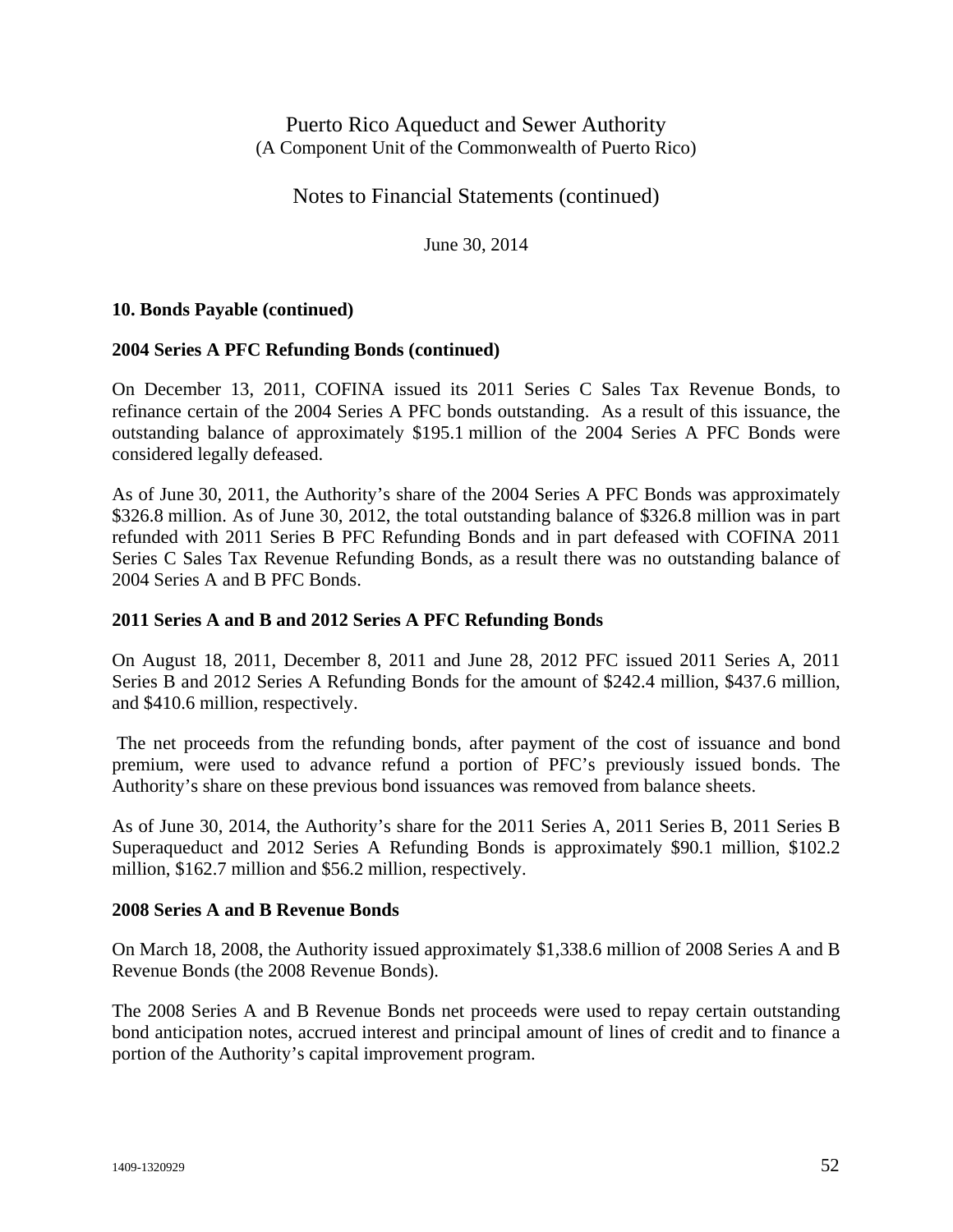Notes to Financial Statements (continued)

June 30, 2014

### **10. Bonds Payable (continued)**

#### **2008 Series A and B Revenue Bonds (continued)**

The 2008 Series A Revenue Bonds consist of (1) \$93.2 million of serial bonds bearing interest at 5% per annum with maturity dates ranging from July 1, 2012 to July 1, 2025, (2) \$127.9 million of capital appreciation term bonds bearing interest at 6 1/8% per annum and with maturity date of July 1, 2024, and (3) \$1,095.1 million of term bonds bearing interest at rates ranging from 5% to 6% per annum with maturity dates ranging from July 1, 2028 to July 1, 2047. As of June 30, 2014 and 2013, the outstanding balance for the 2008 Revenue Bonds Series A was approximately \$1,319.1 million and \$1,332 million, respectively, which included approximately \$28.0 million of accreted value.

The 2008 Series B Revenue Bonds consist of \$22.4 million term bond bearing interest at 6.15% per annum with maturity date of July 1, 2038.

The 2008 Series A and B Revenue Bonds are considered senior debt.

### **2008 Series A and B Revenue Refunding Bonds**

On March 18, 2008, the Authority issued approximately \$284.8 million of Series A and B Revenue Refunding Bonds, (the 2008 Revenue Refunding Bonds), guaranteed by the Commonwealth to refund the Authority's outstanding Revenue Refunding Bonds, 1995 Series (guaranteed by the Commonwealth) in the amount of approximately \$262.8 million. The 2008 Revenue Refunding Bonds bear interest at rates ranging from 5.80% to 6.10% per annum with maturity dates ranging from July 1, 2021 to July 1, 2034. The 2008 Series A and B Revenue Refunding Bonds net proceeds of approximately \$279.5 million (after payment of approximately \$5.3 million in underwriters' discount, insurance, and other issuance costs) and other funds made available from sinking funds and investment accounts from the refunded bonds, were deposited in an irrevocable trust with an escrow agent to pay all future principal and interest payments of the 1995 Series Bonds to their respective dates of redemption or maturity. As a result, the 1995 Series Bonds are considered to be legally defeased and the liability for those bonds has been removed from the Authority's balance sheets.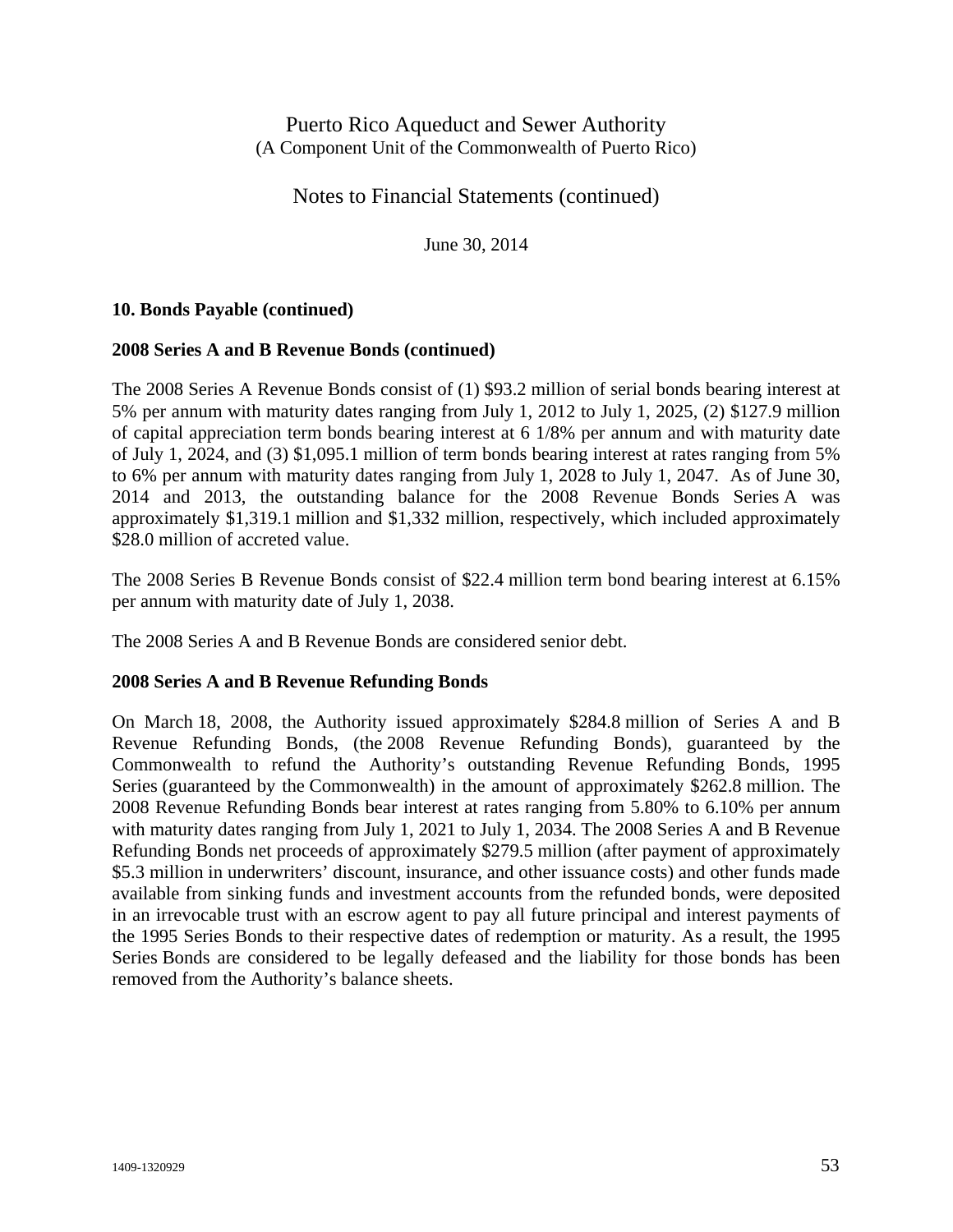Notes to Financial Statements (continued)

June 30, 2014

### **10. Bonds Payable (continued)**

#### **2008 Series A and B Revenue Refunding Bonds (continued)**

The defeasance of the 1995 Series Bonds increased the Authority's total debt service payments over the next 25 years by approximately \$292.8 million and resulted in an economic loss (difference between the present values of the old and new debt service payments) of approximately \$12.7 million. The advance refunding resulted in a difference between the reacquisition price and the net carrying amount of the old debt of approximately \$35.9 million. This difference, reported in the accompanying financial statements as a deferred inflow of resources, is being charged to operations through the year 2019 using the effective interest method.

The 2008 Revenue Refunding Bonds are guaranteed by the Commonwealth and the Authority's net revenue, as defined in the corresponding trust indenture, is pledged toward the payment of debt service on these bonds. The 2008 Revenue Refunding Bonds are subordinated to all senior and senior subordinated debt. As of June 30, 2014 and 2013 the outstanding balance for the 2008 Series A and B refunding Bonds was \$284.8 million.

#### **2012 Series A and B Revenue Bonds**

On February 29, 2012, the Authority issued approximately \$2,095.7 million of Series A and B Revenue Bonds (the 2012 Revenue Bonds).

The 2012 Series A Revenue Bonds of approximately \$1,800.4 was issued to (1) repay certain lines of credit provided by Government Development Bank to the Authority as interim financing for a portion of its capital improvement program, (2) finance a portion of the Capital Improvement Program, (3) make a deposit to a Budgetary Reserve Fund, (4) pay capitalized interest on the 2012 Series A Revenue Bonds through July 1, 2013, and (4) pay the costs of issuance and underwriters discounts.

The 2012 Series A Revenue Bonds consist of (1) \$418.4 million of serial bonds bearing interest at rates ranging from 4.0% to 5.55% per annum with maturity dates ranging from July 1, 2015 to July 1, 2030, and (2) \$1,382.0 million of term bonds bearing interest at rates ranging from 5% to 6% per annum with maturity dates ranging from July 1, 2033 to July 1, 2047.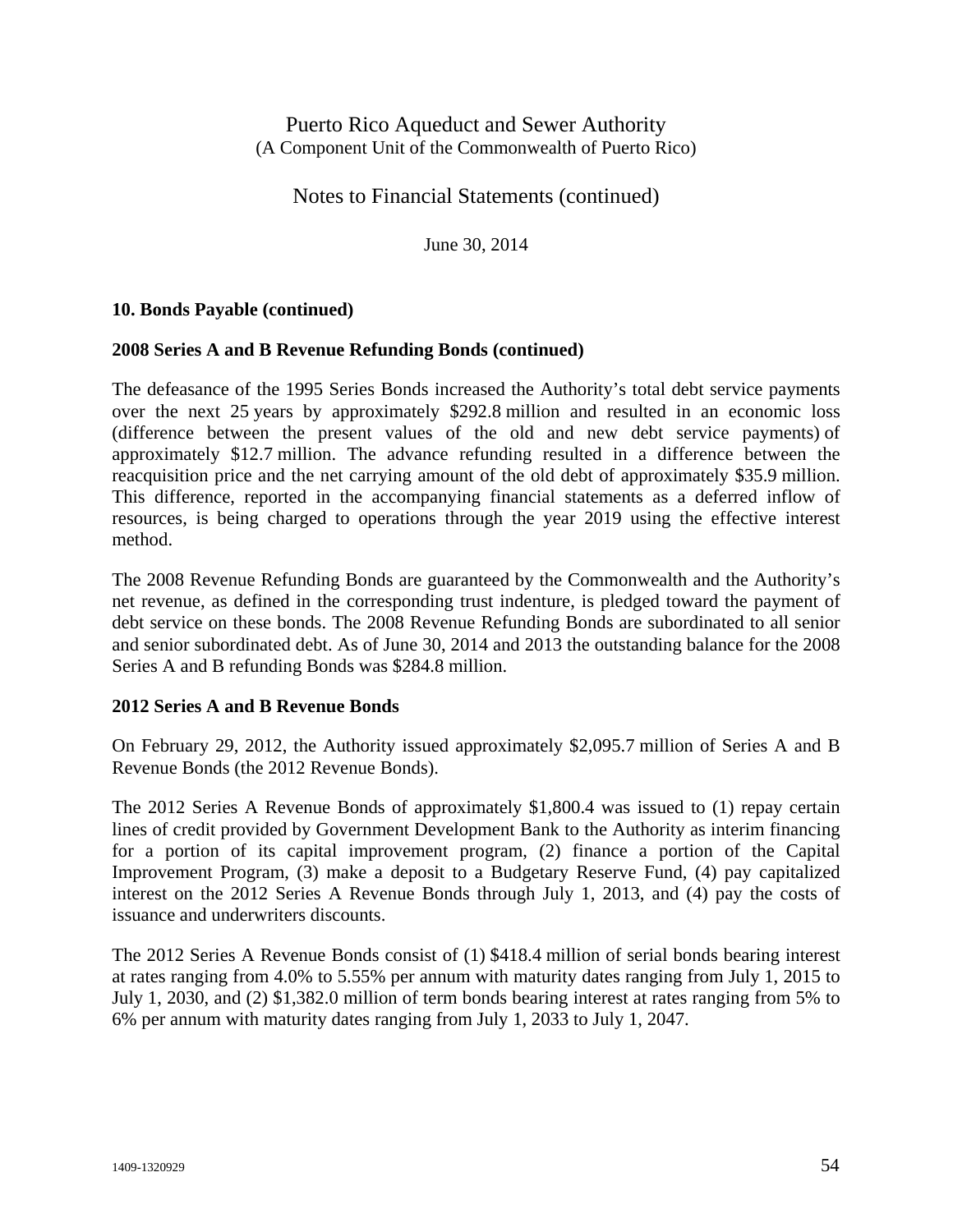Notes to Financial Statements (continued)

June 30, 2014

### **10. Bonds Payable (continued)**

#### **2012 Series A and B Revenue Bonds (continued)**

The 2012 Series B Revenue Bonds of approximately \$295.2 million was issued to (1) provide funds to repay a bond anticipation note issued by the Authority in the aggregate principal amount of \$241.0 million, the proceeds of were used to repay certain of the Authority outstanding indebtedness, (2) provide funds to repay certain lines of credit provided by Government Development Bank to the Authority to finance operating expenses and as interim financing for a portion of its capital improvement program, (3) pay capitalized interest on Series B Bonds through July 1, 2013, and (4) pay the cost of issuance and underwriters discounts.

The 2012 Revenue Bonds Series B consist of (1) \$188.1 million of serial bonds bearing interest at rates ranging from 3.35% to 5.00% per annum with maturity dates ranging from July 1, 2014 to July 1, 2023, and (2) \$107.1 million of term bonds bearing interest at 5.35% per annum with maturity date of July 1, 2027.

In connection with the 2012 Revenue Bond issuance, on January 24, 2012, PRASA's Board of Directors authorized the execution of an amended and restated Master Agreement of Trust (2012 MAT) by and between PRASA and Banco Popular de Puerto Rico as Trustee. The 2012 MAT changed from a net revenue pledge to a gross revenue pledge for Senior, Senior Subordinated, and Subordinated lien levels and updated the rate covenant requirements as explained in Note 13.

The 2012 Revenue Bonds are considered senior debt. As of June 30 2014 and 2013, the outstanding balance for 2012 Series A and B was \$2,095.7 million.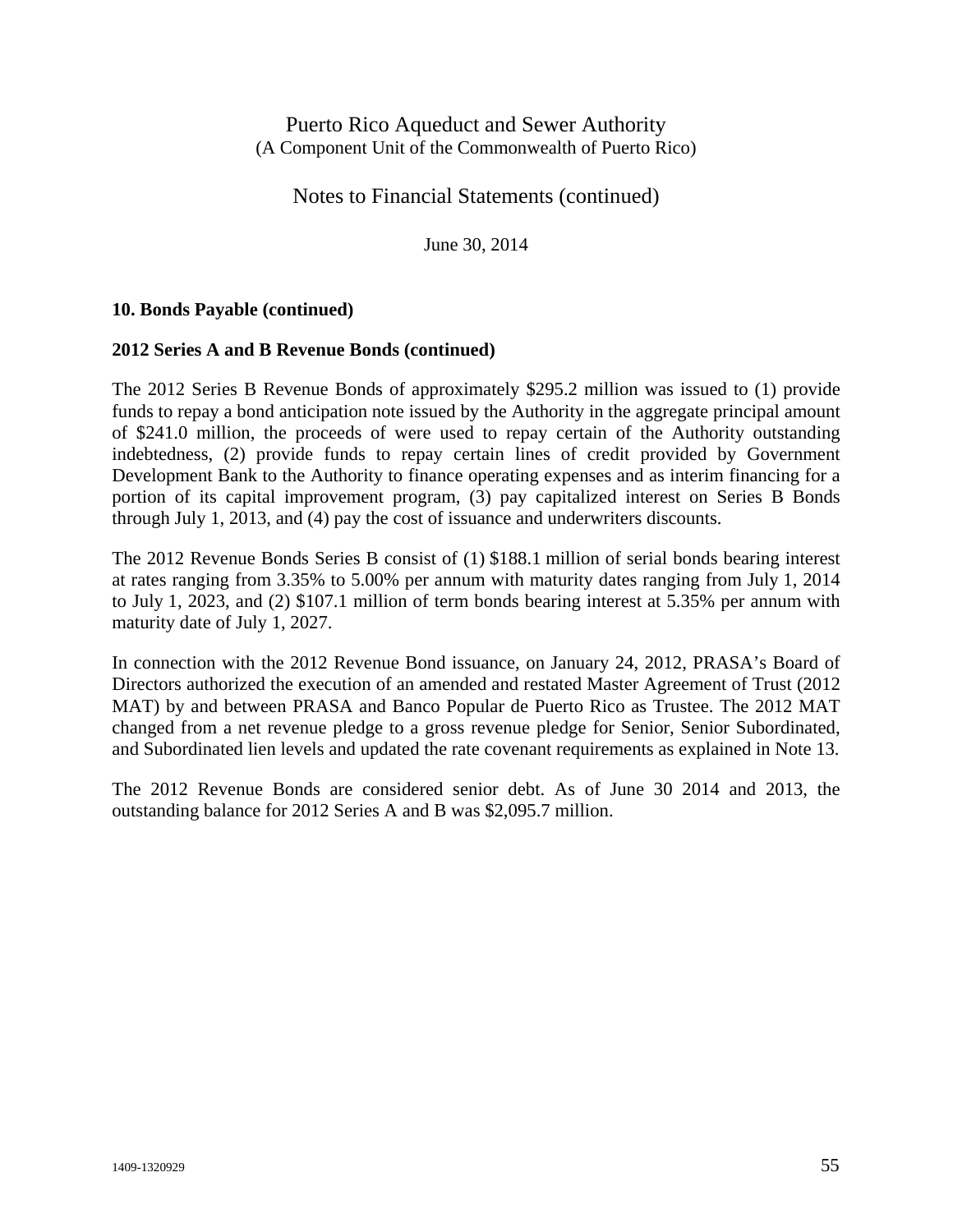Notes to Financial Statements (continued)

June 30, 2014

### **10. Bonds Payable (continued)**

#### **Rural Development Serial Bonds**

United States Department of Agriculture (USDA) Rural Development Program assists the Authority in the financing and construction of aqueduct and sewer facilities in rural areas by purchasing revenue bonds from the Authority, the proceeds of which are used by the Authority to finance such projects. GDB provides interim financing for these projects through short-term lines of credit.

On June 12, 2013, the Authority issued approximately \$45.5 million of Series II of USDA Rural Development Program Bonds, at a maximum interest of 2.0% - 5.00%, payable semiannually and maturing in semiannually installments through July 1, 2050. The funds raised by this issuance were used to partially repay the outstanding balance of USDA Rural Development Program lines of credit for construction projects from GDB.

As of June 30, 2014, the USDA Rural Development Program Bonds consisted of twenty-six (26) separate series, issued from 1983 through 2013, bearing interest from 2.0% vs. 5.00% due in semiannual installments through 2050. The outstanding balance of the USDA Rural Development Program Serial Bonds as of June 30, 2014 and 2013 was approximately \$397.0 million and \$405.0 million, respectively.

The USDA Rural Development Program Serial Bonds are guaranteed by the Commonwealth, pursuant to Law No. 140 of 2000 as amended and the Authority's net revenue is pledged toward the payment of debt service on the USDA Rural Development Program Bonds.

The USDA Rural Development Program Bonds are subordinate to all senior and senior subordinated debt.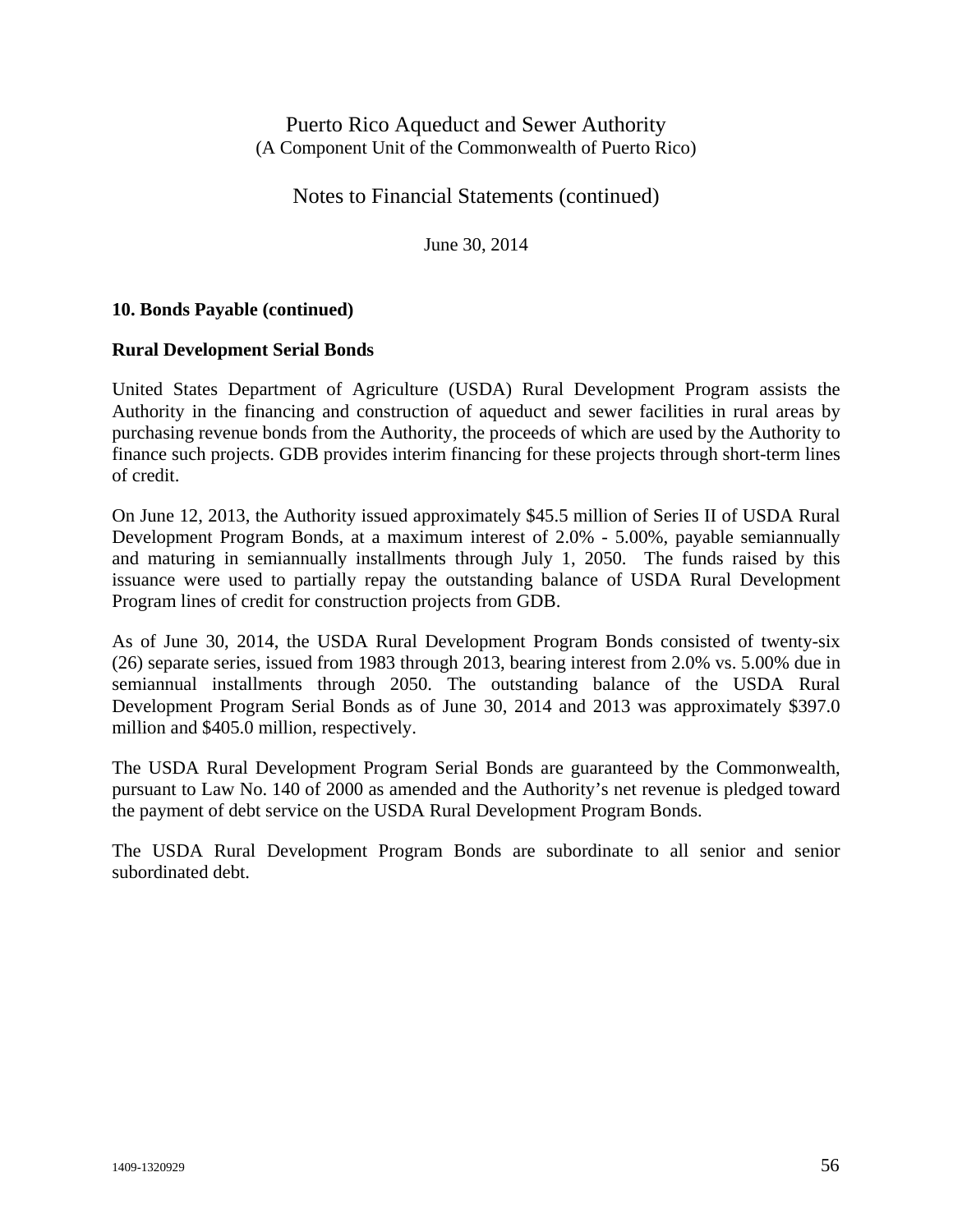Notes to Financial Statements (continued)

June 30, 2014

# **10. Bonds Payable (continued)**

## **Debt Service Payments**

Future principal and interest payments on all bonds payable outstanding at June 30, 2013 was as follows (in thousands):

|                          | <b>Principal</b><br><b>Interest</b> |    | <b>Total</b> |                 |
|--------------------------|-------------------------------------|----|--------------|-----------------|
| Fiscal year:             |                                     |    |              |                 |
| 2015                     | \$<br>48,744                        | \$ | 233,543      | \$<br>282,287   |
| 2016                     | 62,607                              |    | 239,134      | 301,741         |
| 2017                     | 63,852                              |    | 236,360      | 300,212         |
| 2018                     | 66,487                              |    | 233,331      | 299,818         |
| 2019                     | 69,763                              |    | 229,990      | 299,753         |
| $2020 - 2024$            | 419,976                             |    | 1,090,511    | 1,510,487       |
| $2025 - 2029$            | 759,274                             |    | 948,964      | 1,708,238       |
| $2030 - 2034$            | 851,916                             |    | 708,849      | 1,560,765       |
| $2035 - 2039$            | 778,328                             |    | 489,182      | 1,267,510       |
| $2040 - 2044$            | 866,753                             |    | 259,911      | 1,126,664       |
| $2045 - 2049$            | 527,299                             |    | 60,278       | 587,577         |
| $2050 - 2054$            | 15,185                              |    | 940          | 16,125          |
| Total                    | 4,530,184                           | \$ | 4,730,993    | \$<br>9,261,177 |
| Plus unamortized premium | 26,816                              |    |              |                 |
| Less:                    |                                     |    |              |                 |
| Unamortized discount     | (16,216)                            |    |              |                 |
| Bonds payable, net       | 4,540,784                           |    |              |                 |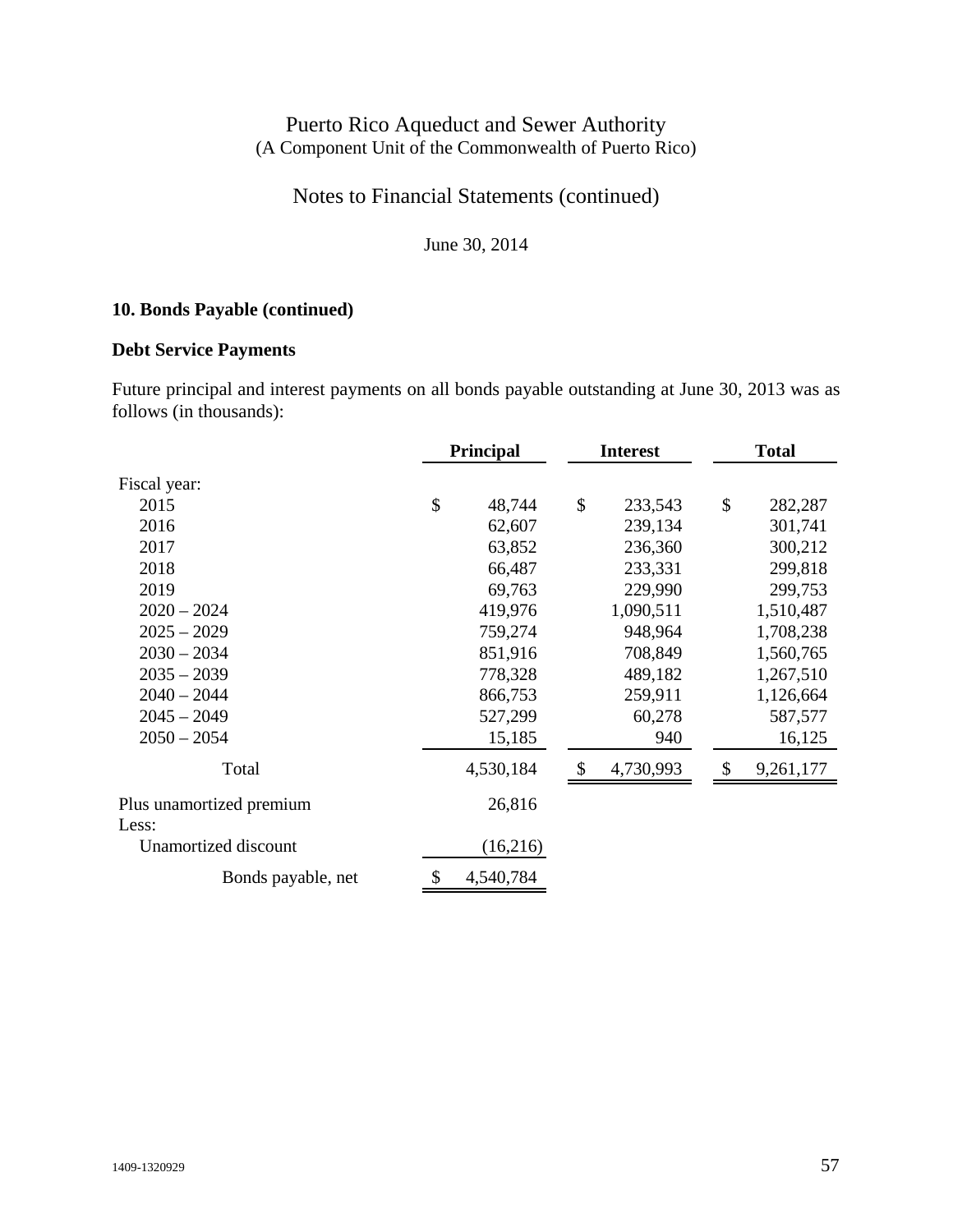# Notes to Financial Statements (continued)

June 30, 2014

### **11. Notes Payable**

Notes payable consisted of the following (in thousands):

|                                                     | June 30 |         |    |         |
|-----------------------------------------------------|---------|---------|----|---------|
|                                                     |         | 2014    |    | 2013    |
| Puerto Rico Water Pollution Control Revolving Fund  | \$      | 331,931 | \$ | 315,334 |
| Puerto Rico Safe Drinking Water Treatment Revolving |         |         |    |         |
| Loan Fund                                           |         | 158,984 |    | 154,409 |
| Note with GDB                                       |         | 72,363  |    |         |
| Notes with commercial banks                         |         | 200,000 |    |         |
|                                                     | S       | 763,278 | S  | 469,743 |

The Puerto Rico Water Pollution Control Revolving Fund and the Puerto Rico Safe Drinking Water Treatment Revolving Loan Fund (the Revolving Funds) were created by Act No. 44 of June 21, 1988 and Act No. 32 of July 7, 1997, respectively, of the Commonwealth. The Puerto Rico Water Pollution Control Revolving Fund is administered, pursuant to Act No. 44 and Act No. 9 of June 21, 1988 and June 18, 1970, respectively, as amended, by the Puerto Rico Environmental Quality Board (EQB). The Puerto Rico Safe Drinking Water Treatment Revolving Loan Fund is administered, pursuant to Act No. 5 of July 21, 1977, as amended, by the Puerto Rico Department of Health (DOH).

Pursuant to these laws, EQB and DOH, on behalf of the Commonwealth, are authorized to enter into operating agreements and capitalization grant agreements with the U.S. Environmental Protection Agency (EPA). Puerto Rico Infrastructure Financing Authority (PRIFA), a component unit of the Commonwealth, the Authority, and GDB entered into a memorandum of understanding under which each party has agreed to assume specific responsibilities in connection with the operations of the Revolving Funds.

The Authority has entered into revolving loan agreements with PRIFA to finance certain capital improvements to the system. As of June 30, 2014 and 2013, the Authority had outstanding approximately \$490.9 million and \$469.7 million, respectively, under these loan agreements.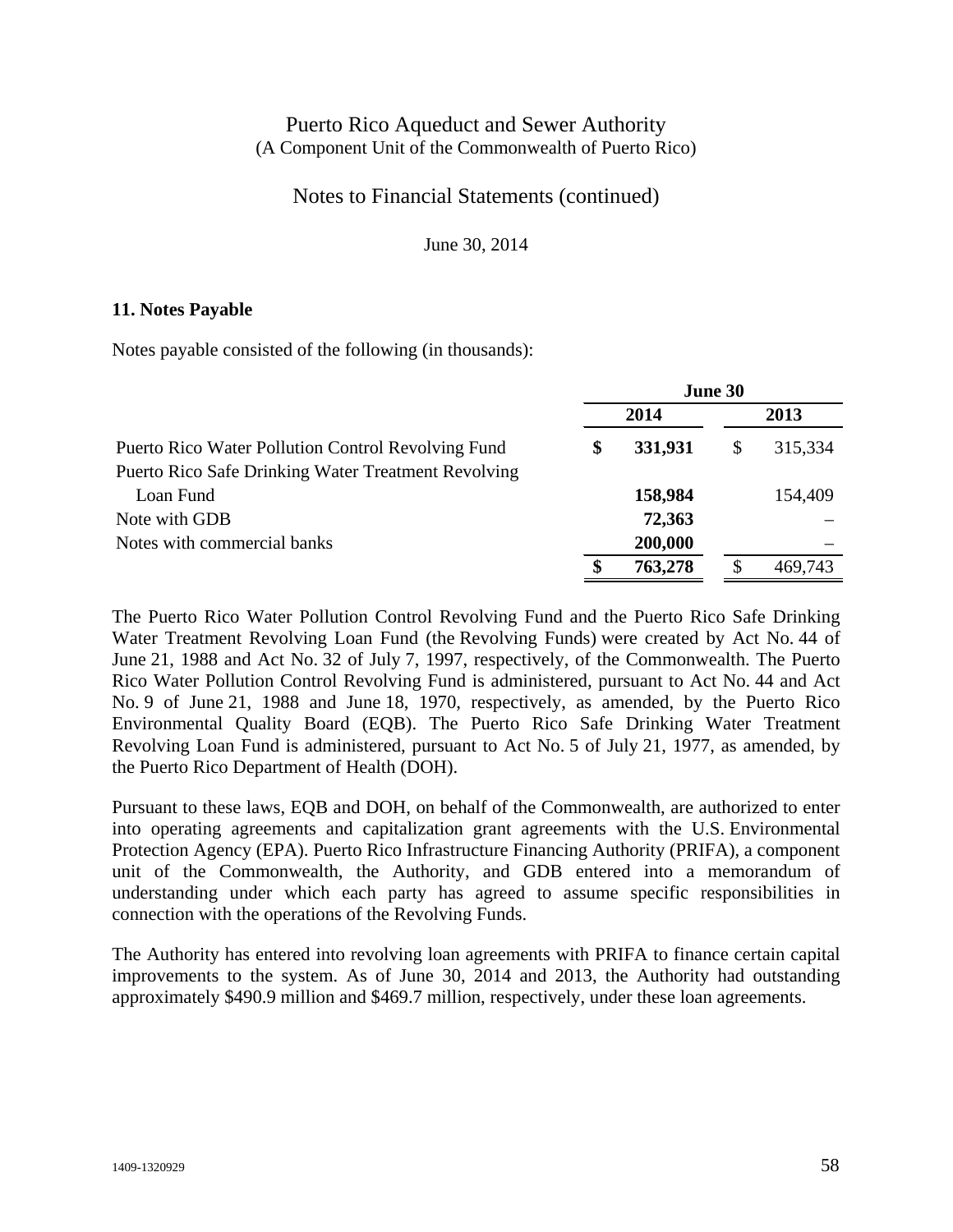Notes to Financial Statements (continued)

June 30, 2014

#### **11. Notes Payable (continued)**

The PRIFA loan agreements are evidenced by promissory notes, which bear interest at a 2% annual rate payable semiannually. Construction loans are required to be paid in full within 20 years of the project completion date. The Authority has pledged its net revenues on a basis subordinate in all respects to the Authority's bonds outstanding. If the Authority's pledged net revenues are not sufficient for the payment of principal and interest, the payments are guaranteed by the Commonwealth under the Act No. 45 of July 28, 1994, as amended, which obligates the Commonwealth to pay principal and interest on the notes.

As authorized by the Authority's Governing Board's Resolution No. 2796 adopted on July 3, 2013, on October 24, 2013, the Authority entered into a credit agreement (the Credit Agreement), as amended on February 26, 2014, with the Lenders party thereto and Oriental Bank, a financial institution organized under the laws of the Commonwealth as Administrative Agent for the Lenders, pursuant to the terms of which the Lenders agreed to make certain advances to the Authority in the aggregate principal amount of up to \$350 million to be repaid on the earliest to occur of (a) March 31, 2015 or (b) three (3) days after the issuance by the Authority of its revenue bonds under the Master Agreement of Trust. This note had an outstanding balance of \$200 million as of June 30, 2014, and was designated by the Authority as Senior Indebtedness pursuant to the terms of the Master Agreement of Trust. On March 4, 2015, the Authority executed an amendment to the Credit Agreement originally executed on October 24, 2013, by and among PRASA, Oriental Bank as Administrative Agent and Banco Popular de Puerto Rico (BPPR) as a Lender. With the execution of this amendment, the local commercial bank syndicate agreed to extend the maturity date on the credit facility granted under the Credit Agreement through May 29, 2015. As a condition to such extension, PRASA agreed to make a principal payment in an aggregate amount of \$50 million. Concurrently with the execution of the amendment, the Authority paid the Lenders \$40 million, reducing the outstanding principal amount of the indebtedness to \$160 million, and agreed to make two additional \$5 million principal payments on April 1, 2015 and May 1, 2015. The Authority does not currently have sufficient funds available to fully repay on May 29, 2015, the amount that will be outstanding on that date of \$150 million and is working on a bond issuance scheduled, to be closed prior to the note payable extended due date, to provide funds to cancel the outstanding balance at the date of the transaction, and to finance capital improvement projects. Management has alternative plans to repay the outstanding note payable balance by its due date if the bond issuance is not closed. However, there can be no assurance the projected bond issuance will be closed by the planned date and/or amount, or that management's alternative ways to repay the note or extend its due date will be achieved, such that a default on the note or other obligations that have cross default provisions will be avoided.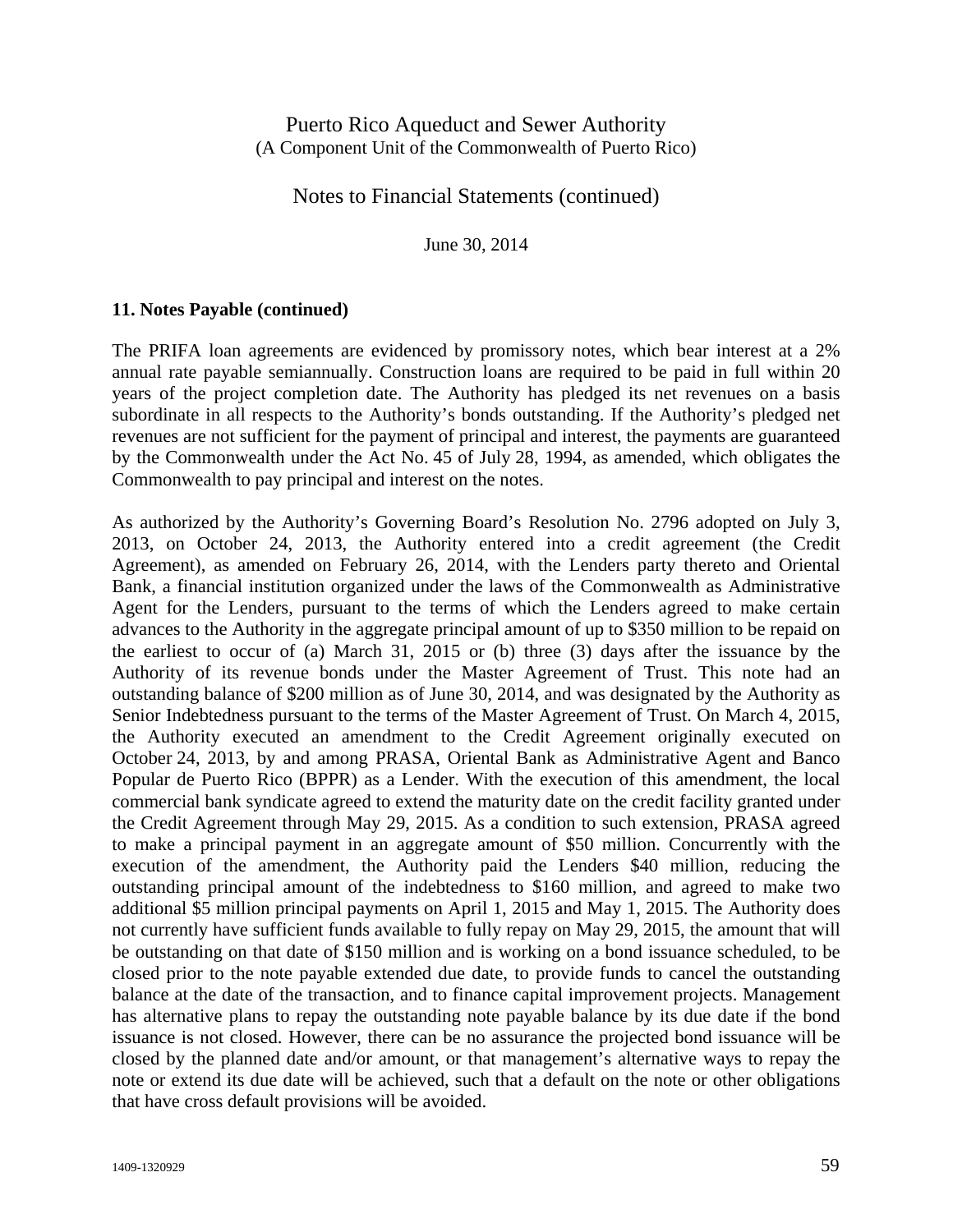Notes to Financial Statements (continued)

June 30, 2014

### **11. Notes Payable (continued)**

On February 29, 2012, the Authority entered into a line of credit agreement with GDB. This agreement provides an available maximum amount of \$150 million for the purpose of assisting with the Authority's cash flows needs during the transition period after amending and restating the Master Agreement of Trust as a result of the issuance of 2012 Revenue Bonds Series A and B. On June 27, 2014, the Authority and GDB executed an Amended and Restated Loan Agreement reducing the line of credit to the outstanding balance as of that date of \$72.3 million and converting the interim loan to a term loan due and payable on March 31, 2019. The term loan has an amortization period of fifteen (15) years, which shall be payable in nineteen (19) quarterly payments, commencing in June 30, 2014, plus a final balloon payment (of such amount as may be the balance then outstanding) on the maturity date.

The combined future aggregate amount of debt service for these loans as of June 30, 2014 was as follows (in thousands):

|                                            | <b>Principal</b> |              | <b>Interest</b> |               | <b>Total</b> |
|--------------------------------------------|------------------|--------------|-----------------|---------------|--------------|
| 2015                                       | \$<br>241,570    | \$           | 24,732          | \$            | 266,302      |
| 2016                                       | 27,997           |              | 9,910           |               | 37,907       |
| 2017                                       | 28,353           |              | 9,153           |               | 37,506       |
| 2018                                       | 26,573           |              | 8,401           |               | 34,974       |
| 2019                                       | 72,524           |              | 7,422           |               | 79,946       |
| $2020 - 2024$                              | 103,914          |              | 17,016          |               | 120,930      |
| $2025 - 2029$                              | 89,319           |              | 6,884           |               | 96,203       |
| $2030 - 2034$                              | 24,013           |              | 885             |               | 24,898       |
|                                            | 614,263          | $\mathbb{S}$ | 84,403          | <sup>\$</sup> | 698,666      |
| Interim construction loans:                |                  |              |                 |               |              |
| <b>Puerto Rico Water Pollution Control</b> |                  |              |                 |               |              |
| Revolving Fund                             | 120,702          |              |                 |               |              |
| Puerto Rico Safe Drinking Water            |                  |              |                 |               |              |
| <b>Treatment Revolving Loan Fund</b>       | 28,313           |              |                 |               |              |
| Total                                      | \$<br>763,278    |              |                 |               |              |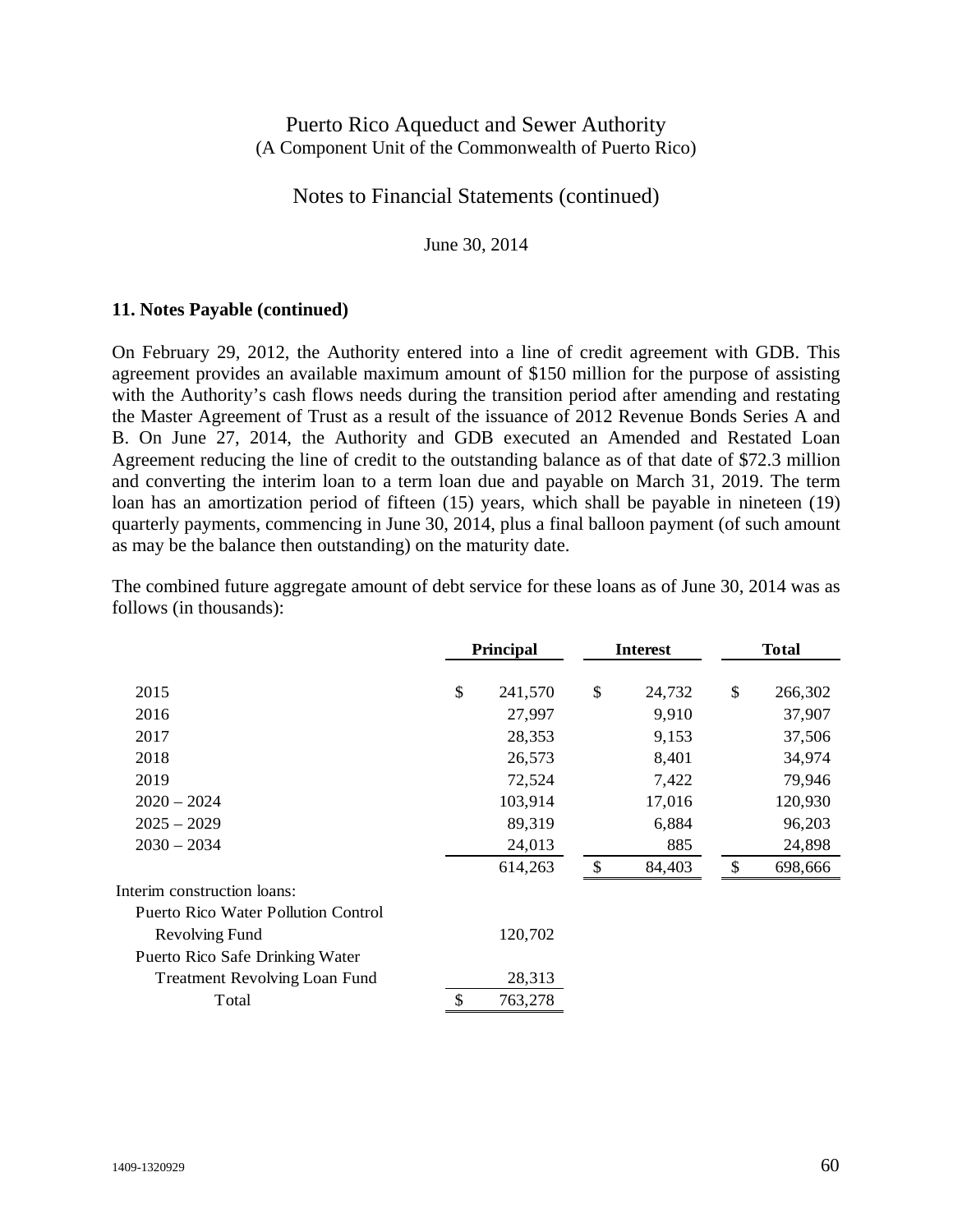Notes to Financial Statements (continued)

June 30, 2014

## **12. Lines of Credit**

On March 18, 2008, the Authority entered into a revolving line of credit agreement with GDB. This agreement provides the Authority with an available maximum amount of \$150.0 million to be used to satisfy the Operating Reserve Requirement pursuant to the Master Agreement of Trust dated as of March 1, 2008 between the Authority and the bond trustee related to the 2008 Revenue Bonds. On February 29, 2012, the maximum amount was increased to \$180.0 million. This line of credit is due on June 30, 2016. There was no outstanding balance as of June 30, 2014 and 2013.

On March 10, 2010, the Authority entered into a revolving line of credit agreement with GDB. This agreement provides the Authority with an available maximum amount of \$70.0 million to be used to provide funding for the capital improvement program of the Authority. The proceeds will be applied only to projects approved and to be funded by the State Revolving Funds pursuant to federal regulations under the Clean Water Act, the Safe Drinking Water Act, and the American Recovery Act ("ARRA"). The Authority will pay this interim financing with moneys received from State Revolving Funds, as reimbursements on payments done by the Authority for the projects. As of June 30, 2014 and 2013, the Authority had an outstanding balance of approximately \$8.2 million and \$17.5 million on this line of credit, respectively. The line of credit is due on January 31, 2016.

Future amounts required to pay principal balances at June 30, 2014 are as follows (in thousands):

| Fiscal year: |   |       |
|--------------|---|-------|
| 2015         |   | -     |
| 2016         |   | 8,249 |
|              | ፍ | 8,249 |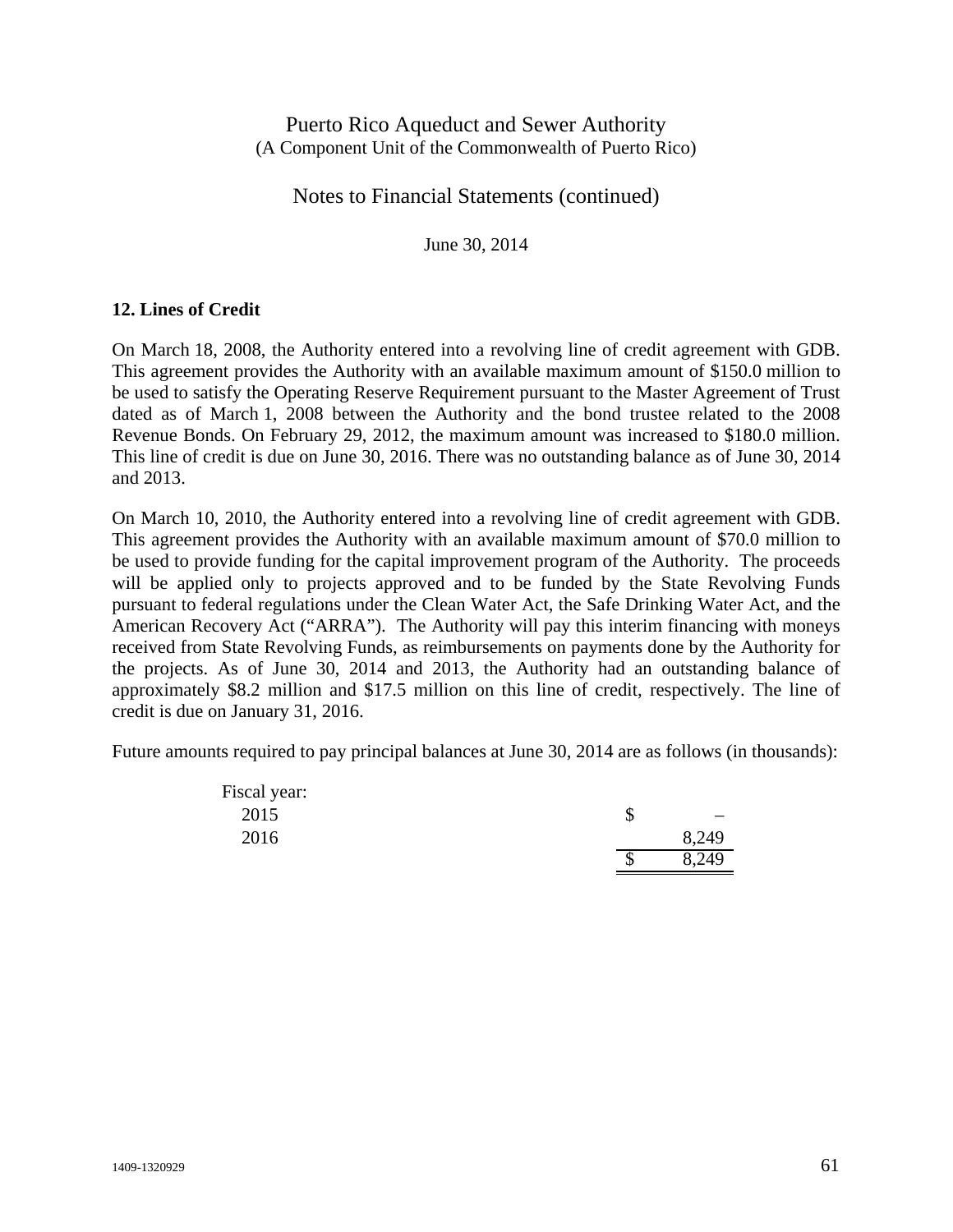Notes to Financial Statements (continued)

June 30, 2014

### **13. Financial Covenants**

The amended and restated Master Agreement of Trust (the MAT) governing the Authority's Revenue Bonds contain financial covenants requiring the maintenance of certain debt service coverage ratios.

As stated in the MAT, the Authority has covenanted to establish and collect rates, fees and charges so that it meets the following four independent requirements:

- Operating Revenues (as defined per the MAT) shall be at least equal to 250% of annual debt service with respect to Senior Indebtedness for the current fiscal year;
- Operating Revenues shall be at least equal to 200% of annual debt service with respect to Senior Indebtedness and Senior Subordinate Indebtedness for the current fiscal year;
- Operating Revenues shall be at least equal to 150% of annual debt service with respect to all Bonds and Other System Indebtedness for the current fiscal year; and
- Authority Revenues (as defined per the MAT), shall be sufficient to pay current expenses, annual debt service on its indebtedness and to fund other amounts that may be due under the MAT.

Indebtedness, as defined in the MAT, includes Commonwealth Guaranteed Indebtedness and Commonwealth Supported Obligations.

As of June 30, 2014 and 2013, the Authority was in compliance with the senior annual debt service coverage requirements.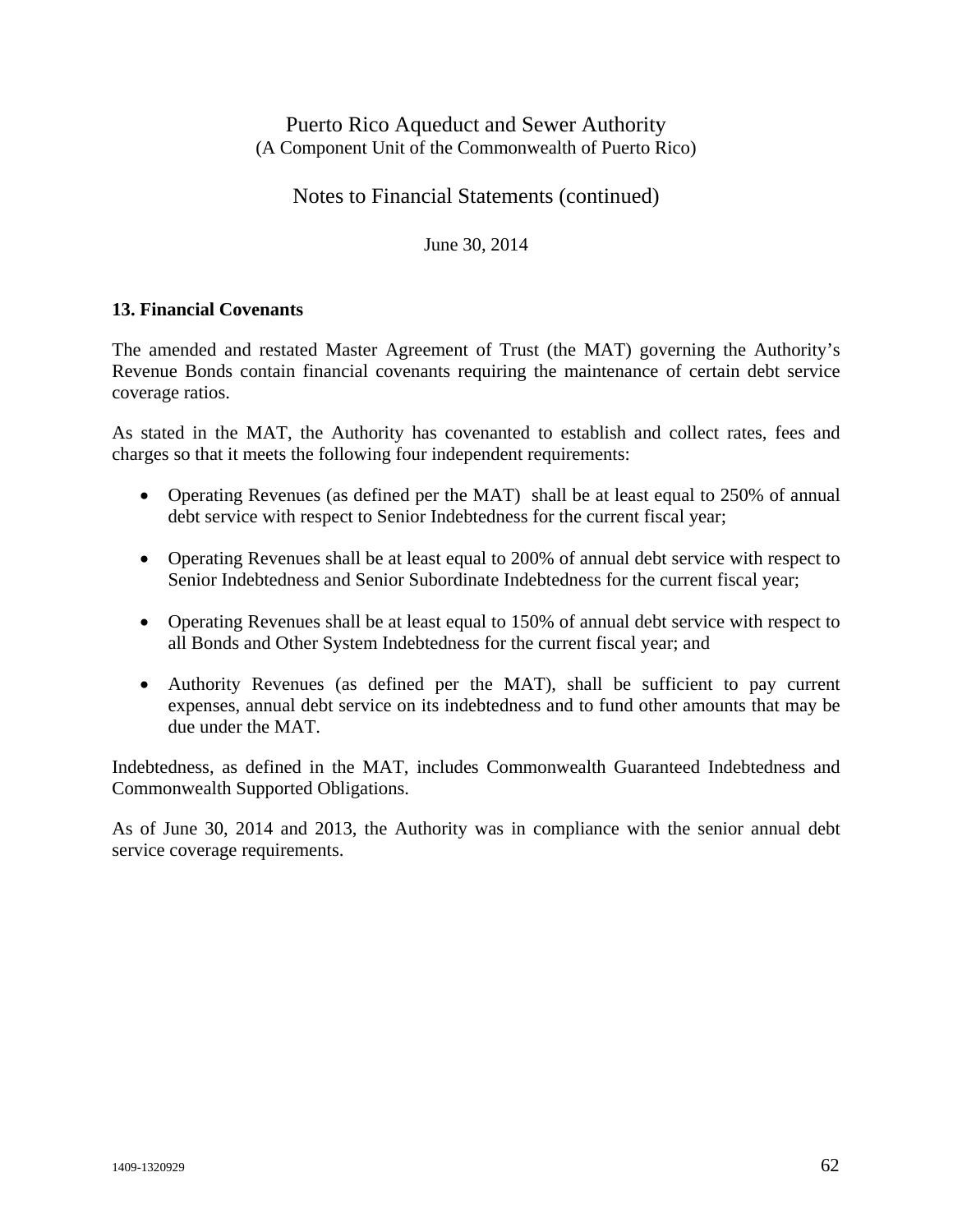Notes to Financial Statements (continued)

June 30, 2014

## **14. Capital Contributions**

Capital contributions for the fiscal years ended June 30, 2014 and 2013 were as follows (in thousands):

|                                              | June 30 |        |    |        |
|----------------------------------------------|---------|--------|----|--------|
|                                              |         | 2014   |    | 2013   |
| Other contributions from Commonwealth        | \$      |        | \$ | 276    |
| Contributions from governmental agencies and |         | 432    |    |        |
| municipalities                               |         |        |    | 44     |
| Federal grants:                              |         |        |    |        |
| <b>USDA Rural Development Program</b>        |         | 12,751 |    | 10,975 |
| <b>Federal Emergency Management Agency</b>   |         | 879    |    | 11     |
| American Recovery and Reinvestment Act Funds |         | 3,871  |    | 2,058  |
| Developer contributions                      |         | 6,524  |    | 5,545  |
| Other contributions                          |         | 1,449  |    | 1,226  |
|                                              |         | 25,906 |    | 20,135 |

### **15. Related Party Transactions**

Operating revenues for services provided to the Commonwealth and its component units amounted to approximately \$75.3 million and \$83.6 million during the years ended June 30, 2014 and 2013, respectively. Further, operating, administrative, and general expenses during the fiscal years ended June 30, 2014 and 2013 included approximately \$166.7 million and \$209.2 million, respectively, of charges from Puerto Rico Electric Power Authority (PREPA), a component unit of the Commonwealth.

As of June 30, 2014 and 2013, the Authority had approximately \$16.8 million and \$33.8 million, respectively, of receivables from the Commonwealth and its component units, which are reported as receivables from the Commonwealth in the accompanying balance sheets.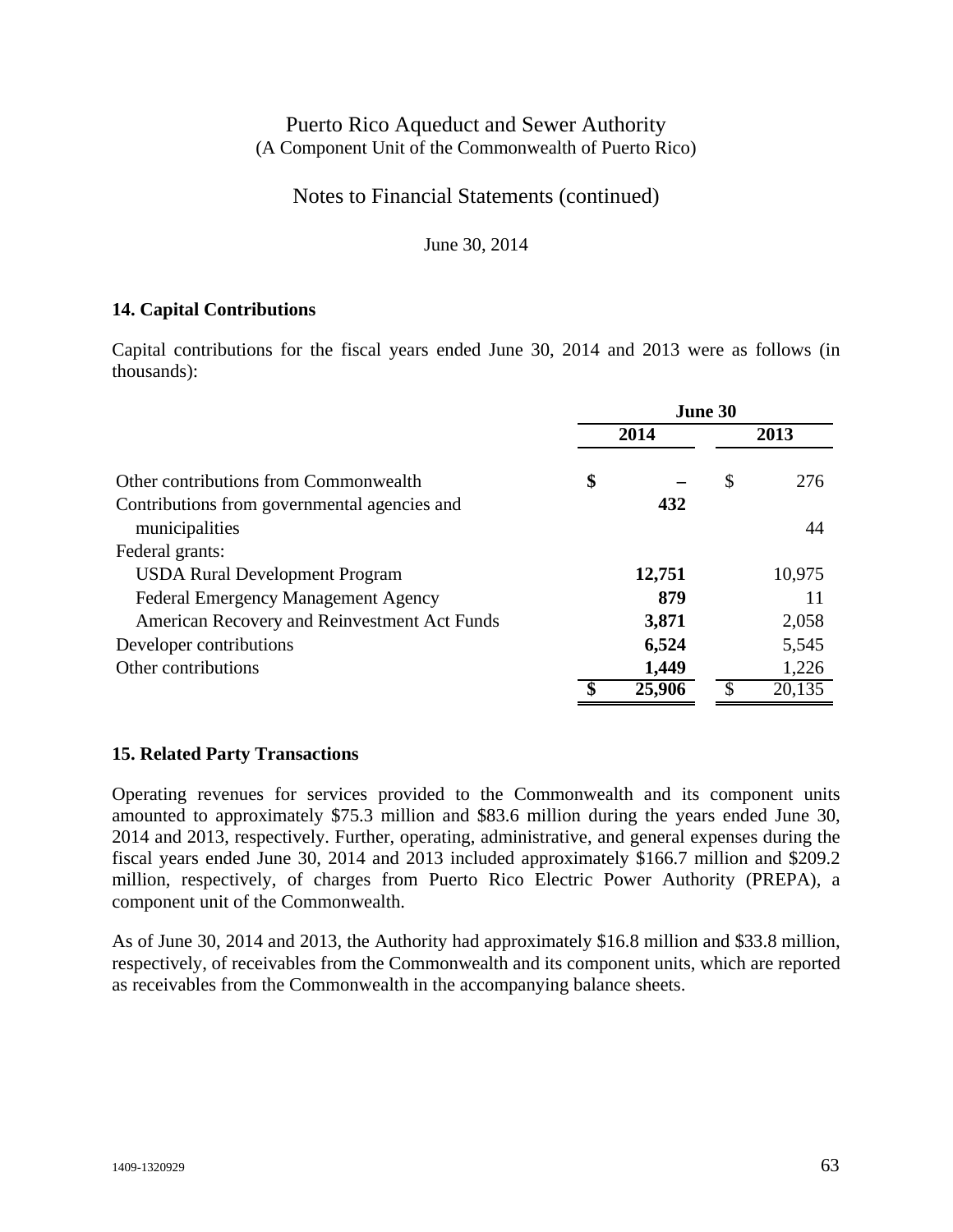Notes to Financial Statements (continued)

June 30, 2014

### **15. Related Party Transactions (continued)**

The Authority had approximately \$1.1 million and \$1.3 million of excess of collections over billings from the Commonwealth, recorded as unearned revenue in the accompanying balance sheets as of June 30, 2014 and 2013, respectively.

Over the years, GDB, as fiscal agent and bank of the Commonwealth, had extended lines of credit to the Authority in order to finance capital improvement projects and operational needs. As of June 30, 2014 and 2013, the Authority had an outstanding balance of approximately \$8.2 million and \$89.8 million, respectively, under these lines of credit.

### **16. Pension Plan**

The Government of Puerto Rico Employees Retirement System (ERS) is a multiple-employers, cost-sharing hybrid defined benefit and defined contribution pension plan sponsored by, and reported as a component unit of, the Commonwealth. All regular employees of the Authority become members of the ERS as a consequence of their employment.

The ERS provides retirement, death, and disability benefits pursuant to Act 447, approved on May 15, 1951, as amended, which became effective on January 1, 1952. Disability retirement benefits for occupational and non-occupational disabilities are available to members enrolled in the plan before January 1, 2000. Benefits vest after ten (10) years of plan participation.

For the employees who were hired before April 1, 1990, the amount of the annuity shall be one and one half percent (1.5%) of the average compensation of the highest thirty-six (36) months multiplied by the number of years of creditable service up to twenty (20) years, plus two percent (2%) of the average compensation of the highest thirty-six (36) months multiplied by the number of years of creditable service in excess of twenty (20) years. In no case shall the annuity be less than \$400 per month.

Participants who have completed at least thirty (30) years of creditable service are entitled to receive a Merit Annuity. Such participants who have not attained fifty-five (55) years of age will receive 65% of the average compensation or if they have attained fifty-five (55) years of age will receive 75% of the average compensation.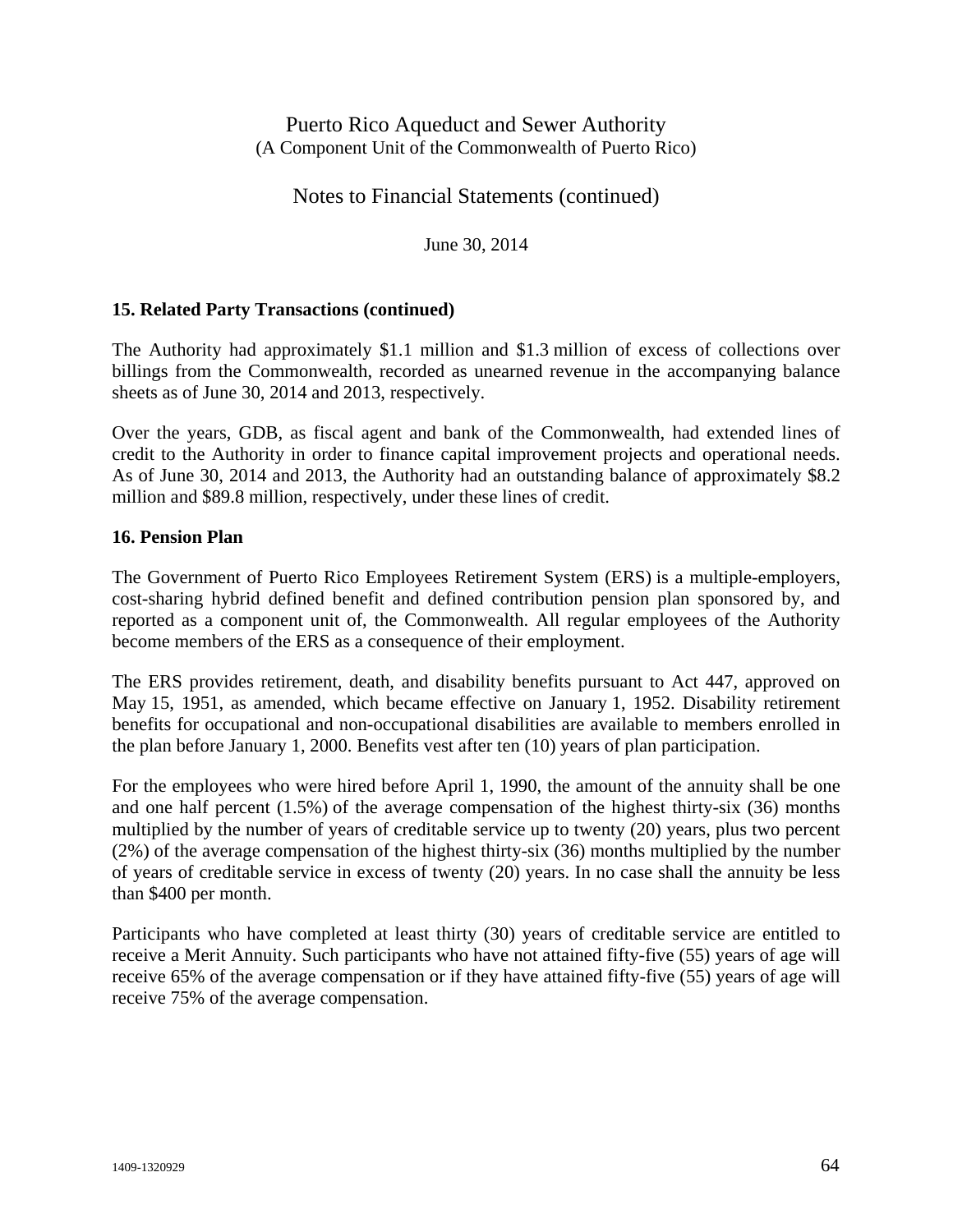# Notes to Financial Statements (continued)

June 30, 2014

### **16. Pension Plan (continued)**

On February 16, 1990, by means of Act 1, an amendment to Act No 447 of May 15, 1951, which created the ERS, was enacted for the purpose of establishing a new age for retirement and method of computation to determine the annuity for the employees hired after April 1, 1990.

The amount of the annuity shall be one and one half percent (1.5%) of the average compensation of the last five (5) years multiplied by the number of years of creditable service. Participants will receive the annuity when attained the age of sixty-five (65) years old. In no case shall the annuity be less than \$400 per month.

System 2000 is a defined contribution plan, also known as a cash balance plan. Under this new plan, there is a pool of pension assets, which are invested by the ERS, together with those of the current defined benefit plan. Benefits at retirement age are not guaranteed by the Commonwealth. The annuity is based on a formula that assumes that each year the employee's contribution (with a minimum of 8.275% of the employee's salary up to a maximum of 10%) is invested in an account, which will either: (1) earn a fixed rate based on the two-year Constant Maturity Treasury Note or (2) earn a rate equal to 75% of the return of the ERS' investment portfolio (net of management fees), or (3) earn a combination of both alternatives. Participants receive periodic account statements similar to those of defined contribution plans showing their accrued balances.

System 2000 reduced the retirement age from sixty-five (65) years to sixty (60) for those employees who joined the ERS on or after April 1, 1990. Disability pensions are not granted under System 2000. The employers' contributions of 12.275% of the employee's gross salary during fiscal year 2014 were used to fund the defined benefit plan.

On April 4, 2013, by means of Act 3, an amendment to Act No. 447 of May 15, 1951, which created the ERS, was enacted for the purpose of establishing a new pension program effective July 1, 2013 for all active participants. Under the Act 3, all active and new participants at July 1, 2013 under Act 447 and Act 1 will join a "hybrid" program, a combination of defined benefits and defined contribution program.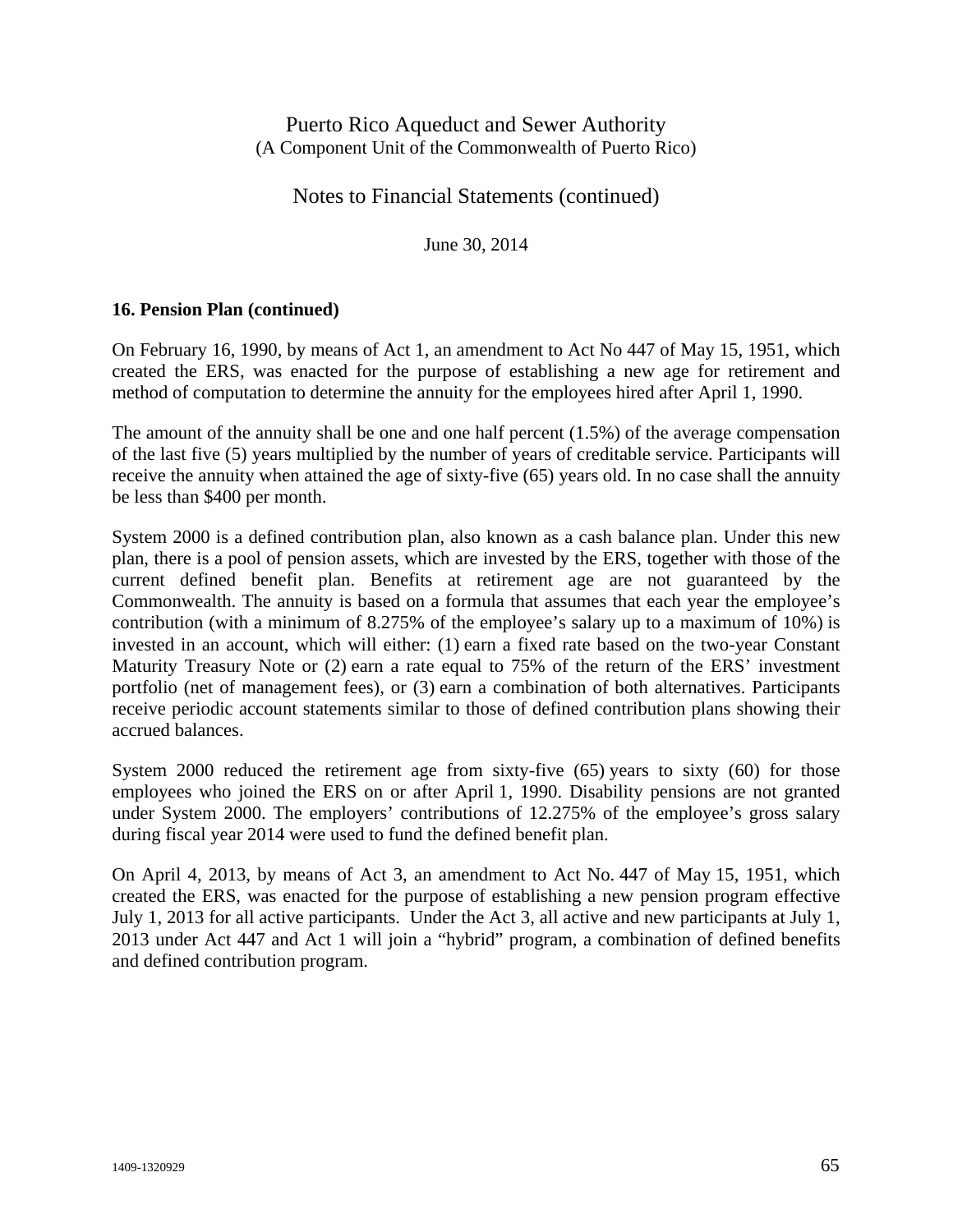# Notes to Financial Statements (continued)

June 30, 2014

### **16. Pension Plan (continued)**

All active participants under Act 447 and Act 1 will preserve benefits accrued as of June 30, 2013. The annuity for these participants will be computed based on the average compensation multiplied by the credited years of service as of June 30, 2013 and contributions made to the new defined contribution program after June 30, 2013. For participants under System 2000, all contributions made before June 30, 2013 will be transferred to the new defined contribution program.

To qualify for an annuity under the new "Hybrid Program", participants have to meet two conditions: five years of credited service and \$10,000 or more in contributions made under this program. The annuity will be based on a distribution of all contributions made, divided by a factor of life expectancy of the participant at the age of retirement. In no case shall the annuity be less than \$500 per month.

Effective July 1, 2013, all participants will contribute a minimum of 10% with no maximum restriction of their gross monthly salary to the program. Commencing fiscal year 2014, the Authority will pay contribution of 12.275% of the employee's gross monthly salary and will increase 1% per year until fiscal year 2016 and 1.25% per year until fiscal year 2021.

Disability retirement benefits are available to members for occupational and non-occupational disability. However, for non-occupational disability a member must have at least ten years of service.

Commonwealth legislation requires that employees hired before April 1, 1990 contribute 5.775% of the first \$550 of their monthly gross salary and 9.275% of their gross monthly salary in excess of \$550. Employees hired after April 1, 1990 contribute 8.275% of their gross monthly salary.

No benefits are payable if participants receive a refund of their accumulated contributions.

Under Act 447 the Authority's contributions during fiscal year 2014 were 12.275% of the gross monthly salary. Total employer contributions during years ended June 30, 2014, 2013 and 2012 amounted to approximately \$8.5 million, \$9.3 million and \$9.2 million, respectively, which represented 100% of required contributions.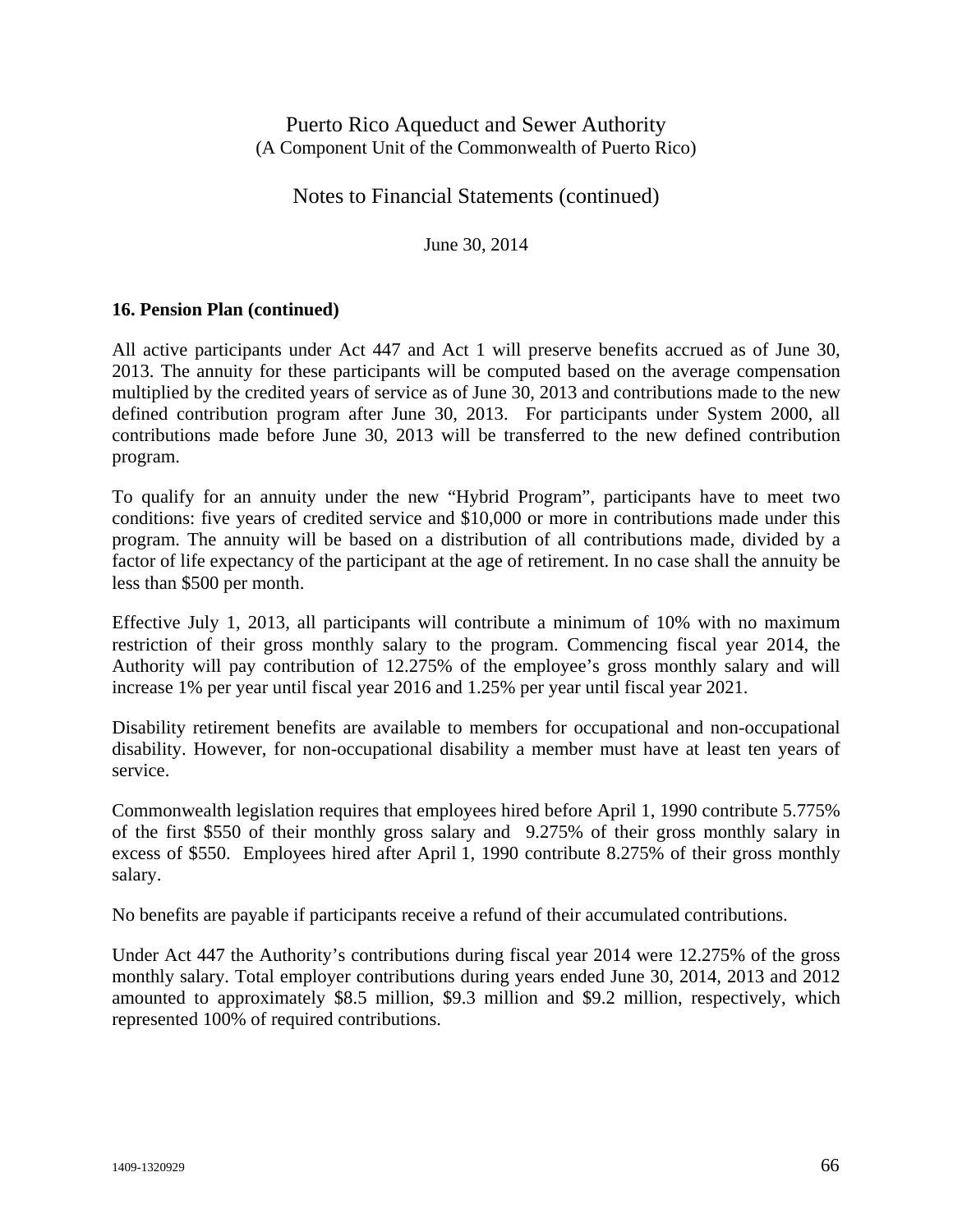# Notes to Financial Statements (continued)

June 30, 2014

### **16. Pension Plan (continued)**

On September 24, 1999, an amendment to Act No. 447 of May 15, 1951, which created the ERS, was enacted for the purpose of establishing a new pension program (System 2000) for participants hired on or after January 1, 2000. Employees participating in the ERS as of December 31, 1999 had the option to stay in the defined benefit plan or transfer to System 2000.

The Authority contributions under System 2000 plan during the fiscal years ended June 30, 2014, 2013 and 2012, amounted to approximately \$8.2 million, \$7.1 million and \$5.4 million, respectively, which represented 100% of required contributions.

Under Act 3, the Authority contributions for the hybrid program during fiscal year ended on June 30, 2014, amounted to approximately \$ 0.7 million.

The new pension program also establish a new age for retirement as follows:

For participants who entered the program before April 1, 1990 Act 447:

| Age at June 30, 2014 | Age under new program |
|----------------------|-----------------------|
|                      |                       |
| 57 years or more     | 59 years              |
| 56 years             | 60 years              |
| 55 years or less     | 61 years              |

For participants who entered the program after April 1, 1990 through December 31, 1999 (Act 1):

| Age at June 30, 2014 | Age under new program |
|----------------------|-----------------------|
|----------------------|-----------------------|

65 years or less 65 years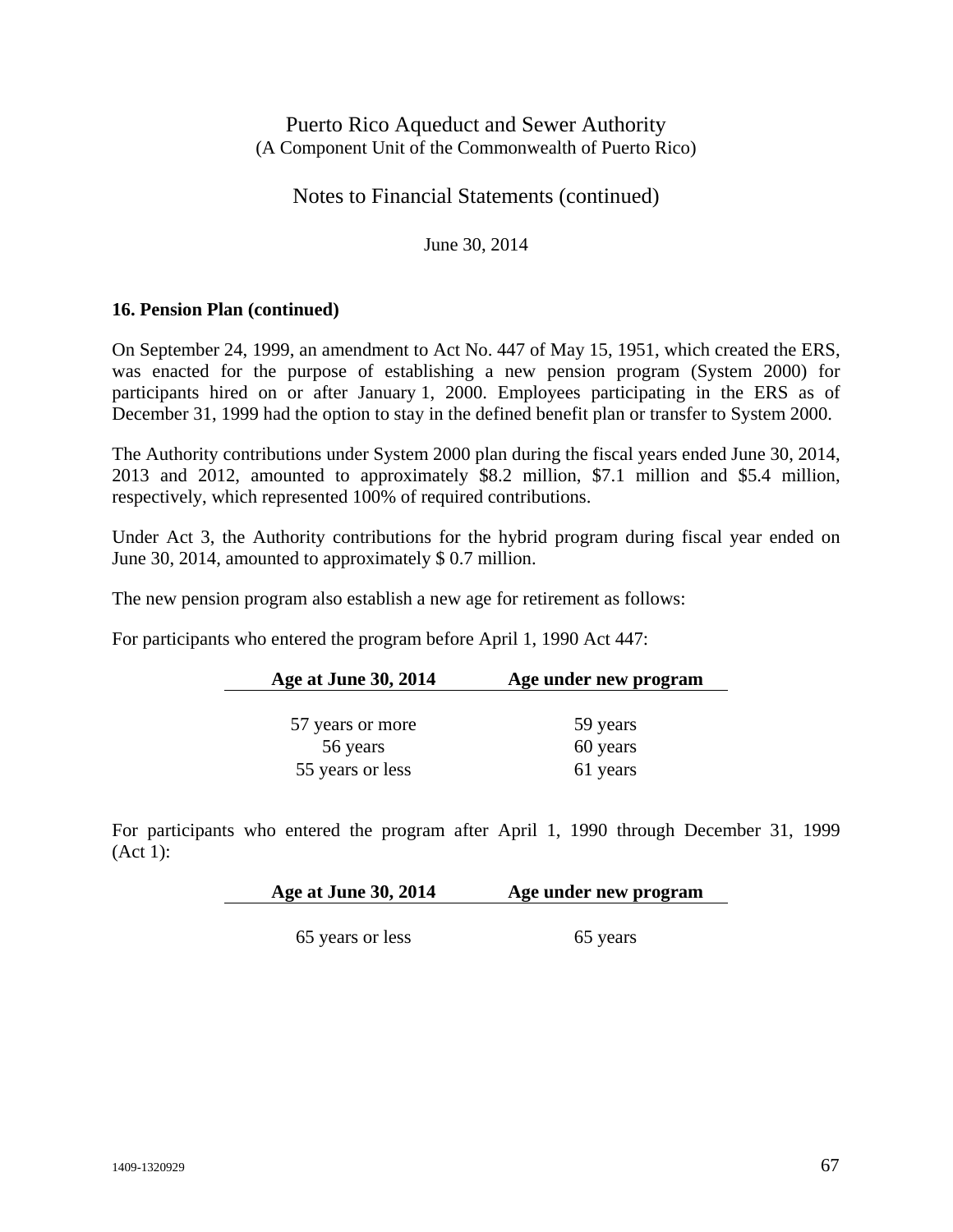Notes to Financial Statements (continued)

June 30, 2014

### **16. Pension Plan (continued)**

For participants who entered the program after January 1, 2000 through June 30, 2014 (System 2000):

| Age at June 30, 2014 | Age under new program |
|----------------------|-----------------------|
|                      |                       |
| 59 years             | 61 years              |
| 58 years             | 62 years              |
| 57 years             | 63 years              |
| 56 years             | 64 years              |
| 55 years or less     | 65 years              |

For participants who entered into the program after July 1, 2013 (Act 3) the retirement age will be sixty-seven (67) years.

By means of Act 3, an amendment to Act No. 447 of May 15, 1951, which create section 5-117, was enacted for the purpose of reduced the cash flow deficit in the ERS, for each fiscal year and beginning on fiscal year 2013-2014 and throughout fiscal year 2032-2033 the ERS will receive a contribution equal to the additional uniform benefits. For each fiscal year the ERS will determine the portion amount based on the Authority on the total employer contributions percentage for the current fiscal year. For the fiscal year ended June 30, 2014, the Authority contribution for additional benefits uniform was \$4.4 million.

Additional information on the ERS is provided in its financial statements for the years ended June 30, 2014 and 2013, a copy of which can be obtained from the Administrator of the Retirement System: P.O. Box 42003, San Juan, Puerto Rico 00940.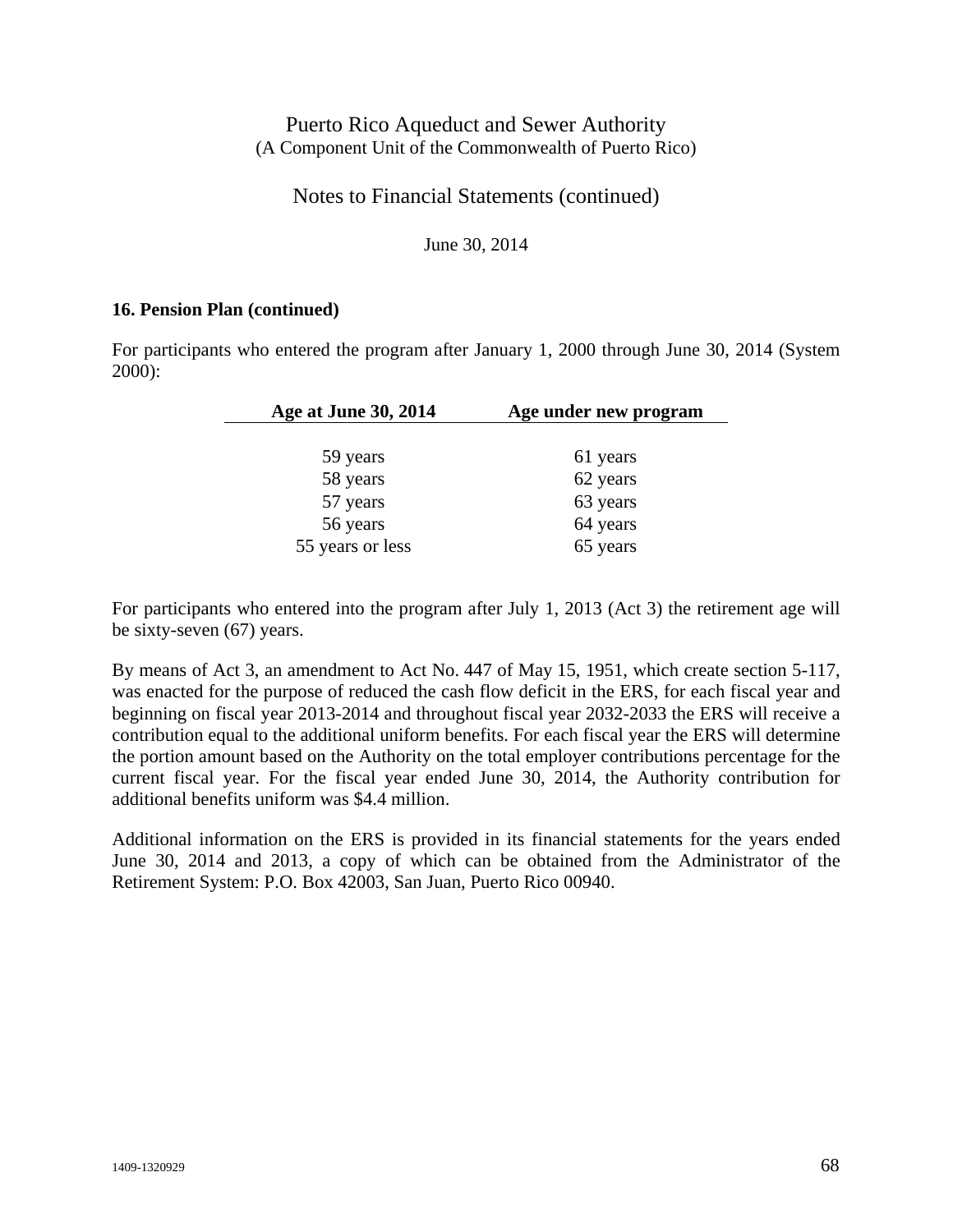Notes to Financial Statements (continued)

June 30, 2014

## **17. Other Postemployment Benefits**

#### **Plan Description**

The Authority provides retirement healthcare benefits under the Healthcare Benefit Plan to Retirees (the Plan) pursuant to collective bargain agreements. The Plan is administered by the Authority. The benefit consists on a fixed maximum monthly payment (annuity) to cover medical expenses. Based on the Plan's features and functionality, and for the purpose of the actuarial valuation, it has been identified as a single-employer defined benefit healthcare plan. Participants groups covered are employees under Collective Labor Agreement with "Unión Independiente Auténtica" (UIA), employees under Collective Labor Agreement with "Hermandad Independiente de Empleados Profesionales de la Autoridad de Acueductos y Alcantarillados" (HIEPAAA) and employees under Managers' Regulation, all of which are Authority employees. All employees with more than twenty (20) years of rendered service within the Authority are eligible for the healthcare benefit upon retirement age. Normal retirement age is as follows:

- ► For those employees employed by the Authority before March 30, 1990, normal retirement age will be at sixty-one (61) years old.
- ► For employees employed by the Authority on March 30, 1990 and before July 1, 2013, normal retirement age will be at sixty-five (65) years old.
- $\triangleright$  For the employees hired by the Authority after July 1, 2013, normal retirement age will be at sixty-seven (67) years old.

The obligation ends in case of death before retirement and in case of total or permanent disability before retirement. The obligation also ends in case of death after retirement.

### **Funding Policy**

The contribution requirements of the Authority are established and may be amended, by the Authority's Board of Directors. The benefits are paid directly by the Authority to the retirees at a rate of a maximum of \$125 per month per retiree. The Plan is financed on a pay-as-you-go basis and the amount contributed during fiscal years ended June 30, 2014 and 2013 was approximately \$2.9 million, which is in accordance with the funding policy. There is no contribution requirement for plan members.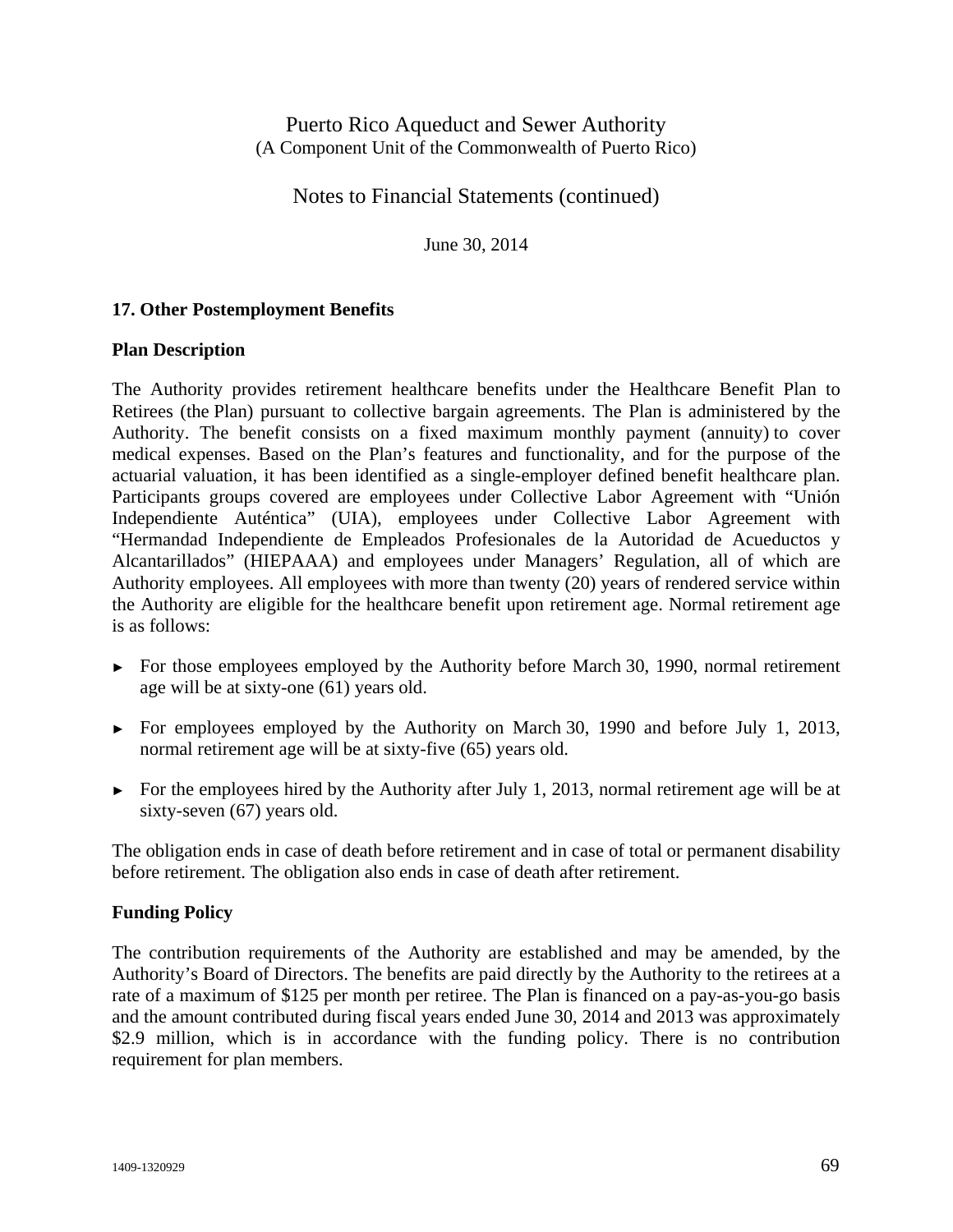Notes to Financial Statements (continued)

June 30, 2014

## **17. Other Postemployment Benefits (continued)**

#### **Annual OPEB costs and Net OPEB obligation**

The Annual Pension Cost (APC) and the Annual Required Contribution (ARC) were computed as part of an actuarial valuation performed as of June 30, 2013, in accordance with parameters of GASB Statement No. 45 based on current years' demographic data. The ARC represents a level of funding that, if paid on an ongoing basis, is projected to cover normal cost each year and amortize any unfunded actuarial accrued liabilities (UAAL) over a period of 12 years.

The annual required contribution estimated for the years ended June 30, 2014 and 2013 amounted to (in thousands):

|                                                    | 2014 |       | 2013 |       |
|----------------------------------------------------|------|-------|------|-------|
| Annual Required Contribution (ARC):                |      |       |      |       |
| Normal costs                                       | \$   | 2,314 | \$.  | 2,379 |
| Amortization of initial UAAL                       |      | 2,739 |      | 3,224 |
| Amortization of loss                               |      | 4,072 |      | 3,556 |
| GASB Statement No. 45 Annual Required Contribution | \$   | 9,125 |      | 9,159 |

OPEB costs components for the years ended June 30, 2014 and 2013 are as follows (in thousands):

|                                    | 2014 |         | 2013    |
|------------------------------------|------|---------|---------|
| <b>Annual OPEB Costs</b>           |      |         |         |
| ARC for fiscal year                |      | 9,125   | 9,159   |
| Interest on Net OPEB Obligation    |      | 546     | 343     |
| <b>ARC</b> Amortization Adjustment |      | (2,579) | (1,621) |
| <b>Total Annual OPEB Costs</b>     |      | 7.092   | 7,881   |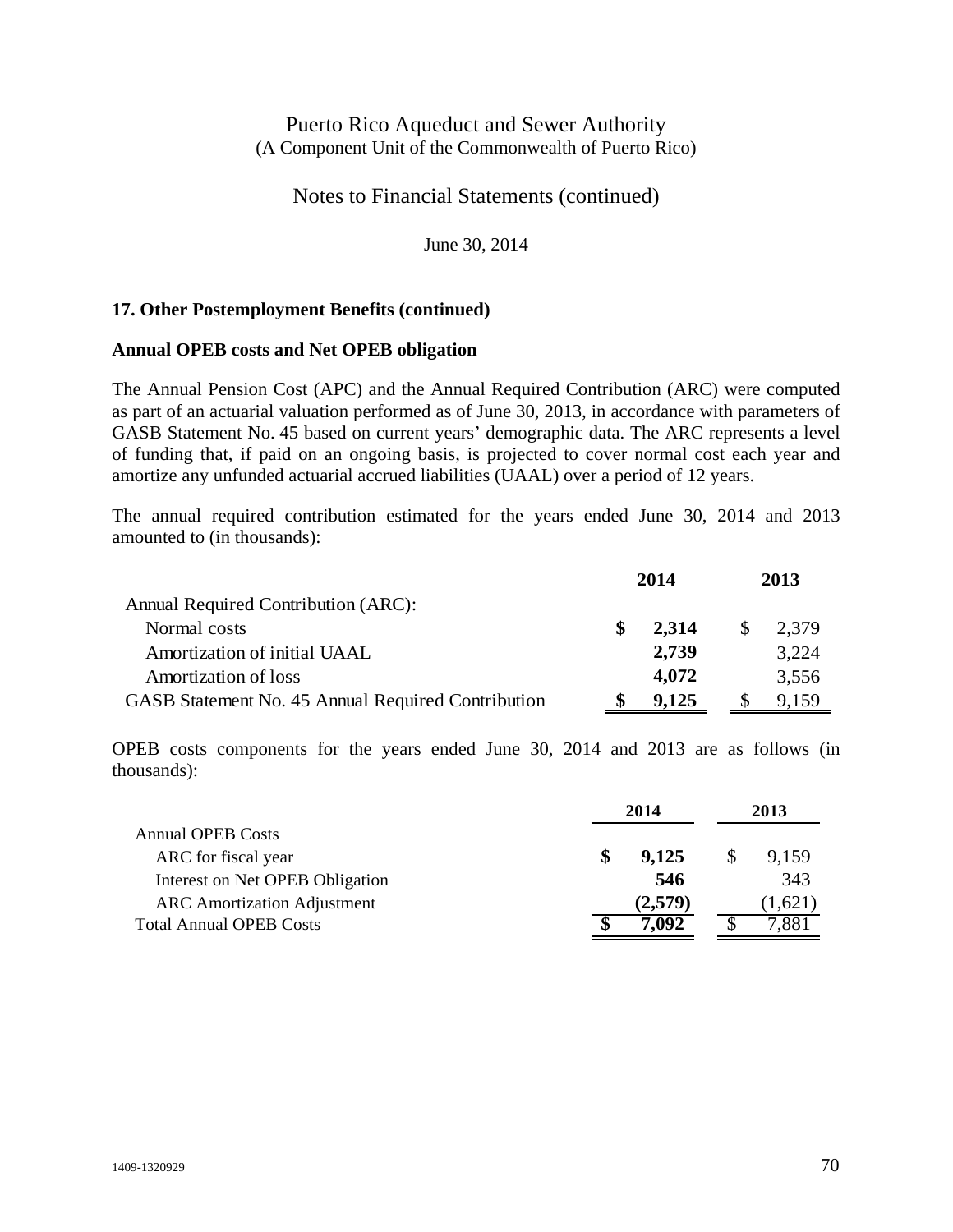Notes to Financial Statements (continued)

June 30, 2014

## **17. Other Postemployment Benefits (continued)**

## **Annual OPEB costs and Net OPEB obligation (continued)**

The net OPEB obligation change for the years ended June 30, 2014 and 2013 is as follows (in thousands):

|                                    | 2014 |         | 2013    |
|------------------------------------|------|---------|---------|
| Change in net OPEB obligation      |      |         |         |
| Net OPEB obligation, July 1, 2013  |      | 28,141  | 22,652  |
| Total annual OPEB costs            |      | 7.092   | 7,881   |
| Actual benefit payments            |      | (2,903) | (2,392) |
| Net OPEB obligation, June 30, 2014 |      | 32,330  | 28,141  |

The net OPEB obligation is recorded as a component of compensated absences and postemployment benefits in the accompanying balance sheets as of June 30, 2014 and 2013.

## **Funded Status**

Funded status of the plan as of June 30, 2014 and 2013, the most recent actuarial valuation date, is as follows (in thousands):

|                                              | 2014   | 2013   |  |  |
|----------------------------------------------|--------|--------|--|--|
| Unfunded Actuarial Accrued Liability (UAAL): |        |        |  |  |
| Active employees                             | 31,196 | 32,311 |  |  |
| Retirees                                     | 40,831 | 40,733 |  |  |
| Actuarial accrued liability                  | 72,027 | 73,044 |  |  |
| Actuarial value of assets                    |        |        |  |  |
| UAAL                                         | 72,027 | 73.044 |  |  |

The schedule of funding progress included as required supplementary information presents information about the actuarial value of plan assets relative to the actuarial accrued liability for the benefits.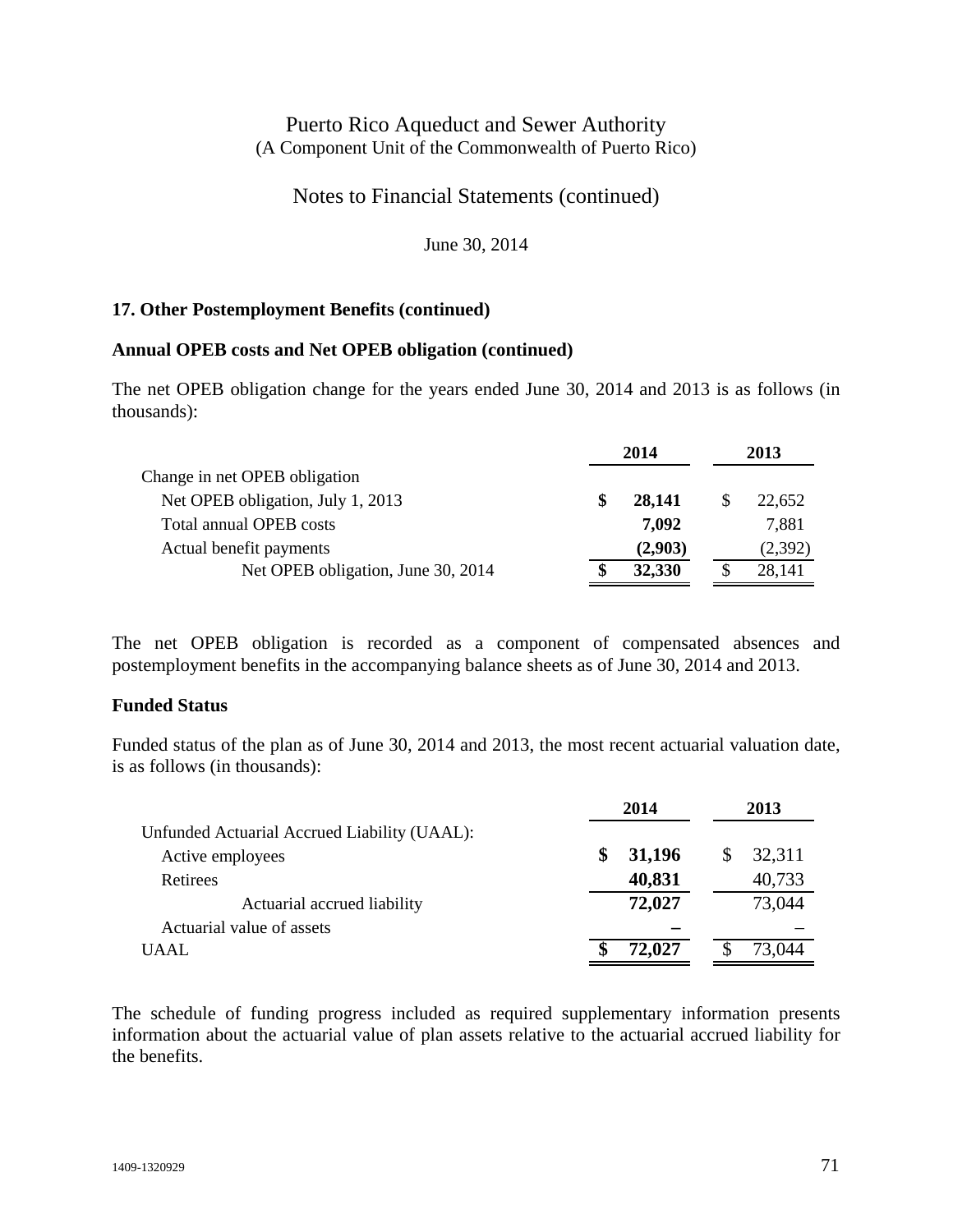Notes to Financial Statements (continued)

June 30, 2014

## **17. Other Postemployment Benefits (continued)**

#### **Actuarial Assumptions**

Actuarial valuations of an ongoing plan involve estimates of the value of reported amounts and assumptions about the probability of occurrence of events far into the future. Examples include assumptions about future employment, mortality, and the healthcare cost trend. Amounts determined regarding the funded status of the plan and the ARC of the employer are subject to continuous revision as actual results are compared with past expectations and new estimates are made about the future.

## **Economic Assumptions**

#### *Discount Rate*

The discount rate considered for years ended June 30, 2014 and 2013 was 2.0%. For fiscal year 2014, a 3-year average of the U.S. Treasury Bond 10-year term investments represents the Authority's expected long-term return on internal assets used to finance the payment of plan benefits.

## *Medical Increase Rate*

As the retirement healthcare benefit is fixed, such that it will not increase the obligation under the plan (regardless of the claim experience) without negotiation of a new contract with the unions or an express Board of Directors' approval, the medical increase rate was zero percent for the years ended June 30, 2014 and 2013. If the fixed benefit level does indeed increase sometime in the future (by negotiation or plan amendment), the higher obligation will be recognized when the new contract or amendment is adopted.

#### **Turnover**

For the years ended June 30, 2014 and 2013, the turnover table used for the valuation was the Standard Hewitt Withdrawal Table for Hourly Union Employees – five (5) years of service select period.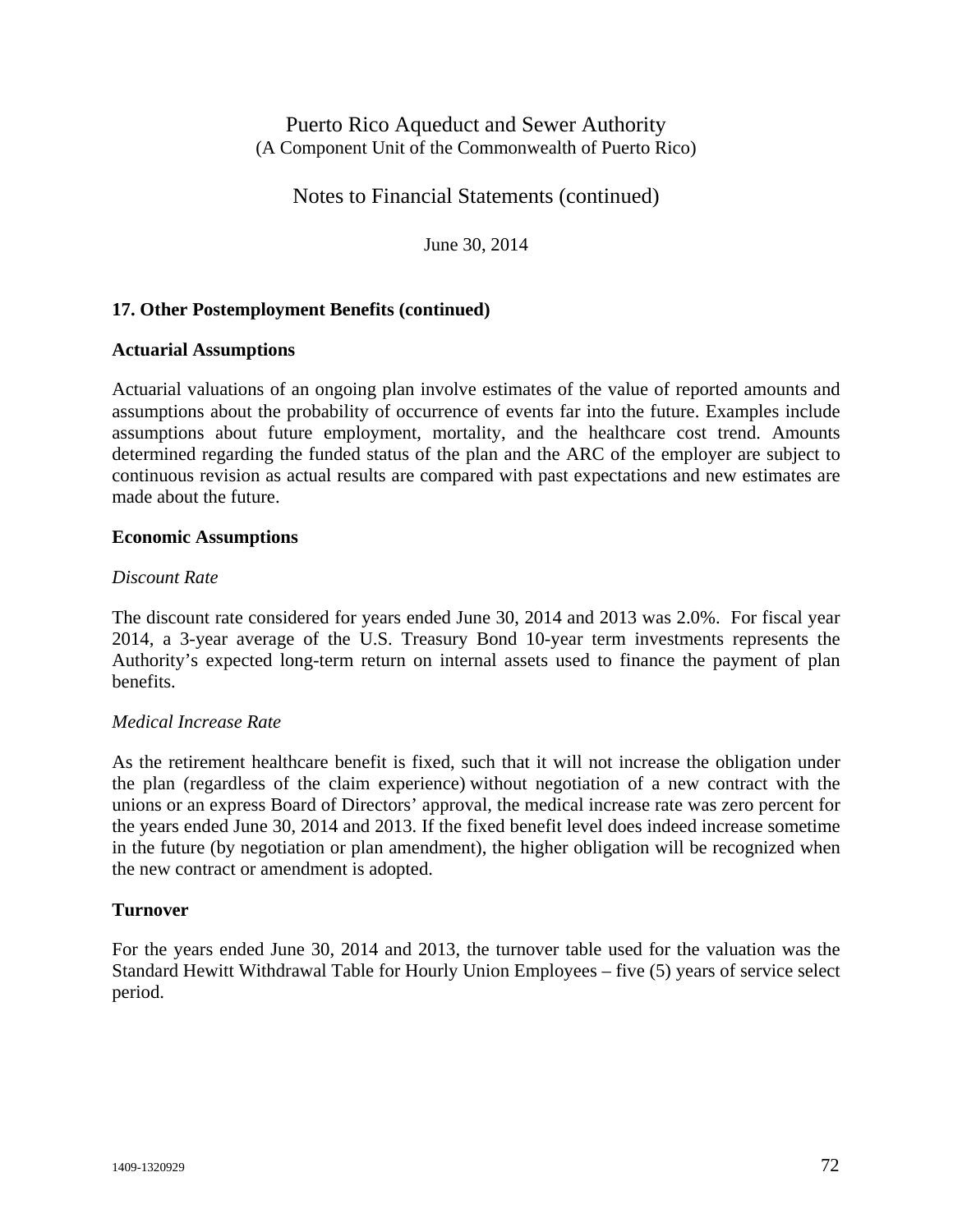Notes to Financial Statements (continued)

June 30, 2014

## **17. Other Postemployment Benefits (continued)**

## **Healthy Mortality**

The RP-2000 Combined Healthy Mortality Table projected to 2018 by Scale AA was used for the valuation of the benefit granted by the plan.

## **Disability Table**

The Hunter disability table was used for the valuation.

#### **Actuarial Cost Method**

The actuarial cost method used for by the Authority is the Projected Unit Credit (Attribution from date of hire to expected retirement ages).

## **Amortization of Initial UAAL**

#### *Period*

The initial UAAL will be amortized in a 12-year period based on the average future years of service of the active population, starting with the fiscal year ended June 30, 2008. The years of service projection considers multiple decrement tables and the latest age of retirement, considered to be 65 years. The open amortization criteria were used for the valuation.

## *Method*

The amortization of the UAAL is calculated under the level dollar method based on the fact that there is no payroll component on the benefit.

## **18. Labor Union Contracts**

The collective bargaining agreement with the HIEPAAA union, which covers approximately 162 professional employees, was signed effective May 31, 2012 until June 30, 2016.

The collective bargaining agreement with the UIA union, which covers approximately 3,521 blue-collar and clerical employees, was signed effective January 1, 2012 until December 31, 2015.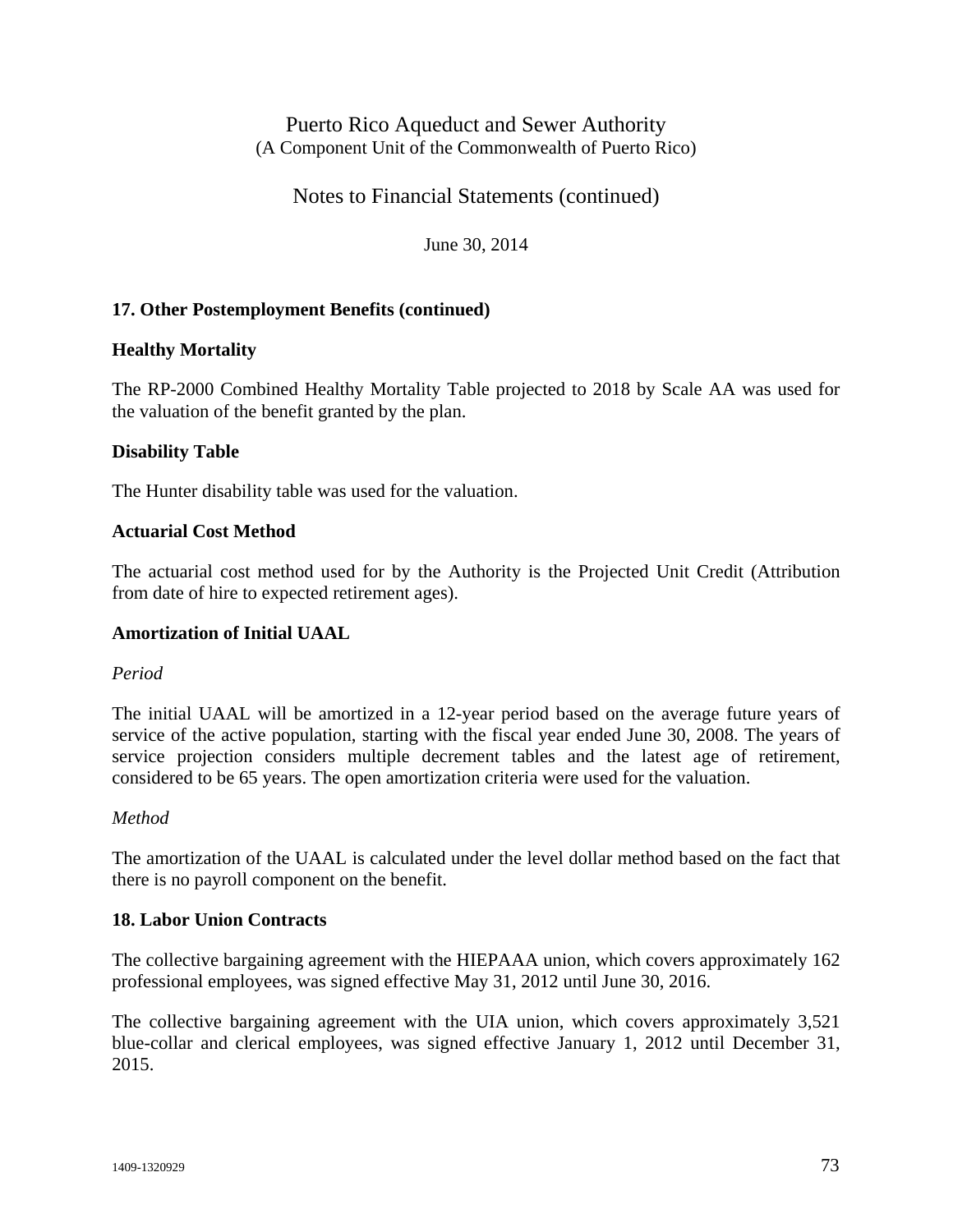Notes to Financial Statements (continued)

June 30, 2014

## **19. Agreement for Operation, and Management, of the Water and Sewer System**

The Authority developed the Superaqueduct, as part of the infrastructure of the water intakes and the interconnections tanks in the distribution system, along the PR North Coast route, from Arecibo to Bayamon. On July 19, 2011, Thames-Dick agreed to cancel the Master Agreement and transferred to the Authority the responsibility of the operation and administration of the North Coast Aqueduct. During fiscal year 2012, the Authority signed an agreement with Caribbean Water Specialist Corp. and pays a management fee for the operation, security, and for the environmental and regulatory compliance (water quality) for all the operations under the contract of the North Coast Aqueduct. On October 1, 2013, the Authority signed a contract agreement with CH2 Hill Puerto Rico for the operation and maintenance of the Superaqueduct for a 12-month period, contract may be renewed on an annual basis up to five years. The cost incurred under the contract is reported under the caption of *Service Contract – Superaqueduct*  (\$3.9 million and \$5.7 million for the years ended June 30, 2014 and 2013, respectively)*.* All other operational costs associated with the operation of the system are captioned in their respective expense category.

## **20. Commitments and Contingencies**

## **Environmental Matters**

Facilities and operations of the Authority's water and sewer system are subject to regulations under federal and Commonwealth environmental laws. Under agreements with the United States government, acting on behalf of EPA, the Authority and the Commonwealth are subject to consent decrees to enforce compliance with environmental laws. Accordingly, the Authority could be assessed stipulated noncompliance penalties.

• On July 1, 2003, the Authority entered into an agreement (Civil Action No. 01-1709) with EPA to attain compliance with the Clean Water Act in relation to the Authority's wastewater pump stations (WWPSs) in response to a significant number of sanitary sewer bypasses from these locations. The Clean Water Act prohibits discharges of sewage from any point in the collection and treatment system other than the authorized point at the treatment facility. The Authority completed all improvement projects required by EPA for these WWPSs on or before the established completion dates in the Agreement.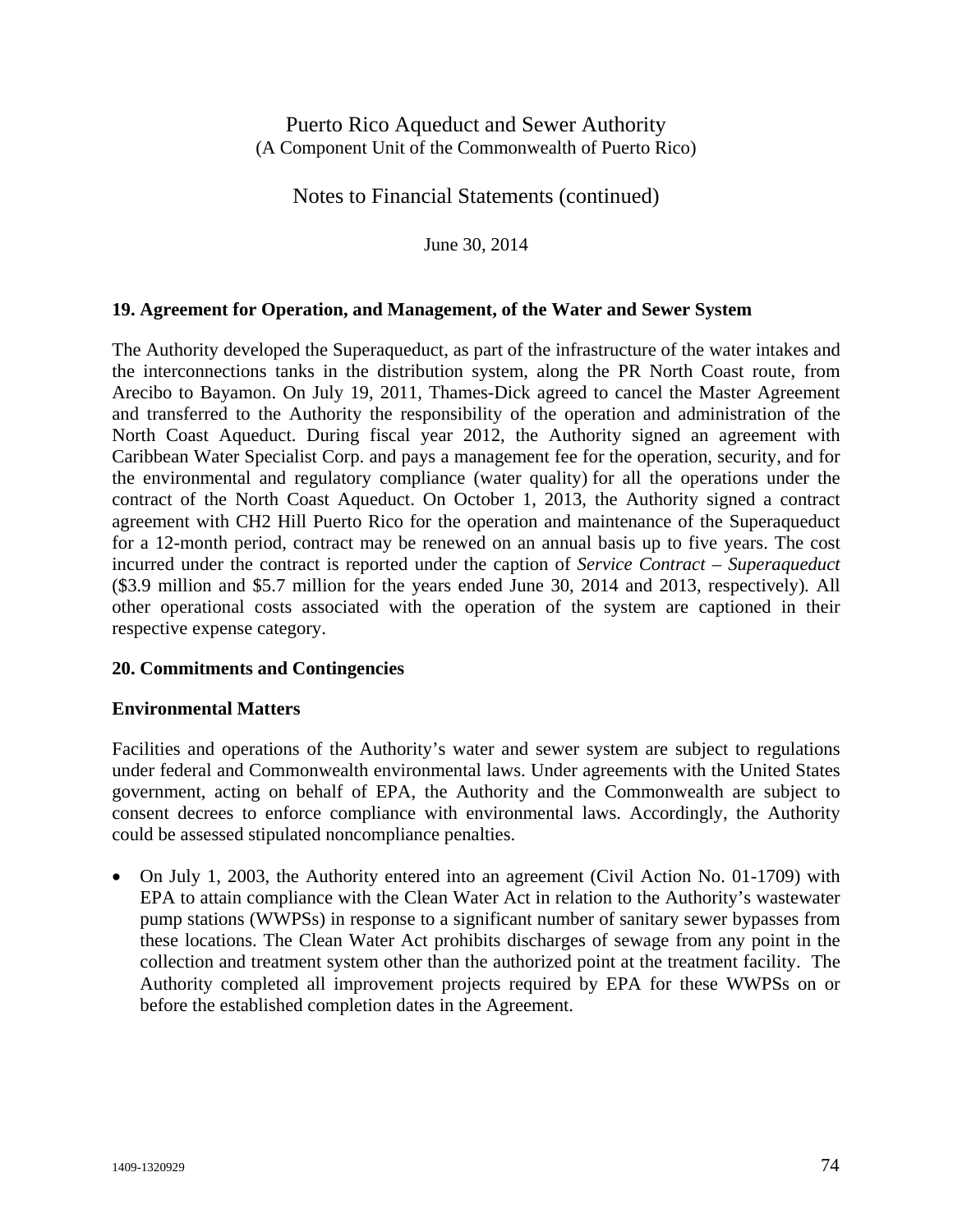Notes to Financial Statements (continued)

June 30, 2014

#### **20. Commitments and Contingencies (continued)**

#### **Environmental Matters (continued)**

This agreement also required the Authority to invest \$1 million in the development and implementation of a Supplemental Environmental Project (SEP). This project consisted of the connection of three non-PRASA communities to the Authority's drinking water system. The connection has been completed and is awaiting completion of adjacent systems to fully integrate these systems to PRASA's service. The agreement also required the implementation of the Preventive Maintenance Program (PMP) for all of PRASA's WWPSs. This was fully completed in December of 2010, and is still in place.

As part of the agreement, PRASA pays stipulated penalties for pump station bypass events on a quarterly basis. The penalty calculations are based on the pumping capacity of the pump station and the time taken to correct the deficiency causing the bypass event. The amount of penalties during fiscal years 2014 and 2013 was approximately \$0.3 million.

• On June 22, 2006, the Authority entered into a consent decree (Civil Action No. 06-1624) with EPA that requires the Authority to implement system-wide remedial measures at all of the wastewater treatment plants operated by the Authority. The decree establishes deadlines for the compliance with the conditions set forth in the agreement and stipulates penalties for violation of any of those deadlines. The Authority was assessed a stipulated civil penalty of \$1 million which was paid during fiscal year 2008. This penalty was assessed by the Court as payment for the discharge permit violations of several treatment facilities to the Clean Water Act.

The agreement also required the Authority to deposit in an escrow account with the GDB an additional civil penalty in the amount of \$3 million. These funds are to be used for providing sewer service to a community that has not been connected to the Authority's sanitary sewer system. As results of the discussion between PRASA and EPA, it was decided to connect The Lago La Plata Community Supplemental Environmental Project. The project consists of the installations of 7,886 meters of sanitary sewer systems, composed by gravity and forceline system and will benefit La Plata community, 230 house connections, the community school and the Coliseum for an estimated cost of \$4.1 million and has an expected date of the project completion by October 2014.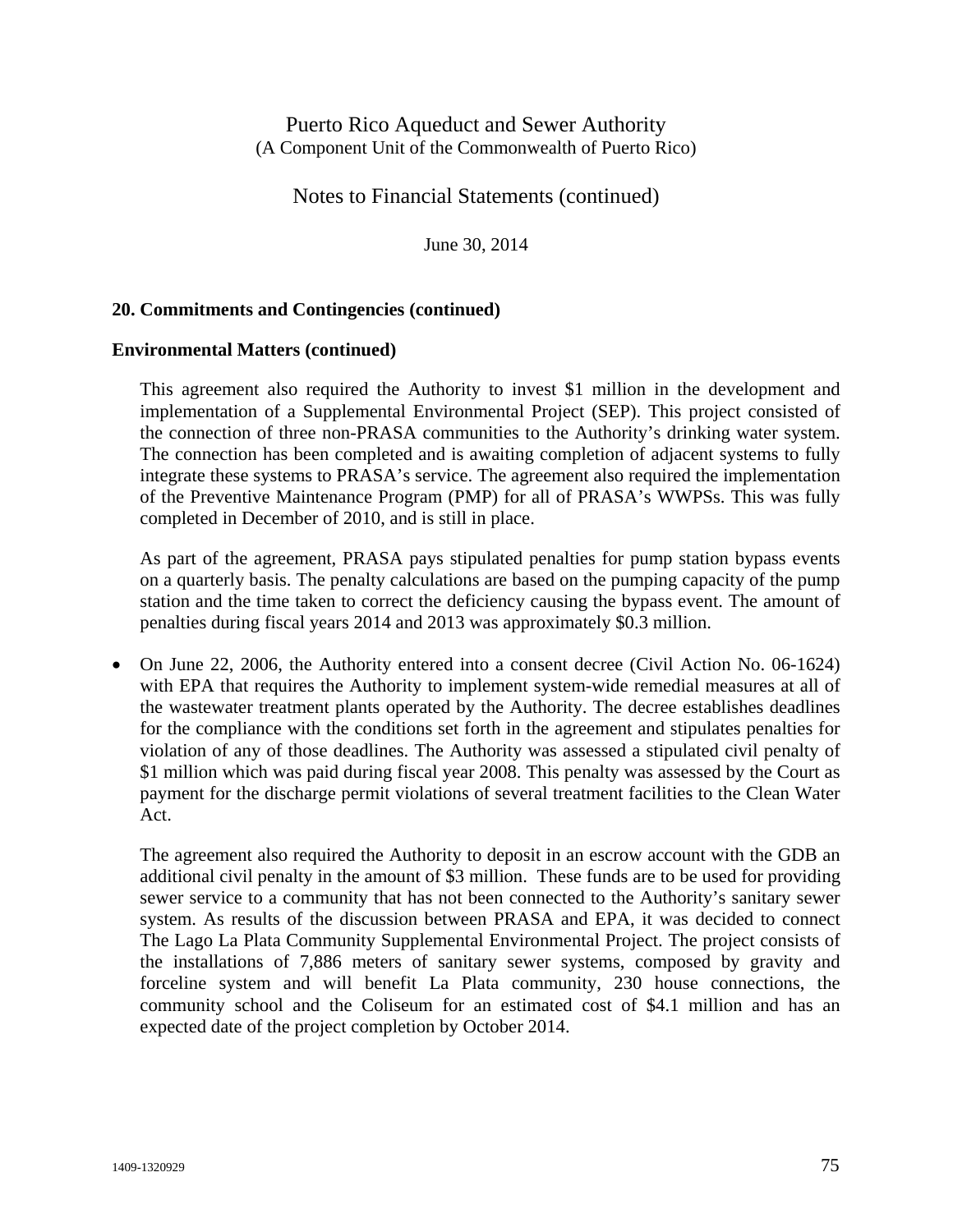Notes to Financial Statements (continued)

June 30, 2014

#### **20. Commitments and Contingencies (continued)**

#### **Environmental Matters (continued)**

As part of the agreement, PRASA pays stipulated penalties on a yearly basis for exceedances to each of PRASA's facilities to their individual discharge permits. The penalty calculations are based on frequency of the exceedances as well as the percentage of the exceedances with its respective limit. The amount of penalties during fiscal years 2014 and 2013 were approximately \$0.6 million and \$0.5 million, respectively. These penalty payments are deposited into an escrow account from which a fraction of the deposited amount can be reimbursed to the Authority based on completion of specific projects and initiatives.

- On May 25, 2006, the Authority entered into a plea agreement with the U. S. Department of Justice related to violations of the Clean Water Act, as amended, Title 33, USC, Sections  $11311(a)$  and  $1319(c)(2)(A)$ . As part of the agreement (Criminal Case No. 06-CR--00202-001), the Authority paid a \$9 million fine. This penalty was assessed by the Court as payment for the discharge permit violations of several treatment facilities of the Clean Water Act. The Authority was placed on probation for a period of five years, which expired on April 19, 2012. As part of the probation, the Authority had to comply with several special conditions, such as: (i) upgrade the collection and wastewater treatment system in the Ponce de León Avenue area of San Juan for a cost of not less than \$10.0 million to prevent direct discharges to the Martin Peña Channel, (ii) upgrade nine waste water treatment plants for a cost not less than \$109.0 million, and (iii) comply with the consent decree signed by the Authority with the U.S. Government on June 22, 2006. The plea agreement also established stipulated penalties for violation of any of the deadlines or performance standards set forth in the agreement. As of today, the Authority is in compliance with the deadlines and requirements of this Consent Order and no penalties have been paid. The probation period expired on April 2012.
- On December 15, 2006, an agreement (Civil Case No. KPE 2006-0858) was signed between the Authority and the Department of Health of the Commonwealth related to violations of the Safe Drinking Water Act (SDWA), as amended. The agreement was preliminarily approved by the supervising court on March 15, 2007 and it was amended and finally approved by that court on June 20, 2008. The Authority agreed to implement a work plan to remediate the violations, establish preventive and mitigation measures, and execute a preventive maintenance program for the purpose of meeting the requirements of the SDWA. This Act requires the compliance with parameters of water quality and treatment techniques in the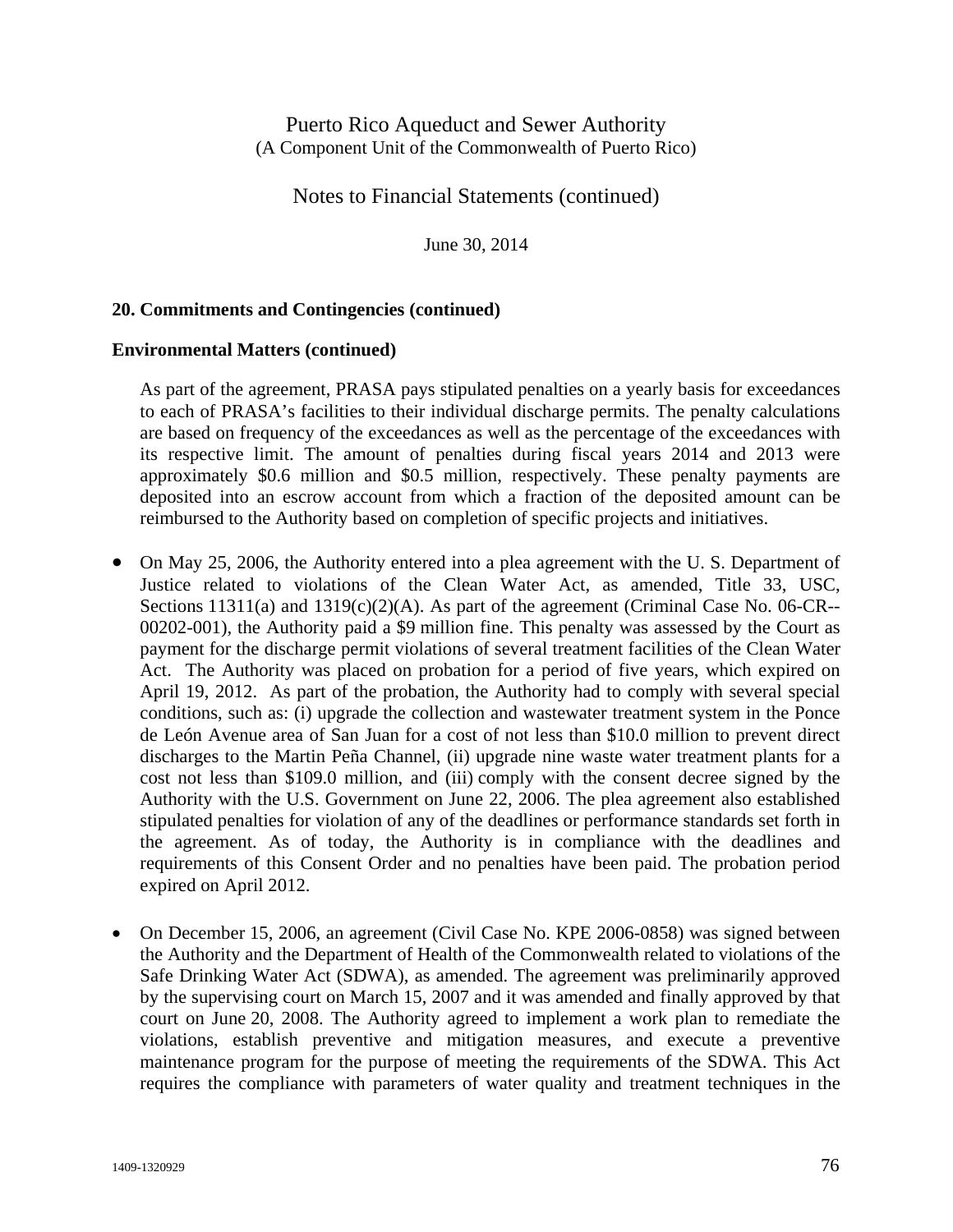Notes to Financial Statements (continued)

June 30, 2014

## **20. Commitments and Contingencies (continued)**

#### **Environmental Matters (continued)**

Authority's water systems. As part of the agreement, the Authority paid a civil penalty of \$1 million during fiscal year ended June 30, 2007. The civil penalty was stipulated by the court for alleged non-compliance issues to the SDWA attended in this decree. In this Consent Decree, the Authority shall pay stipulated penalties for failing to comply with remedial measures deadlines, fail to submit deliverables or exceedances to maximum contaminant levels.

During fiscal year ended June 30, 2008 and based on the amendment and final approval of the agreement, the Authority accrued approximately \$2.7 million for penalties for noncompliance as stipulated by the final agreement, which were paid during fiscal year 2009. Also, as part of the penalties for noncompliance with the remedial measures of the agreement with the Department of Health during fiscal year 2009, \$1.3 million were deposited in a GDB escrow account to be used for a SEP. This SEP included three projects: (1) a chemical monitoring of 67 Non-PRASA systems, (2) the installation of a disinfection system in six Non- PRASA systems, and (3) the connection of schools that have their own deficient water systems, to the Authority's water system. PRASA is in compliance with these SEP.

During fiscal years ended June 30, 2014 and 2013, the penalties amounted approximately \$0.1 million and \$0.6 million, respectively. The Authority deposited \$0.1 million in an escrow account. The deposit in the escrow account is for parameters exceedances, and will be used for compliance projects with the approval of the Department of Health.

• On November 2007, the Authority entered into negotiation of a consent decree (Civil Action No. 10-1365) with EPA that requires the Authority to implement system wide remedial measures at all of the sludge treatment systems at the water treatment plants owned and operated by the Authority. The consent decree was lodged on May 3, 2010 and its entry date was August 24, 2010. This consent order supersedes previous Consent Orders known as PRASA II (Civil Action No. 92-1511) and PRASA III (Civil Action No. 00-2554). This consent order establishes deadlines for the compliance with the conditions set forth in the proposed agreement and stipulates penalties for violation of any of those deadlines.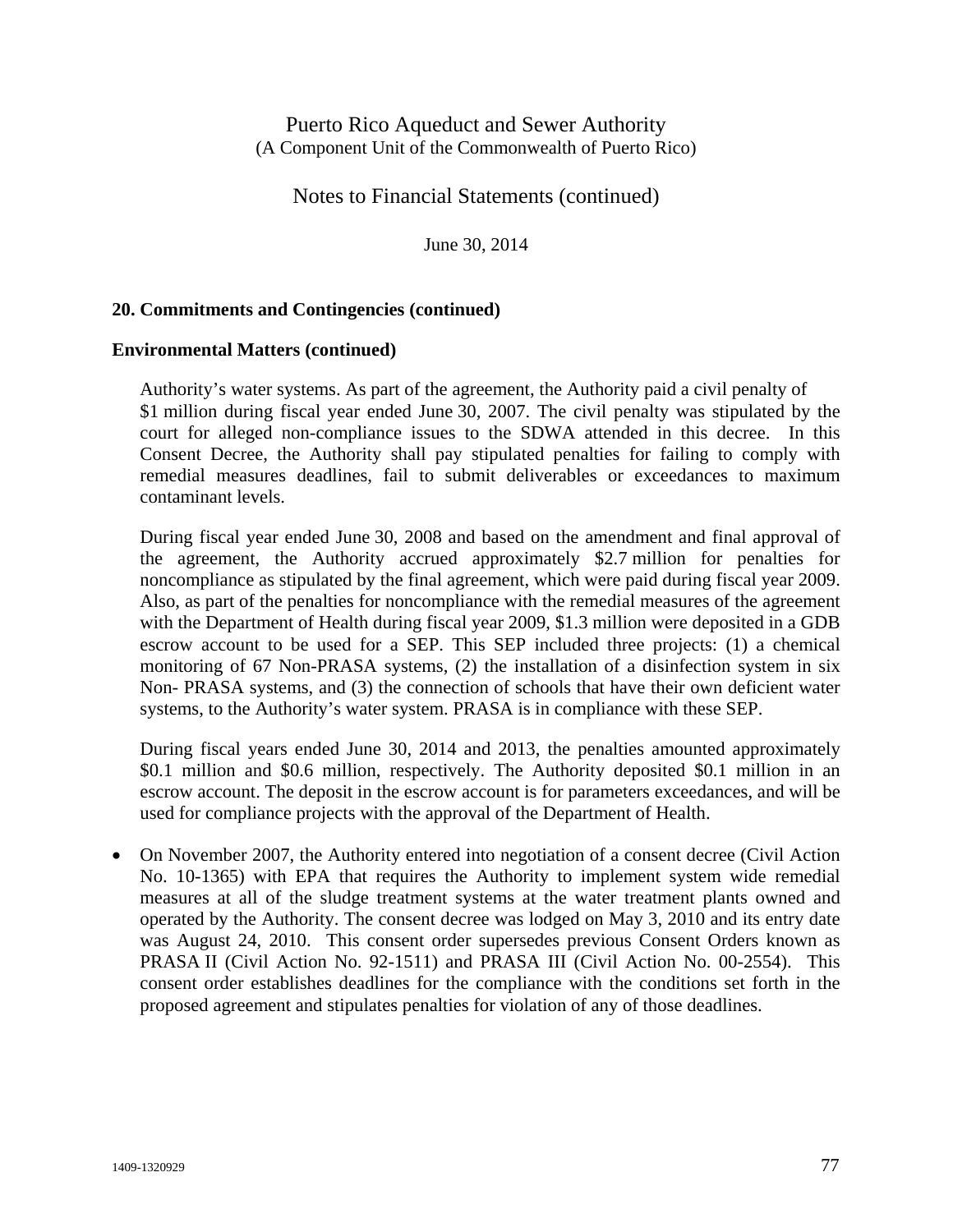Notes to Financial Statements (continued)

June 30, 2014

## **20. Commitments and Contingencies (continued)**

#### **Environmental Matters (continued)**

 The Authority was assessed a civil penalty of approximately \$3.2 million, of which \$1.0 million was paid to the Treasurer of the United States of America as a civil penalty, and \$2.2 million was deposited in an escrow account with GDB for the design and construction of a SEP. This SEP consisted on the installation of an aeration system in the Toa Vaca Lake. The aeration system was finished and placed into operation on November 2012.

 The total amount of penalties paid under this agreement during the fiscal years 2014 was approximately \$0.2 million. Stipulated penalties must be paid by the Authority for failing to comply with remedial measures deadlines, permit limit exceedances or fail to submit deliverables or Discharge Monitoring Reports.

The Authority is in the process of renegotiation of all the consent decrees and commitments mentioned above. The objective of this renegotiation is to establish a prioritization system that will smooth out the economic impact of the capital improvement projects on a yearly basis.

#### **Risk Management**

The Authority has commercial insurance to mitigate its exposure to certain losses involving real and personal property (including windstorm, flood and earthquake damages) and comprehensive general and automobile claims.

Each commercial insurance policy maintained by the Authority contains specific policy limits and deductibles. A summary of the commercial insurance maintained by the Authority is as follows: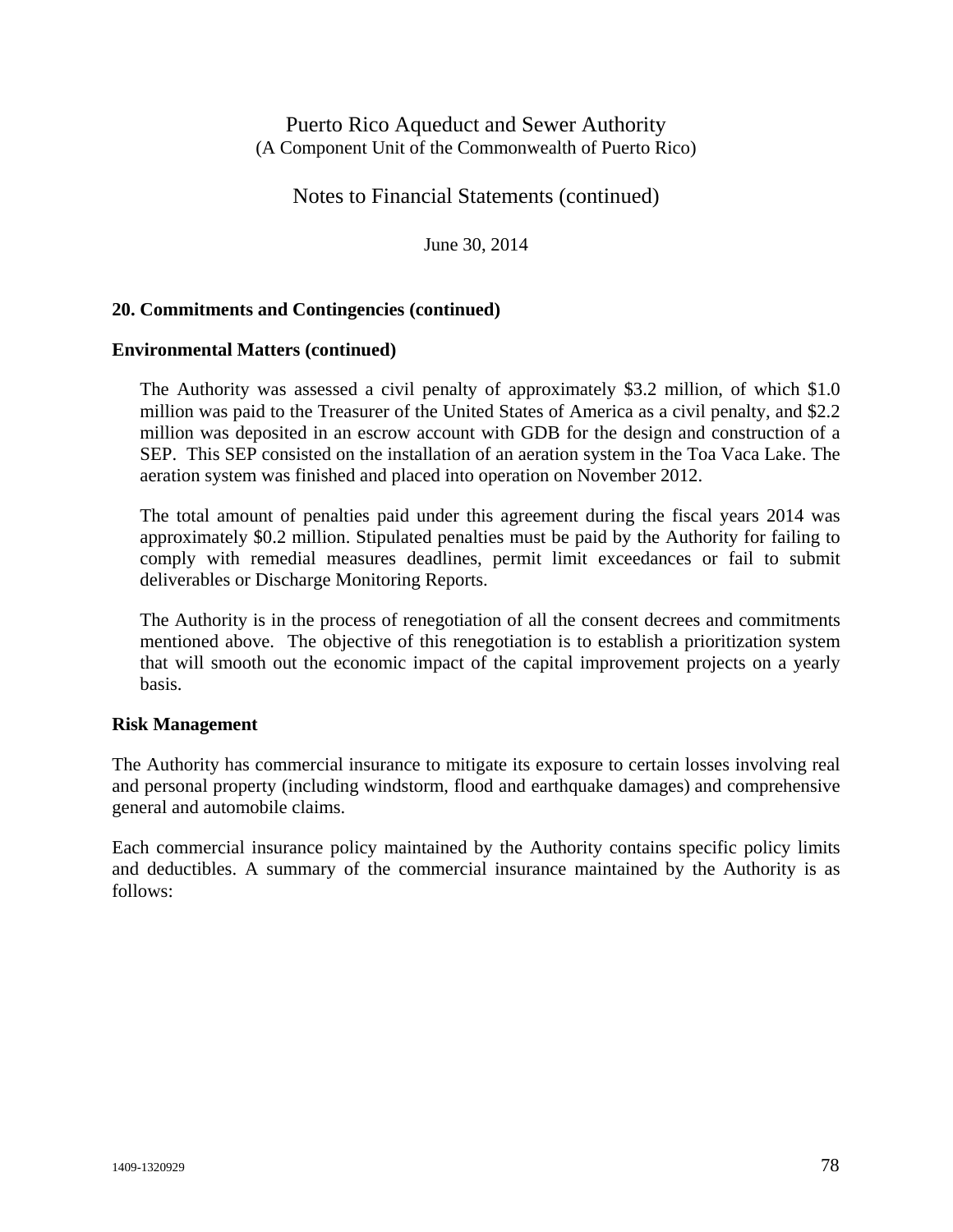# Notes to Financial Statements (continued)

June 30, 2014

# **20. Commitments and Contingencies (continued)**

## **Risk Management (continued)**

| Coverage                     | <b>Deductible</b>                              | <b>Policy Limit</b>                                        |  |  |
|------------------------------|------------------------------------------------|------------------------------------------------------------|--|--|
| Real and personal property:  |                                                |                                                            |  |  |
| Windstorm                    | Up to \$32.5 million                           | \$150.0 million                                            |  |  |
|                              | per event, with a minimum                      | per event                                                  |  |  |
|                              | of \$25.0 million                              |                                                            |  |  |
| Flood                        | Up to \$28 million                             | \$300.0 million                                            |  |  |
|                              | per event, with a minimum<br>of \$25.0 million | per event                                                  |  |  |
| Earthquake                   | Up to \$32.5 million                           | \$300.0 million                                            |  |  |
|                              | per event, with a minimum<br>of \$25.0 million | per event                                                  |  |  |
| All other                    | \$25.0 million per occurrence                  | \$150.0 million                                            |  |  |
|                              |                                                | per event                                                  |  |  |
| Automobile                   |                                                | \$1.0 million per occurence                                |  |  |
| Comprehensive general        |                                                |                                                            |  |  |
| liablities                   | \$100 thousand per occurrence                  | \$1.0 million per occurence<br>\$2.0 million per aggregate |  |  |
| Umbrella liability           |                                                |                                                            |  |  |
| <b>First Excess General</b>  | Retention \$1.0 million                        | In excess of \$20.0 million                                |  |  |
| liability and automobile     |                                                | up to \$20.0 million                                       |  |  |
| <b>Second Excess General</b> |                                                | From \$20.0 million to                                     |  |  |
| liability and automobile     |                                                | \$40.0 million                                             |  |  |
| Pollution Liabilty           | \$250 thousand per ocurrence                   | \$5.0 million                                              |  |  |
| Crime                        | \$10 thousand per ocurrence                    | From \$500 thousand<br>up to $$1.0$ million                |  |  |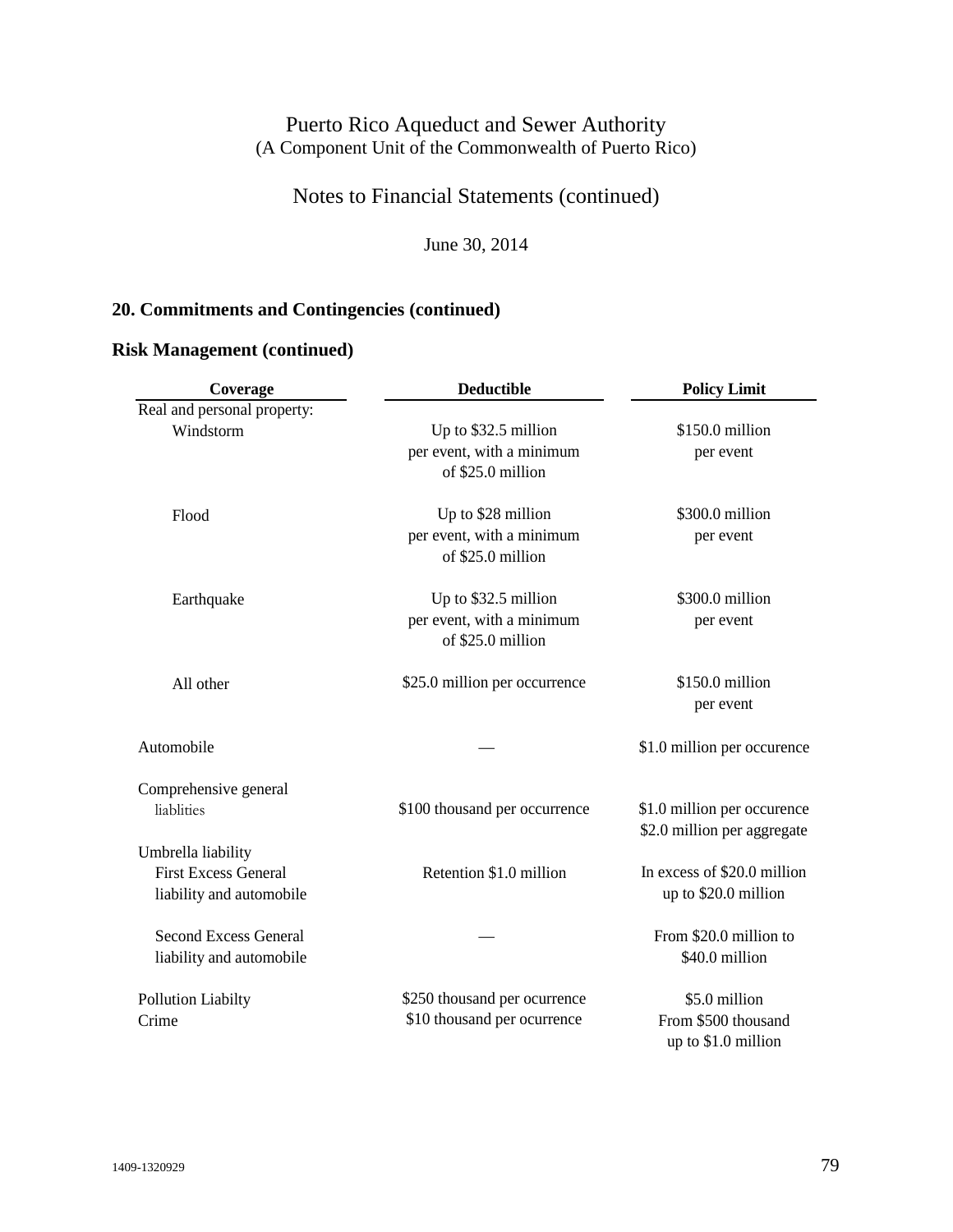# Notes to Financial Statements (continued)

June 30, 2014

## **20. Commitments and Contingencies (continued)**

#### **Risk Management (continued)**

| Coverage                                   | <b>Deductible</b>             | <b>Policy Limit</b>                                                                   |
|--------------------------------------------|-------------------------------|---------------------------------------------------------------------------------------|
| <b>Officers and Directors</b>              | \$200 thousand per occurrence | \$20.0 million                                                                        |
| <b>First Excess Directors and Officers</b> |                               | Additional \$10.0 million                                                             |
| Travel and Accident                        |                               | \$500 thousand per<br>ocurrence                                                       |
| <b>Accident and Health Divers</b>          |                               | \$2.5 million aggregate<br>\$250 thousand per<br>ocurrence<br>\$1.7 million aggregate |
| <b>EPLI</b><br><b>Excess EPLI</b>          | \$100 thousand per occurrence | \$5.0 million<br>Additional \$5.0 million                                             |

The Authority also has an Owner Controlled Insurance Program (OCIP). The OCIP is an insurance program under which Commercial General Liability, Excess General Liability, Builders Risk, and Contractors Pollution Liability coverage's are procured or provided on a project "wrap-up" basis for contractors and subcontractors of any tier, who have been properly enrolled, while performing operations at the Project Site.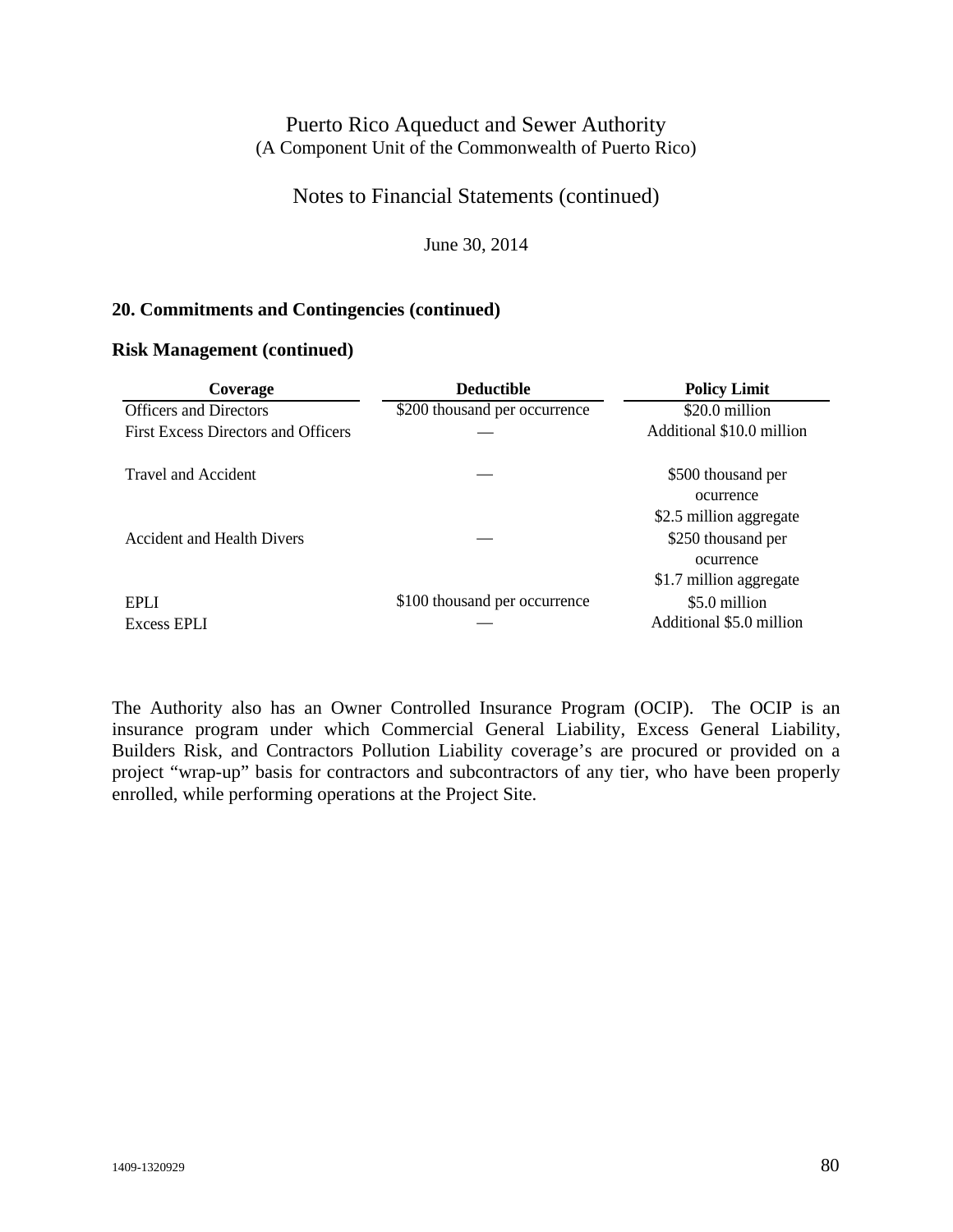Notes to Financial Statements (continued)

June 30, 2014

## **20. Commitments and Contingencies (continued)**

#### **Risk Management (continued)**

Each insurance policy maintained by the Authority contains specific policy limits and deductibles. A summary of the OCIP insurance policies maintained by the Authority is as follows:

| Coverage                                | <b>Deductible</b>                   | <b>Policy Limit</b>                                      |  |  |  |
|-----------------------------------------|-------------------------------------|----------------------------------------------------------|--|--|--|
| Comprehensive general                   |                                     |                                                          |  |  |  |
| liability:                              |                                     |                                                          |  |  |  |
| General liability                       | \$10 thousand per ocurrence         | \$2.0 million per ocurrence<br>\$4.0 million aggregate   |  |  |  |
| First excess liability                  | \$10 thousand per ocurrence         | \$25.0 million per ocurrence<br>\$50.0 million aggregate |  |  |  |
| Second excess liability                 |                                     | \$25.0 million per ocurrence<br>\$50.0 million aggregate |  |  |  |
| <b>Builder's Risk</b>                   | \$20 thousand theft                 |                                                          |  |  |  |
|                                         | \$100 thousand - atmospheric events | \$100.0 million per ocurrence                            |  |  |  |
| <b>Contractor's Pollution Liability</b> | \$25 thousand per ocurrence         | \$25.0 million per ocurrence<br>\$25.0 million aggregate |  |  |  |
| Proffesional Liability                  | \$250 thousand per ocurrence        | \$25.0 million per ocurrence<br>\$50.0 million aggregate |  |  |  |

Settled claims resulting from these risks have not exceeded commercial insurance coverage in any of the past three fiscal years.

## **Construction Projects**

The Authority enters in construction projects for the replacements or expansion of its facilities. As of June 30, 2014 and 2013, there were outstanding commitments for projects in process for approximately \$124.2 million and \$88.3 million, respectively.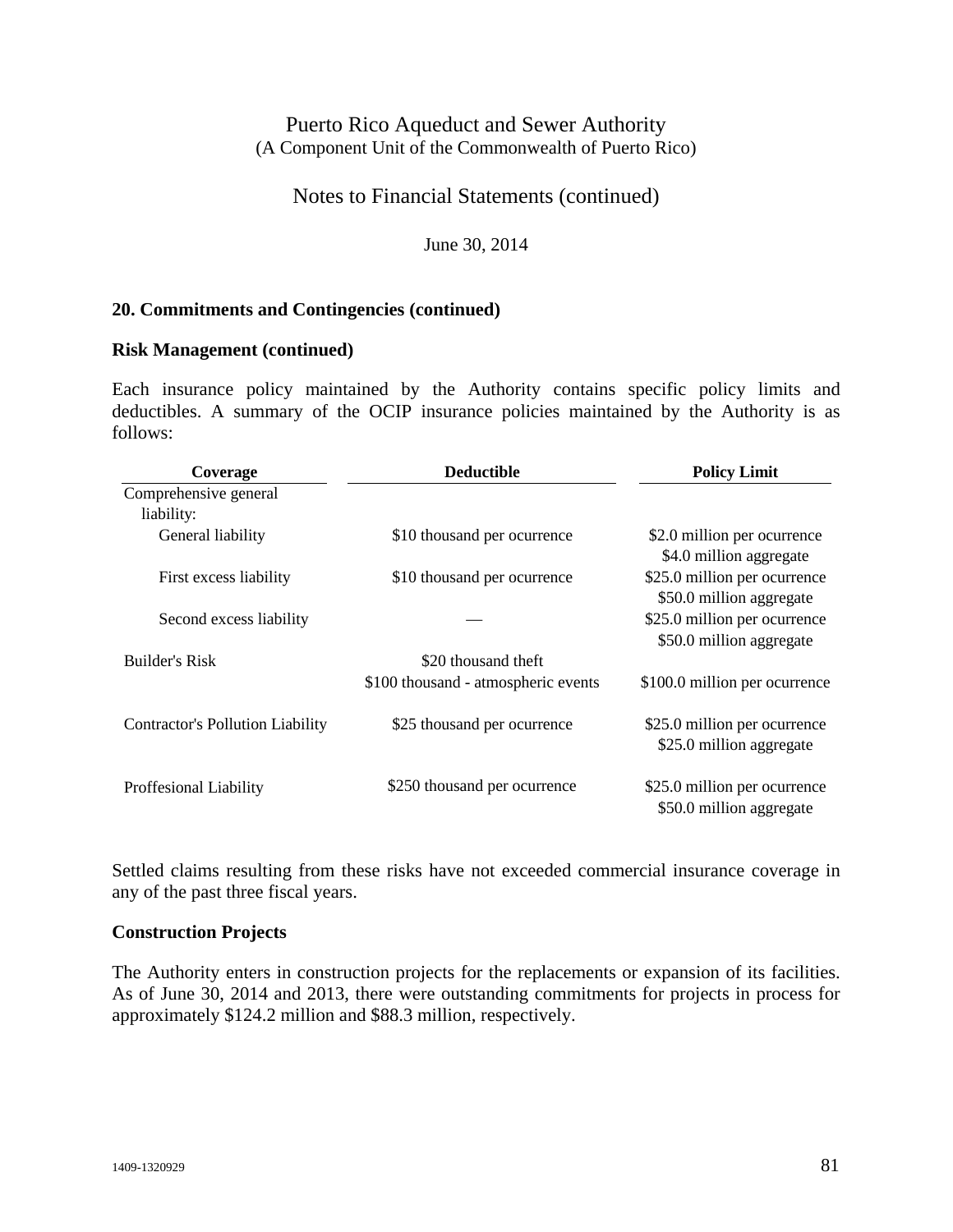Notes to Financial Statements (continued)

June 30, 2014

## **20. Commitments and Contingencies (continued)**

## **Operating Leases**

Certain commercial offices and warehouse facilities of the Authority are leased under operating lease agreements. During the years ended June 30, 2014 and 2013, the Authority incurred approximately \$4.7 million and \$4.2 million, respectively, in rent expense.

Future minimum noncancelable lease payments on existing operating leases at June 30, 2014, which have an initial term of one year or more, are as follows (in thousands):

| 2015        | \$<br>3,269  |
|-------------|--------------|
| 2016        | 2,913        |
| 2017        | 2,590        |
| 2018        | 2,358        |
| 2019        | 1,479        |
| 2020 - 2024 | 3,668        |
| 2025 - 2029 | 1,771        |
|             | \$<br>18,048 |

## **Litigation**

The Authority is the defendant in lawsuit filed by customers alleging that the Authority has over billed them due to the methodology used to estimate consumption. The case in which plaintiffs requested a certification of the suit as a class action and seek recovery of damages, and an injunction enjoining the Authority from continuing to bill using the current methodology. The case is Fernando Toro, et al. v. Autoridad de Acueductos y Alcantarillados.

In the Toro case, the class certification hearings took place in the month of June 2011. The parties presented their evidence and the Judge determined the certification to a class action. At the present time, the Authority appealed the class action certification and is expecting the Court decision on the request. However, after evaluating the evidence presented in the class certification hearings, the Authority's potential exposure from this lawsuit is unlikely and, as such, no liability is being reported on the financial statements.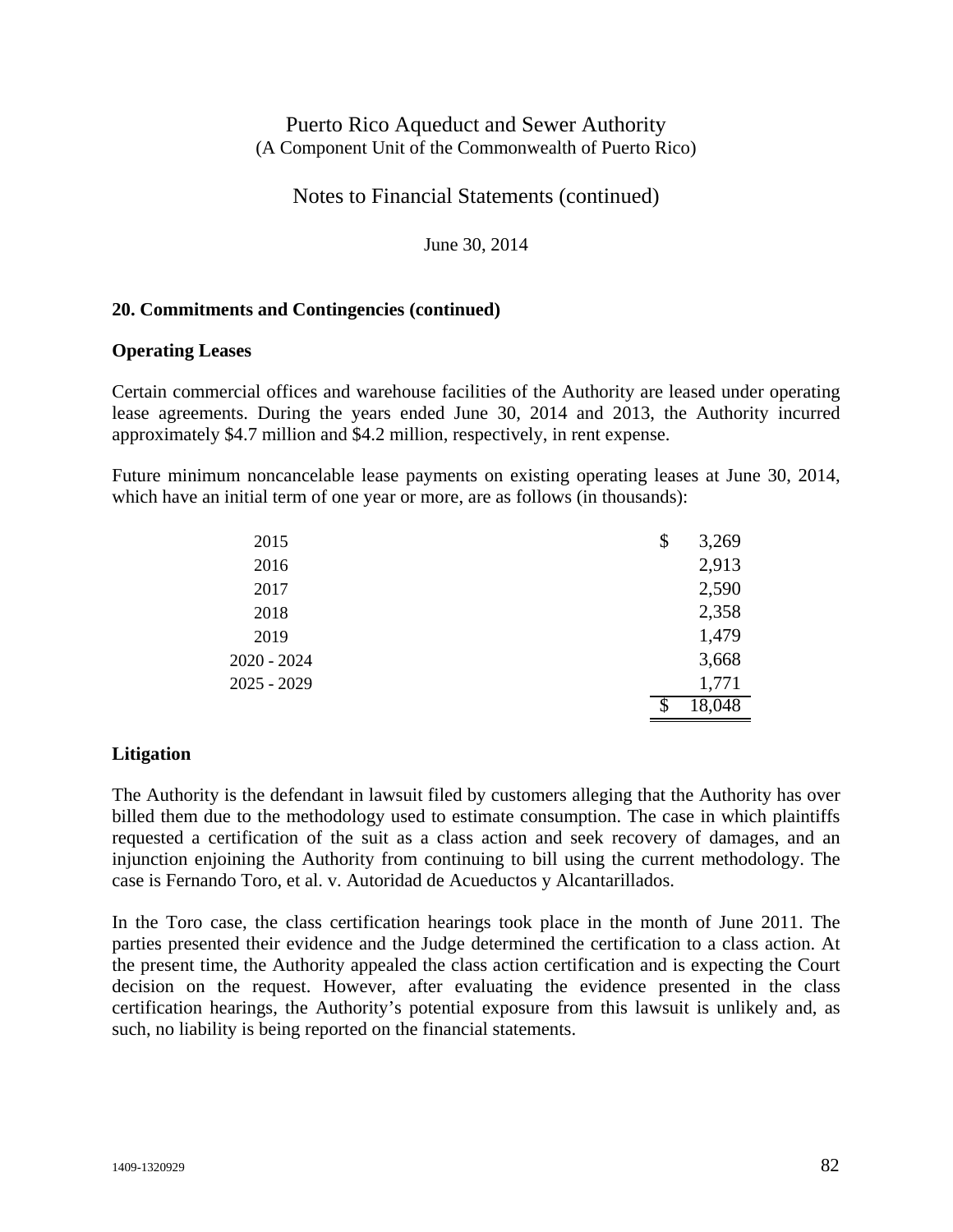Notes to Financial Statements (continued)

June 30, 2014

## **20. Commitments and Contingencies (continued)**

#### **Litigation (continued)**

The Authority is the defendant or codefendant in various other lawsuits not included in the financial statements. The ultimate outcome of the lawsuits cannot presently be determined. However, management, based on the advice of legal counsels, is of the opinion that these lawsuits will not have a material impact on the basic financial statements.

## **21. Adoption of GASB No. 65 and Prior Period Restatement**

#### **Adoption of GASB No. 65**

During fiscal year ended June 30, 2014, GASB No.65 "Items Previously Reported as Asset and Liabilities" became effective, which requires recording the non-insurance portion of deferred debt issuance costs previously presented as Other Assets in the Authority's balance sheets, as operating expenses, and proper classification of certain items previously reported as assets or liabilities as deferred outflows of resources and deferred inflows of resources. As a result of the implementation of GASB 65, starting with the 2014 fiscal year, all debt issuance costs will be presented as expense during the year they are incurred.

#### **Prior Period Restatement**

During the course of preparing the 2014 financial statements, the Authority noted an understatement on capital assets being depreciated and overstatement on prior year net position due to unclosed construction in progress. As consequence, \$274.2 million in a correcting entry was made in the 2013 prior period financial statements to transfer from construction in progress to capital assets being depreciated. As part of the prior year adjustment, a \$43.6 million restatement on beginning net position for 2013 was recorded related to depreciation expense.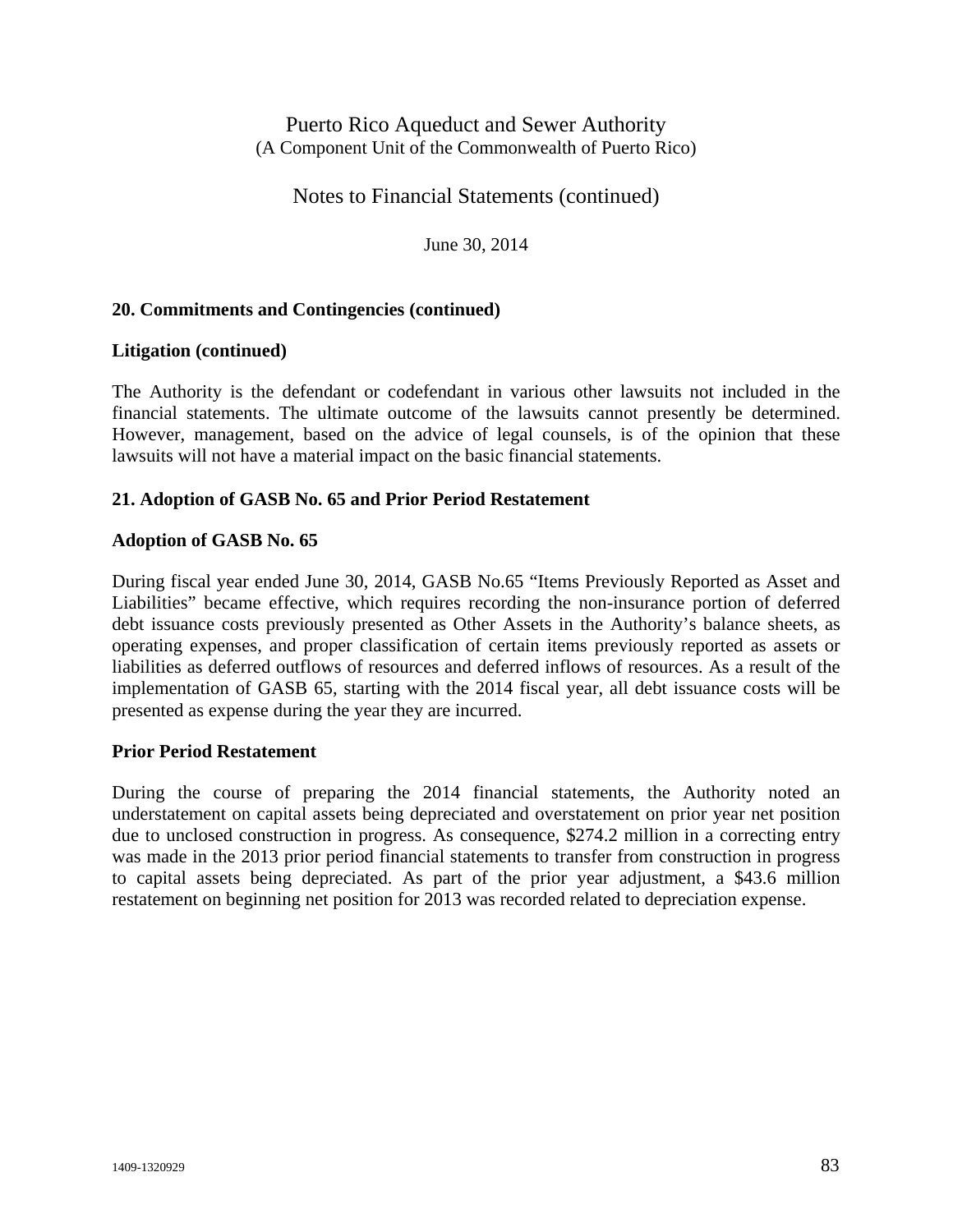# Notes to Financial Statements (continued)

#### June 30, 2014

## **21. Adoption of GASB No. 65 and Prior Period Restatement (continued)**

The effect of the adoption of GASB No. 65 and the prior period adjustment on balances previously reported as of and for the year ended June 30, 2013, is as follows.

|                                           | 2013 Balance    |                          |                   |                           |  |
|-------------------------------------------|-----------------|--------------------------|-------------------|---------------------------|--|
|                                           | as Previously   | <b>Prior Period</b>      | <b>GASB 65</b>    | 2013 Balance              |  |
|                                           | <b>Reported</b> | <b>Restatement</b>       | <b>Adjustment</b> | as Restated               |  |
| Capital assets reclassification           |                 |                          |                   |                           |  |
| Capital assets:                           |                 |                          |                   |                           |  |
| Capital assets being depreciated          | \$<br>9,499,207 | 274,198<br><sup>\$</sup> | <sup>\$</sup>     | $\mathbb{S}$<br>9,773,405 |  |
| Accumulated depreciation and amortization | (3,246,296)     | (56, 115)                |                   | (3,302,411)               |  |
| Land and other depreciable assets         | 71,188          |                          |                   | 71,188                    |  |
| Construction in progress                  | 1,096,369       | (274, 198)               |                   | 822,171                   |  |
| Total capital assets, net                 | 7,420,468       | (56, 115)                |                   | 7,364,353                 |  |
| Deferred outflows of resources            |                 |                          |                   |                           |  |
| Deferred debt issuance cost               | 63,335          |                          | (63, 335)         |                           |  |
| Deferred outflows of resources            |                 |                          | 39,343            | 39,343                    |  |
| <b>Current liabilities</b>                |                 |                          |                   |                           |  |
| Bonds payable                             | 13,471          |                          | 3,745             | 17,216                    |  |
| <b>Noncurrent liabilities</b>             |                 |                          |                   |                           |  |
| Bonds payable                             | 4,509,255       |                          | 35,598            | 4,544,853                 |  |
| Change in net position                    |                 |                          |                   |                           |  |
| Net position, beginning of the year       | 2,998,915       | (43,572)                 | (64, 127)         | 2,891,216                 |  |
| Net position, end of the year             | 2,539,475       | (56, 115)                | (63, 335)         | 2,420,025                 |  |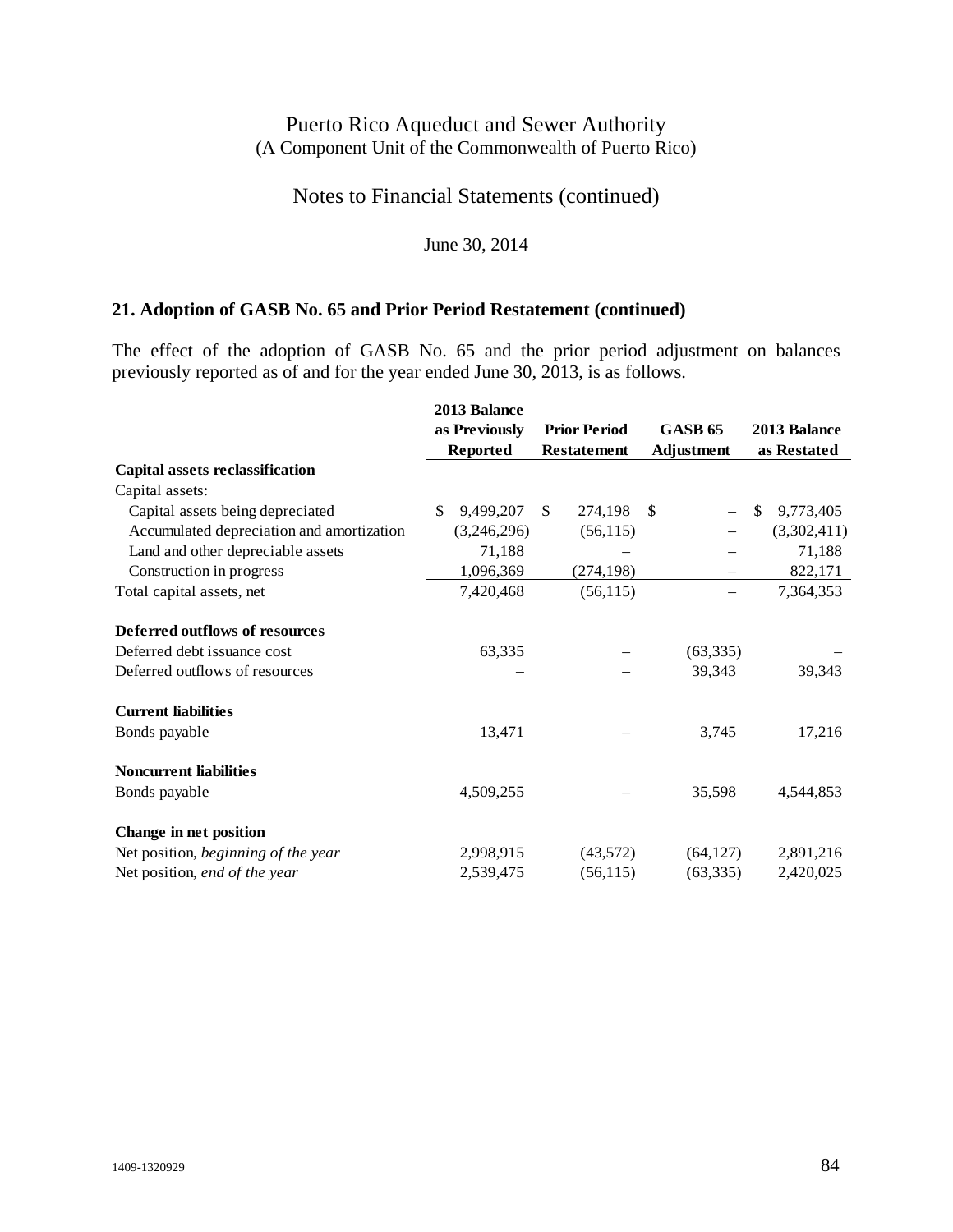# Notes to Financial Statements (continued)

# June 30, 2014

# **21. Adoption of GASB No. 65 and Prior Period Adjustment (continued)**

|                                                  |    | 2013                       | 2012<br>and prior |                       | <b>Total</b><br>restatement |            |
|--------------------------------------------------|----|----------------------------|-------------------|-----------------------|-----------------------------|------------|
| Depreciation expense, as reported<br>Restatement | \$ | 232,191<br>12,543          | \$                | 211,127<br>43,572     |                             | 56,115     |
| Depreciation expense, as restated                | £. | 244,734                    |                   | 254,699               |                             |            |
| GASB 65 restatement<br>Depreciation restatement  | \$ | $(63,335)$ \$<br>(56, 115) |                   | (64, 127)<br>(43,572) |                             |            |
| Net position, as previously reported             |    | 2,539,475                  |                   | 2,998,915             |                             | (459, 440) |
| Net position, as restated                        | S  | 2,420,025                  |                   | \$2,891,216           |                             | (471, 191) |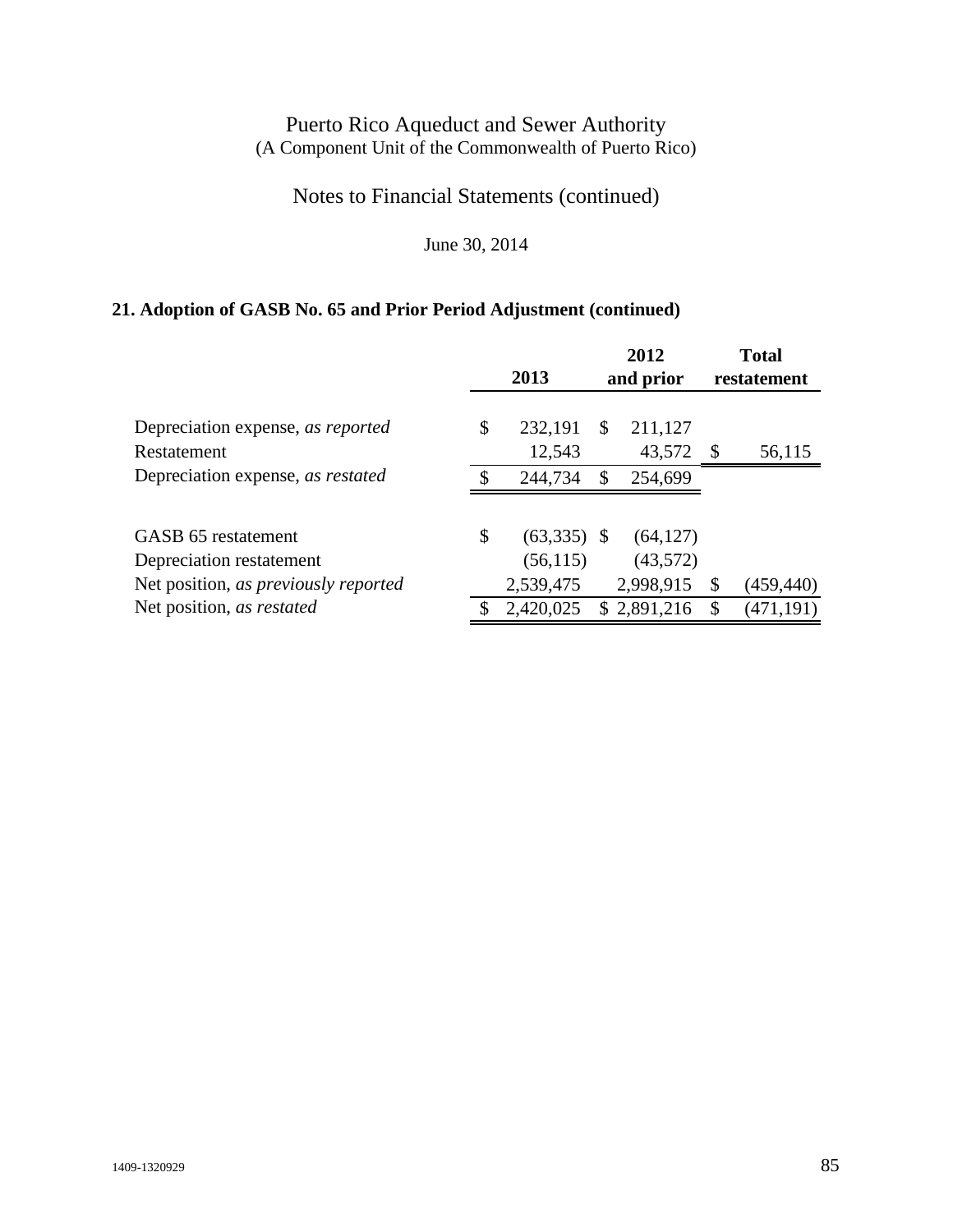# Required Supplementary Information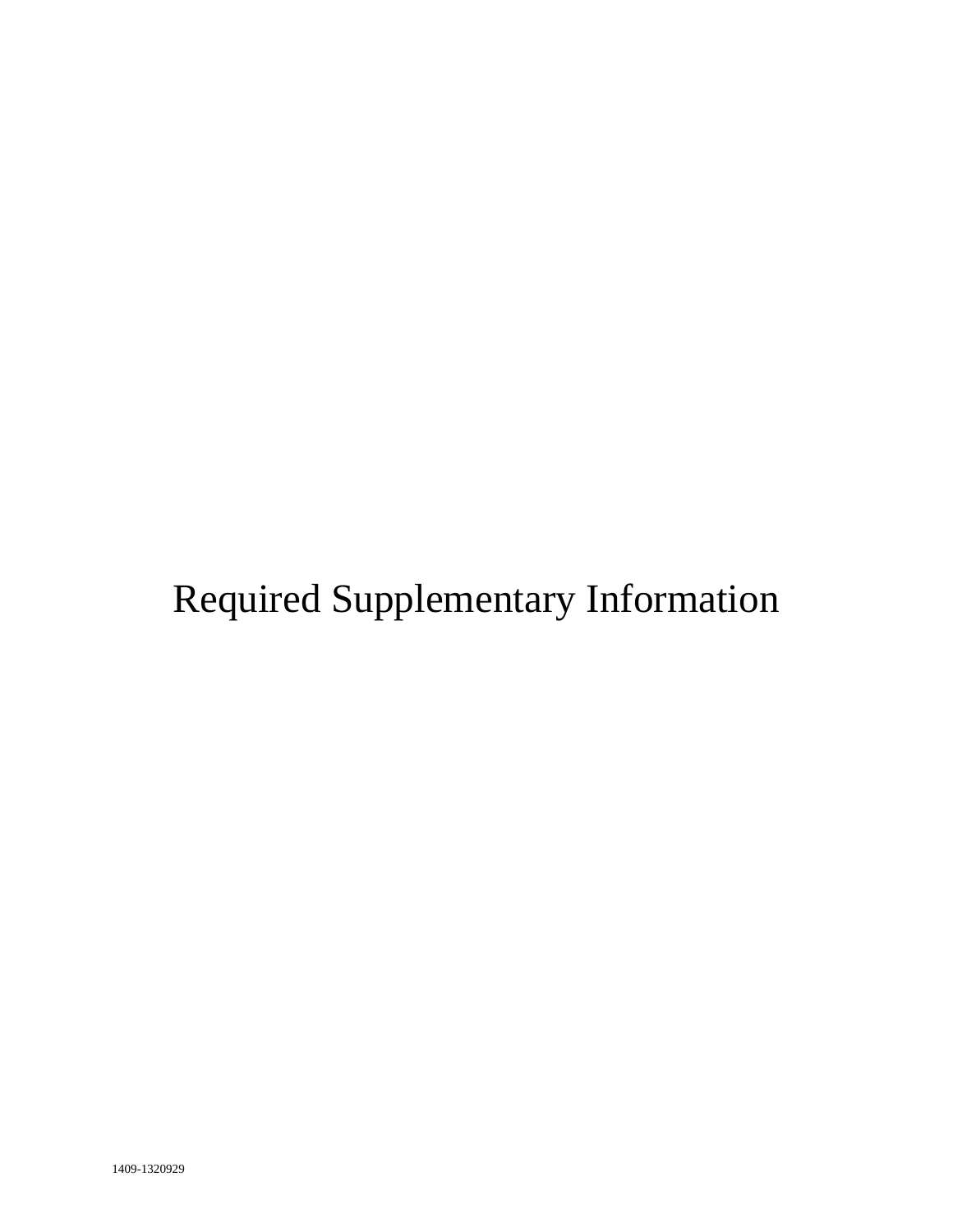# Required Supplementary Information Schedule of Funding Progress for Postemployment Healthcare Benefits

*(In thousands)* 

| Valuation<br>Date | <b>Actuarial</b><br>Value of<br><b>Assets</b> |          | <b>Actuarial</b><br>Accrued<br><b>Liability</b> |        | U <b>nfunded</b><br><b>Actuarial</b><br><b>Liability</b> |        | <b>Funded</b><br>Ratio | Annual<br>Covered<br><b>Payroll</b> | <b>Percentage</b><br>of Covered<br><b>Payroll</b> |
|-------------------|-----------------------------------------------|----------|-------------------------------------------------|--------|----------------------------------------------------------|--------|------------------------|-------------------------------------|---------------------------------------------------|
| June 30, 2014     | -S                                            |          |                                                 | 72,027 | S                                                        | 72,027 | $-$ %                  | \$148,131                           | 49%                                               |
| June 30, 2013     |                                               |          | -S                                              | 73.044 | S.                                                       | 73.044 | $-$ %                  | \$149,613                           | 49%                                               |
| June 30, 2012     |                                               | $\equiv$ |                                                 | 71.703 |                                                          | 71.703 | $-$ %                  | \$163,753                           | 44%                                               |

*See accompanying independent auditors' report.*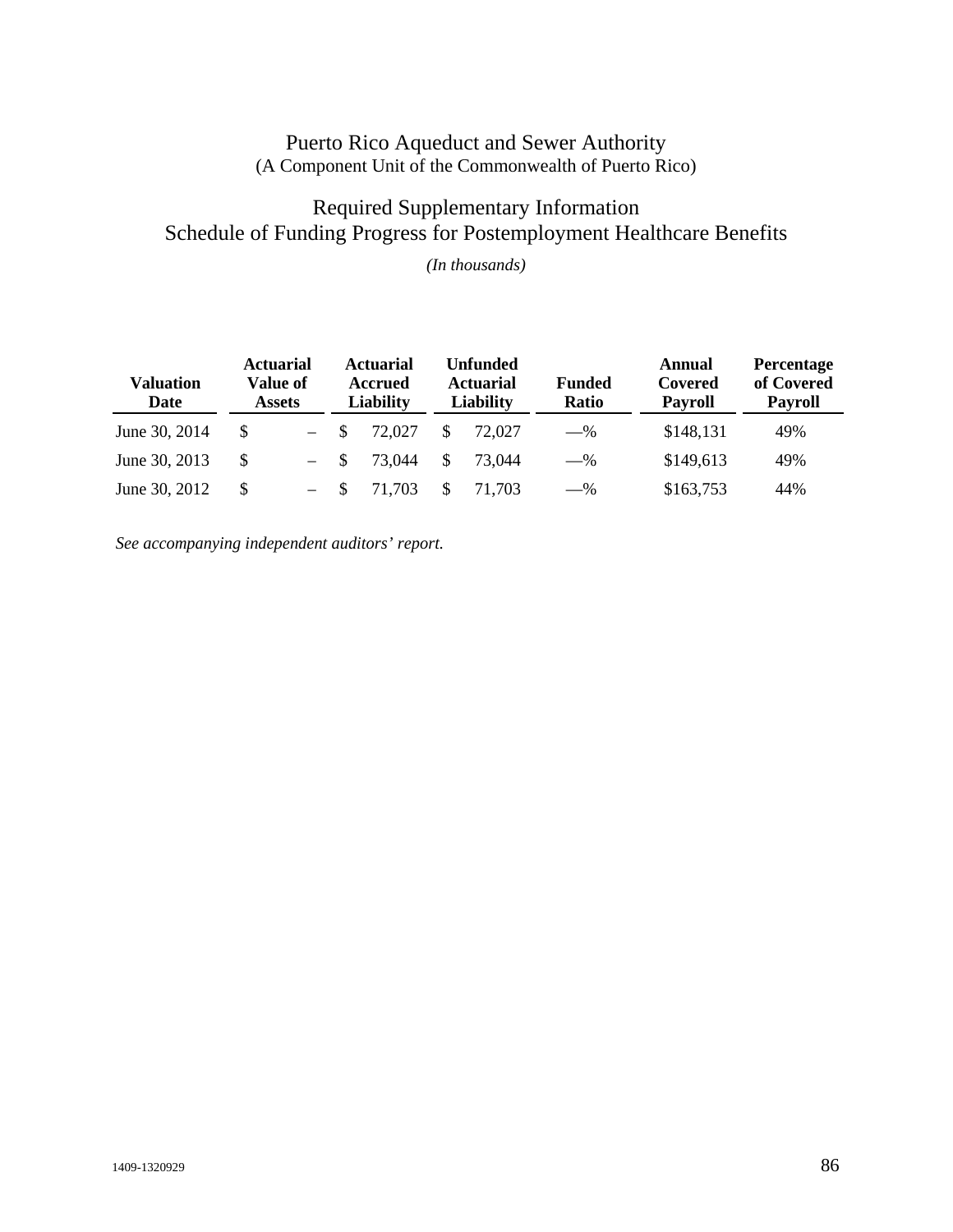Supplemental Schedule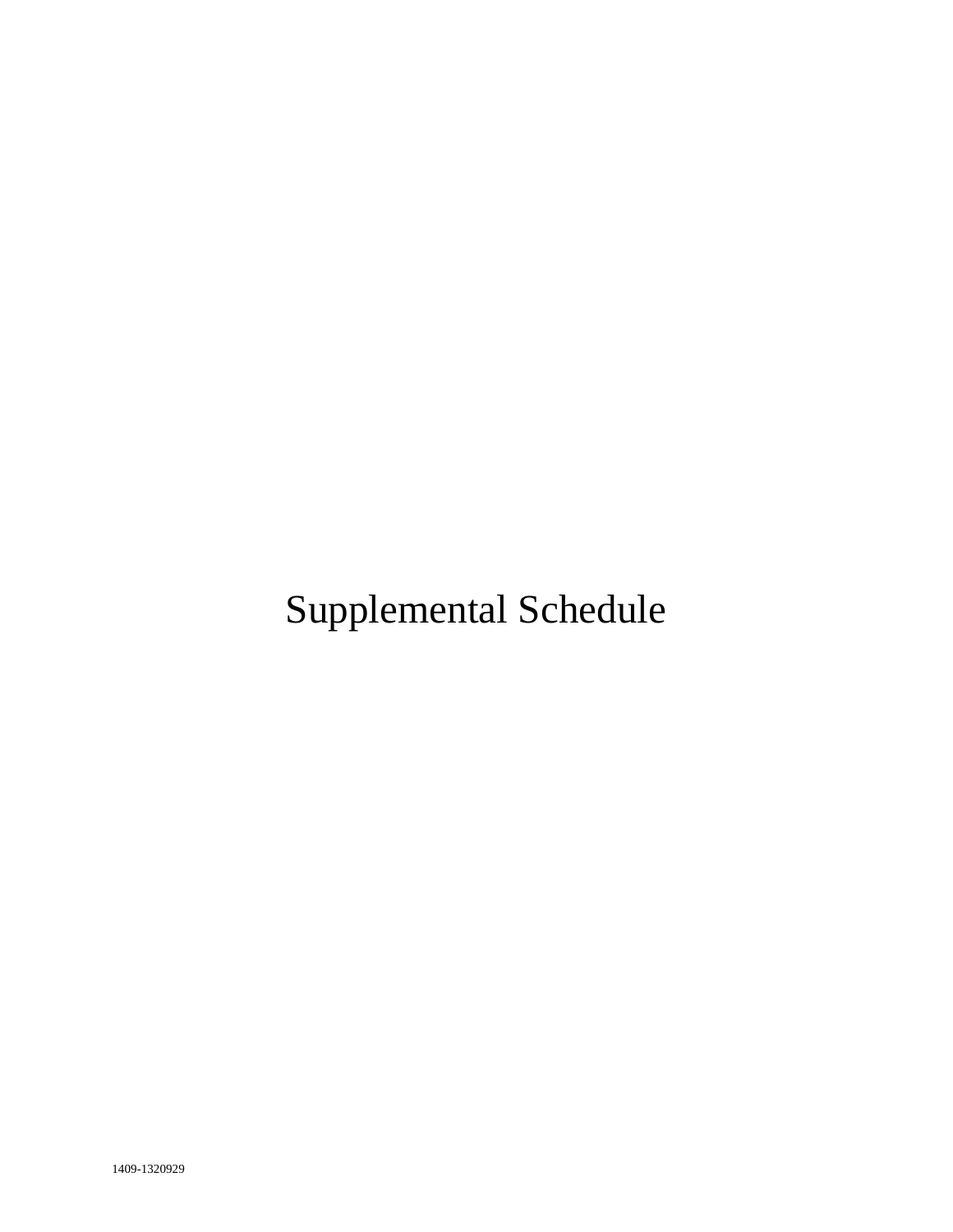## Financial Results and Debt Coverage Calculations per 2012 Amended and Restated Master Agreement of Trust

Years Ended June 30, 2014 and 2013 *(In thousands)*

|                                                                                | 2014          |      | 2013    |
|--------------------------------------------------------------------------------|---------------|------|---------|
| Revenues                                                                       |               |      |         |
| Service revenues (cash basis)                                                  | \$1,036,725   | \$   | 746,370 |
| Other Income                                                                   | 4,313         |      | 6,465   |
| <b>Developers Contributions</b>                                                | 4,501         |      | 6,537   |
| Transfer to Surplus Fund                                                       | (93,000)      |      |         |
| Operating revenues (cash basis)                                                | 952,539       |      | 759,372 |
| <b>Budgetary Reserve Fund</b>                                                  |               |      | 145,000 |
| Total authority revenues                                                       | 952,539       |      | 904,372 |
| Operating expenses:                                                            |               |      |         |
| Payroll and payroll related                                                    | 291,639       |      | 272,092 |
| Electricity                                                                    | 166,720       |      | 209,168 |
| Other operating expenses                                                       | 251,532       |      | 217,614 |
| Total net operating expenses                                                   | 709,891       |      | 698,874 |
| Non cash reserve adjustments                                                   | 39,927        |      |         |
| Adjusted operating expenses                                                    | 669,964       |      | 698,874 |
| Total net revenues per MAT                                                     | \$<br>282,575 | $\$$ | 205,498 |
| Debt service coverage calculation:                                             |               |      |         |
| <b>Operating revenues</b>                                                      | \$<br>952,539 | \$   | 759,372 |
| Senior debt (net of funds available in the Senior Bond Fund of \$43.6 million) | 193,611       |      | 90,600  |
| Accumulated coverage ratio (Min 2.5x) - Section 7.01 (i) MAT                   | 4.92          |      | 8.38    |
| Senior subordinated debt                                                       |               |      |         |
| Accumulated coverage ratio (Min 2.0x) - Section 7.01 (ii) MAT                  | 4.92          |      | 8.38    |
| All bonds and other system indebtedness                                        | 193,611       |      | 90,600  |
| Accumulated coverage ratio (Min 1.5x) - Section 7.01 (iii) MAT                 | 4.92          |      | 8.38    |
| Rate covenants:                                                                |               |      |         |
| <b>Authority revenues</b>                                                      | \$<br>952,539 | \$   | 904,372 |
| All debt plus current expenses                                                 | 944,850       |      | 864,866 |
| Accumulated coverage ratio (Min 1.0x) - Section 7.01 (iv) MAT                  | <i>1.01</i>   |      | 1.05    |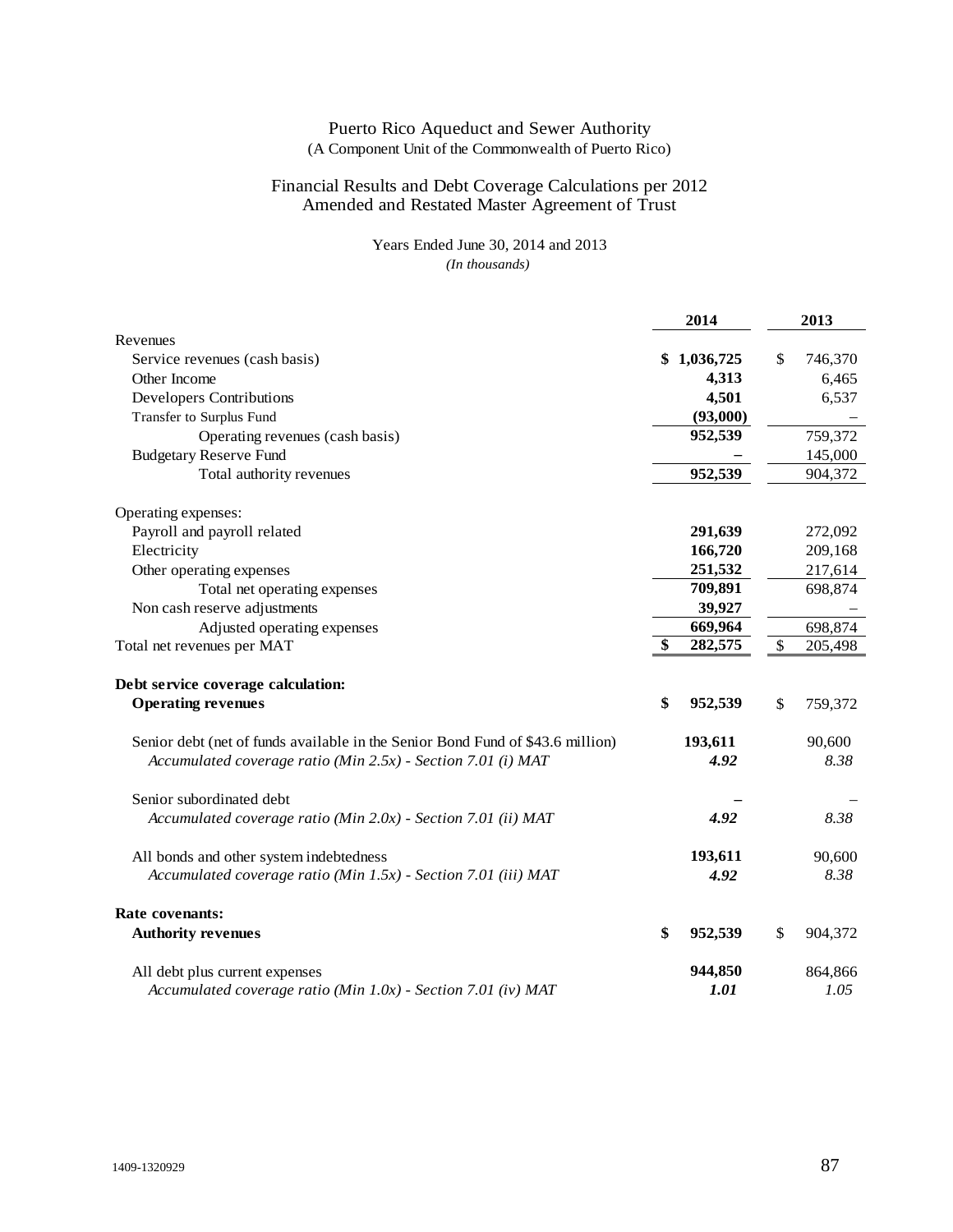# Other Report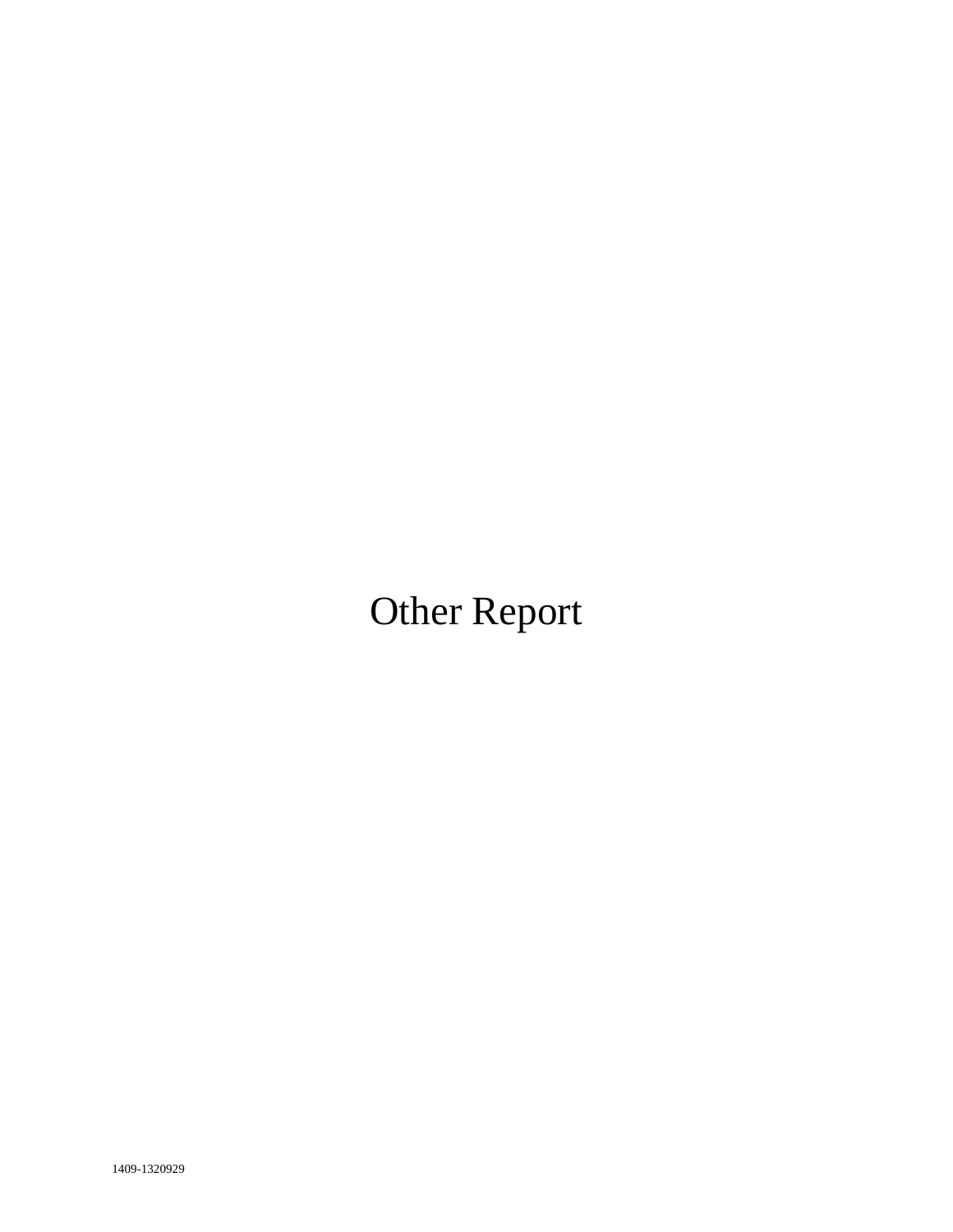

Ernst & Young LLP Plaza 273, Suite 1000 273 Ponce de León Avenue San Juan, PR 00917-1951

 Tel: +1 787 759 8212 Fax: +1 787 753 0808 ey.com

# Report of Independent Auditors on Internal Control Over Financial Reporting and on Compliance and Other Matters Based on an Audit of Financial Statements Performed in Accordance with *Government Auditing Standards*

The Board of Directors Puerto Rico Aqueduct and Sewer Authority

We have audited, in accordance with the auditing standards generally accepted in the United States and the standards applicable to financial audits contained in *Government Auditing Standards*, issued by the Comptroller General of the United States, the financial statements of Puerto Rico Aqueduct and Sewer Authority (the Authority) as of and for the year ended June 30 2014, and the related notes to the financial statements, which collectively comprise the Authority's basic financial statements and have issued our report thereon dated March 31, 2015.

## **Internal Control Over Financial Reporting**

In planning and performing our audit of the financial statements, we considered the Authority's internal control over financial reporting (internal control) to determine the audit procedures that are appropriate in the circumstances for the purpose of expressing our opinion on the financial statements, but not for the purpose of expressing an opinion on the effectiveness of the Authority's internal control. Accordingly, we do not express an opinion on the effectiveness of the Authority's internal control.

Our consideration of internal control was for the limited purpose described in the preceding paragraph and was not designed to identify all deficiencies in internal control that might be material weaknesses or significant deficiencies and therefore, material weaknesses or significant deficiencies may exist that were not identified. However, as described below, we identified a deficiency in internal control that we consider to be a material weakness.

A *deficiency in internal control* exists when the design or operation of a control does not allow management or employees, in the normal course of performing their assigned functions, to prevent, or detect and correct misstatements on a timely basis. A *material weakness* is a deficiency, or a combination of deficiencies, in internal control such that there is a reasonable possibility that a material misstatement of the entity's financial statements will not be prevented, or detected and corrected on a timely basis. We consider the deficiency below to be a material weakness.

A *significant deficiency* is a deficiency or a combination of deficiencies in internal control that is less severe than a material weakness, yet important enough to merit attention by those charged with governance.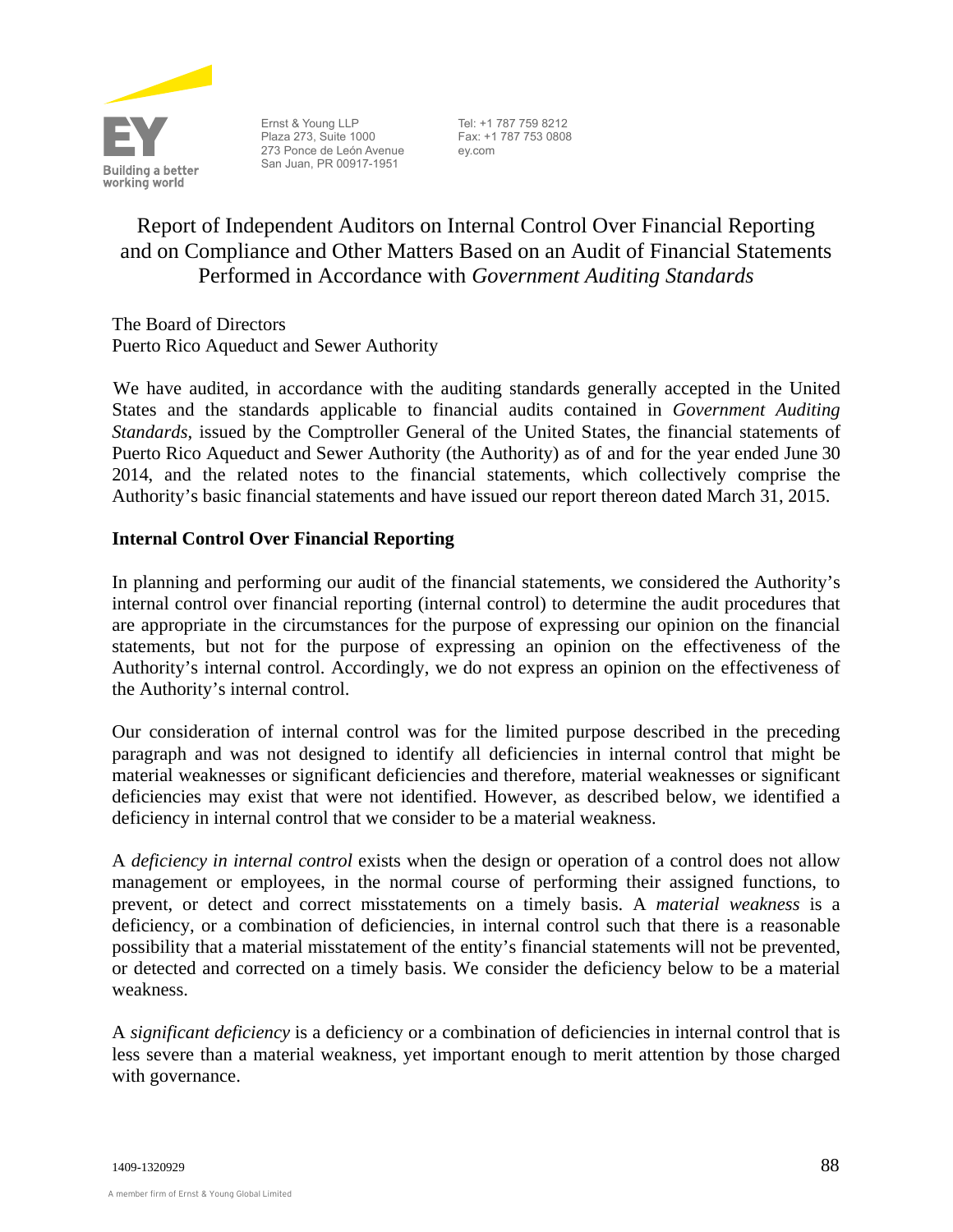

## **Finding No.:2014-001 – Financial Statements**

#### *Topic*

The Authority's lack of control over the transfer of closed projects in construction in progress and assets being depreciated.

## *Category*

Internal Control

## *Criteria*

A sound system of internal controls is essential in enabling the Authority to prepare timely and accurate financial statements by helping ensure all financial transactions are properly recorded, appropriate supported and subject to supervisory review.

## *Condition Found*

During our audit procedures, we selected a number of open projects in the construction in process (CIP) account as of June 30, 2014. For projects recorded in the construction in process account we verified that the project was open and in progress. During our review, we noted that approximately \$274.1 million of open projects in CIP were completed in fiscal 2014 and previous years and were not closed and transferred to assets being depreciated as of June 30, 2014. Consequently, there was approximately \$76.6 million in depreciation expense not recorded as of June 30, 2014. Of this amount, approximately \$56.1 million in unrecorded depreciation related to prior periods.

## *Cause*

The lack of internal control procedures in place prevents the Authority to properly identify and transfer projects to assets being depreciated (in service) to the general ledger in an accurate and timely manner and to record depreciation expense in a timely manner for assets that meet the Authority's capitalization policy.

## *Effect*

Delays in the verification and capitalization of CIP open projects between the finance and infrastructure departments resulted in several audit adjustments recorded in the Authority's financial statements as of and for the year ended June 30, 2014.

## *Recommendation*

We recommend that the Authority coordinate and perform regular and thorough verification of projects status listed in the construction in process (CIP) subsidiary ledger with the infrastructure department to assure projects are properly classified and timely transferred to assets being depreciated once the infrastructure department determines project is completed (in service).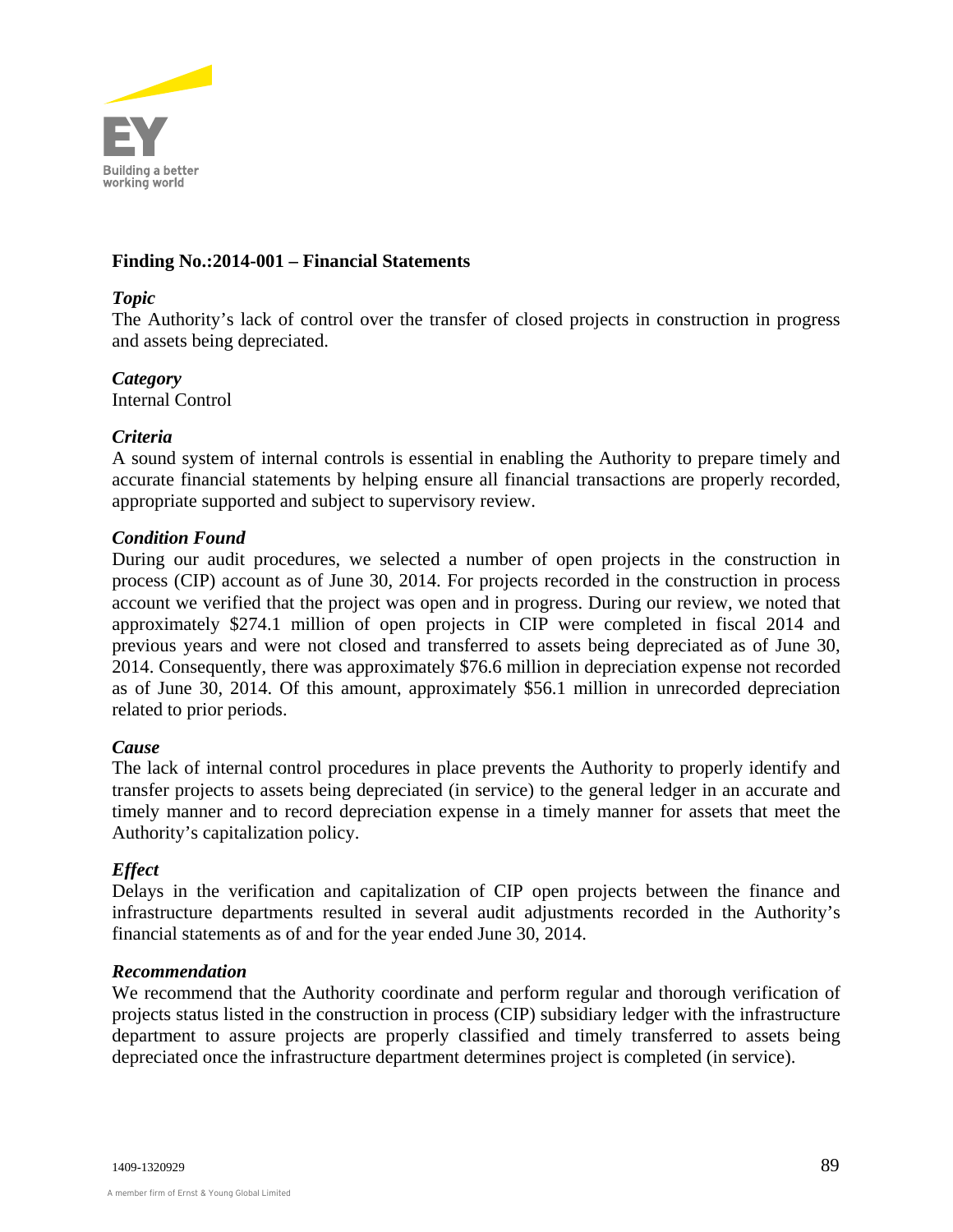

Also, we recommend management develop policies and procedures requiring regular communication among departments, including project engineer(s) to provide guidance on the procedures related to the following: the proper monitoring of the construction in process projects and their dates of placement in service once determined complete, in order to comply with the U.S. generally accepted accounting principles. Evidence of this review should be properly documented.

## *Management's Response*

Finance and Infrastructure departments will coordinate and perform regular quarterly meetings to monitor and evaluate the status of projects under construction in order to register the proper accounting transactions and perform the transfer to assets being depreciated on a timely basis.

In addition, the Authority will review its policies and establish the timing in which the Finance department should receive the official documentation to classify open capital projects as completed and accepted by the Authority in order to transfer and place the projects as plant in service.

#### **Compliance and Other Matters**

As part of obtaining reasonable assurance about the Authority's financial statements are free of material misstatement, we performed tests of its compliance with certain provisions of laws, regulations, contracts and grant agreements, noncompliance with which could have a direct and material effect on the determination of financial statement amounts. However, providing an opinion on compliance with those provisions was not an objective of our audit and, accordingly, we do not express such an opinion. The results of our tests disclosed no instances of noncompliance or other matters that are required to be reported in accordance with *Government Auditing Standards*.

#### **The Authority's Responses to the Findings**

The Authority's response to the finding identified in our audit was not subjected to the auditing procedures applied in the audit of the financial statements and, accordingly, we express no opinion on it.